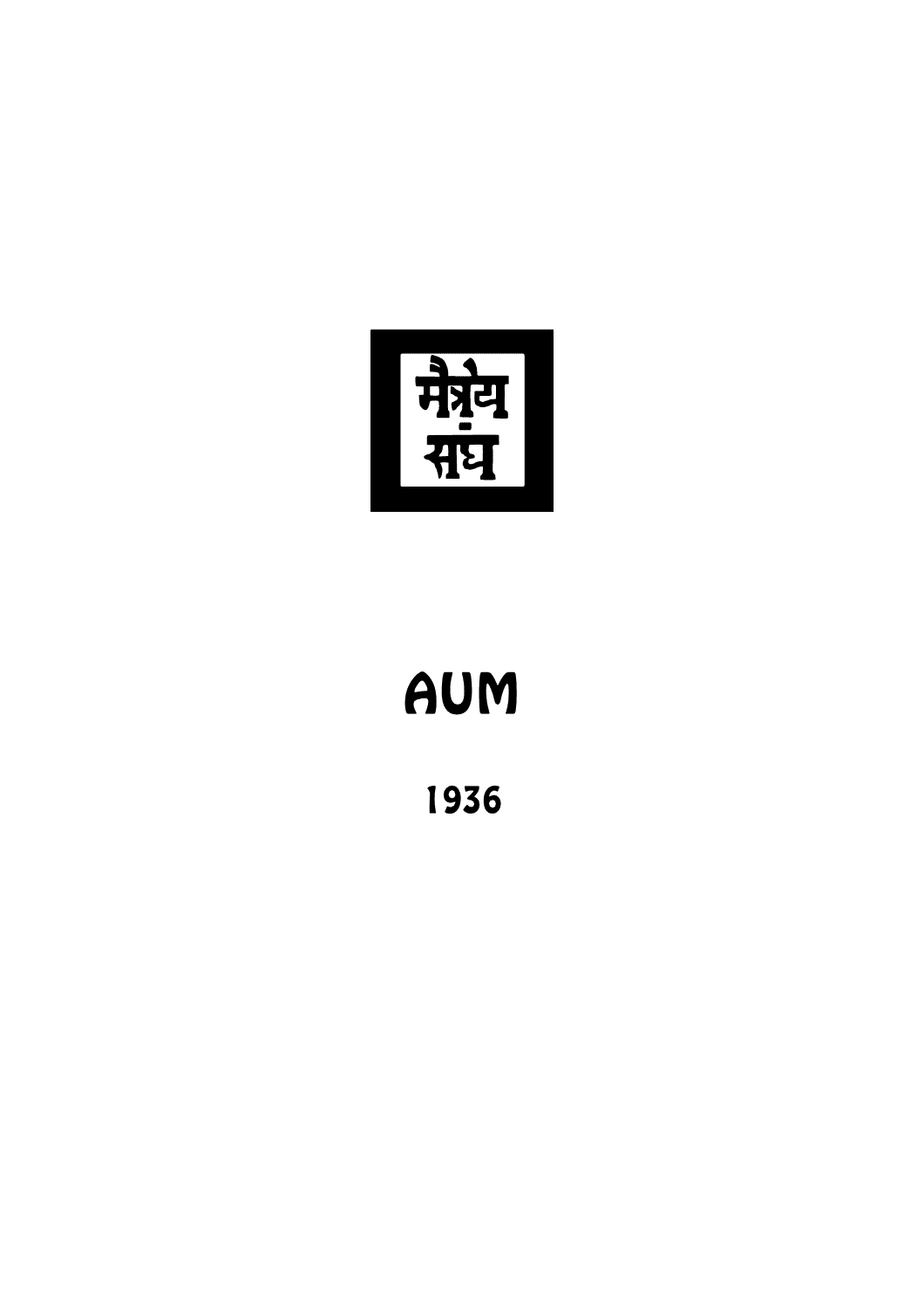*Copyright, 1940, 1959 Agni Yoga Society, Inc.*

*This book or any portion thereof may not be reproduced in English or in translation to any other language without written permission from the publisher* 

*Second Edition Revised 1959 Second Printing 1980 Printed in the United States of America*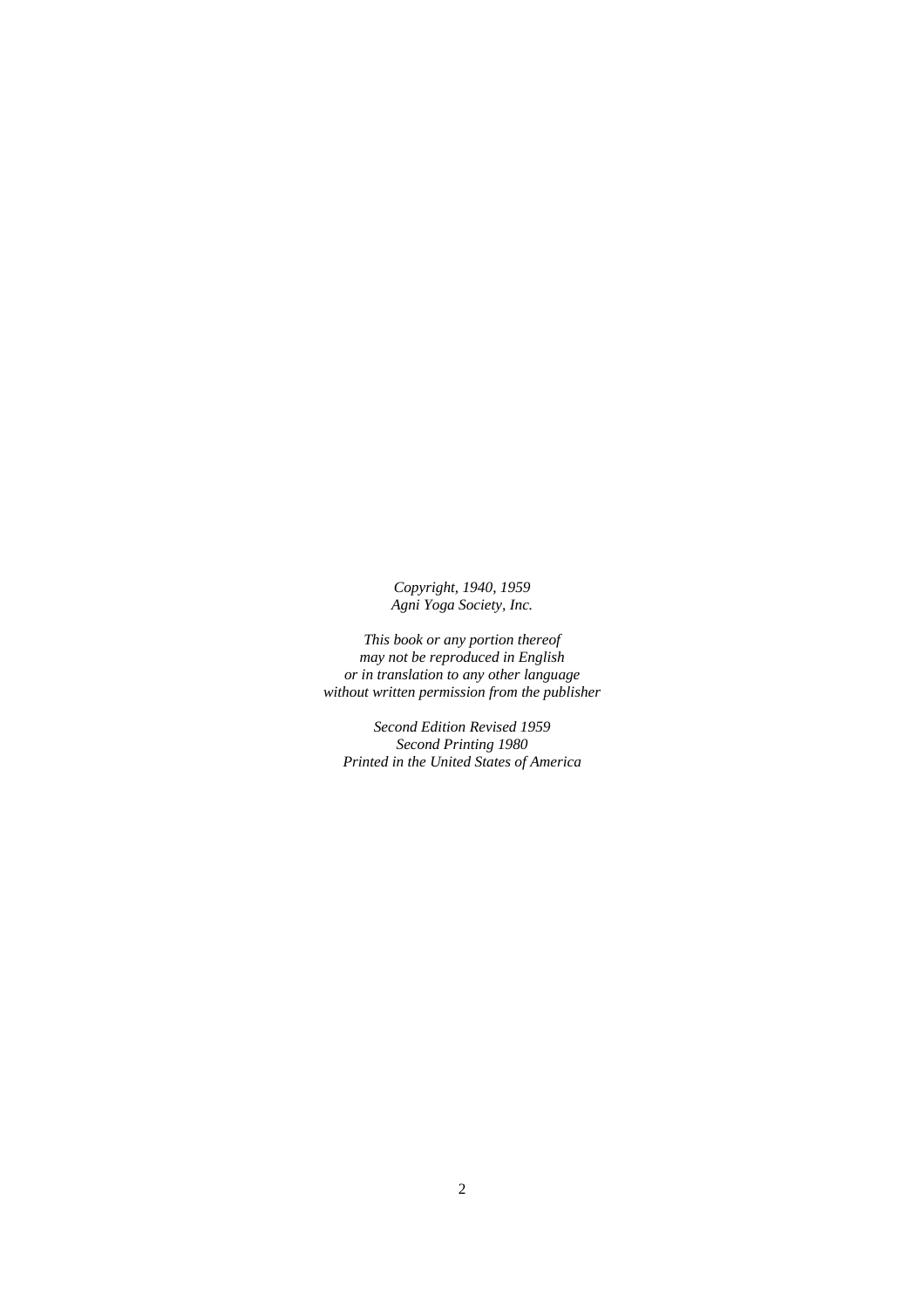## Signs of Agni Yoga

 Entering upon labor, let us beware of weakening in action. Through ignorance it is possible to be filled with thoughts which enfeeble and impede the broadening of consciousness. But let us remind ourselves about the Fundamental Force. Let us reiterate the principles of the Source of advancement and tirelessness.

 The All-bestowing Principle is often forgotten, therefore let us summon all our attentiveness in order to become permeated with the Fundamental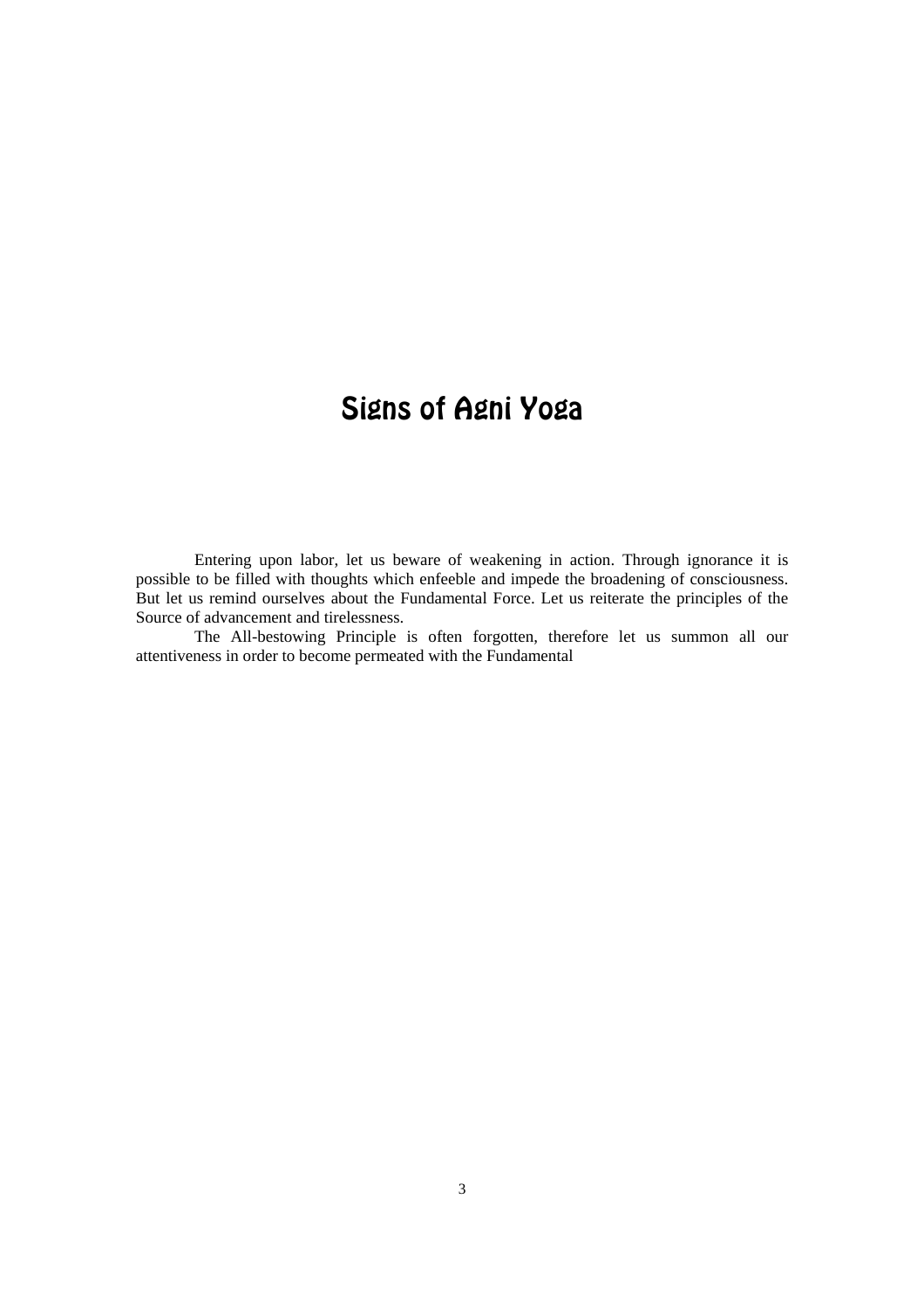## AUM

1. Let us examine the rainbow—observe that there is in it no blood-red color, nor black; among the higher radiations we find only a radiance and refinement of color. Certain colors which are reminiscent of the higher spheres penetrate to the surface of Earth. Some people love these echoes of the Higher World, but others, on the contrary, prefer the densest shades, and in accordance with such a distinction it is possible to classify people discriminately. One who does not prefer the subtle quality of color has not yet reached a state of ready understanding of the higher worlds. Do not even try to approach such a man, he is under a blood-red cloud. Often such people perish, for their regeneration is almost impossible, and many remedies will fail to benefit them.

2. The physician observes that certain medicines act quite differently on different people. A certain excellent vivifying remedy may act on some people only as an aphrodisiac. People can be tested by their reactions to medicines. A lower nature will draw from substances only the lower, but each entity which is joined to the highest draws precisely the highest. Such a law must be remembered. Even a physician rarely interprets correctly the various effects of medicines. However, there should be commensurateness in everything.

3. Physicians can be true helpers of humanity in the ascent of the spirit. The intellect of a physician must be reinforced by his heart. It should be impossible for the physician to be an ignorant denier. The physician must be a psychologist, and he must not ignore the wondrous psychic energy. It is not strange that the physician is being mentioned at the beginning of the writings about Aum. All those should be mentioned who are responsible for the bond with the higher energies.

4. If earthly substances act so diversely on different people, then how much more varied is the reaction on them of the highest energies! Long ago people understood that for the proper reception of these rays it is needful to bring the organism into a harmonious condition. For this purpose the Wise Ones have indicated the power of sacred invocations. Aum, or phonetically Om, was such a synthesis of sonant strivings. Prayer and inward concentration are excellent attainments which render healthful the state of the spirit. Each one in his own way has contributed a manifestation useful to spiritual concentration, whether he sought the solution in music, in song, or in the dance; there have even been crude methods leading to intoxication and frenzy. There were many deviations and errors, but fundamentally man was striving to create a particularly exalted state of mind, promoting the reception of the higher energies.

5. A man cannot spend his life without experiencing, though it be but once, the warmth of the heart. Indeed, this will be a fiery sensation, but when it is encircled with a luminous diadem and rainbow, it is then merged with the higher energies. People should not talk and complain that nothing is accessible to them; on the contrary, throughout earthly life they can already sense the great energies. The earthly body cannot always feel such manifestations, it would burn up. But in a lofty state the spirit can nevertheless experience the rays of Grace.

Let people not complain, but live more purely.

6. When you ponder deeply, you will perceive Our path. We are ready to help wherever the law permits. We grieve when We see that people, not having reached the line of salvation, as madmen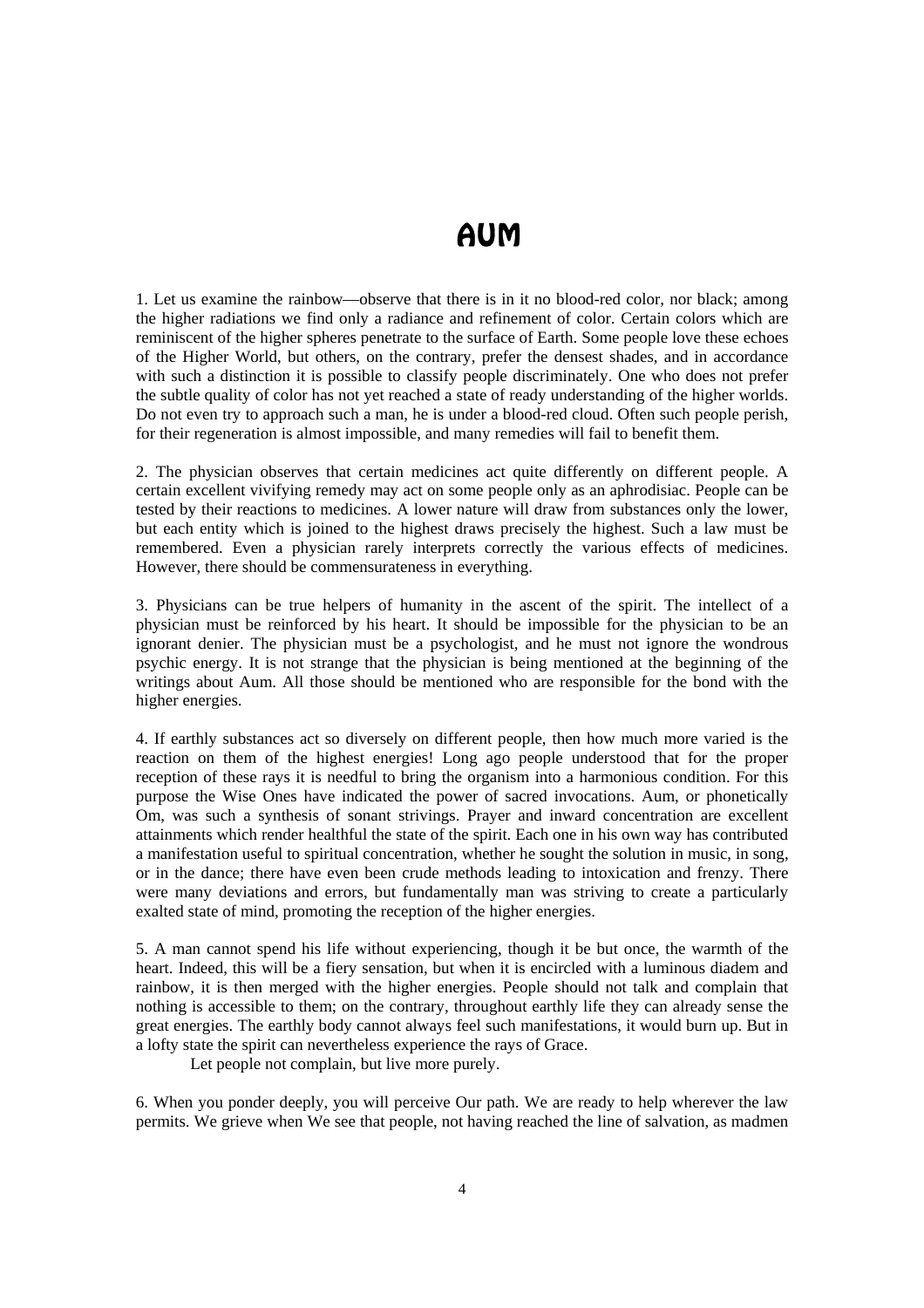cast themselves into the abyss. How many thoughts are expended in order to reach the simplest and best result. Yet often the madmen dare to assault the Highest while they are still enveloped by darkness. This is similar to the casting of a stone into the waves of the ocean. True, it may create a little splash, but it can hardly affect the mighty current. Thus it is with all attacks against the great energies. The most savage assault is shattered against the rock of the unconquerable spirit. The boasting of the dark forces only indicates their madness. All-powerful Aum will overcome the most insane and violent attack.

7. At the present time much is being created. In vain may some one think that something does not exist when it is already in existence. Thus it is also with entire nations—some proceed as the dead, others as the newly born. Thus it is in everything.

8. You know well the lightning speed and the suddenness of thoughts sent from Above. The difficulty in remembering such thoughts indicates to what extent an alien energy is intruding into the usual stream of consciousness. Such forgetfulness depends not upon the quality of consciousness, but upon a completely different condition pertaining to powerful energies. It must be noted how difficult it is to retain such sendings in the memory. Ordinary efforts to remember are of no avail; if sendings are recalled, it is in some unexpected way, that is, through contact with a similar energy.

 The ancient wisdom taught that for recalling such sendings it is necessary to press upon the third eye. This counsel was very wise, for by simply pressing the bridge of the nose with the fingers one can cause the center of the third eye to retain the ray of the thought. Likewise, you well know that the state of highest Samadhi is dangerous for the earthly body. The power of the higher energies may not be transmitted through fragile vehicles, yet by overcoming the usual state of disharmony one may render less dangerous the contacts of the higher wings. Again let us recall the various means for bringing oneself into an exalted state. From antiquity people have attempted by special means to shield themselves from danger in contacting the Higher Forces. But the best expedient will be constant thought about the Higher Forces. By such means psychic energy becomes accustomed to the possibility of reaction to the Higher Forces and, in order that it be not shaken, the nerve substance is reinforced accordingly. Of course even one's best friend can cause a shock if he enters unexpectedly.

9. Very few people remain unterrified if told what actually surrounds them. Let us enumerate the rays and all the chemical influences, both from the far-off worlds and from Earth itself. Indeed, reflected and refracted rays differ greatly from the basic ones. When, however, man hears that instead of his being surrounded merely by air in the earthly sense he is surrounded by crystals of granulations and even by continuous explosions, then many hearts become terrified. Of course the air is blue and empty, Earth firm and immovable, and the sun plays the part of a lantern! Ask the shopkeeper on the corner—his conception will be not very far from these beliefs. Only a minority of people attempt to think about their surroundings.

10. Unwillingness to think conceals the entrance into the future. Meanwhile let us picture to ourselves the difference of consciousness in each century. The difference in qualities of consciousness is amazing. Often the degree of ignorance will be almost identical, but its qualities will be different. These fluctuations must be noted in the history of culture, and a most remarkably steep spiral will become evident. Let us observe how these circles of the spiral have almost touched each other at times, and then receded in order to return upward. Therefore one may be an optimist.

11. I can rejoice when I see the warriors full of vigor. There are many paths and the persecutors will pursue them in vain. Moreover, each battle with darkness is a worthy action. Each dispersion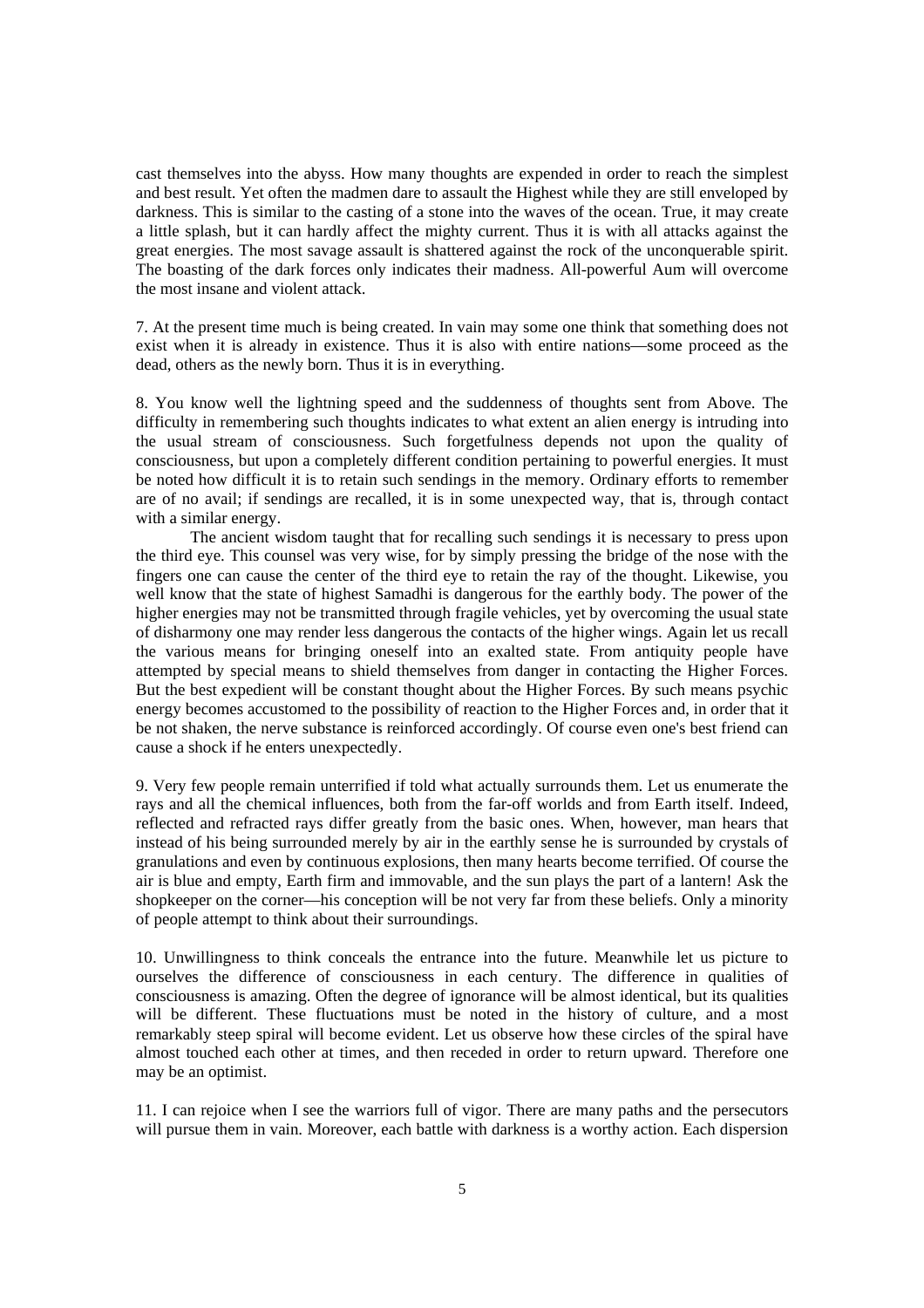of darkness is the duty of man. The hero calls forth the dragon with a trumpet call in order to slay it. As long as the serpent is underground, people will have no peace at their hearths. Each extermination of evil will be construction of the future. The hero cannot be disheartened.

12. Psychic energy and the transmittance of thoughts from without are manifested widely through creativeness, through research, and through discovery. The sendings may be human ones, or those of the Subtle World or the Fiery World, or finally, those from the ineffable highest spheres. Often it is not easy to distinguish the degree of these transmissions. For this it is necessary to be highly observant of oneself and one's surroundings. Upon alert observation one will succeed in distinguishing certain signs.

 Earthly thoughts readily settle into the consciousness, but evil thoughts can provoke a shock to the nerves of an unpleasant nature. Thoughts from the Subtle World will produce a certain heart palpitation and are not so easily assimilated; they may even cause a headache as if the brain were being pierced. Fiery thoughts flash like meteors, and when a flight of fiery messengers kindles the surrounding atmosphere there results a roaring sound. The manifestation of fiery thoughts is accompanied by fires, and it even intercepts the current of usual thinking. Fiery thoughts are very transitory and are easily forgotten. But the rarely attainable, luminous transmissions of the higher spheres are like lightning, in both their unexpectedness and their penetration of the heart. Only exceptional people can endure these lightnings. One may enumerate many signs of thought sendings but it is especially important to accept the fact of such transmissions.

13. One should realize in the heart that people are not torn away from the higher worlds. Such a resolute consciousness helps one to recognize one of the greatest wonders—into whatever heights of the stratosphere one may ascend, whatever flights one may contemplate, lofty thought soars freely in every realm. Just reflect that a thought from out the Infinite is carried through all the worlds. Aum is the power of Grace. Already in remote antiquity people realized Divine Omniscience as an all-pervading energy.

Is not then a thought from Infinity a great miracle!

14. The reception of a living thought from out Infinity is in itself an affirmation of man as a spiritualized being, a messenger, a guardian of light. Few understand the wondrous significance of living spatial thought. Will not the world bloom for the consciousness which assimilates the beauty of living thought? I affirm that thought from Infinity flows in a comprehensible form.

15. Spatial thought is sometimes explained as the pressure and fluctuation of thought from the far-off worlds. Thought, being rotated as it were, in the megaphone of Infinity, is purified, and, returns exalted to the manifested worlds. More than once have people tried to advance their own mechanistic explanations, but all such attempts merely demonstrate a limitation of thinking. Through egoism man wishes that his own thought be returned exalted. But when we know the infinitude of Hierarchy, a far more majestic solution will be appropriate. Let us not demean where it is possible to exalt!

16. Thought can move bodies and solid objects. Likewise must spatial thought react. For example one may point to experiments already performed many centuries ago. To the ceiling of the dwelling were attached many threads of different thicknesses and colors, and then, bringing the dwelling into a state of tranquility, thoughts were sent out. The so-called harp of the spirit began to vibrate, and it could then be noted how certain thoughts affected threads of a definite color; then it was possible to observe the reaction of thoughts sent from afar. Of course, during such experiments one should know how to free oneself from one's own involuntary sendings. All may remember how at times slight objects began to vibrate without apparent cause; for skeptics this is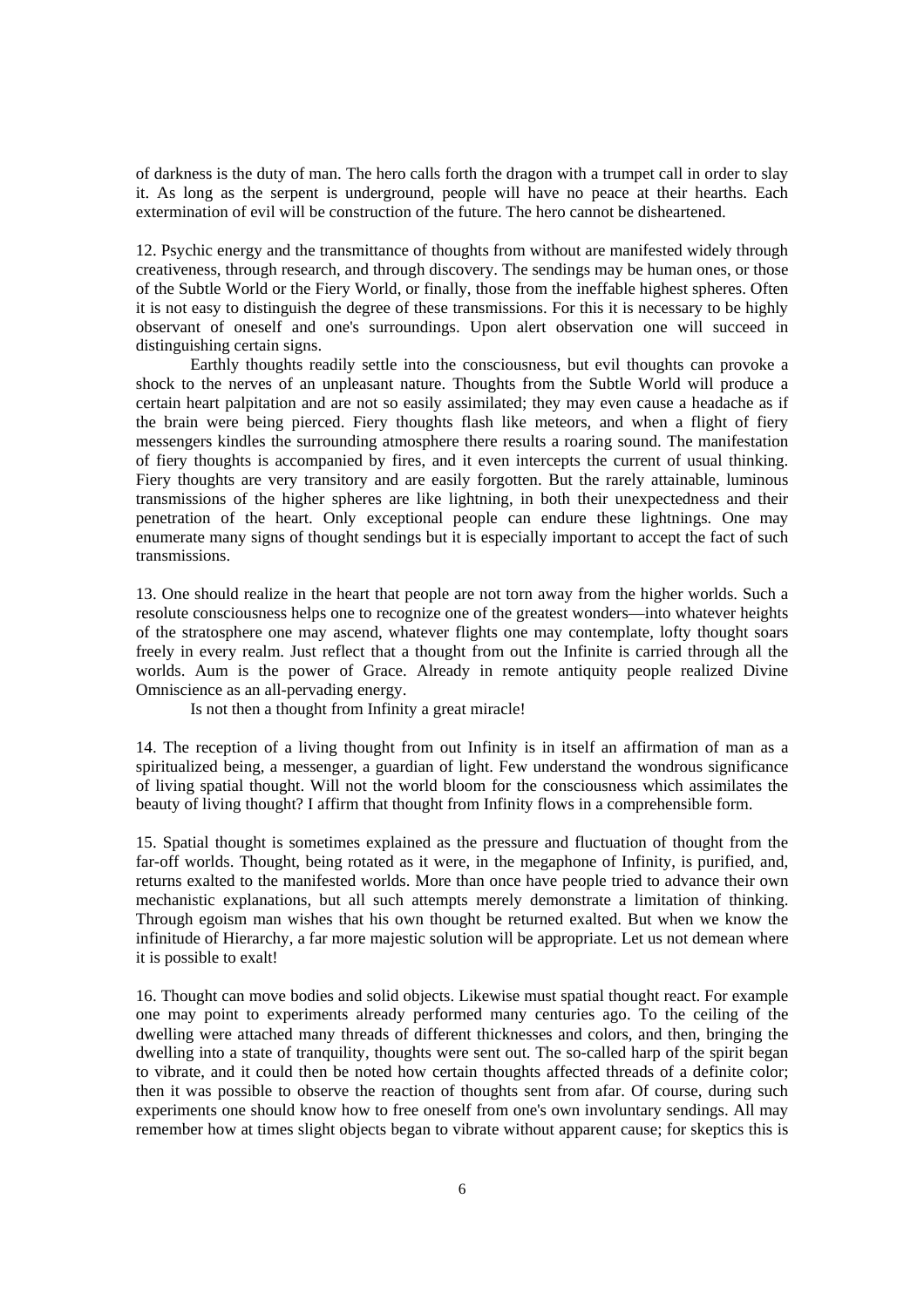merely a draught of air like that in their own heads. The egotism of people makes them reluctant to concede the existence of anything above their own majesty.

17. All manifestations of spatial thought should be remembered. Each one can sense at times something like an invisible cobweb upon his face. It is possible for each one to feel a touch or to turn to a call inaudible to others. Man can hear radio waves without any apparatus, which means that other waves can also be registered by the human receiver. It is very important to observe that sensitivity can even affect a physical wave. Just so is it possible to receive the thoughts of the distant worlds.

18. Do many concern themselves with spatial thought? It is distressing to realize how few. Is it possible to pass one's entire life with never a thought about the Highest? Examples of such vegetative existence are before our eyes. But no one, under any circumstances, should ever place himself on a level with the lowest. Let us recognize what man receives from even one approach to the far-off worlds. Such an approach separates man from all that is law. A single vision of the distant worlds is enough to transform one's entire life. To understand even a particle of life in the other worlds is to acquire a vivid remembrance forever. Such an approach is already an illumination of the consciousness. Aum is the power of Grace, and help is at hand for each one ready to set sail from the shore of the flesh. Even the smallest approaches to spatial thought should be valued.

 In place of mistrust and denials, let the chords of the distant worlds resound. Each perception of voices at a distance is already a conquest of space. Some know the music of the spheres and the song of space. Few have approached this step, nevertheless these transfigurers of life do exist. Let us guard such heralds of the far-off worlds.

19. It is essential to understand the meaning of help. Each one wishes to receive help according to his own formula, but not many apprehend true help. Likewise, nowadays when the world is atremble, great numbers of people do not notice the fiery peril. For a special manifestation they want an Archangel as vast as the heavens! Each day something indescribable takes place. Though but a week of the year has passed, consider what has already taken place! Many nations are changing their faces.

20. Leave not Earth derelict. Realization of the distant worlds must broaden one's consciousness, but one must not turn away from earthly suffering. Otherwise everyone will take flight and abandon his hearth. It is necessary to co-measure so that there be no conflict between the heavenly and the earthly.

21. The perfecting of earthly labor will not harm the cognition of the distant worlds. The quality of labor develops also the ability of concentration on all planes. Let us not diminish but multiply our possibilities. He who selflessly desires to succeed can find the path to the higher worlds.

22. A ship succeeds in returning when the sea is calm, but seamen know how storms arise and they plan ahead for unforeseen delays. Thus, in the very best decisions it is possible to foresee elemental difficulties. But there are no frightful outbreaks of chaos where the spirit is striving toward the higher worlds—it soars above the waves of chaos.

23. Each stone on the planet has been created by thought. Each object has been unfolded by the creative power of thought. Each created object should be respected. One must find forbearance toward imperfection, for each creator was at one time imperfect. Each accumulation is the result of labor and of tension. Only in such a realization do we learn to respect creativeness. Beginning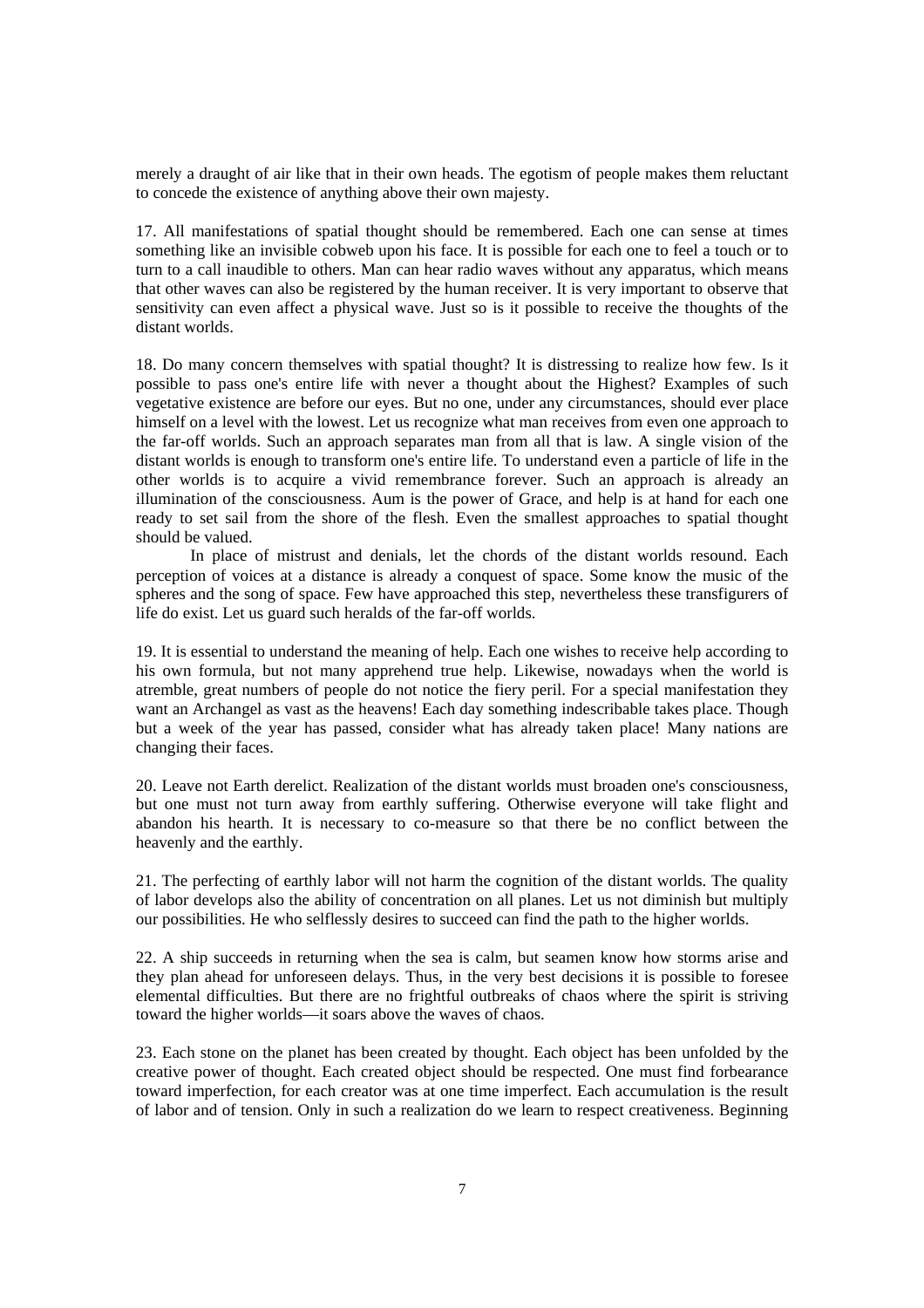with the small let us cognize the great. In order to begin goal-fittingly the sounding of Aum, one should be permeated with a reverence for the greatness of creation.

 Thus, the concept of the power of Grace will be a beautiful gift. Only the best striving receives its recompense. The criterion of the best is understood as conformity with the Highest Principle; a cord will be stretched from one thing to another—left untaut the string hangs loose in space.

24. Besides the achievement of outward heroism, there may be a precious achievement which is unseen. In the spirit the achiever attains the highest creativeness and thus becomes an assistant of the Creator. On Earth and above Earth, in the two worlds thought is merged into one comprehensive flow, and such an attainment resounds for the salvation of humanity.

25. Why say Aum , when it is possible to say prayer ? In substance they are the same, but because of its antiquity and refinement the sound Aum will be the stronger in its vibration. Let the resonance of the highest concept be pondered deeply. The word itself is vibration; such resonances are needed for the harmony of space.

Great Spiritual Toilers pray not for themselves.

26. People will come and assert that even the highest Teaching does not satisfy them. They still desire something else. Ask them what personal benefit they desire—you will make no mistake by this inquiry. Their dissatisfactions springs too often from a desire for personal gain. Infinity itself has no lure for such hypocrites. They are interested only in an ardent quest of physical delights. They will not linger long near the Teaching; they will depart as soon as they sense the spiritual, not the physical. It is precisely such people who, failing to find pieces of silver, become the most dreadful traitors. Thus, neither the power of Grace nor Aum will affect or illumine them—the coal black heart remains black and is reduced to ashes.

27. You yourselves see how the best hearts suffer from the dark schemes of peoples. For evil creatures, pure earthly thoughts are but the targets for mockery. It is impossible to express that which saturates the atmosphere around Earth. The thought-forms of the minions of darkness are as countless claws! The symbol of life—the cross—is sundered by them, as an inadmissible means of ascent. Even if this sign forewarns of danger, the servants of darkness direct their efforts toward shattering it. One should not ignore the machinations of evil. One must be wisely aware of reality, the better to value the power of Grace bestowed for salvation.

28. Sorcery is inadmissible, as a crime against humanity. Sorcery must not be regarded as a wrong against one individual. The effects of sorcery are far more heinous—it violates cosmic manifestations and injects confusion in the supermundane strata. Though the sorcerer has failed to smite his enemy, it does not mean that his blow may not have stricken men elsewhere, perhaps in various countries. The vibration of ill will may find itself affirmed in a most unexpected spot. It is impossible to estimate the number of deaths and sicknesses caused by an evil will! Through space these swarms of claws are borne and none may foresee where this poisonous flock will alight. The powerful spirit shields itself against evil sendings, but somewhere a weak man will receive their infection. Such cosmic damage cannot be estimated. Only the power of sounding of Aum can bring harmony amid the discordant vibrations. Even the power of Grace cannot act in full measure if on its way it must be expended toward the dispersion of evil. It is imperative to warn humanity against all sorcery.

29. No one should scoff at prayer. Even though it be primitive, nevertheless it is an indication of spirituality. It does not become man to revile the worthiest strivings of a brother. Man has no right to sneer at an offering to the Highest. Usually, base people particularly attack the prayers of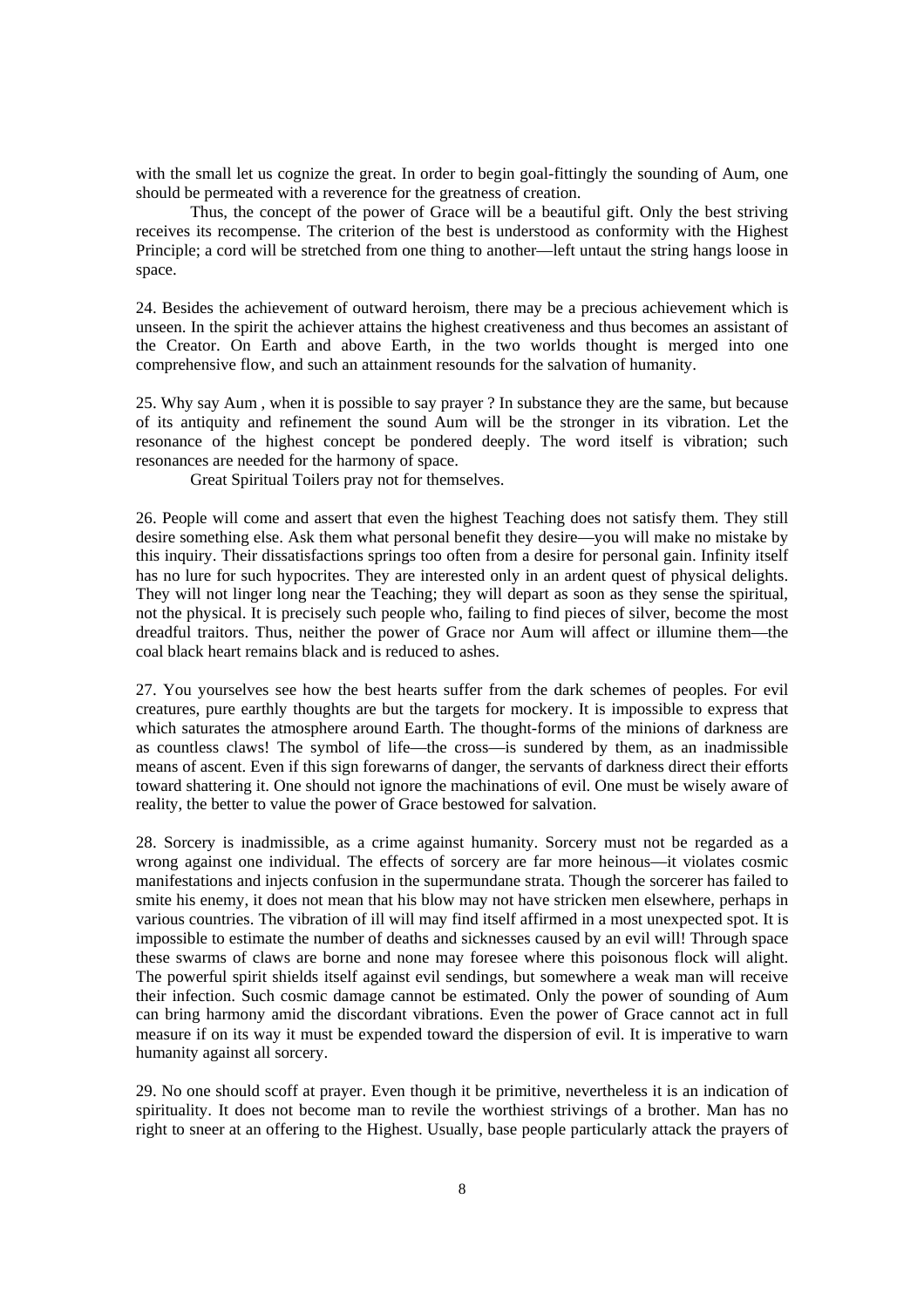others. For them, Aum and other prayers are only a source of inadmissible jests. Very often such base consciousness is encountered as the product of uncouth ignorance.

30. Significant features have attached themselves to various beliefs. In antiquity it was required that before praying the priest should bathe and put on clean garments. Now the reverse has come about—luxurious outer garments are displayed, but cleanliness beneath is forgotten. Let us compare such involutions of basic concepts and reflect on the state of spirituality. To a great extent the significance of invoking the Highest has been forgotten. Many books have been written, yet hearts become silent. Thus, it is necessary to remember that you need not luxury of dress, but cleanliness. Let the purity of the path lead to purity of the heart. Prayer cannot rise from a defiled heart.

31. No faith has ever demanded the building of temples. They have arisen gradually, as a manifestation of reverence. The original Covenant has always been spiritual and full of directness. Only later has the law of spirit been subordinated to earthly codes. How many of the best wings have been singed by earthly fires! One should surmount all codes in order to fly upwards strivingly. Therefore, let the sacred consonance, Aum, fill the heart with Grace as in the best days of humanity.

32. Often you find a misunderstanding as to what consonance means. Some imagine it as a loud sound, whereas the sound may be inaudible like the heart's tension. For it is the heart that sings; it resounds and fills the entire organism with a special energy. The prayer itself, Aum, may also be in the heart, but it engenders the same radiations as an unuttered sound. One should become accustomed to the heart's expression.

One cannot better express his constant striving than in prayer of the heart.

33. Correctly has it been observed that certain mantrams have lost their meaning and retain only their sound. Thus, we see how important is vibration. For this reason much was not written down, but was transmitted orally. Mere letters without sound produce no results. Moreover, the very quality of the voice has a special significance. A deep chest tone can give greater resonance than a high, flat, or nasal one. Thus, not only melody itself but quality of voice is important. I consider that at present the quality of voice is too little valued. Not volume, nor eloquence, but inner magnetism is important—the same is a fundamental requisite in singing. Many voices have been deprived of their natural qualities by methods of vocal training.

34. Prayer will never lack beauty; from near and far it will carry the same powerful mantram. Learn to love the beauty of the sound. The human voice is in itself a miracle. One can see how the voice carries effectively even without words. Everyone has heard choirs at a distance; though the words had been obliterated, yet the magic of the sound lived.

Thus, it is necessary always to remember how many miracles are inherent in man.

35. Prayer is exaltation and ecstasy. Self-seeking prayer is a more modern practice. How can man pray for himself? Does not the Higher Wisdom know what a man needs? Prayer is a conduit to the current of Benefaction. The current flows abundantly, but it is necessary to be united with it. One must find in one's own heart a concordance worthy to meet and welcome the highest and the most sacred treasure. Therefore, each prayer for self is incommensurate. Only when religions become instruments of state were they occupied with customary petitions for a fee. Prayer and payment—how incongruous! For this reason so many people have been repelled by the paid service. The very joy of prayer of exaltation takes flight at the clang of metal.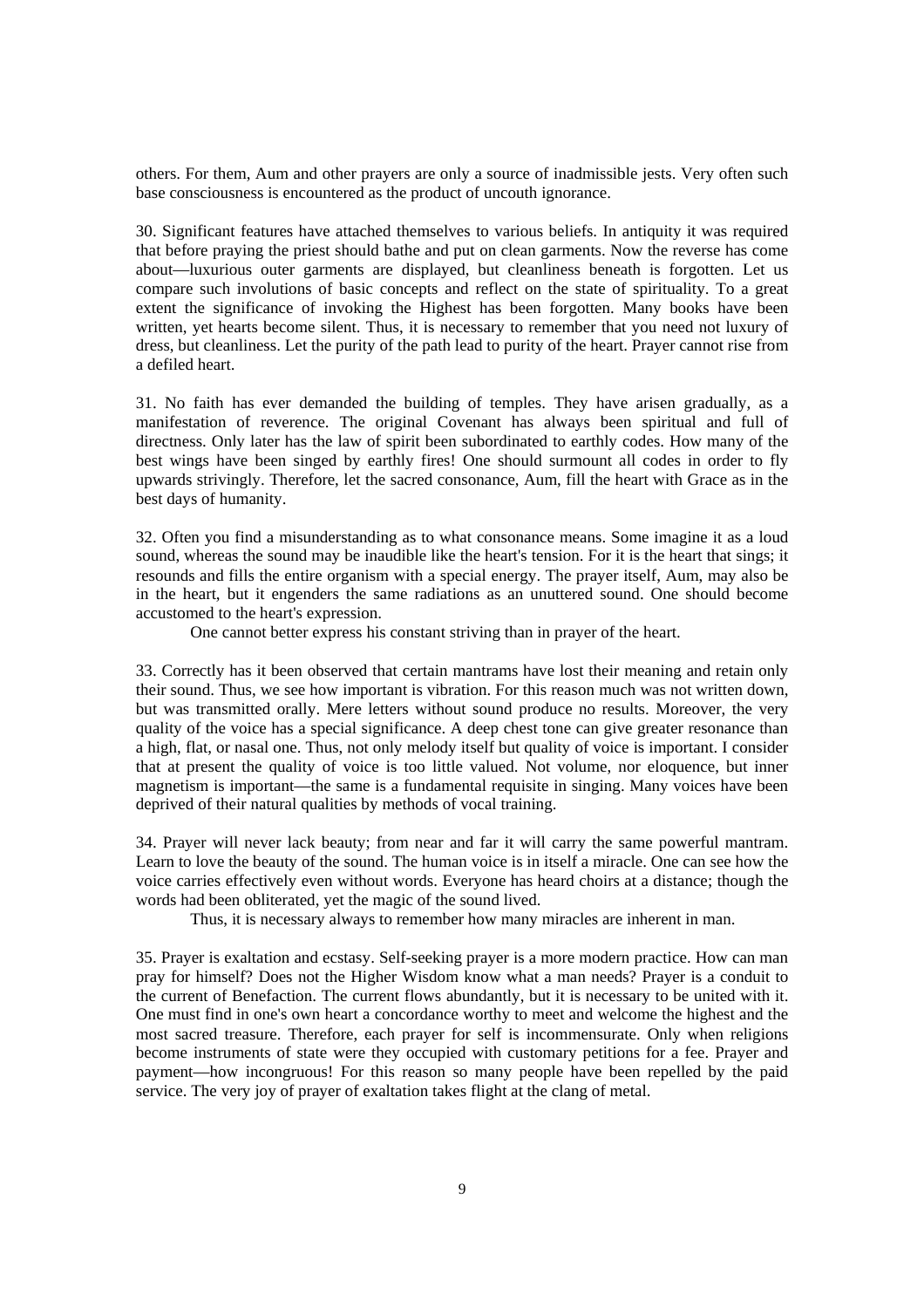36. You have heard the prayer of the birds—the little brothers know how to welcome the light. They summon their most rapturous expression before the grandeur of light. Plants reach out toward the light. Only people dream about their stomachs when their spirits should be filled with the grandeur of the Highest. Thus they commit a sacrilege similar to suicide. Noblest hymns have been written, but people recite them without heart tremor, like the clatter of broken crockery.

 It is time to turn back to the basic principles, so that even the example of the lesser brothers may call man back to the higher path.

37. Prayer may be likened to a magnet. The action of prayer makes the heart tense and attracts from space the best thoughts; even though such thoughts of the earthly strata may not be Grace itself, nevertheless they are benign. Enrichment by such thoughts imparts new strength, as does a meeting with friends. One should value such friends. One may not encounter them, but they are close at hand. Space itself is filled with them, one has but to send them a good thought. Prayer has a magnetic quality.

38. The antithesis of prayer is profanity. It defiles and disturbs space. It is forbidden to have in the cities factories that produce poisonous gases; yet the consequences of blasphemy and foul speech are far more harmful. People are unwilling to free themselves from the most harmful substance which generates appalling disasters, not to mention the sicknesses caused by disturbances of the atmosphere. More terrifying than any diseases are the destructions of the strata near the planet. How many prayers and good thoughts are required to fill these abysses and ulcers in space! If arid deserts and cyclones are dangerous, the very same danger is courted when humanity ravages the regenerative forces surrounding it. For self-despoiled shells are like decomposing sepulchres.

Guard against profanity!

39. There can be no truce with Satan. Near Satan there is only slavery. To mollify Satan is impossible. Only without fear is it possible to march over him or through him. There is an ancient legend telling how Satan decided to frighten a hermit. He appeared before him in a most terrifying aspect. But the ascetic was filled with a fiery irradiation and charged upon Satan so that he passed through him, burning his way. The fire of the heart is more powerful than any satanic flame. One should be filled with such fire, then all sneers are transformed into searing grimaces. Thus, let us charge upon Satan.

40. Everyone, even in his daily routine reveals the peculiarities of his nature. A few love especially the deep blue of the mountain peaks, manifesting there the best affirmation of the spirit; others need verdure, and call it the color of hope; a third group lives cramped in the confines of cities and feels content. Different also are the prayers of such people. Little do they understand each other. Therefore, it is necessary to cultivate the consciousness so that it be made tolerant and able to contact the diverse facets of existence.

41. A hermit was once asked how he could dwell in continuous silence. He was much surprised and said, "On the contrary, I am never silent, but converse constantly—so many companions visit me." The hermit had drawn so near to the invisible world that it had become entirely perceptible to him. Prayer became communion, and that world was affirmed in all its magnitude. To such a spirit his own transition into the Subtle World is altogether imperceptible.

 Amidst discourses about the Good one may ascend any and all steps. At first, prayer is external, then it issues from the heart, and after that it becomes a communion with Good.

42. An opinion exists that prayer is something apart from daily life, whereas it is the foundation of life. Without a link with the Higher World humanity would be unthinkable, it would be worse than the beasts! Thus, one may regard this bond with the Higher World as the foundation of Be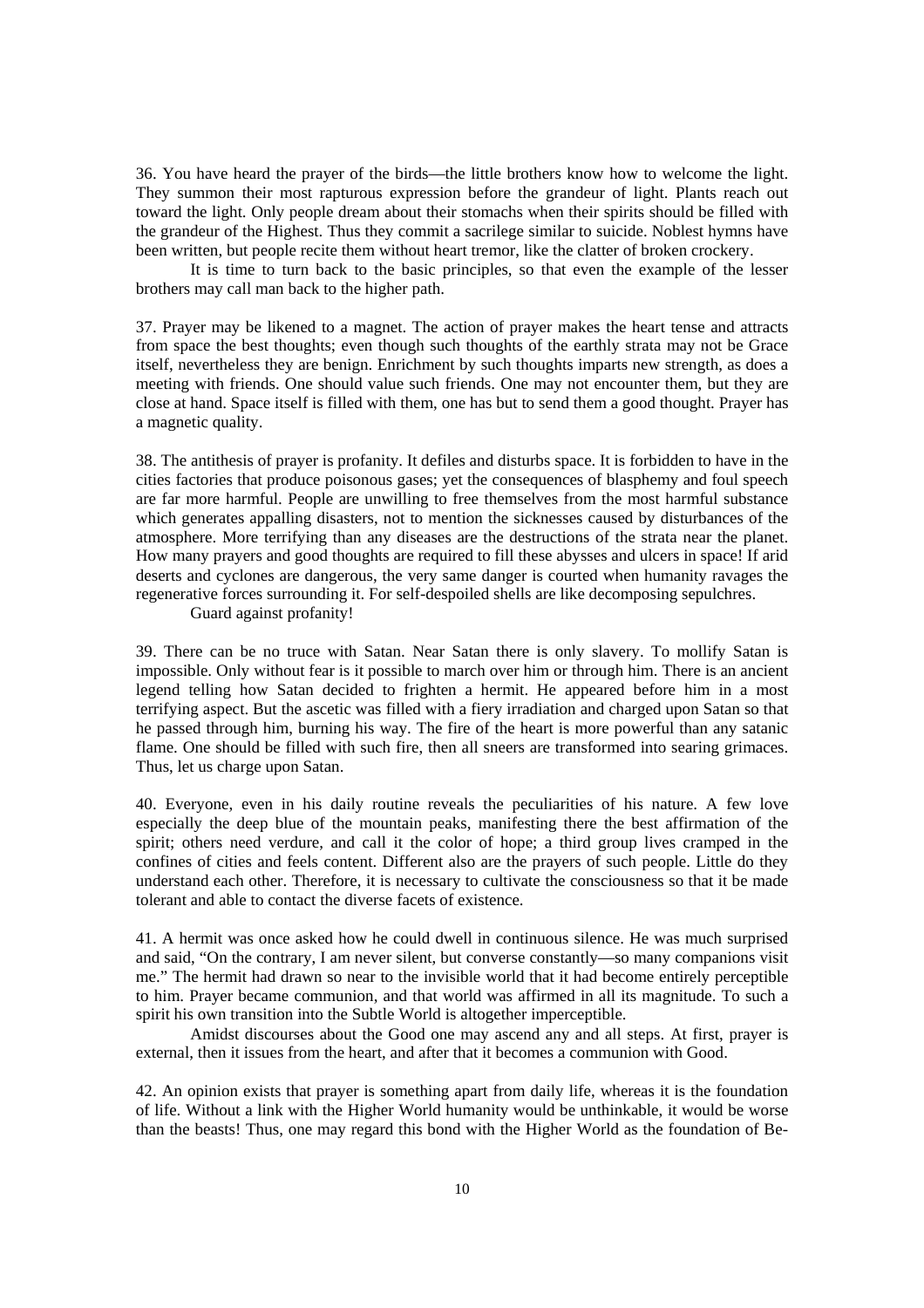ness. It matters not in what language the invocation is uttered. Thought has no tongue, yet it is allpervading.

43. Some devote themselves entirely to prayer, others are able to combine prayer with labor. Let us not weigh which is the more precious; suffice it that prayer and the link with the Higher World do exist and transform life. Do not be astonished if a worker produces a better quality of work by performing it with an invocation of higher Assistance. Be not amazed if the shortest prayer will be the most efficacious.

 Thus, let us commune with the Higher World, not by a command but by inclination of the heart. One may transform earthly life only through the bond with the Higher World, otherwise suffering will not diminish; on the contrary, it will lead to ruin. Ignorance must be uprooted, but the best enlightenment is manifested from Above.

44. There are so many dark consciousnesses to be met who fail to discern the need of a link with the Higher World. Trash abounds, nevertheless guard children from such ignorance. A petrified heart is not longer a heart, but a piece of rubbish.

Therefore, let us find in everything we do a place for communion with the Higher World.

45. Tranquility of consciousness develops proportionately with the realization of the Higher World. There is no greater joy and beauty than affirmation of the existence of the Higher World. Prayer is the outcome of realization of the living bond with the Higher World. The very concept of such a bond makes a man strong and aspiring.

Let us manifest reverence for everything bearing signs of the Higher World.

46. Is it possible that people do not perceive the whole satanic plot against the Higher World?

47. Man prays for forgiveness, yet fails to alter his manner of living. Man bewails his misfortune, but does not abandon a single habit which brought him into his state of sorrow. Just praying for forgiveness has no meaning if it is not accompanied by reformation of life. It is not sorrow but hypocrisy when the Higher Wisdom is burdened by self-pity. Equally meaningless is enforced prayer. As long as people do not comprehend the significance of the link with the Higher World, they only blaspheme by the insincerity of their prayers. One cannot lie before Truth, nor conceal anything in the face of all-pervading Light. Moreover, why conceal that which is sacred and justified by the heart? The bond with the Higher World will be attractive when the heart affirms its own judgment.

48. Good and evil are tested by the heart. Thus it is possible to bring to the Highest an unshakable affirmation. One may recognize all relative imperfections, yet be able none the less to affirm unhesitatingly the Good. People try to test criminals by their blood pressure, yet fail to see that a single suspicion in itself may excite the entire organism. It is better to commune with the Higher World, where all the secret scrolls are revealed.

49. Dreams are beyond time; they demonstrate the relativity of earthly measures. Thought also can reach the higher worlds without requiring time. The speediest air mail nevertheless needs time. Let the speed of thought be studied, such observation is useful for realization of the far-off worlds.

50. A sound may be rightly understood and still produce no results. Therefore, let us not forget the heart's energy, which must accompany the sound. It would be unfit if sound alone held the decisive significance; then many singers could attain results. An empty sound is like the clash of brass. You have heard how glass vessels have been shattered by vibration; yet even such vibration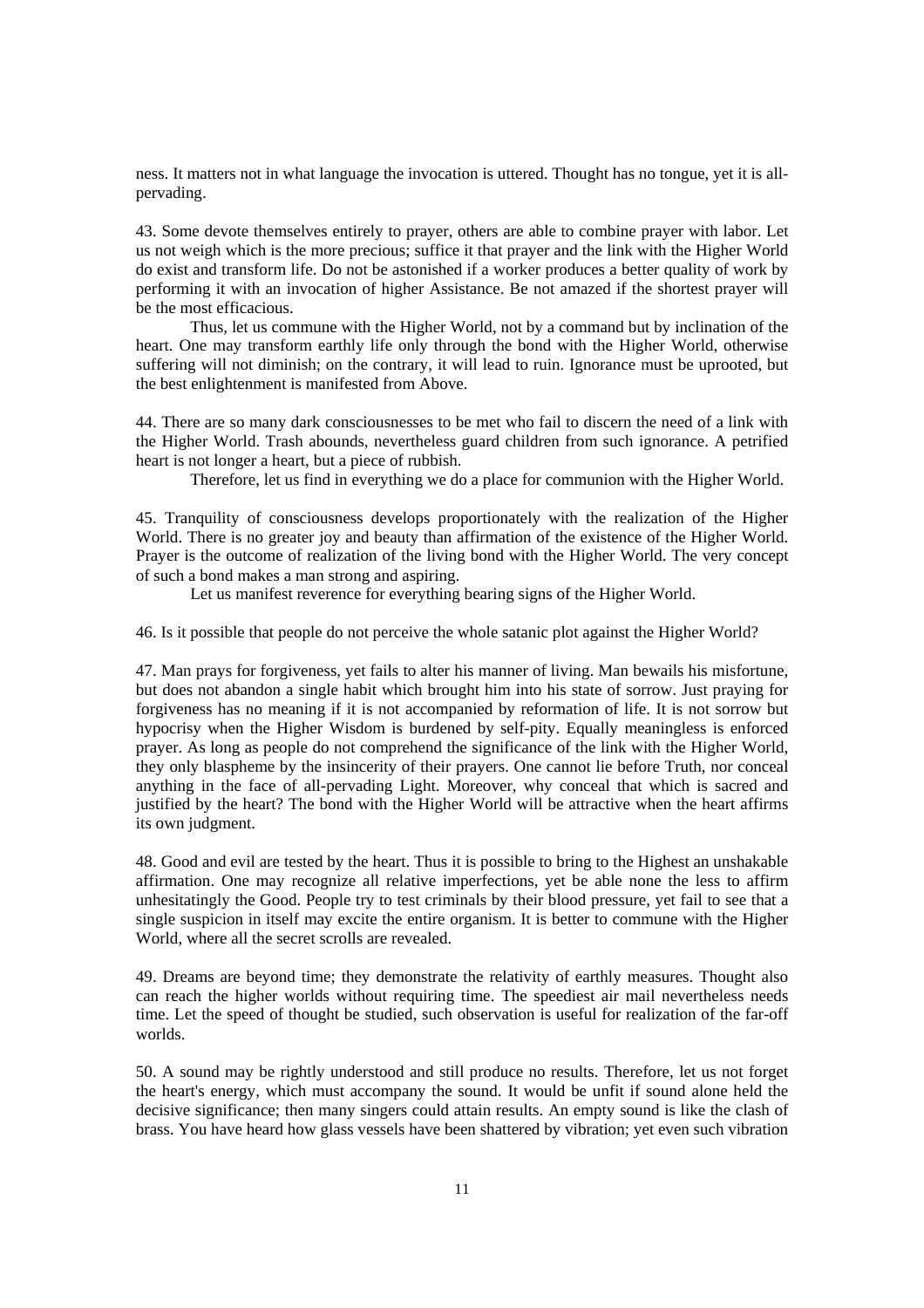must be accompanied by thought. Even a wave of extraneous thought can increase the effect. Therefore, thought as the impelling force is so valued.

 One should not be surprised if, in speaking of prayer, emphasis is put on the need of mindfulness of the vibratory conditions. Such investigation of all the attributes of communion with the Higher World will be the true path. The heart should not be forgotten amidst observations, for all the other aspects must be subordinated to the heart.

51. Besides the heart, keep the consciousness clear. It is impossible to see through turbid waters. All agitation will react in a completely identical manner, in water and in the consciousness. One must find the happy medium between responsiveness and excitability. Under earthly conditions it is not easy to avoid excitement, which is so pernicious for good health. Manifestation of the link with the Higher World bestows a quality of sensitiveness and clarity which is not made turbid by the dark currents.

52. Unity and victory are the best mantram. The strength of the dark ones is shattered against such a rock. One should also remember not to burden the Teacher purposelessly. Let love and devotion always live in the heart.

53. Various rituals which accompany prayers represent futile efforts to intensify the significance of the prayer. For many ages people trained themselves in affirming the importance of the Higher World. But now again humanity has turned away from acceptance of the basic laws. Instead of rituals, science approaches the right path, but in the vanity of worldly life the calls of science remain solitary manifestations.

 For these reasons one should again confirm the existence of the Higher World. Shame upon humanity, that it has broken away from the shore of knowledge!

54. The new is regarded as old, therefore the new is forgotten. It should be cleansed, otherwise instead of beautiful Images there will remain only dust-covered masks.

 Let us summon every one who is capable of approaching the Great Images without blasphemy. Let him adorn Them according to the custom of his country, for We shall meet the approaching ones on all paths leading to the Higher World.

55. People know that each one sees objects in his own light. Already there are explanations about different eye structures, but they completely fail to add the significant fact that people see through their own aura. Each one has around him his own color through which he sees. Tell physicians this truth and they will ridicule it, because the color of radiations is invisible and is not mentioned in textbooks of ophthalmology. Yet blindness can result from shock. Thus, also deafness and impairment of the other senses are contingent upon the heart. This means that everything emanating from the heart as prayer is highly polychromic. Let us guard against blood red and black prayer.

56. Prayer usually evokes azure and violet flame. There may be a silvery prayer, but it is impossible to imagine a brown prayer. The principle of light in earthly existence is highly essential. One may disguise the tone of the voice, but the radiation of the heart cannot be falsified.

57. Prayer is a purifier. This definition should not be understood abstractly. Spiritual health is the primary basis of bodily health. Precisely prayer as a real link with the higher Source will be the best purifier of the organism against all diseases. Infection appears when the body permits the entrance of manifested messengers of evil. Each body is predisposed to many diseases, but spiritual strength is on guard to quell such uprisings. When the spirit can be properly nourished by the higher energies, it also protects the body against dangers.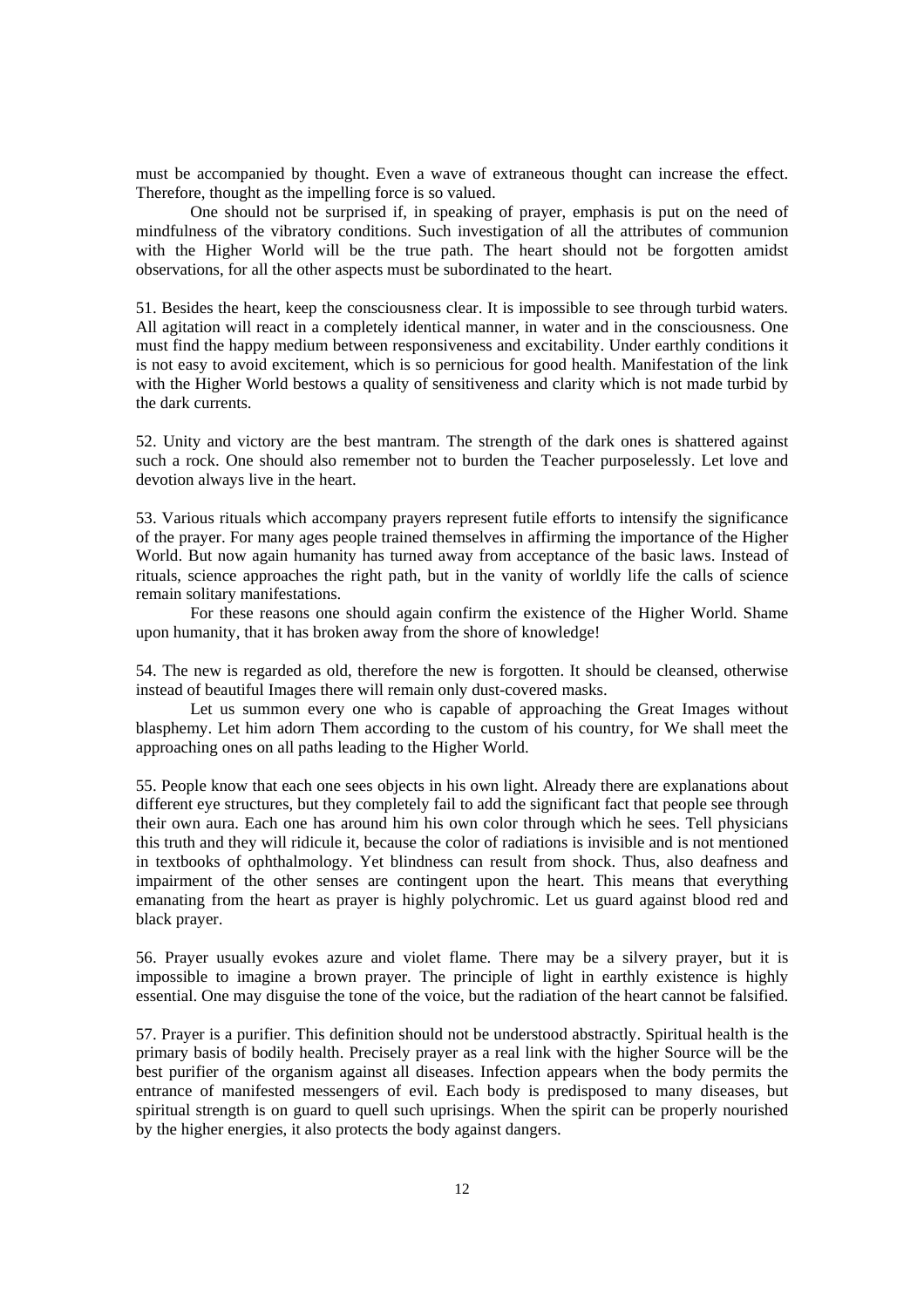Therefore, it can be affirmed that prayer is a purifier.

58. There are ignorant ones who assume that prayer is generally out of place in practical life. They should be asked what sort of business they consider incompatible with prayer—that which is evil and greedy? Certainly in evil there is no place for prayer, yet every good work is in need of prayer—that which reveals the Higher Forces.

 Thus, in the New World one should affirm the true realities. We shall not retrogress if we keep in mind that which permanently and unalterably will be the law of Existence.

59. One can see what unworthy methods are combined with prayer! Frenzies can be of no assistance toward the link with the Higher World. Eye-witnesses of higher visions affirm that they cannot even remain firm on their feet because of the powerful vibrations. Moreover, visions are preceded by a special serenity of the spirit. Can spinning and whirling possibly be the threshold of a beautiful vision? Man, by his own will, cannot compel a manifestation of the Higher World. It is possible to attract the Subtle World, but the grandeur of the Higher World transcends all earthly nature. For years hermits await the Higher Word. Even great Spiritual Toilers could withstand a manifestation of the Higher World only once without shock to their health. However, the Higher World knows when and what is possible.

60. Reverence of Hierarchy will affirm the closeness of the Higher World. In cooperation with Hierarchy do you find firm bridges to that shore. Every belief reveals the Guardian Angels, Guides, and Comforters; under the various names lies the same concept of Hierarchy. Verily, let each one understand in his own way, but let each heart strive upwards. In this alone is the path to perfection.

The manifestation of prayer is communion with the most Beautiful.

61. Prayer is an inspirer to knowledge. Each one who realizes the sublimity of communion will inevitably begin to strive toward knowledge. The growth of such consciousness requires the accumulation of knowledge in various fields of science. Philosophy discloses the same paths to the Higher World as are disclosed by the natural sciences. Ignorant persons prattle about materialistic sciences which deny everything not visible to the naked eye. Yet they already know about the subtlety of atoms, and they understand the need for microscope and telescope. In truth, they make of science an empty shell. When signs of the Higher World are manifested in the consciousness, then every science becomes transfigured. No knowledge exists which, if truly known, would not confirm the great bond between the worlds. No paths exist which, if truly followed, would not lead to the Higher World. He who does not feel the greatness of Unity and Infinity has not grown in his consciousness. Prayer is not a deathly cry of terror but a communion full of love and devotion.

62. If someone maintains within himself a dull negation without any mental construction, such poverty of thought must be looked upon as madness. How many times have you yourselves encountered such madmen! They arouse nothing but pity. As a small shopkeeper calculates the amount of his profit but ridicules higher mathematics, so does the ignoramus make out of a thorn from the crown of great achievement a toothpick for himself.

 Not only does knowledge lead to the Higher World, but labor also. Indeed, each labor is knowledge. Thus, labor is prayer.

63. Through prayer healings are often accomplished. It is not difficult to understand that the bond with the Higher World aids the heart, and carries along the nerves a salutary Benefaction. It is not difficult to understand this even from the conventional scientific viewpoint. The prevalence of ignorance is such that it is necessary to reiterate even this simple consideration, for not a single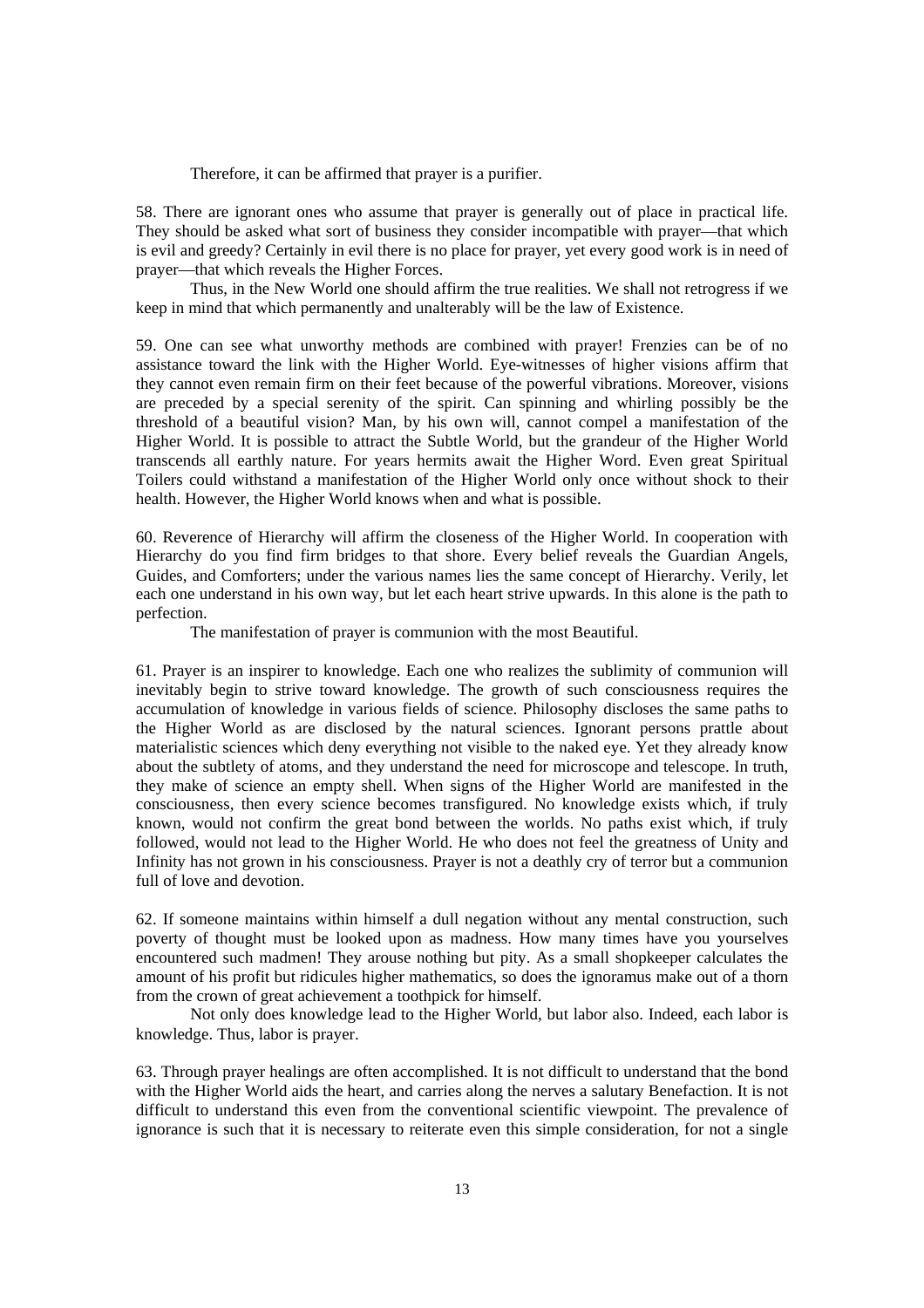opportunity of reminding about the Higher World must be overlooked. Thus, still another prayer is created.

64. It is frightful to see the spectacle of madness when evil attempts to wipe everything rational off the face of Earth. Malice acts like a destructive whirlwind. Only the bond with the Higher World can restore balance.

65. It is especially revolting to see on the one side the utmost devotion to the Higher World, but on the other—dark Satanism in full measure. Thus in examples from life it is possible to find the likeness of Armageddon. It must be remembered that the Forces of Light unceasingly smite the darkness. Prayer will be also a battle cry when falsehood is vanquished in the name of the Highest. By dispelling falsehood we serve the Light.

66. Irritation has no kinship with prayer. The defeat of falsehood must take place by the raising of the Fiery Sword, but not through irritation.

67. Prayer does not abase—it exalts. If, after prayer one feels depressed, it means that the quality of prayer was not lofty. A man is not comparable to Infinity, but one spark of higher energy maintains in itself a significance even beyond conceivable boundaries. A spark of higher energy has been given to each man, and as its bearer he is invested with a lofty duty. He is a bridge to the Higher Worlds. Thus in denying the Higher World, the ignoramus repudiates his own humanity.

A reminder about the Higher World is a touchstone for the testing of each spirit.

68. The spiritual principle precedes each action. There can be no bodily action without an antecedent spiritual fusion. Thus, whoever denies the spiritual principle thereby divests his actions of meaning. Evolution cannot continue if the primary motive force is repudiated. The Dark Age has among its characteristics the denial of principles and fundamentals. Yet precisely such darkness is transitory. Man must prepare himself for the acceptance of Light, and, lest he become like a mole, he must realize within himself the essence of Light.

 When I speak about the highest communion, I first of all propose that you understand reality in all its infinitude.

69. Prayer has no kinship with violence nor constraint. The first prayer of the child should not be ridiculed or reproved. A boy once prayed, "O Lord, we are ready to help Thee." A passer-by was indignant and called the child presumptuous, and in this way the first feeling of unselfishness was defamed. A little girl prayed about her mother and her cow, and her prayer was ridiculed. Thus her memory retained only something ludicrous, whereas such solicitude was really touching.

 Likewise, using the name of God for intimidation is a great blasphemy. Forbiddance to pray in one's own words is in itself an intrusion into the young consciousness. Perhaps the child remembers something very important and extends his thought upward. Who, then, can intrude to smother such a luminous impulse? The first instruction about prayer will be a directive upon the whole path of life.

70. The surroundings at home likewise impose an imprint on one's whole life. Even the poorest hut would not outrage the spiritual feeling. It should not be presumed that futility of life is not noticed by children, on the contrary, they feel keenly the structure of all their everyday life; therefore, prayer lives best in a clean home.

71. Prayer is good at any time, yet there are two periods of change of currents when turning to the Higher World is especially desirable—at sunrise and after sunset. Besides, upon going to sleep it is befitting to invoke the Higher World.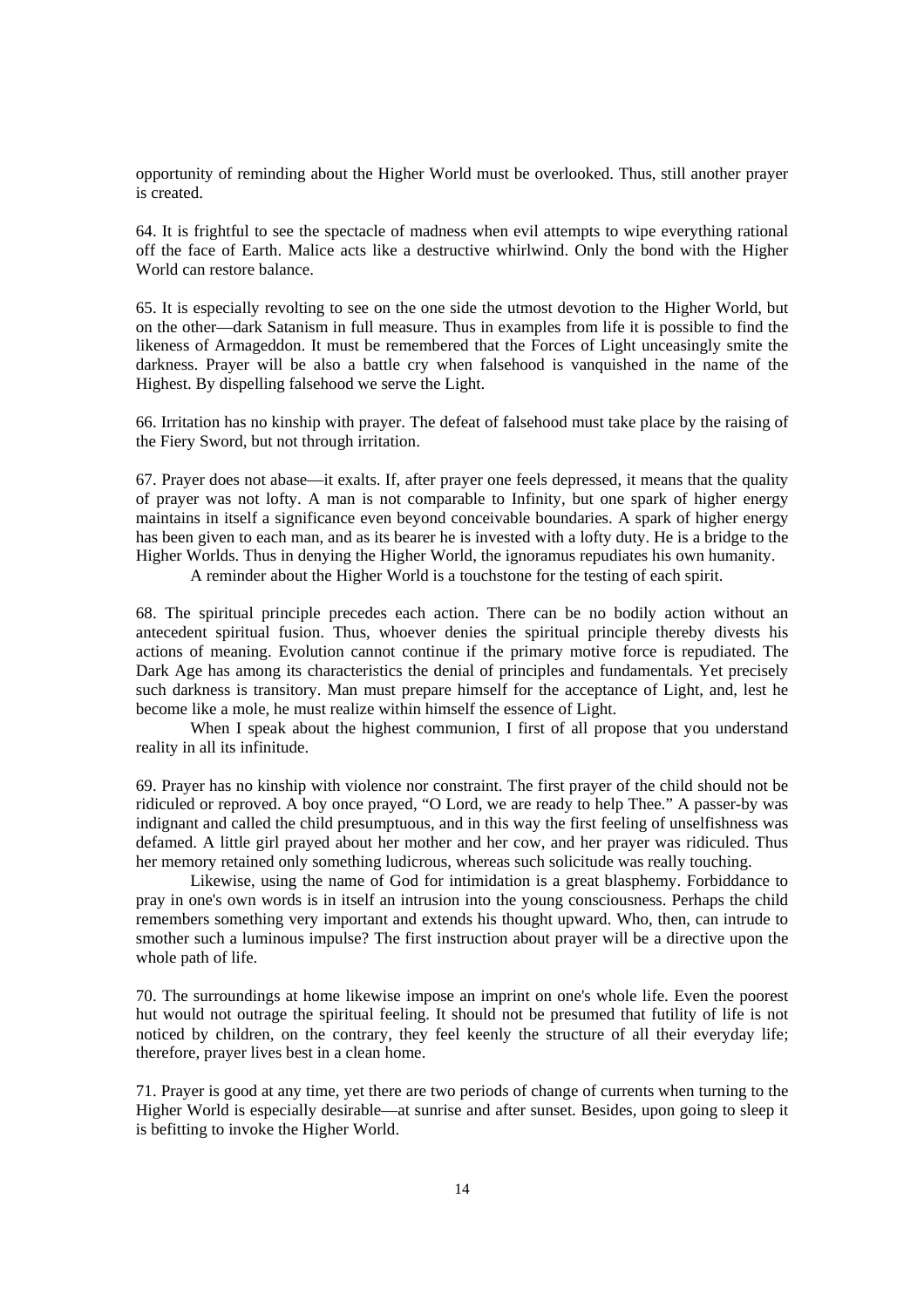Sleep is not understood by science. The idea of rest is primitive. If each action is preceded by a spiritual act, then such a extraordinary state as that of sleep must be especially noted. For almost half their lives people entrust themselves to an invisible world. It is necessary to purify one's consciousness before entrance into the sacred Gates. Thought about the Higher World, thought about the Guardians, already lights up the drooping consciousness; hence, there may be more desirable meetings, and attacks may be warded off. Only the heart's thought about the Higher World provides an impenetrable armor.

Thus, let us be conscious of all that is most beautiful and needed on the lengthy journey.

72. Let the heart by its beat always remind one about spiritual food. Lose not the custom of prayer, banish not the good thoughts. Often man deprives himself of the right of entrance. The Higher World is not a consuming fire for friends and co-workers. In life people guard themselves against burns, let them likewise be definitely mindful about their future.

73. It is well to assemble for the unifying of thought; thus you create a spatial beneficence. Such thought is prayer—you do not think of self, you gather together for the Good. Assistance to friends is so far removed from covetousness.

 I consider those hours worthiest which are spent in sending thoughts to friends and to all who are in need.

74. With whom may one fortify one's thoughts? Only with the Guru. He is as a rock, near which it is possible to be sheltered from the storm. Reverence for the Guru is the path to the Higher World. But chaos cannot tolerate construction. One should direct attention to the basis of thought in order not to be exposed to the whirlwind.

75. There are people who aver that they never pray, and yet they preserve an exalted state of mind. The causes are many. It may be that they commune with the Higher World while at work without being aware of this fact. Perhaps their consciousness preserves in the depths of the heart flaming invocations, inaudible to man. It may be that from former lives hieroglyphics in strange languages have been carried over in secret memory. Thus, people often begin to repeat an unknown word which has a meaning in an unexpected dialect. Many sacred remembrances are preserved in the consciousness. Many of the worthiest actions are impelled by causes from former lives. One need not bind oneself by affirmations which have causes deriving from deep experiences.

76. No one bears another's thought. One's judgment will be his own responsibility before the world. One anchorite prayed merely by repeating in his language—Thou, Thou, Thou! He asserted that in the briefest affirmation he concentrated the strongest power. Though tongues may differ, yet consciousnesses aspire to the same goal.

77. The ignorant skeptic asks, "Why make assumptions about some sort of higher worlds? I have never heard of anything of that kind." It is fitting to answer, "Certain kinds of animals do not know about the higher worlds, nevertheless people have seen and felt the higher contacts a great number of times and can speak about their reality. If someone has never once felt the approach of the invisible world, it means that one's nerve centers have become atrophied." This is the fitting answer to ignorant skepticism.

 What kind of prayer is possible in the mouth of a denier? It is impossible even to speak about prayer in the presence of ignorance. The fruit of humiliating attempts will be very bitter. The sensitiveness of the developed consciousness will whisper when it is impossible to refer to the higher worlds.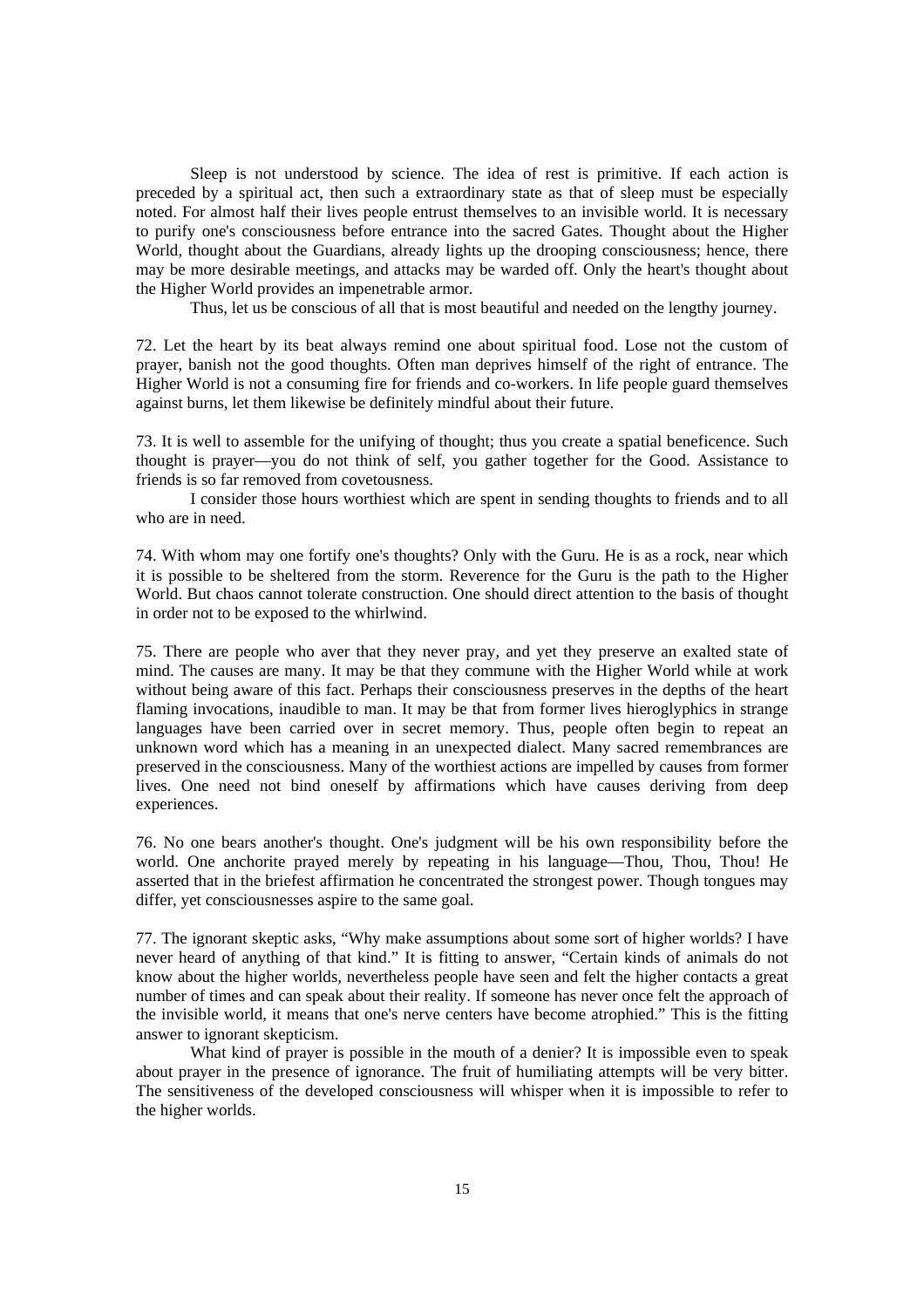78. With the utmost reverence, some affirm—"Not That, not That," so as not to admit offensive comparisons. Others altogether forbid pronouncing the word God in order not to belittle the grandeur of the Highest. Thus do people approach Infinity differently. In the depths of their consciousness they feel that it is impossible to express or appraise that which is higher than all possible concepts. A blind man feels the stones of the lower levels, but knows not the height of the tower. Yet man cannot tear himself away from the Ladder of Hierarchy. The traveler will reach the steps of his ascent.

The path of Light sings, and boundless spaces resound!

79. Aum resounds not as a name but as a concept. The cognizing one will realize the sounding which is consonant with the music of the spheres. Rarely is it possible to hear this resonance of the spheres with the earthly ear, but the ignoramus takes it only for a noise in the ear. Thus let us walk there where sounds Infinity itself.

80. Great love is laid in the foundation of the Higher World. Only a similar love responds to this quality. The most manifested reverence will not reach its destination without love. What is devotion without love? Can there be fieriness in a withered heart? Following a manifestation of love, there can be expected commensurateness with the Higher World. Each subject can be studied only with love. Each difficulty can be conquered by the power of love.

Verily, great Love lies in the foundation of the Higher World!

81. Great Service can be the lot of every man. New life is poured into him who dares to toil in Great Service. The measures of his entrance will be determined by each one himself. Each one may pledge himself, not to small but to Great Service, and thus irrevocably dedicate himself to the Higher World.

Thus Great Service is a duty and an honor.

82. He who knows how to discern the presence of the Higher World in the smallest things is already on the path of ascent. Indeed, it is needful in everything to link oneself to the Higher World. Without such attachment, the path will be a long one. Amid the densest of earthly conditions it is still possible to direct oneself toward the Higher World, and this World of Beauty will be close by. In the earthly body the spirit already learns to merge into the Higher World as if returning into its own wondrous native realm. Man feels an attraction even to his earthly native land which is transitory; so much the greater is his attraction to the eternal Fatherland. Only chaos can conceal from man the treasure which rightfully belongs to him. The sounding of harmony conquers the confusion of chaos. Aum!

83. Miracles cannot be something abstract for the spirit that is united with the Higher World. Every unusual earthly manifestation is a particle of the very Highest World, in other words, of reality. The same harmonious sounding already reveals the secret entrances. However, observe the smallest signs of the Higher World. From such small seeds will grow forth the most steadfast tree and the loftiest.

 All signs must be attentively watched. Do not overlook those larger manifestations which you may consider, in the delusion of the flesh, unworthy of attention. The flesh is crude, and only the heart beats in the name of the Higher World. Aum!

84. The Fire or Light of the Higher World is not an entirely unusual manifestation. Far oftener than it is thought do these sparks penetrate the earthly strata. Indeed, they are explained as electrical manifestations. Their substance does not differ essentially from that which it has been agreed to call electricity, but such sendings emanate from the thought energy of the Higher World. Not by accident do such fires and lights flash out; either encouragement or forewarning or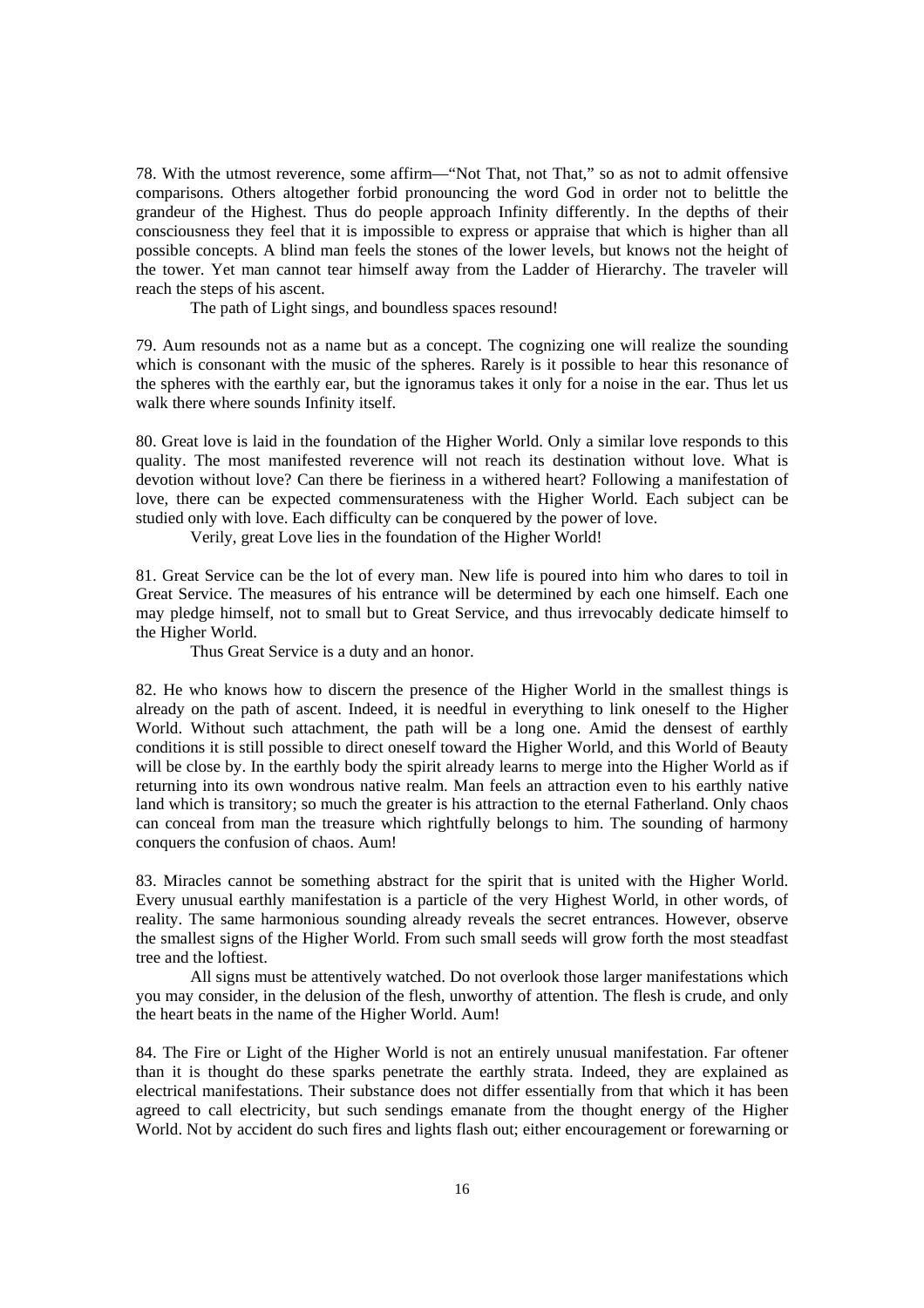confirmation resound in these sendings of Light. People usually complain that these messengers arrive unexpectedly. Amidst one's daily labor there may suddenly be seen a luminous indication. Perhaps it may instill courage and vigor and remind one about the Higher World, in order to fix in the masonry of consciousness still another strong stone.

 Wondrous are the fires and lights of the Higher World. They do not singe where there is good. Each time they impel one to reflect about that invisible magnitude. One should accept these bridges as the sole path. It is terrible to be afraid of the Light as then Fire turns into a devouring flame. Fear is unfitting, and terror is self-destructive.

85. Convincingness implies trust. Therefore, realization of the Higher World will not be forgotten in many lives. Precisely such a quality remains unalterable forever. So much the more is it necessary to be affirmed in knowledge of the Higher World. Confirmation will not be delayed in coming.

86. Throughout the history of humanity can be traced a recognition of the Higher Spirit, the Holy Spirit, the Comforter, and a great number of such concepts leading to the Higher World. Such testimony of all ages and peoples must compel even the ignorant to reflect. All mankind cannot be mistaken! Under varying conditions people have sensed the same supreme, ineffable Origin. People have regarded the manifestation of the spirit as the philosophers' stone. One can find the most multiform signs of great Reality preserved by peoples. This is not self-interested suggestion, but a discernment of truth. Let people search in ancient Egypt, in Babylon, amid the undiscovered cultures of the Mayans; and everywhere, beyond the subtle symbols, can be found the same exalted concepts.

Thus science may lead to the Higher World.

87. Lenience is one of the qualities of the Higher World, therefore each one in turn must show this quality wherever there is a spark of good. Let people not weary of seeking this power of Grace. Thus in eternal vigil one may take upon oneself the service of the Higher World. One must not pride oneself on such distinction; no particular pride is fitting, but a special joy is permitted.

88. The bond with the Higher World enriches the consciousness bountifully. In manifold ways do the lofty sendings reach their mark—they may be apprehended in sleep, they may be received in wakefulness as a lightning flash of thought. One should not grieve if such thoughts sometimes seem to be immediately forgotten, rather, they have sunk into the consciousness. It may be that the thought was destined for the innermost consciousness. Only in due time will it be manifested; meanwhile it must live on and enrich the consciousness.

 It is said that growth of the consciousness is similar to the growth of a blade of grass. Man cannot notice the growth of grass by the hour, and just as imperceptibly appears a budding blossom. Only by periods is it possible to observe changes of consciousness; such a change will be indescribable. Consciousness grows by synthesis, it cannot move forward in a narrow manner. Advancement of the consciousness will proceed from the center encompassing successive circles of new understanding.

 Likewise, sendings to scientists will not be materially narrow; they will impel the thought toward an expanding horizon. The mind will act as a scabbard for the flaming sword. Thus, tasks with a broad range are presented from the Higher World. Earthly limitations reduce supermundane thought to the human word, yet in the depths of the consciousness is preserved the imprint of the heavenly hieroglyph.

89. It is useful to consider communion with the Higher World to be as necessary as pure air. One need not sit in a fetid, poisonous atmosphere. Even the most ignorant people understand that poison is harmful.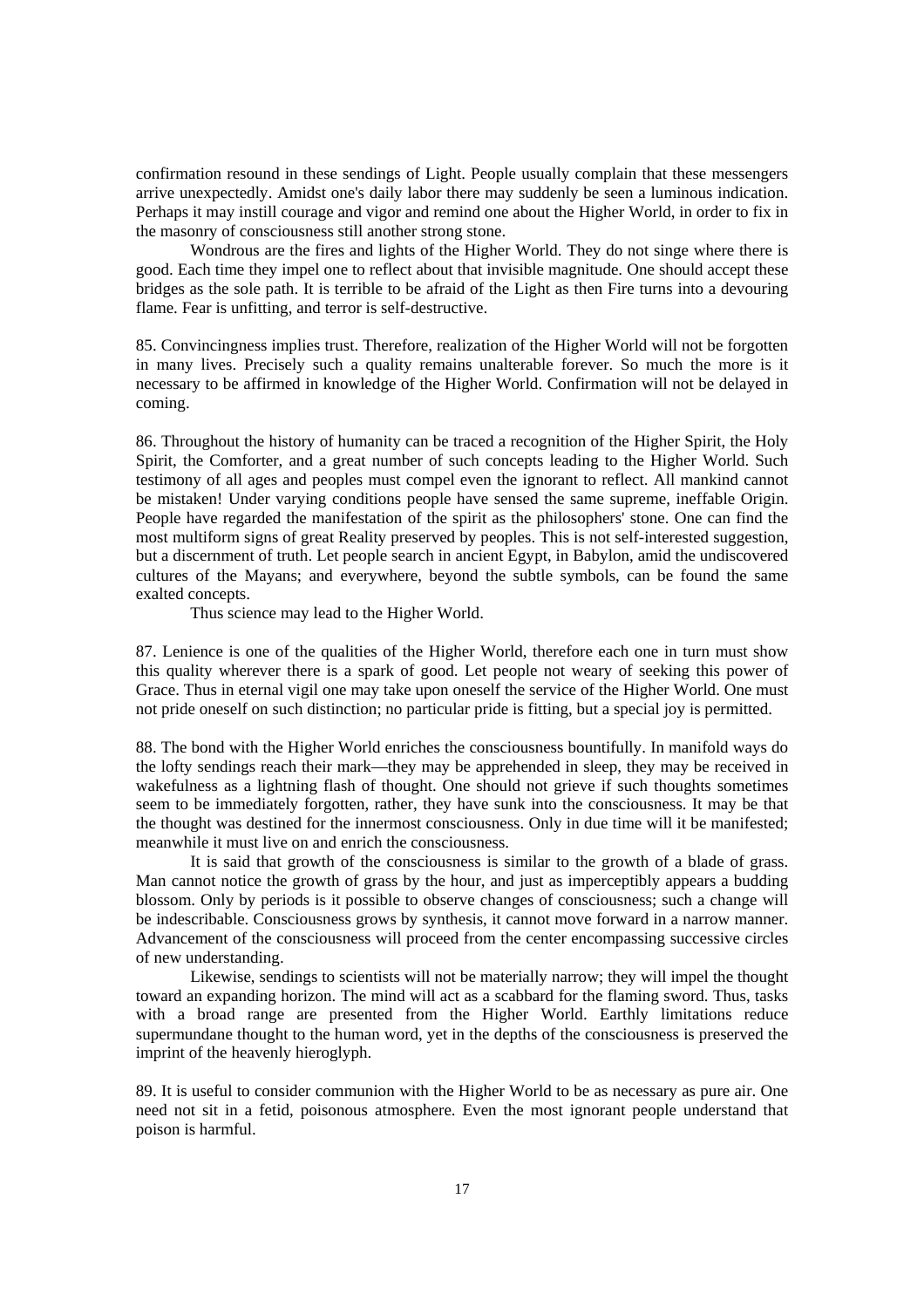Likewise it may be observed that through spiritual development people free themselves from the unpleasant odors which are natural to undeveloped organisms. Let us realize that the Higher World can transform even the composition of the blood. Let us not think that such reactions are supernatural, on the contrary, they are most natural. When a man returns from the pure outdoor air he emits a fragrant odor. Equally fragrant is the consciousness over-shadowed by Grace.

90. Even earthly thought can move solid objects—hence one can imagine the scope of the creative power of thought of the Higher World. People say that the conflict of thoughts results in truth, and thus people themselves unsuspectingly affirm a great truth. Truly, the creative power of thought energy is that secret about which sages deliberate. Precisely, not one thought, but the intersection of thought currents forms a spiral of conception. One may adduce many scientific experiments, but first of all it is necessary to establish the physical force of thought. If light objects can be moved under the force of thought, then this can be imagined as a progression in infinity. Not a spiritual nor an ethical calculation, but a physical one can present a concept of the higher magnitude. People should understand that their energy can produce enormous results. The potential of thought has been entrusted to each one and can be utilized scientifically, rationally, or wastefully to the harm of all that exists. Thus, prayer can be a great scientific experiment and proof.

When I say, "Aum," I have in mind benefit to the world.

91. It should not be considered that true science cannot be mentioned in connection with prayer about the Highest Good. Each realization can be very close to the Higher World, yet each one can apply his own observation, and at opposite ends of the world mental currents may be received which by their intersection can create a vortex of new possibilities. Surely, the Higher World is the most beautiful possibility.

92. Broad is the domain of humanity; at its summit touches the Higher World in the person of heroes, of great Spiritual Toilers; at its base it produces a cosmic dust which forms the stones of the neighboring planets. Enormous is the distance between a great Spiritual Toiler already illumined by the Light of the Higher World, and the dusty dregs.

 In view of the fact that a potential of basic energy has been given to each man, it is difficult to conceive how contrarily people have dealt with his great gift. The very imagination can hardly encompass such a chasm. People regard that which is unpleasant to them as difficult and that which causes them no trouble as easy; out of such conventionality open up yawning abysses. People are not accustomed to keeping the Higher World in their consciousness, yet it is not difficult to replace the feeling of emptiness with infinite life. How much more beautiful is realization of the Higher World than the casting of oneself into stony fetters!

Why begin all over again when it is possible to ascend infinitely?

93. Any feeling can be cultivated. Fearlessness too can be developed. One can set oneself tasks of fearlessness instead of imbuing oneself with a feeling of terror.

 Apparitions are just as real as the shadows on the sand, but we know what causes the shadow. So, too, appearances out of the Subtle World will not be an impossibility. But let us not fear; let us resonantly pronounce the Name of the Teacher.

94. There is much fire, and consequently one can understand the waves which burn and fatigue. Subterranean and superterrestrial fires are related, yet they are far apart in their reaction. Man are unwilling to understand their own influence upon subterranean fire. Astrological signs suggest thoughts of special caution, but instead men only increase the danger. Of what concern is it to the bipeds, if because of them on another continent a destructive flame bursts out!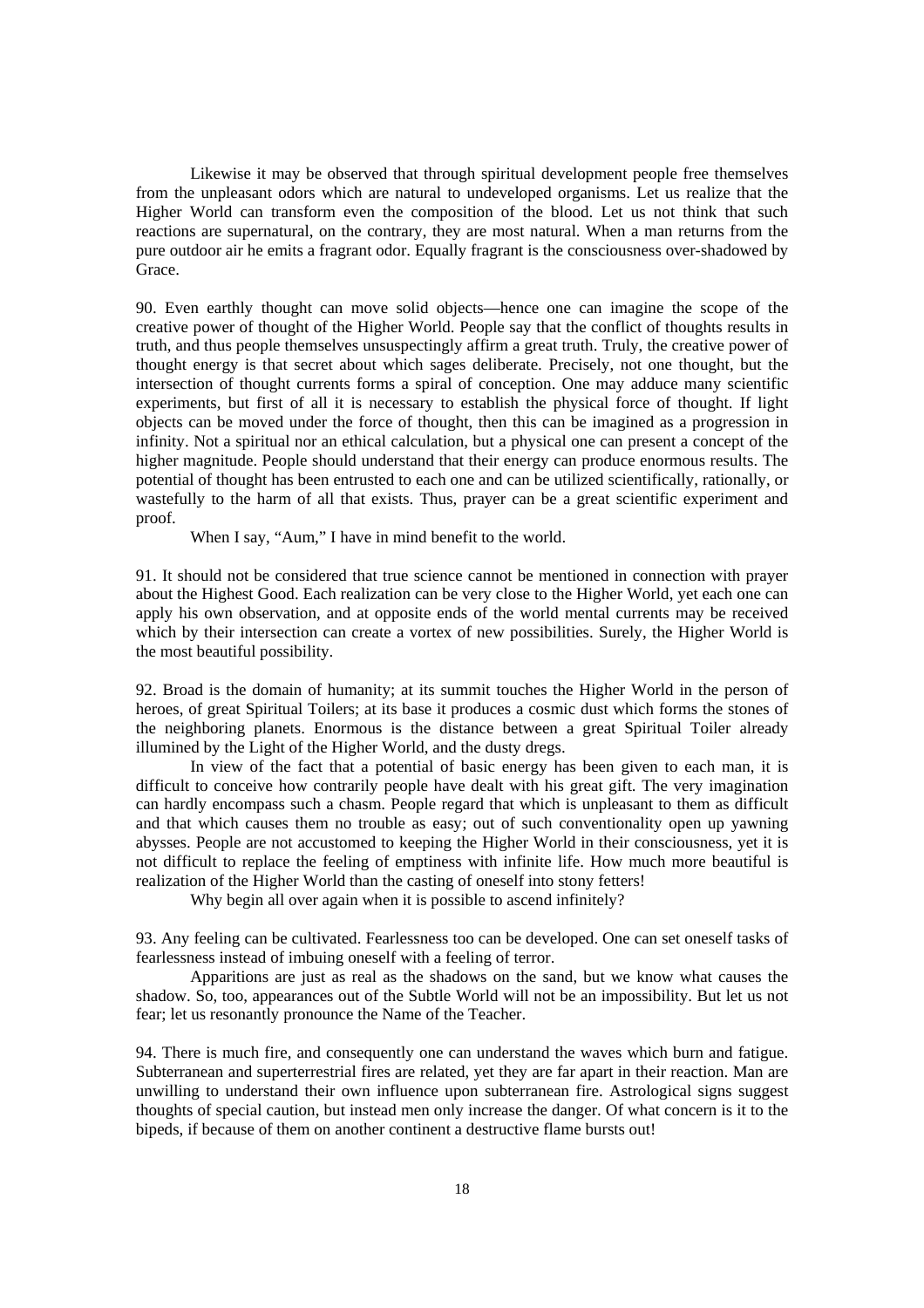95. The law of Cosmos is adamant, but at the same time we see apparent fluctuations of it. If we take karma, affirmation of karma too can be changed, just as the span between returns to carnate life may vary in different cases—from an instant to millennia. Those who do not know will be perplexed as to how such steadfastness can be at the same time so variable. Such ignorance will merely prove the lack of understanding of containment.

 People also fail to understand which energy serves as the deciding factor. In all the cosmic amplitudes the basic factor is thought; it can alter karma, it can determine dates, it opens gates, and it can close them. It grows wing-rays from the shoulders. It can lead one close to the Higher World or precipitate one into the abyss. The manifestation of law rests on thought. The great wisdom of thought is a shield and a guard against chaos. Thought actually rules over the fury of chaos.

 Truly, the law of Cosmos is immutable, but it is illumined by thought and therefore goalfitting. Understanding of co-measurement only teaches comprehension of the fundamental law.

Thus, let us always remember creative thought. Aum!

96. Alteration of karma appears unthinkable to many, but they err, forgetting about heavenly Justice. It is possible to experience instantaneously the highest realizations. Where the foot can tread, there thought can fly. In certain cults the neophytes were plunged into sleep and through hypnotic suggestion were compelled to experience at great speed the entire difficult pathway of their karmic life-pattern. Thus was inevitability understood, and also the possible acceleration of the law. Thought creates life.

97. Not only is it difficult to assimilate the law of karma, it is still more difficult to perceive the elementary law of incarnation. Yet the scriptures of the most ancient times often spoke of such a change of life. Often have the dwellers of the Subtle World communicated to earthly people their tidings. Frequently people remember about their former lives. For whole ages reincarnations have been acknowledged, but later they were again forgotten and it was even forbidden to think about them. It is difficult to comprehend the reason for such a struggle against the evidence. Sometimes it would have seemed that the wise ones wished to turn their attention only to the future, but such wisdom would be one-sided.

 People should aspire to unlimited knowledge. One should not command a man not to know. A man should not be deprived of his right to self-perfectment. Let us be known and remembered that the Teacher of life draws a line between past and future.

 Thus, let us not close our eyes to reality. The law of incarnation is just. The kernel of the spirit is inviolable and eternal. Infinity affirms Eternity, but everyone can visualize Infinity which means everyone can realize Eternity.

 One should not deny the statements of children about their past lives. Essentially they know what has taken place around them. Especially nowadays there often will be rapid reincarnations. Many dwellers of the Subtle World are hastening to return, and herein is expressed the growth and acceleration of evolution. And in such quickening may be seen a rapprochement between the worlds.

98. Much is needed to convince people that they should observe the principal moments as they occur in their lives. People are so unable to discriminate between the significant and the negligible. Often the most knotty way-signs of existence do not attract the attention. The school should be an aid to such enlightenment.

99. It is especially difficult for people to discern what is most important in themselves. If a physician locates a malignant internal tumor, he hastens to cut through the external layers so as to forestall the danger, but the coward will want to spare his skin and will perish from the continued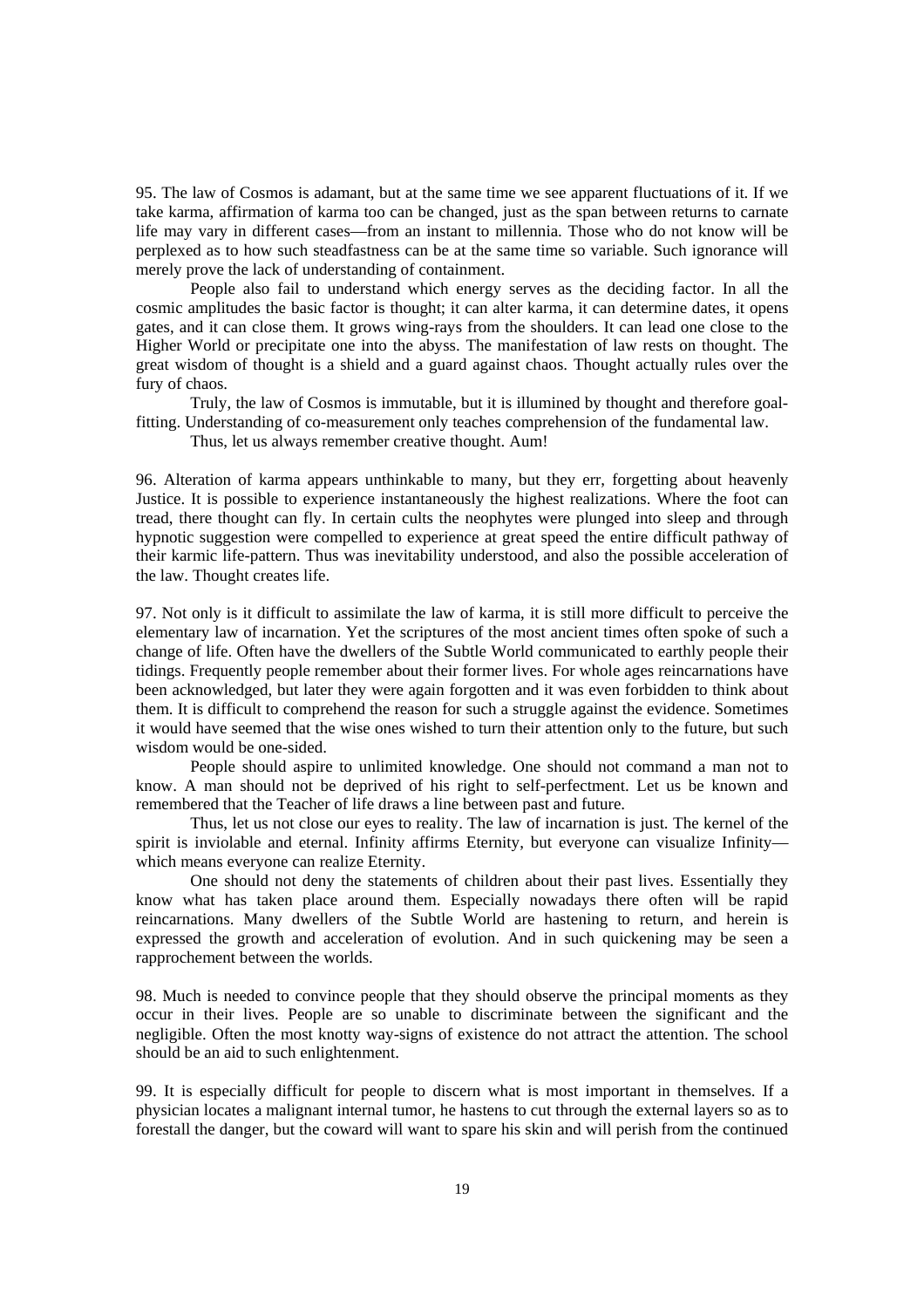growth of the tumor. If it is necessary to choose, let the most essential be preserved. Similarly, in turning to the Higher World, time must be found for reflecting on the most important.

100. A triple palimpsest provides an example of the stratifications of signs of the three worlds. Let us imagine a parchment on which first was written a cosmogonic treatise, and which later served for a love sonnet, while finally there has been written on it a reckoning of fabrics and furs. Through the obvious bazaar figures it will be difficult to make out the effusions of the heart, and it will be almost impossible to decipher the treatise about the most important. Does not the same thing take place in regard to the hieroglyph of the three worlds? Yet just as the experienced savant is able to read the most complicated manuscripts, an enlightened consciousness can understand the meaning of inscriptions of the Higher World.

Let us not take the jumbled figures of the bazaar for the laws of the Universe.

101. All comparisons are applicable in encounters with ignorance. Deniers like to refute, but they will offer no issue or solution. They ridicule the very best communion, but are unable to connect even three letters.

102. People become pious as they near the crossing into the Subtle World. They fail to discern that such a hurried bribery borders upon blasphemy. Thus there results, not a realization of the Higher World, but a hurried payment for the best place, whereas approach to the Higher World should begin in the first days of earthly life.

 Not conventional rites but prayer of the heart brings the World of Beauty near and makes it a daily sustenance. One can approach the Highest with the Chalice filled with the best thoughts. One can offer the best experiments by warranting them to be directed to Good. When the Good lives, it opens all the gates to the Higher World.

103. People, even those who know about the Subtle World, deem it possible to delay the approach to it through perfecting their thinking. They are wrong, it is precisely here that the direction of thought must be established. It can be developed once a definite impulse has been given. The test of thinking must be affirmed by earthly thinking. It is deplorable to enter the Subtle World in a confused and distracted state. When the consciousness is clear it leads upward just as gas lifts a balloon. No one and nothing can detain in the lower strata a steadfast consciousness which strives toward Good; therefore let us not defer affirmation of thinking. There is no more direct communion with the Higher World than by this path.

104. Meditation in quiet about the Higher World will be equal to the best remedy. It is possible thus to sense the relativity of that which exists. Such a measure will not be a limitation, on the contrary it will strengthen the flight of thought. When confusion takes possession of the world, propound the most simple.

 Earthly existence cannot be final, and in such a transitory state one may only prepare that which is most needed for the future flight, in other words—sharpen thought. Wings grow only through thought.

105. Undoubtedly you are often asked about the contact of the Subtle World with earthly life. You will be right in saying that such contact is continuous. Not a single earthly action remains unanswered on the part of the Subtle World. Each earthly thought arouses either joy and assistance, or malevolence and destructive sendings from the Subtle World. Even the weak spirits vigilantly attend earthly thoughts. Of course, powerful earthly thoughts inject a deepened vibration into the Subtle World, therefore it is but natural that the Subtle World should resound also to the earthly thoughts. When I say that the fall of a feather from the wing of a little bird causes thunder in the distant worlds, this is not a symbol, but only a reminder of the cooperation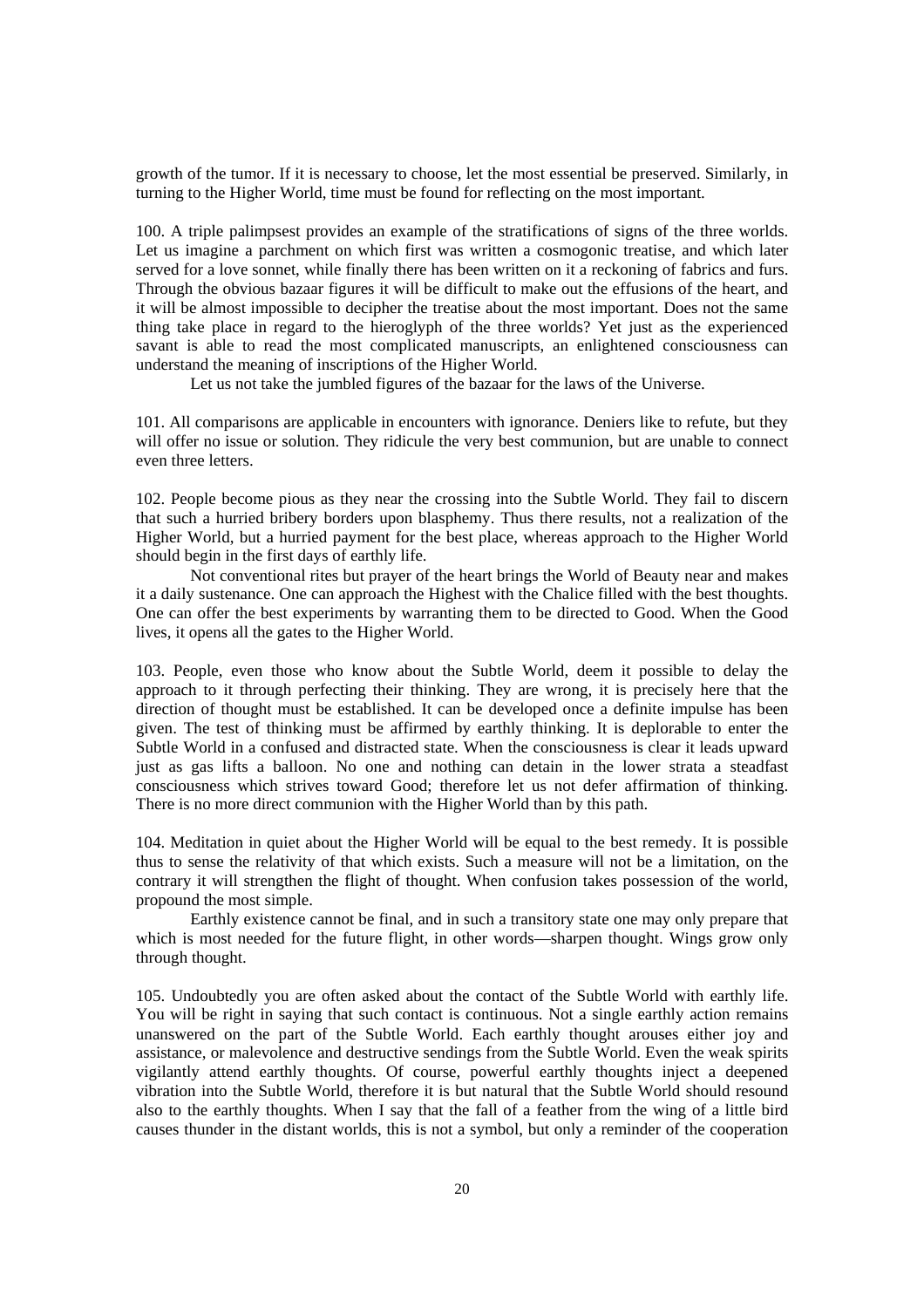of all that exists. One needs to accustom oneself to the fact that there is no void. One must greatly strengthen one's conviction of the importance of man's task, his obligation and duty.

 When man takes upon himself communion with the Higher World, he is truly daring, but this daring is sacred. The Subtle World listens to these calls and understands their significance. Such communion attracts a multitude of listeners—co-workers, as it were—therefore egoism must be excluded from prayer; for the best prayer will be renunciation and desire for the Good.

 Let the Teaching persist in emphasizing the usefulness of the bond with the Higher World; only thus is it possible to affirm Great Service.

106. Let us not grieve if a response does not always come. Let us not be surprised if a response reaches us in an unexpected hour. Let us learn to understand supermundane conditions, and mainly let us comprehend the great invisible labor. But you already understand the Forces of the Higher World know no rest. Let such luminous Power guide each wayfarer in the night hour.

107. Light-mindedness, curiosity, suspicion, and unbelief are all of the same dark family. Imagine a great mathematician developing complicated formulae before children of elementary age. They will not only fail to grasp the great problems, but they will immediately fall into a derisive snickering. Thus, when someone approaches the Higher World out of curiosity, one can expect all consequences in the way of doubt and treason. If the consciousness is at a level that permits curiosity where there should be reverence for the greatness, there cosmic dross must be anticipated. Is it possible to approach the Higher World out of curiosity? Rather put the hand into the fire; thus let suspicion be charred!

 In the heart one must bear reverence for the Higher World as the most important and beautiful fact in earthly life.

108. Someone may say that already he has often heard such calls to the higher worlds. So much the worse for him to remain deaf afterwards, for such deafness is impermissible. Nevertheless many regard such calls as out of place in business life; thus, people are far from the true understanding of Be-ness, notwithstanding the millions of years of the planet's existence. The more resonantly let us send forth our call to the Higher World.

109. Licentiousness and coarseness have now reached incredible limits. Savagery has finally broken into the cities and disrupted all the implantations of the spirit. The consciousness of the majority has returned to the darkest age. The clatter of the machine drowns the wail of the spirit. Therefore, each call to the Higher World is a call for salvation.

110. Complete attainment is possible only through complete trust. Only the realization of such completeness can bring one closer to achievement. It is impossible to impart from without what full trust is; only the heart can help one find this salutary path.

 The Guru is in no need of reverence, but trust in the Teacher will be the sole vital bond with the Higher World. Realizing the value of trust here on Earth, one may apply the same measure of trust through all Hierarchy. It is right that reverence for the Guru be the firm foundation of an entire people. Destruction of respect for the Guru will also be the cessation of achievements.

Thus let us remember about full trust.

111. The Higher World has been in the foundation of all human,. state, and social structures. Even if people are unaware of the primary origin of their social organizations, yet in transitory conditions may be seen traces of the living connection with the Higher World. One should not diminish the antiquity of the planet and of life upon it; it would be more correct to increase this figure. But let us not forget that continents have shifted their positions many times, and even at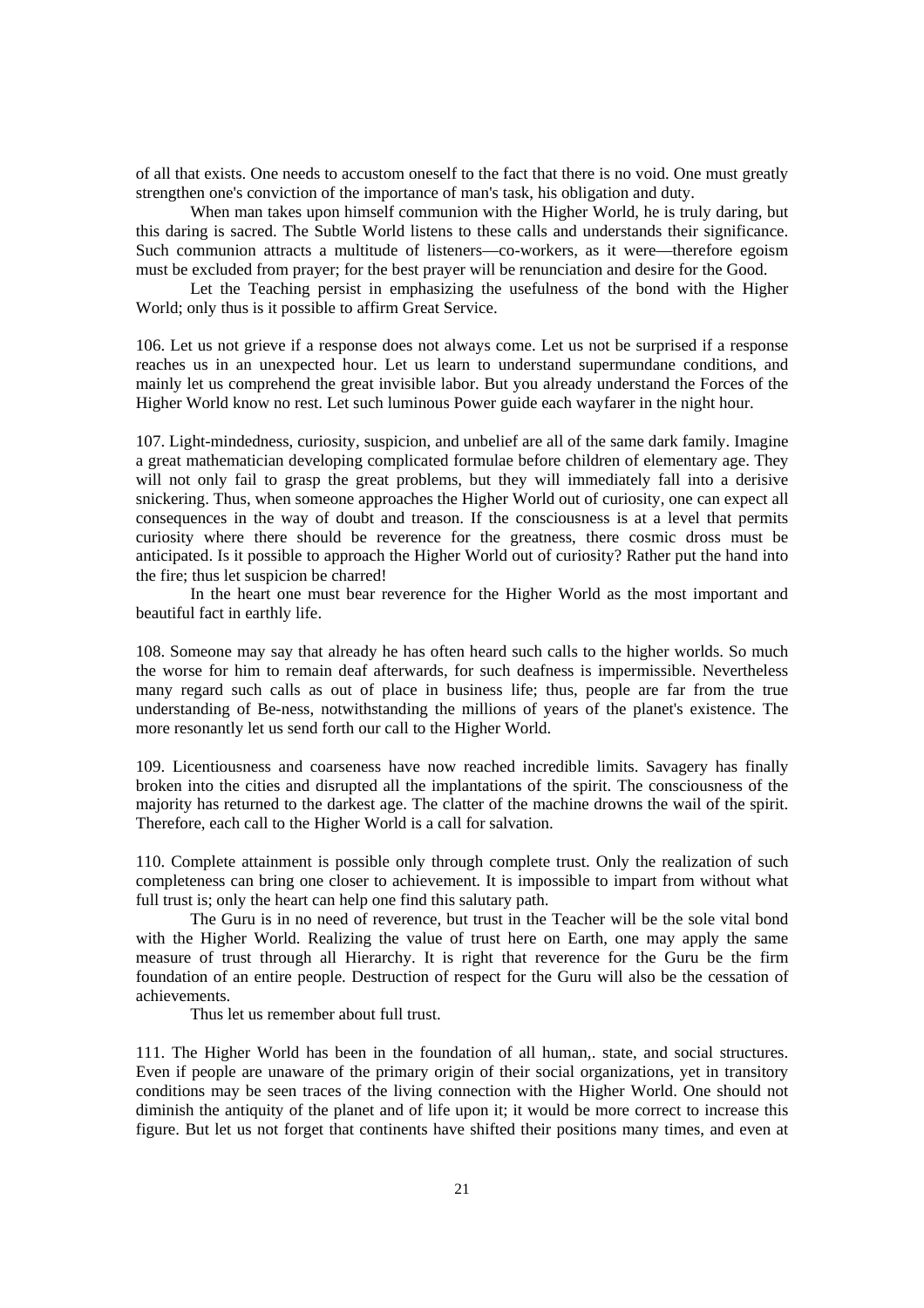present one can still see near the poles a great many opportunities for discovery. Therefore, let us be cautious in limiting the earthly problem. Antecedent to savages we shall see traces of wise peoples who have vanished. According to surviving records of laws it is possible to affirm that the impulse toward comprehension of the Higher World has been manifested from time immemorial.

112. It is rightly understood that so-called sacred animals were not deities, but were a natural consequence arising from local conditions. Even now people often speak about some sacred obligation meaning thereby, not a religious rite, but a useful moral action. The conditions of antiquity often required a special attention to certain animals, or trees and plants. Sacredness signified inviolability. Thus was preserved something rare and necessary. The very same protection contemporary people call "preserves." Thus, one should refer very carefully to concepts that are not clear. So much has been added to the province of religion that, because of its antiquity, superficial observers are completely unable to distinguish the fundamental from the stratifications around it. The temple even now is a gathering place where, along with ceremony, barter and sale take place, and local matters are discussed. The same piling up of confusion is still taking place. Therefore let us not be excessively harsh toward the term sacred animals and other long-forgotten archaic symbols.

113. Prayer must be joyful, for communion with the Higher World will actually be full of ecstasy and solemnity. But such joy will be a special wisdom. It is possible only through realization of goal-fitness. It will be salutary through fullness of trust. It resounds with courage when the path is one.

 Much is said about Samadhi, but have many experienced the different degrees of such ecstasy? Such joy liberates from all sorrow, therefore this path of joy is the path of Truth.

114. Aum has been explained in detail in various writings. The subtlety of vibrations, the wisdom of the sounding, and the beauty of the structure have long been known, but if the heart be dead, even such a "sesame" will not open the lock.

 Again it is necessary to remind one about co-measurement and the fortifying of the essence of the heart. Aum is not accessible to heartlessness.

115. One of the reasons why Samadhi occurs so rarely is because people do not know how to deal with such an exalted state. They endeavor to interrupt the beginning of each unusual condition. Furthermore, people will not leave in peace one who is falling into Samadhi, and by their crudeness induce a dangerous shock. Yet in the most ordinary life a careful attitude of one to another is required. A man who has received a shock should be left in quiet. But rarely do people observe even such an elementary caution.

 Thus it is impossible to safely bestow Samadhi so long as human thinking fails to understand how to deal with the higher energies. Therefore, every thought about the reality of the Higher World is in itself beneficial.

116. Great Service has all humanity in view. Neither nationality nor any other divisions should place limits on Service for the Good. It is not easy to avoid the various stratifications created through millennia. Only the realization of the Higher World can help to conquer all the survivals of superstition and atavism. Moreover one should not be arbitrary in feelings regarding karmic prejudices. Justice, even under unfavorable conditions, nevertheless indicates a just discernment. The individual as a responsible unit will be the object of judgment. It is difficult to evaluate an individual over and above all conventionalities, but devotion to Service will open one's eyes and enable one to perceive very clearly the seed of the spirit.

Thus the Higher World, and it alone, will bestow the higher judgment.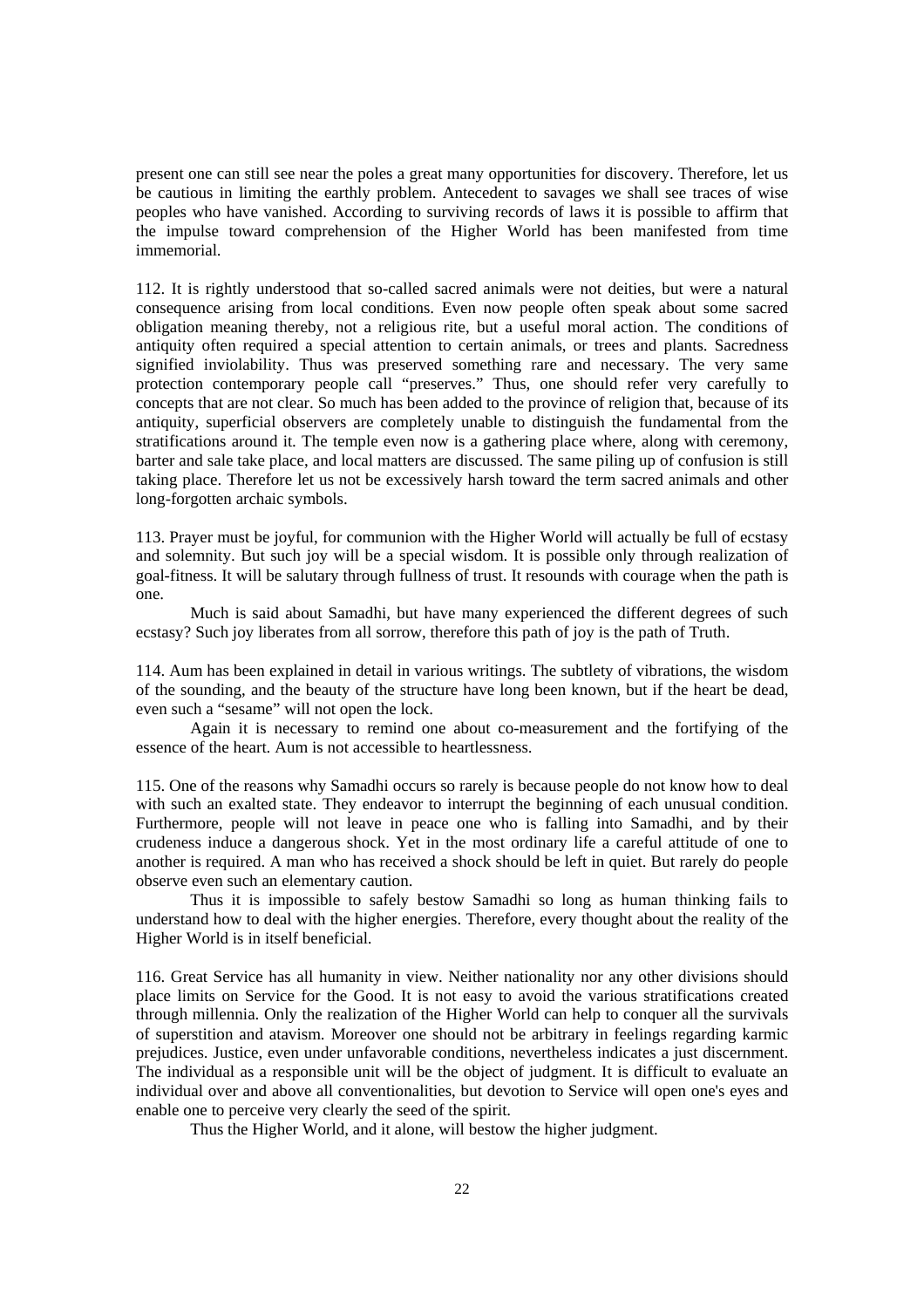117. Tears and saliva alter their composition according to the state of the spirit. And each breath is different in its chemism. If ordinary breathing is not easy to investigate because of its superficiality, then a sigh which causes a tremor of the organism will be indicative. It can be noticed that a deep sigh sometimes causes something in the nature of an internal spasm. Such nerve contractions indicate increased outpouring of psychic energy. Depending on the impulse, it will stimulate the action of certain organs which will give a particular chemism to the breath. At the pronunciation of Aum a breath is manifested, the chemism of which will be very beneficial.

118. There are some who suppose that man is continuously dying; others know that man is incessantly reborn. The former are motivated by fear, the latter by joy. The former suggest death to themselves, the latter recognize life. Thus, man to a large extent predetermines his own future. One may be confident that he who destines death for himself does not know about the Higher World. He may display outward ritual, but his heart is far from the truth.

 Affirmation of life is affirmation of Light. The human spirit is immortal, but such a simple truth is not close to people; for they care more about the body than about the spirit.

119. Life obliges man to ascend, whereas death is a descent. People, in principle, prefer to understand death as destruction. Existence itself affirms eternal renewal. Each man dies for yesterday and is regenerated for tomorrow. Each day a renewal of all three principles takes place. Each day and hour man draws nearer to or recedes from the Higher World.

 Let each one by the quality of his thinking further his own ascent and his perception of the Higher World.

120. Tranquility is the crown of the spirit.

121. Many qualities are inherent in the aura. They are measured not only according to the size of the aura, but also by its inner tension. Indeed, the highly tensed aura is both the best shield and the most potent influence on its surroundings or environment. Sometimes radiation s are good in color, but are not sufficiently intense.

 Strengthening of the aura occurs through communion with the Higher World, as egoism falls away and selflessness is kindled. Thus, each communion with the Higher World will induce a strengthening of radiations. This subject invites scientific observation.

122. During communion with the Higher World it is actually possible to observe that bent or crossed legs have a deep significance. Let physicians examine what influence such a position of the extremities has upon the blood circulation and the nerve centers. Let them pay attention also to the respiratory channels. Whoever has understood the lubrication of the passages of the respiratory organs has already discerned the significance of these conduits.

123. Indispensable is the participation of the wise physician in all especially beneficial manifestations. Let it not be thought that We evade scientific observations; on the contrary, We value each scientifically founded thought.

124. In the face of danger human forces are multiplied in tension, likewise the state of ecstasy produces an influx of superearthly forces. If such a tension has been established, it is then possible to prolong this moment, in other words, man may receive a continuous increase of forces. It is only necessary that the Source of Forces become constant and near for him. Thus, the question of realization of the Higher World becomes urgent, and science itself will approach it as the impelling force of evolution. One may not only dream about such a bond of closeness but it is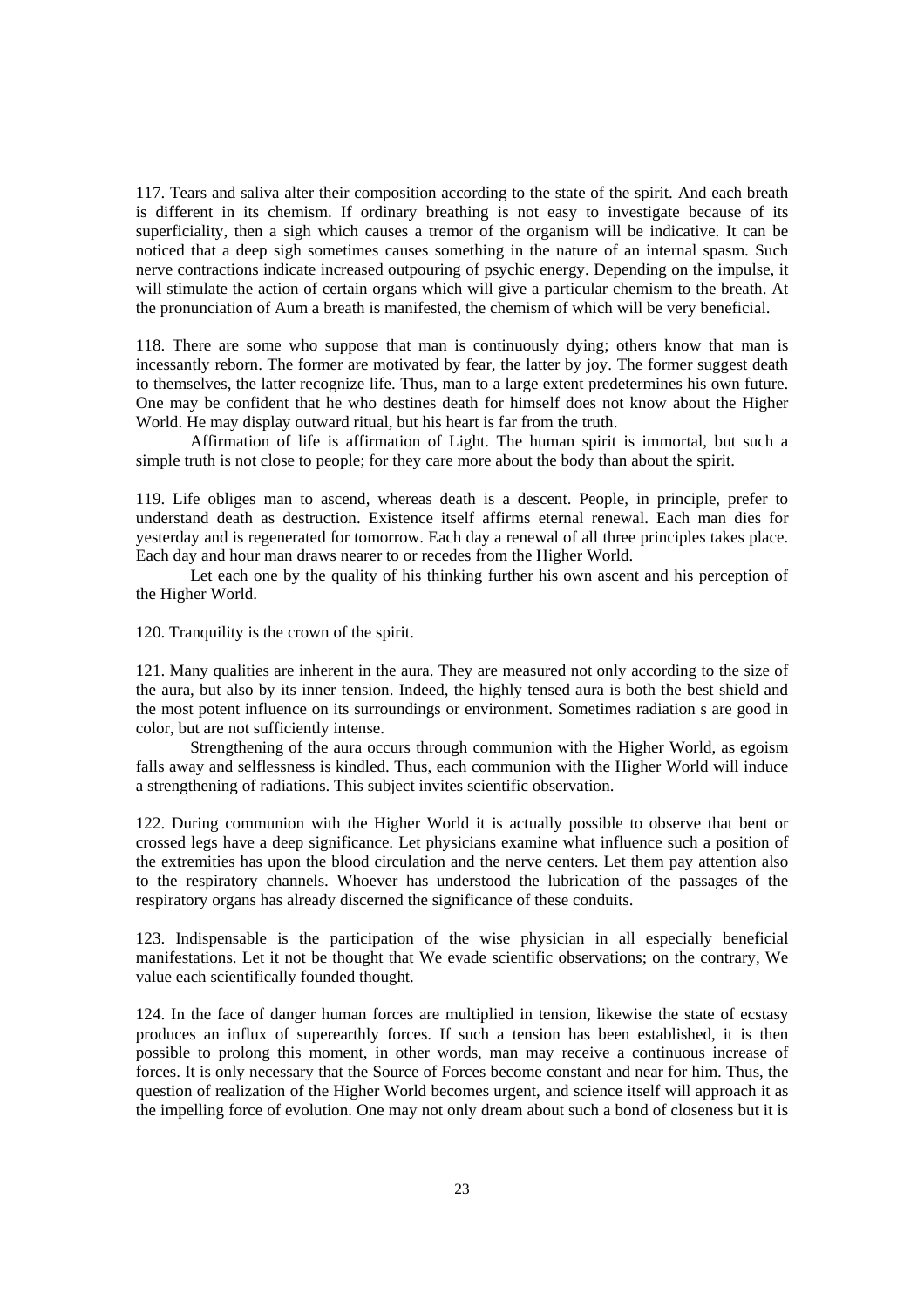also possible to approach the Higher World by earthly measures. Each rapprochement of the worlds is already a victory over the flesh.

125. World events often occur, not because of actions themselves, but under the signs of the approach of the actions. People create a great deal under the sign of joy when as yet there is no apparent cause; and under the sign of terror or war when war has not yet broken out. Much is accomplished merely under the signs, therefore such reflexes acquire a most important significance for the alteration of life. Many examples of this can be cited. What is the need of war itself with all its disasters, if a single mirage can intensify energy? Much is actually constructed under the impetus of a mirage. Maya can sometimes be a most powerful impellent.

 Therefore it is necessary to examine so attentively the guiding signs. The manifestation of improvement in understanding such signs actually hastens evolution.

Hence, let the most important be the guiding Principle.

126. If one succeeds in producing some action under a mere sign, it is very fortunate. The greatest reconstructions take place imperceptibly; only the result shows how much has been achieved. Thus, in everything actions under signs can be seen. The concept of the symbol is nothing but a reminder about a sign. The success of entire nations takes place under a symbol.

 I consider it possible to proceed under the Higher Sign during the most perilous crossings.

127. Realization of the Higher World should arise freely, voluntarily and benevolently. Coercion is unfitting in such a transcendent matter. Thus, each teacher should interpret the Higher World as a higher joy. No one will call joy coercion. No one will condemn him who brings true joy. Yet how much inspiration must one develop in oneself in order to be a harbinger of joy! If a teacher has attained such a degree, he merits all reverence.

The Higher World is the touchstone of consciousness.

128. Why is treachery toward one's Guru such a revolting crime? During the first three years one may affirm one's consciousness, but after that the selection of the Guru becomes final. Such a law has deep significance. The guru is the bridge to cognition of the Higher World. Such an earthly step easily establishes a relationship with the Higher World, therefore it is inadmissible to choose the Guru and then betray him; this would mean severing the bond with the Higher World forever. One can fall under the darkest influence when the saving thread has been broken. Such people are still able to move, eat, sleep, and slander, but the leprous infection may already have taken root. Likewise, traitors can still vegetate, but human dignity has been lost. Thus one can observe the wise laws which lay the foundation for living steps to the Higher World.

129. One must rejoice at the approach of each physician who desires to study the foundations of the rapprochement of the worlds. When the triple sign leads to triunity, then observations upon the human organism become necessary and undeferrable. The basis of threefoldness can be expressed throughout the organism. The physician must be informed about the Subtle World and the Higher World. Only from such considerations can he apprehend the subtlest conditions of the organism. And for him Aum will not be an empty sound.

130. If one would take note of even the external events of this year, he would get a most remarkable record of the course of world conflicts. Indeed, though this be only a collection of external signs, such a table would be a historic document of the highest significance. Of course, the external signs will be but sparks of the inner movements, and only the most devoted ones will not be frightened by such terrifying perturbations.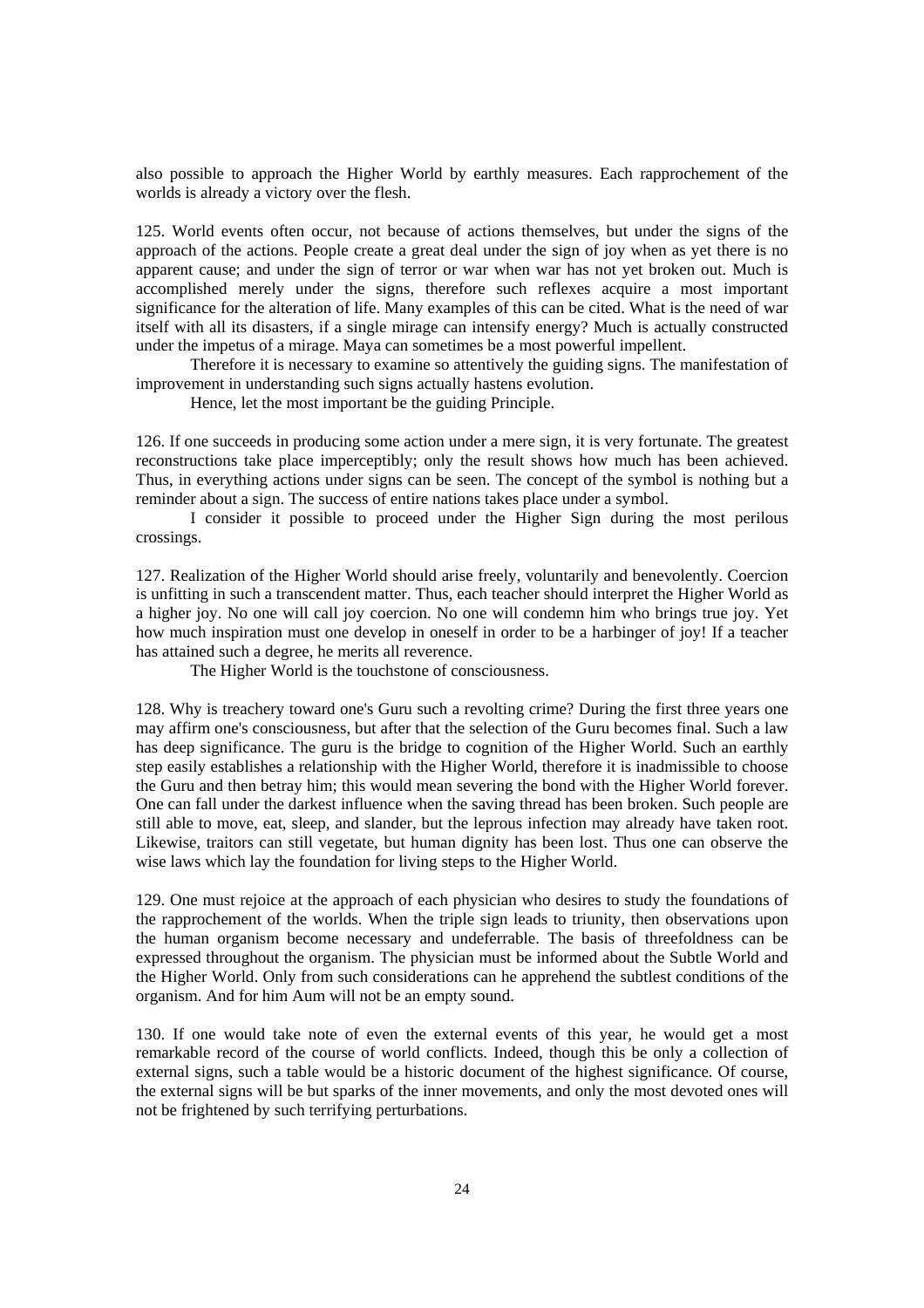It is also possible to observe the connection of certain persons with world events. No one can understand how a world movement is personified in some individuals.

131. An alarmed child nestles close to its mother's knee, not in supplication but with a feeling of firm support and protection. Likewise, sooner or later, a man in distress turns to the Higher World. He will have nowhere else to go; he may be confused by the advice of uninvited bystanders, but his heart will be secretly atremble about the Highest.

132. Besides many definitions of the word Aum let us recollect that: A is Thought—the Basis; U is Light—the Primary Cause; M is Mystery—the Sacred.

133. Again one is asked, "Why continue to speak of three aspects when there are known to be more?" One should firmly point out that two paths exist—the path of analysis and the path of synthesis. Many intermediate conditions may be found so that the worlds appear as one connected whole. But later it is again necessary to separate the principal groups, and then we shall return to the triple structure.

 Even upon Earth an enormous variety of degrees of spirituality can be perceived. One can see how people sometimes almost contact the Subtle World, since the consciousness in certain strata of the Subtle World does not transcend the earthly consciousness. Thus, the worlds are not only in contact but even overlap one another. The law of consecutiveness is firmly expressed in all nature. Even cataclysms, which seemingly are beyond the bounds of the spheres, primarily respond to some rhythm outside Earth.

 Thus, let us not isolate where a just grouping is right. Man has departed so far from clear concepts that he must enter through the simplest Gates.

134. A real cognition and realization of the Higher World is indispensable to man. Religions have caused the most terrible wars. The most shocking cruelty has arisen from spasmodic thoughts about the Higher World. Such a horrible condition indicates that the Higher World is not understood in all its magnitude.

 Realization of the great world of Beauty will result in a current of true thinking. Not a slayer but a wise creator is he who cognizes the Higher World. In the spirit, upon the summit, man can partake of communion with the Higher Power.

 Thus, only a real comprehension of the Higher World will bestow equilibrium upon humanity.

135. Equilibrium constitutes the foundation of Existence. When, then, does man lose equilibrium in earthly life? When he is distraught and ill, then he staggers and proceeds gropingly, clutching at any and all objects. Does not the same thing occur when man is spiritually ill and loses equilibrium in his relationship with the Higher World?

 Question people of different beliefs as to the firmness of their conception of the Higher World. You will receive a multitude of the most evasive replies. Many will refuse to answer at all, screening themselves by a hypocritical reluctance to talk about such a subject. Others will repeat memorized formulae which do not live in their hearts. A third group will affirm that the world was created two thousand years BC. Thus, instead of spiritualized responses full of love and solemnity, you may receive heaps of dry leaves.

 Meanwhile, life itself, as a reflection of invisible existence, should stimulate the consciousness of man. Half of life is given over to a mysterious condition which has not been explained by science. Moreover, each sensitive ear and eye can notice much beyond the province of everyday life.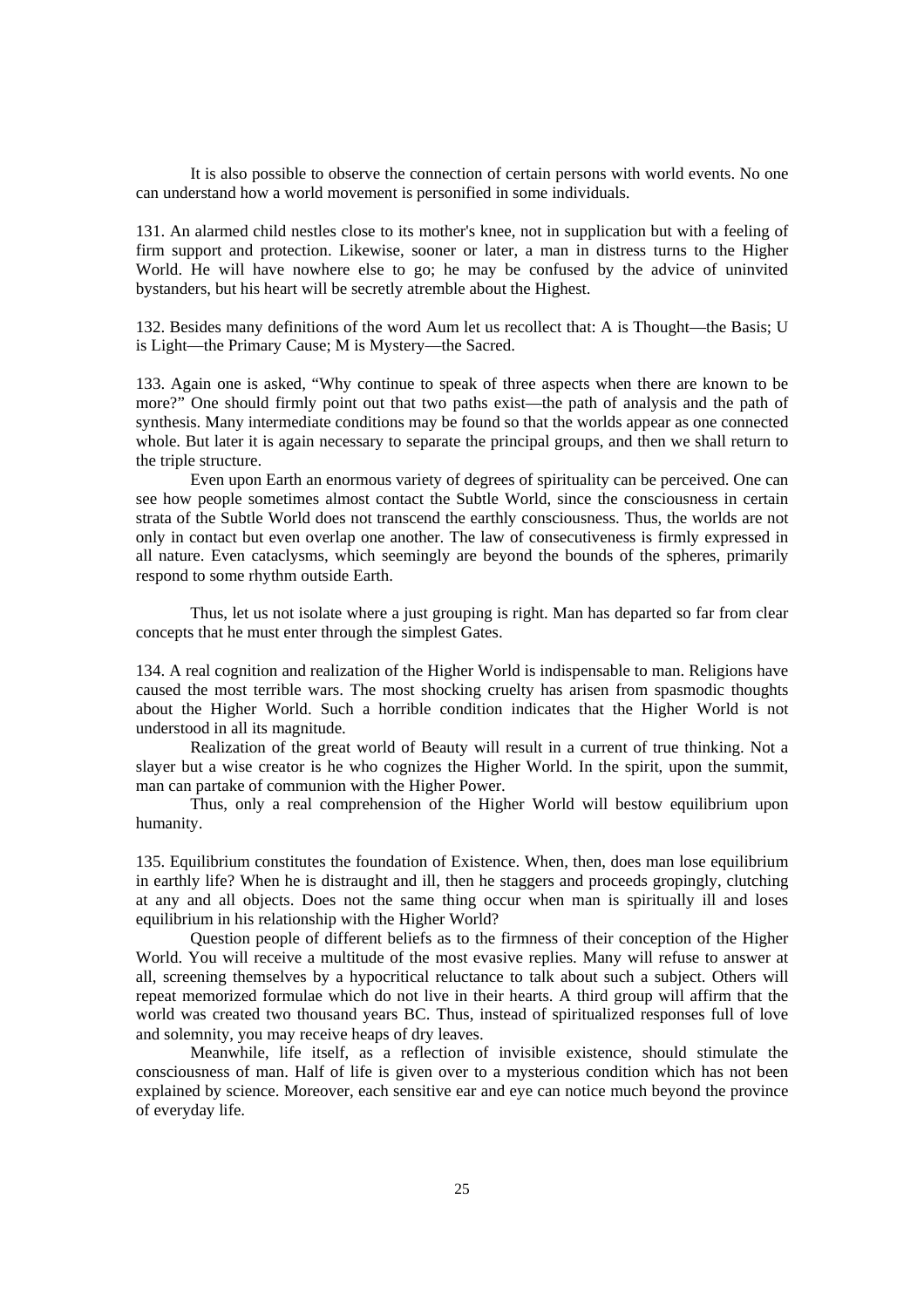People call indifference and stolidity "equilibrium," but nature itself whispers that equilibrium is tension. Consider tension to be the approach to the path of discoveries.

136. In the midst of the loftiest words remember that in each donation a part of that which is received should be allotted for the common use. Not only materially but also spiritually must this basic principle be understood as the law leading to equilibrium.

137. The inhabitance of heavenly bodies remains under doubt to this day. Even the best astronomers hesitate to express an opinion about this question. The reason lies chiefly in the conceit of man. He does not wish to admit incarnation in any conditions other than earthly. Fear before Infinity is also a hindrance. Surely, not many dare to reflect about such a remote giant as Antares, which, in the ocean of the Milky Way, presupposes beyond itself infinite Space. Meanwhile, people should think of distant worlds as being inhabited.

 People cannot approach them in the earthly state, yet in the subtle body the best spirits have already approached such planets and brought back remembrances about their surface structure, coloration and inhabitants. Such experiences are rare, still they occur. They can reinforce the consciousness about infinite reality. In addition to the three invisible worlds it is necessary to recognize inhabited worlds. It is necessary to understand these oceans of thought which generate the music of the spheres. Thus let us diligently direct our thought to the distant friends and co-workers and Protectors. The thought that distant worlds are populated is not a supernatural fantasy. Man will firmly tread the earthly path when knowing about the surrounding magnitude.

138. More than once have the wise ones advised keeping closer to Earth. Will not such counsel contradict thoughts about Infinity? Not at all. We have been incarnated on Earth, and for this the causes are many. If our vigil is to guard Earth we must also love it. It is impossible to care for that which is not loved.

 Earth itself is still full of unexhausted riches. It is possible to strengthen the planet by perfecting its health. Amidst healthy conditions on Earth one should not forget the Higher Magnitude. Thus will true equilibrium come about.

139. In the world treasury are many covenants and legends which affirm the Higher World. People cannot justify themselves by pleading a lack of indications guiding them to knowledge. It is usual to hear complaints of the lack of knowledge as to the path to the Higher World. Such laments are hypocritical! These disgruntled ones will not take the trouble to seek out the Source. One may notice to what an extent aspiring people, even under the most unfavorable conditions, find strength to discover the Light. We watch over such light-bearers who overcome the most incredible difficulties.

The Law has been sent; the Path has been indicated; let him who seeks find.

140. Thought is the true friend of the seeker. Thought rules everything. Thought is inherent in each movement of the muscles. Thought leads and affirms. Thought finds the paths to the Covenants and the Decrees. Thought, if not scorned, teaches discrimination between the higher and the lower. Thought lives on perpetually and infinitely. It affirms movement and the realization of rhythm. Thought does not forsake one by day nor by night. Thought uplifts the consciousness when the process of thinking becomes cherished.

141. Each instant man either creates or destroys. The world is filled with conflicting thoughts. A multitude of illnesses have been implanted by thoughts of destruction. A great number of murders take place at long distances from thoughts or from intersecting thoughts, but it is almost impossible to make man realize that his pre-eminence lies in continuous thinking,. It is impossible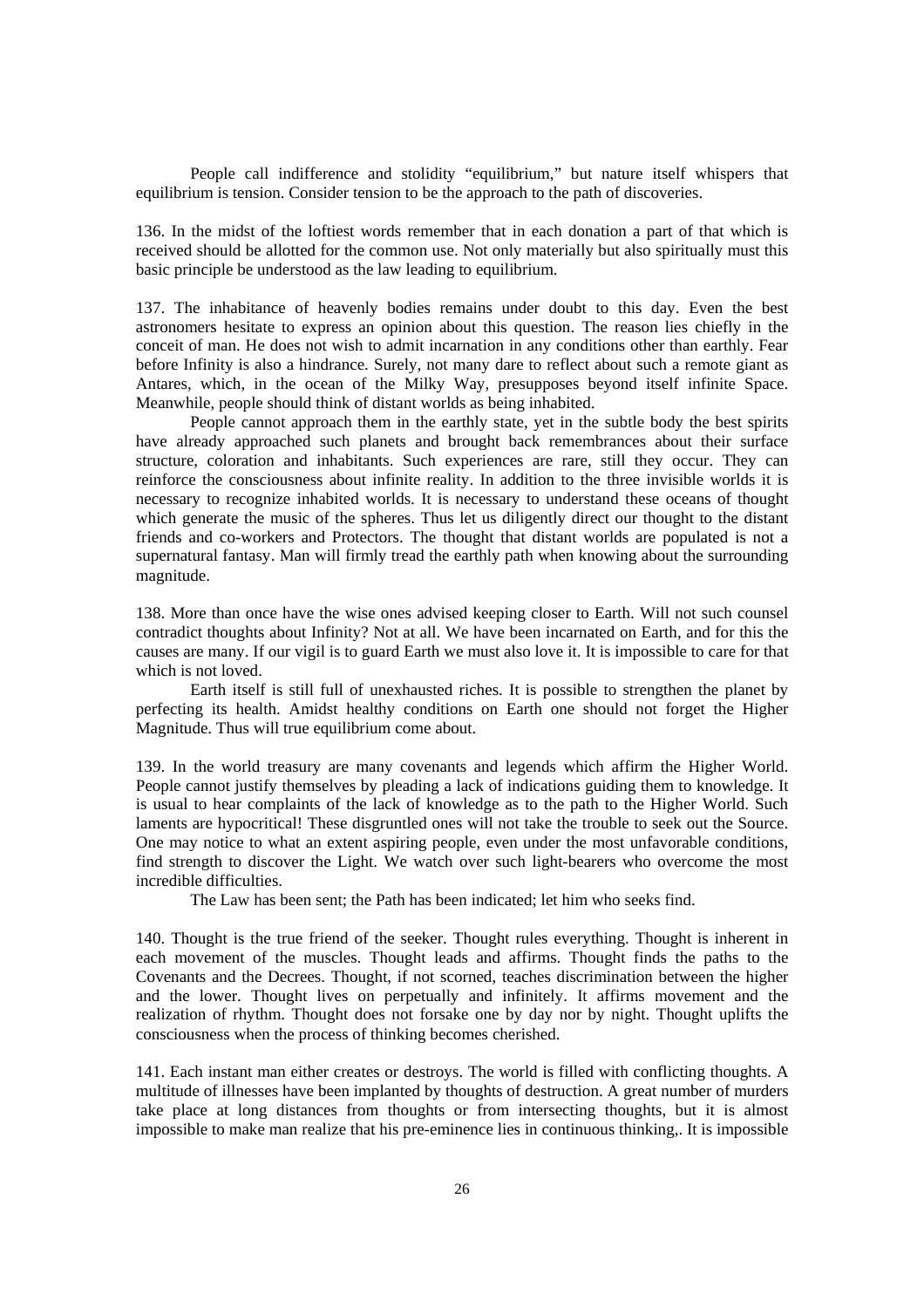to impress upon man how responsible he is for the quality of his thinking. The heart beats unceasingly, equally incessant is the pulse of thought. But it is not customary to talk about this.

Man either creates or destroys.

142. Madmen, they know not what they possess! People usually censure profligacy, yet is not thought being dissipated? Is not the great gift, attained with such difficulty, being reduced to nought? Thought, as the great gift of the Teacher, perishes in ignorant actions. Thus, men are ready to betray even their own planet, provided they do not have to think.

 We already have pointed out the significance of thoughts many times, and again We shall return to the same subject. It is necessary to repeat a dose of medicine to an ailing man, so We weary not of affirming the first fundamental—Aum!

143. Now let us turn to the second sign of the Triune name, to the Primary Cause—Light. People have so confused the concept of Light with lightning that they cannot imagine Light as energy. Let us not look into that Infinity where thought and Light and all that exists merge into unity, but according to the earthly understanding let us apprehend Light as a salutary energy, without which life is impossible. Light is the most pervasive messenger of salvation. One can distinctly comprehend a difference between utilitarian fire and cosmic Light. Not fire, but radiance surrounds each living being. The benevolent thinker is surrounded by a rainbow, and through his light brings healing. So many times We have foretold the future of these radiations. We have said that with such a criterion the very structure of life will be transformed. One may rightly call Light the principle which leads to regeneration. Thought and Light are so closely linked that thought may be called luminiferous.

144. Utter darkness!—thus exclaims a man who falls into despair. The light has gone out—says the man who loses hope. Absolutely everything which refers to the luminous future is connected with Light. But people do not know how to rejoice at Light as energy. In the application of light treatments without using the opportunity to explain the significance of Light the physician and scholar are equally guilty. The ray of light acts on everything—muscles, bones and nerves. The brain lives by means of light; the vital substance of the brain is in need of rays of light. One can enumerate all the physiological conditions, and they will prove the Teaching of Light.

 One should develop concentration in order to observe what a remarkable exchange takes place between the radiations of thinking beings and the external rays of Infinity—the spatial rays are stretched like silvery threads. Condensation of light can be seen in electrical manifestations. The hand of man evokes a miraculous fire from space. You know that from a single touch flashes out a flame that does not burn. Such manifestations are rare, yet they do occur, and they indicate how much significance the bond of higher spirituality has during a transmission of spatial current. But it is necessary to take such signs with complete calm. Light does not coalesce with irritation and fear.

145. Fear and terror form a peculiar magnet. One may surmise what is attracted by such a dark magnet! People observe that fear darkens the sight. Indeed, darkness advances upon one possessed by terror.

Each instant man is evoking Light or darkness.

146. The light of the Subtle World has no relationship to the earthly understanding of solar light. In the lower strata, darkened consciousnesses create obscurity, but the higher the consciousness and thought, the more luminous is the miraculous radiance. Indeed, the dwellers of the Subtle World see both earth and the luminaries, but the earthly lights are transmuted by their consciousnesses differently. Likewise with the thoughts of the Subtle World; though they are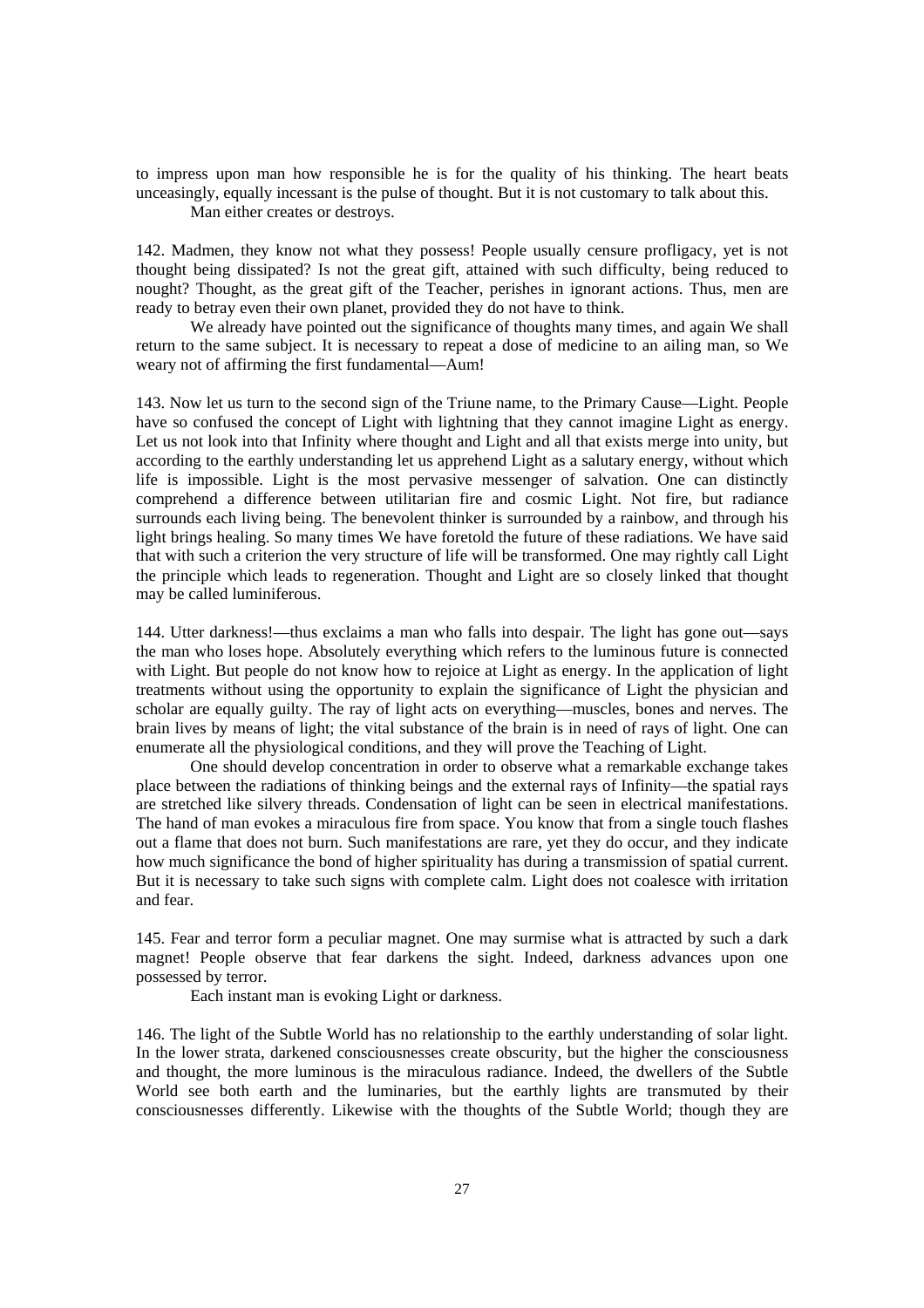based on the same energy, their process is original. The law of equilibrium normalizes mental excesses.

147. In the purest place, the purest snow is saturated with earthly and cosmic dust; thus is space filled, even when crudely examined. Add a multitude of currents and rays, and you obtain an image of reality; thus are incarnate beings surrounded. Thoughts flow incessantly from the Subtle World; sometimes a man turns around and cries out at the impact of thought, but he still does not think of it as something coming from without. Man sees sparks and even fiery flashes, but he attributes them only to himself. It is impossible to teach men to treat their surroundings with respect. To such an extent do people fail to understand equilibrium that they either fall into sanctimoniousness or swell with conceit. For this reason the bridge to the distant worlds is difficult for people.

148. The third sign, the Sacred Mystery, is cognized by but a few. Light-mindedness whispers that everything pertaining to Mystery is unnecessary. Conceit suggests that all should be accessible, but man, blinded by lightning, cries out at the insupportable Light. Man, weighed down by the grandeur of thought, complains of the impossibility of containing it. Truly, the Mystery is commensurateness, which bestows the possibility of ascending without staggering.

By Mystery is the world maintained. There is no limit to Infinity.

149. Secrecy is also cautiousness and goal-fitness. One should plant flowers in appropriate soil. One should know when and to whom to intrust the seeds; thus does the concept of the Guru grow. In the simplest and most needed manner, the Guru tells what is especially necessary. If he guards the secret, it means that this is temporarily imperative. There can be no suspicion that the Guru conceals harmfully. One must accept the Guru as Guide; in such a manner the concept of the secret is transformed.

 It is very important to assimilate the fact that the so-called Great Mystery is not an obstacle, but only the guarding of the path. If it is because of mistrust and fear that a man has not yet started his journey, then no measure will advance him. On such a path the wayfarer turns back, but to retreat is abhorrent. Therefore, the Guru helps find the best path. He will explain secrecy as an undefiled treasure.

150. Loss of co-measurement is loss of the path. Can that which is unknown be disproved? Can finiteness be affirmed in the face of Infinity? Can slander be admitted when the subject of the discourse is unknown? Can one oppose all Light and all thought? As madness darkens one's reason, so does treachery against the path of Light cast one into darkness.

151. The names of traitors are also recorded in the history of mankind. But where can traitors hide in the Subtle World, when their memory has been clarified? Not shame before others, but the unquenchable bitterness of infamy in the heart drives the traitors into ice and flame. And where are those who whispered treacheries into their ears? Why do they not succor their issue? They do not seek them out in the darkness. Terrible is the condition of traitors—murderers of body and spirit!

152. One should not spill poison carelessly. A great many may be infected, and no one will know where the poison may be spread. Dark poisoners, do you know all your victims? But you will not remain ignorant. Sight will be given you, and you will see the entire scope of your doings. Thus do poisoners condemn themselves.

153. Each man bears a secret within himself. Rarely does the curtain of the past roll back—only when subtle energy abounds during one's earthly life. Only by transcending the boundary of Earth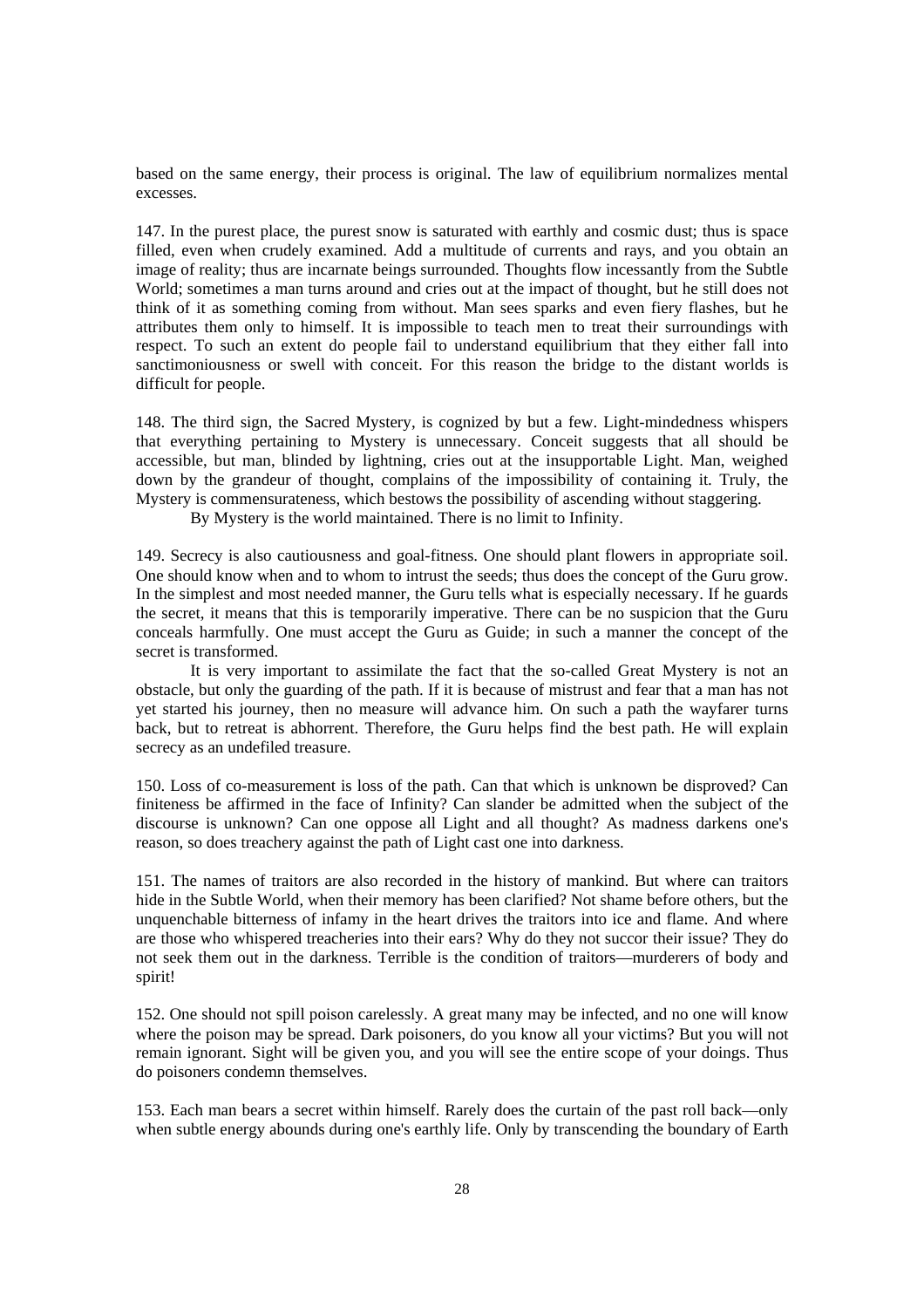is man enlightened in the realization of a portion of his secret. Remarkable is the process when subtle energy reveals the Chalice of accumulations; the memory is suddenly illumined, and the past stands out in all justice. Amazing is the extent of man's transformation at the moment when he leaves the earthly sphere. People call this death, but it is really birth; therefore, how pitiful it is when the subtle body sojourns long in sleep. Especially noteworthy is the transition wherein consciousness is preserved. Then it can be clearly imagined how the earthly tatters fall off and the imperishable accumulation emerges, revealing itself to be a true treasure. It can be understood why this most subtle treasure cannot be revealed amid crude conditions.

154. People can refine earthly conditions. The way lies not through riches nor power, but through the tremor of solemnity that is within reach of those chosen sensitive ones. Each such higher tremor is in itself a victory over the flesh.

 On holidays the ancient weaving is taken out of the secret coffer. One cannot expose the finest work to a violent hurricane every day. One can rejoice when labor produces the higher joy in earthly life.

155. Besides earthquakes, there can be atmospheric disturbances. There can be concussions, as it were, during which the earthly sphere is agitated. These are caused not only by the crossing of currents, but also by conditions in the Subtle World. During discoveries, frequently something inexplicable is felt. This may be a reminder of the invisible world, full of energy. I would suggest that writers collect such unknown facts; thus will be accumulated a book of new juxtapositions.

156. If the reactions of the Subtle World are so frequent, deep and lengthy relations should be established between co-workers of the two worlds. And so it is. Besides, the relationships are not so much a matter of blood kinship as of spiritual kinship. Often such co-workers meet also on the earthly plane; though they may be separated by differences of nationality and circumstance, yet an inner feeling will draw them together. Between them a confidence will be established very easily, though there may also be reverse exceptions. Ingratitude constitutes sinking into darkness.

157. The life of the planet may be understood as the sum total of all beginnings created with it. So much the greater is the responsibility of all thinking inhabitants of the planet. It is presumed that they are the crown of the planet, but if lumps of coal are found in the crown instead of precious stones, the resulting damage will be on a planetary scale. As a result, all the connecting currents will be destroyed.

158. When I speak about relations with the Subtle World, I do not advise artificial measures for such relations. These relations exist naturally throughout life. One should merely learn to observe them soberly; without any narcotics it is possible to observe around oneself many signs that clearly come from beyond the limits of narrow earthly existence.

 It is necessary to understand to what an extent such natural observations can broaden the human concept of life. Prayer is transformed into spiritual communion, and reverence will not be dogmatic but vital and filled with love.

Without love there is no creation.

159. One may rejoice at that which finds a place in the heart, in other words, that which is loved. Is it possible without love to speak of signs about thought, about the Mystery, about Light? Mystery will turn into concealment, thought into scheming, and the Light into a firebrand; it is possible thus to distort the most Beautiful. But the true path achieved through love admits of no sacrilege. That which is visionary is turned into reality; the clamor of bargaining will find its proper place; man will realize the significance of solemnity.

Thus will Great Service begin to shine.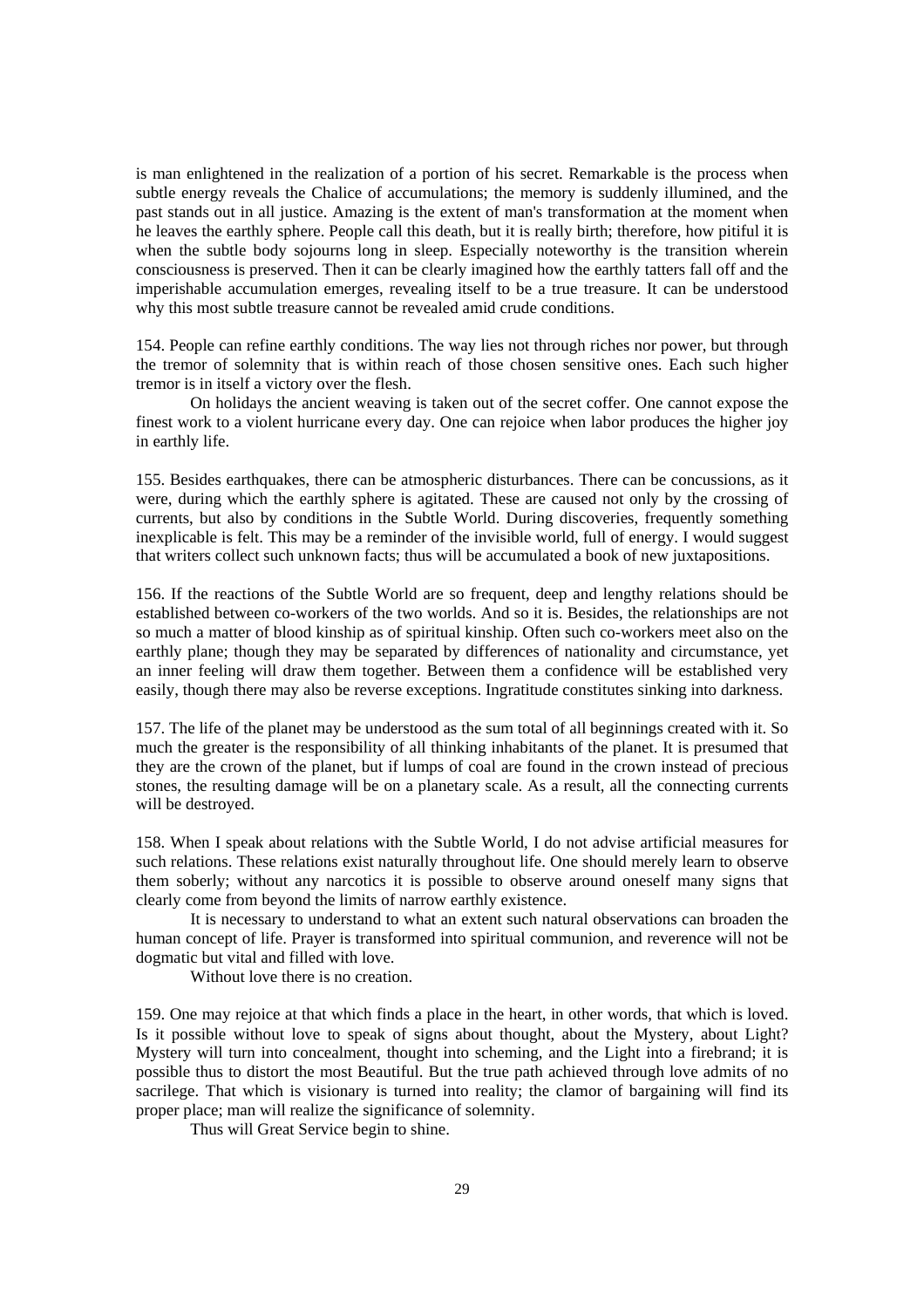160. Sometimes you are absent, as it were, from current life. Sometimes you can hear the sounding of the distant worlds. Sometimes you can sense the air and the aroma of remote localities; you affirm immeasurable manifestations amid daily life. Indeed, you do not deceive yourself in sensing these fleeting contacts, which demonstrate how powerful the human being is. One cannot force oneself to sense such calls of Space, they reach only open hearts. Wiseacres attempt to show that such sensations are only auto-suggestions, but for each autosuggestion a mental command must be sent in advance. However, you know perfectly well that such straightknowledge arrives unexpectedly, beyond human imagination. You are transported into remote countries—manifestations of the spirit are swift as light. Thus it is possible to begin to realize the speed of movement in the Subtle World.

161. For each true discernment there is needed full confidence and spontaneity. One should strongly affirm these concepts as the basis of progress. It is possible to demonstrate how mistrust and artificiality will be the worst enemies. They swallow up vital energy. They are as sharp obstacles. How much force must be applied to continue the path with fatal leaps! Therefore, the sacred sounding can turn thought back to the fundamental and to the Light. Thus let us conquer all obstacles and grow to love them. We shall not speak at length about that which one must love, because the heart knows.

162. Darkness is finite, but Light is manifested infinitely. Each one who knows this simplest of truths is already invincible. Any admission that Light is weak and the darkness great makes victory impossible. No matter what is given to the one of little faith, he drowns all in the ocean of darkness. Thus let us take up the weapon of Light as the surest.

163. One should study the manifestations of nature in connection with world events. There may be found characteristic conformities; they repeatedly show how much of a living organism is the planet. Everything related to the planet is coordinated as the organs of a single body, therefore it is impossible to regard each being as an isolated individual. All beings belong to one organization, and they must regard themselves as responsible members of a community. In such a manner can one observe the fully defined structure of the Universe.

 One need not be surprised at the continual attempts to rebel against the law of order. The force of chaos is like a maelstrom, and weak consciousnesses easily fall victims to such an epidemic. Indeed, one should look upon the influxes of chaos as infectious epidemics.

 Observe and compare events. These observations help one to understand the laws of conformity and concatenation. The Teaching gives intimations which are confirmed by reality.

164. Why do physicians pay so little attention to atmospheric pressure? They send patients to health resorts or to the seashore or to the mountains, but they do not forewarn them that the quality of the air may be completely altered by reason of the reaction of currents. There exist various bureaus and scientific observations posts, but they should also broadcast information useful to the medical profession. Good health must be protected by the state.

165. It has been correctly observed that great Influences come by special paths. Often people will be outwardly rebellious, and yet will accept what is sent. It is important to Us that that which has occurred be useful. One should not insist that that which takes place be judged according to present day standard—what is important is the result. We must be tolerant and pay no attention to lack of knowledge and to crudity. Therefore, one should pay attention to the essential nature of that which occurs.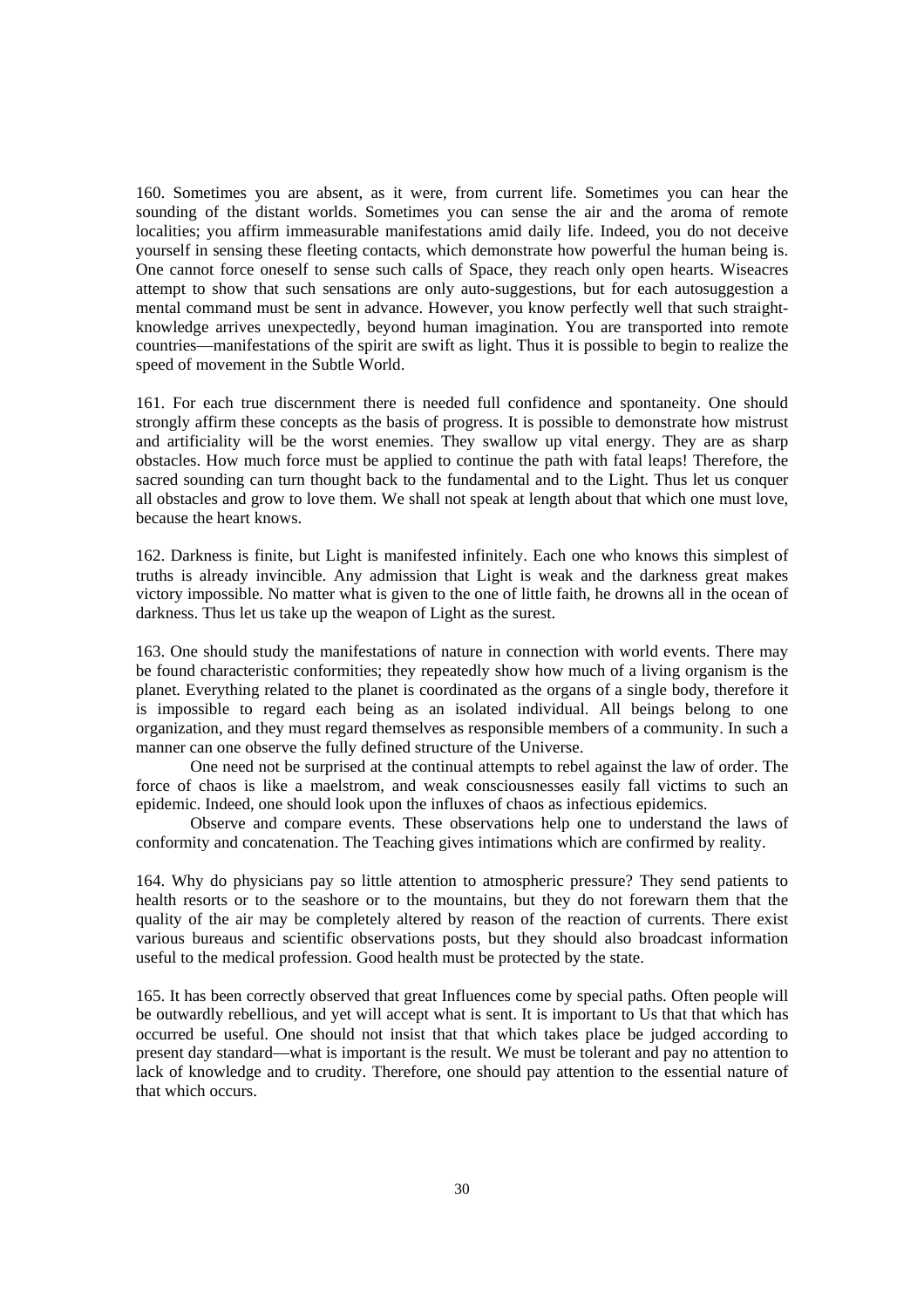166. I consider it possible to direct children from their earliest years to a realization of the Higher World. This is not compulsion, for it will help children to retain easily in mind much that otherwise might be quickly forgotten. Besides, such a manifestation will awaken incomparably beautiful forms. People strive for beauty and solemnity, on such basis it is possible to tell about the supernal Magnitude. One should not tear away countries from their best accumulations—each nation has its own expression.

 The surmounting of limitations is possible only through the broadening of consciousness. One needs to know how to cautiously approach the heart of humanity through expansion of consciousness. Already many boundaries are being erased, but for such new paths a special love of mankind is required. It is necessary to cultivate this quality along with purity of body and spirit. Let hygiene of the spirit have a place in the schools, then lofty communions will become the best hours.

167. Life requires not temptations. Life can be transmuted under any and all conditions. Community of spirit is highest transmutation of life. Many of the ignorant do not wish to understand that community of spirit does not depend upon external form. It is created there where the concept of the broadening of consciousness is alive.

168. Community of spirit is possible where there exists a living magnet, then it is possible across all earthly boundaries to closely join each community. When a community lives in the sole service of Truth there exist no obstacles, and a special mutual help will be a natural expression.

 Gratitude grows without compulsion, therefore the manifestation of joy especially affirms community of spirit—everyone would like to do something better.

169. One should reread books about principles and fundamentals. In general, it is necessary to renew one's impression of what has been read. It is wrong to think that a book read three years ago will not appear new on subsequent reading. A man himself changes in these years. His consciousness and understanding cannot remain on the same level; in all his surroundings change has taken place, and he would be unable to return to former conditions. Through his broadened horizon man discovers new contents in the book. Therefore, a book once read should not be cast into oblivion forever; knowledge lives on, and each sign of it must be alive.

170. Man does not know wherein lies his best action; therefore, to pride oneself on one's actions is ignorance. Human deeds depend upon many conditions. The distant worlds are either allies or adversaries. The causes and motives have been written down on such lengthy scrolls that the results cannot be read by human eyes.

 Therefore, let us only apply all our forces and best strivings, leaving judgment to the Higher World.

171. Observe what takes place in your sensations during lofty communion. It can be noticed that feeling in the extremities is gradually lost, and finally the heart alone is sensed. This is not pain, but a sort of tension and imbuing. The communion can take place under any position of the body—standing, seated, or recumbent. The manifestation of the heart feeling referred to is called "the silver thread." It can wind and attract, as it were, and such a bond is a sign of nearness.

172. People often speak about doubles; it is as if they see their own selves. There are many explanations for such a manifestation. People usually forget the most natural one—actually the projection of the astral body. The subtle body is projected more often than is thought. It can acquire density, but is not usually seen by everyone; a degree of clairvoyance is required to see the subtle body. Furthermore, man can as easily see himself during a state of drowsiness as in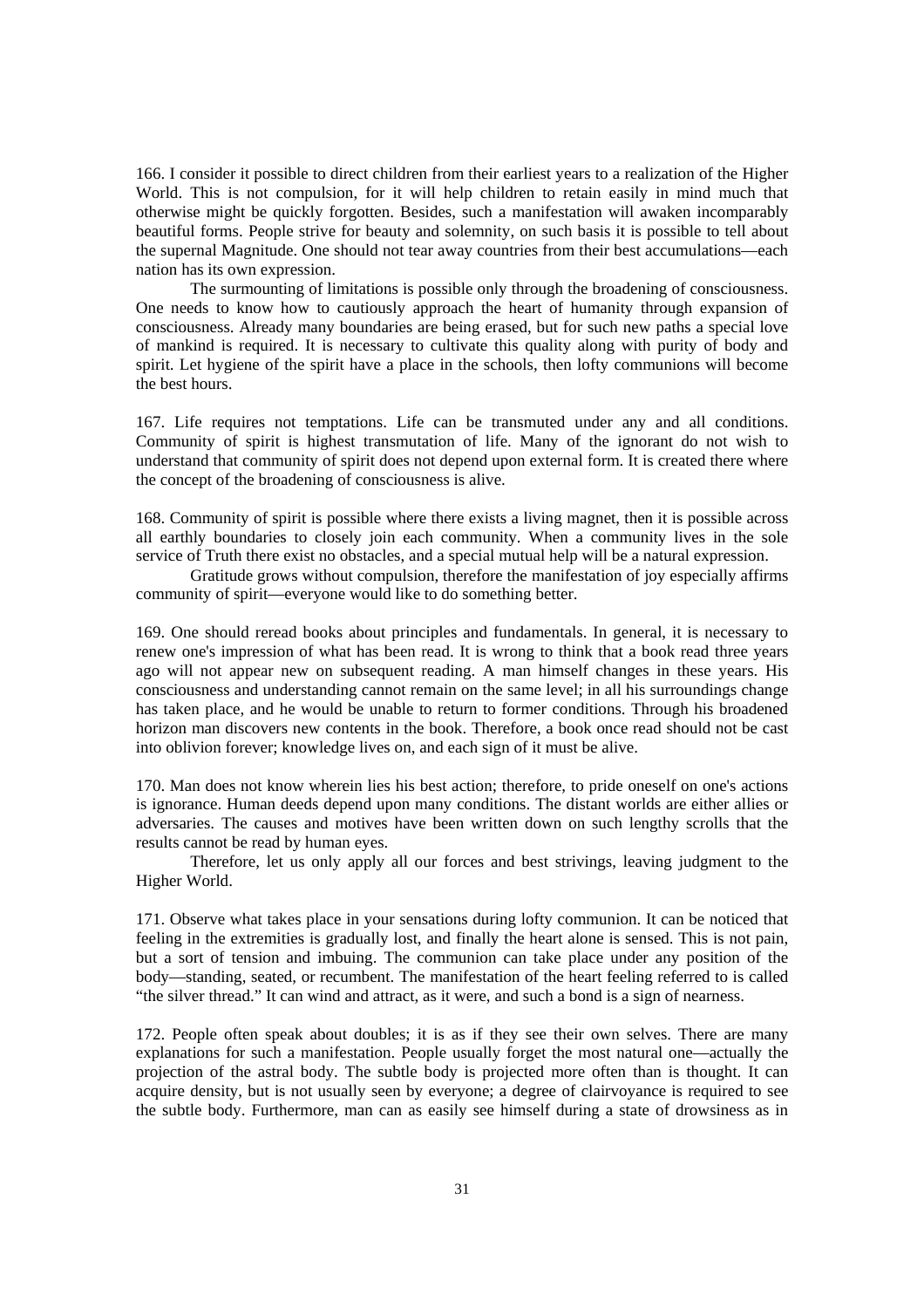wakefulness. Few pay any attention to the transitional state of drowsiness; yet precisely during this condition noteworthy manifestations occur.

 However, man is not concerned in his ordinary life with such observations; either he completely denies the instructiveness of his sensations, or he yields to an artificial tension which cannot be considered natural. Hence, it is so necessary to seek equilibrium; if it is difficult to maintain it, then one should at least remember to strive for it.

173. People wish to render everything commonplace and insignificant, but when they see something that does not fit into their framework, confusion results instead of attention. The manifestation of such an unusual scale of events will actually be considered as mere chance. Thus are precious weavings senselessly torn asunder. The obviousness of events is often striking, yet words are found to violate even evidence. People know how to break up stone blocks and remain with a rubbish heap.

174. Humanity is wiping out the distinction between tribes, therefore one should speak with special caution about tribes. Even those tribes that are still distinct in appearance and language are not basically and essentially isolated from each other. In conventional terms the subdivision is clear, but not in the matter of blood. An admixture is taking place which is so characteristic during a change of race. It is more appropriate to speak about humanity as a whole than to speak conventionally about the interlacing of branches.

 It is significant to observe the oneness of the transmitted foundations. One should not forget the individualistic expression of each man, rarely will it be a tribal one. The history of each state shows how many wayfarers have crossed its land. Honest study leads one to contemplate mankind as a whole.

175. It is necessary to return often to the thought about humanity as a single heart. There is too much ignorance and impediment where there should be amiable cooperation. A history should be written of the subdivision of the heart of humanity.

176. In psychic investigation one absolutely essential thing has been forgotten—a comparison between the consciousness of the lowest savage and that of the loftiest thinker has never been introduced. Indeed, such a task requires lengthy observations. And the distinction between such consciousnesses will be striking. It will enable one to judge not only the multiple diversities of humanity but it will also direct thought to the consciousness of the animal and vegetable worlds.

 In truth, animals have a developed consciousness. It is expressed not only in the domesticated state but precisely in the free life of wild beasts. Neither is it absurd to speak about the consciousness of plants. We already know about the nerves of plants, but more than that, it is possible to distinguish not only responsiveness to light but also attraction to a certain person. On the one hand there is human psychic energy, while on the other there is an affection toward a definite individual. It can be observed how plants, in order to please a beloved man, even bloom out of season. Many details can be drawn from direct observation.

 It is Our wish to remind people that consciousness exists at a far greater depth than people suppose.

177. Minerals also have the embryo of consciousness, but the expression of it is too far removed from humanity.

 It is possible to carry out many experiments in speech and thought, but such investigation requires prolonged time and special patience. Who will sacrifice himself for the purpose of tenaciously continuing observations without visible results? One should also know that results may appear in an unexpected place. Moreover, the laws of psychic energy are sometimes difficult to grasp. Their operation extends far beyond the scope of the human imagination.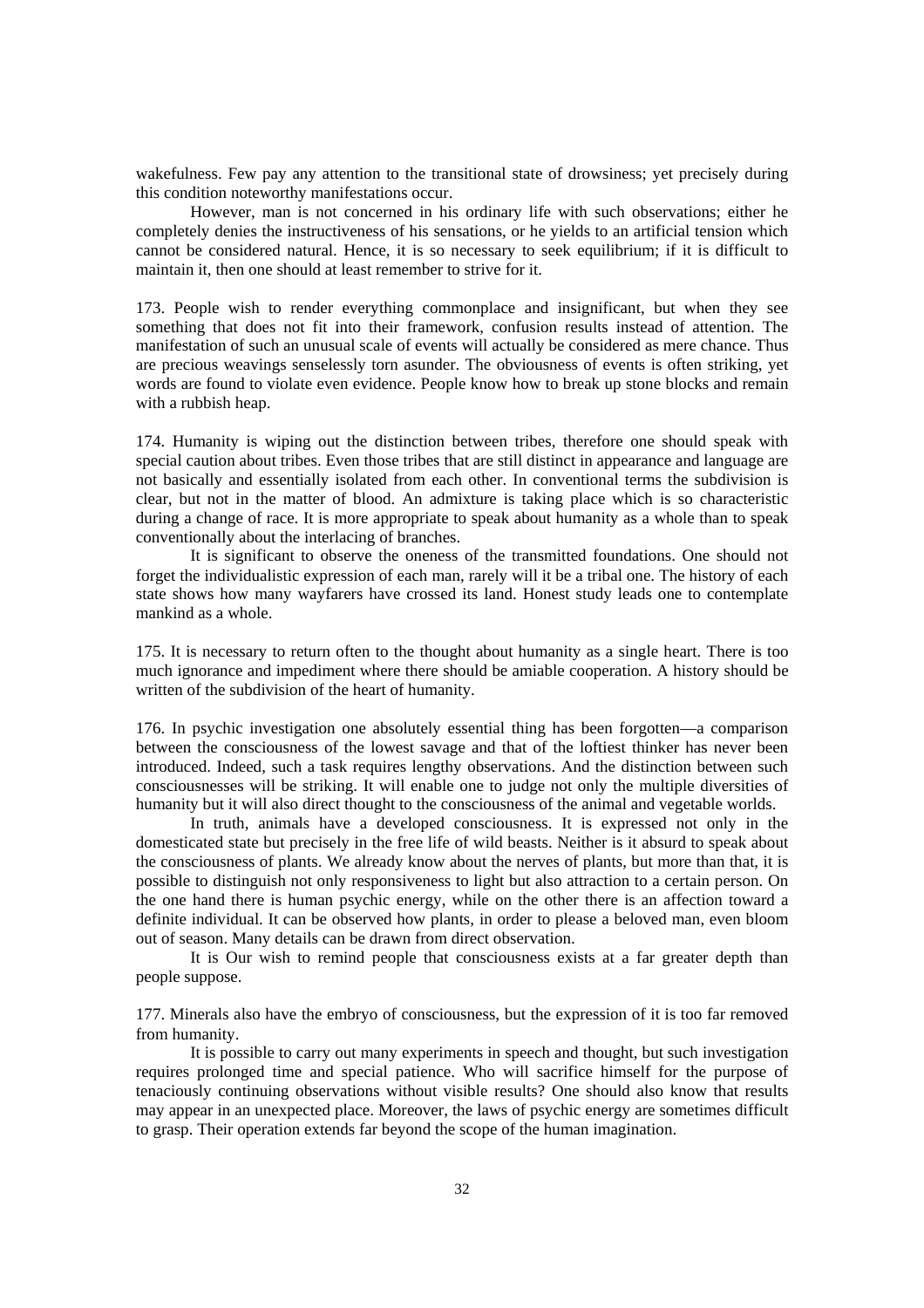178. Malice can be likened to rust.

179. It is impossible to dwell in malice without poisoning the consciousness. Not only bodily poison but a far worse decomposition is introduced by malice; the majority of cosmic dross originates from it. We cannot view with indifference a malicious destruction.

180. I have already spoken about the complexity of the laws of psychic energy. Recently there was an opportunity for you to be convinced of this once again. An individual, never having met a certain person, received psychic information about a memorable day connected with the latter. If one reflects about the goal-fitness of such attraction of man, one can understand the timeliness of such an action. Far away, a man receives psychic tidings, and by this very act a bond is established between distant parts of the world.

 Therefore, psychic manifestations should be investigated over a broad expanse. It is difficult to corroborate the effects of psychic energy when there is no mutual exchange of information. Thus, physicians and scholars should meticulously compare facts.

181. Indeed, a noted physician treats cases not with medicines alone, but by psychic energy. Such manifested energy needs supplementing; this reinforcement proceeds out of the Ashram. Thus you see cooperation at long distances. Those who transmit the energy can only sense its outflow, but in their turn they receive a useful ray.

182. So-called symbolic dreams express in a lofty degree the bond with the invisible world. A consciousness cannot synthesize alone, it must receive an impulse from Above in order to see the future in a simple and clear symbol.

183. Again about reactions. You may have heard of an experiment of a certain chemist which illustrated the conflict of influences. He invited some friends to listen to some well-known authors; at the same time he prepared several chemical compounds conducive to laughter or tears, irritation or sympathy. In the midst of the most emotional passages of the reading the chemist filled the room with a contrasting gas. The result was that the listeners laughed during a funeral scene, wept during a joyful one and during a description of peaceful events they became bellicose. Thus, at the conclusion of the experiment it was strikingly apparent to what an extent words had been conquered by something unseen and unheard.

 If even the comparatively crude activations of gases can distort the reception of speech and the forms created by it, then how much stronger is reaction to the psychic energy of thought which itself creates forms!

 Thus throughout life flow activating influencing both coarse and lofty. It is right to know both the darkest obsession and the highest inspiration. Call them what you will, such reactions do exist.

184. The experienced physician, extending medical aid, says to the patient, "Forget about your illness!" He knows that people do not usually know how to suggest to themselves recovery. Therefore it is better not to let them tire themselves with doubt as to their health. People could help their recovery by directing their forces toward healing, but they prefer to weaken themselves by not allowing nature to exercise its good action.

Is it not useful to remember about reactions when we speak of the higher worlds?

185. He who transmits his influences does not always know what is being created. He notices that his energy has flowed out; he may sense a sudden weariness, but, like a generous donor, he does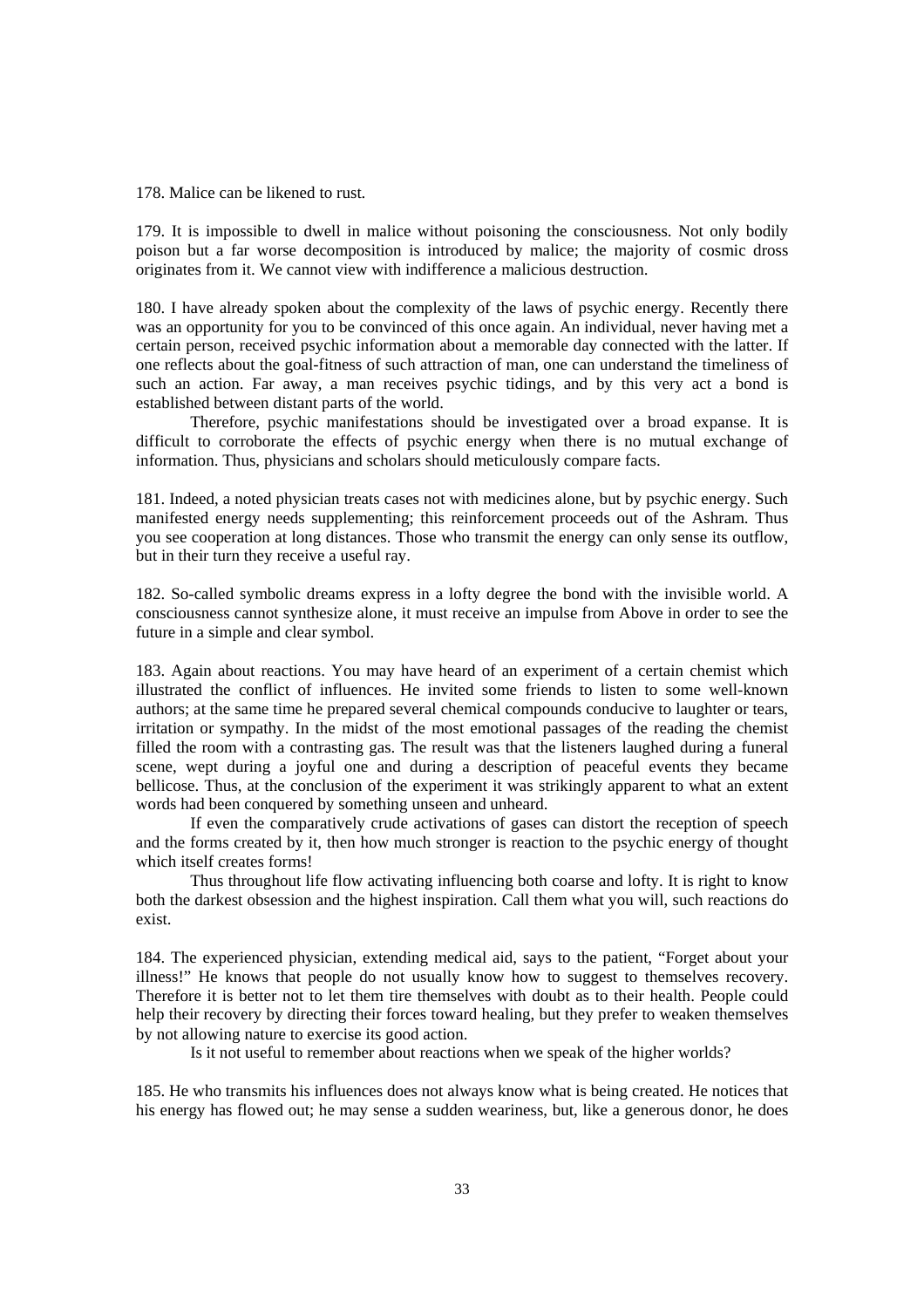not know the measure of his benefactions. First, compassion is engendered, and then love for humanity.

He who loves has access to a higher communion.

186. When a man realizes all surrounding influences, he is then able to begin self-activity. He learns to discern where is the higher Hiero-inspiration and where low destruction. It is not so easy to distinguish all the cunning wiles, but it is fortunate when the heart is atremor with realization of usefulness to the Higher World.

 Contacts with the Higher World are spread throughout life; even in small everyday matters the sparks of higher tension can be discerned. There are no actions which are not intensified if they touch the Higher World.

One should love such tension, for without it there can be no Great Service!

187. A man striving toward the Higher World will commit no bad deeds. The name alone—the Higher World, already indicates that everything connected with it is lofty. People may call such striving by different names, but its essence is one, and its activity is always useful to humanity. I do not speak of outer activity, but of the heart's fire which adorns each task with a radiant quality.

188. The smith strikes many sparks with his hammer. Let us not think of him as merely an unskilled workman. The time has come to revise castes. Their original meaning has become lost in the ages, and their effects are before everyone's eyes.

Therefore, let each heart offer its best thought to the Higher World.

189. The triple consonance is pronounced as "Om"! It is as if two letters merge together, but in reality the Basis and the First Cause are blended in the one Indivisible. One can observe everywhere how goal-fittingly the laws of consonance have been established.

190. For him who wishes an easy life it is better not to live. Let him not think about the Higher World who willfully demands rewards for his merits. Whoever reckons wealth in the material world is a pauper in the Higher World.

191. Let us not understand value by earthly measures only; those measures do not even apply in the Subtle World. Let us inure ourselves to broaden measures easily, otherwise even the smallest particles of space will crush us.

192. Let no one think that Our summons to the Higher World means tearing one away from Earth. On the contrary, the greatness of the Higher World only affirms all other manifestations of life. Earth cannot be a negligible planet when it is enwrapped in the very energy which is filled with the higher Light. Each comparison with the Higher World also enhances the good quality of earthly thoughts. Only evil can separate the worlds; only ignorance can dismember manifestations; only non-understanding counsels that earthly life is no part of beautiful creativeness; therefore, let us direct all science toward a righteous cognition. Nothing can divert one's heart if devotion and the sense of beauty live in it.

193. The housewife who has churned from milk a morsel of butter has already become initiated into a very important aspect of cosmogony. Thus she can understand the generation of the heavenly bodies. Before beginning her churning the housewife thought about it, and only from a combination of thought and churning was the useful matter produced.

 Subsequently cheese may be produced, already with the embryos of a population. Let us not smile at such a microcosm, the same energy evolves also the systems of worlds. It is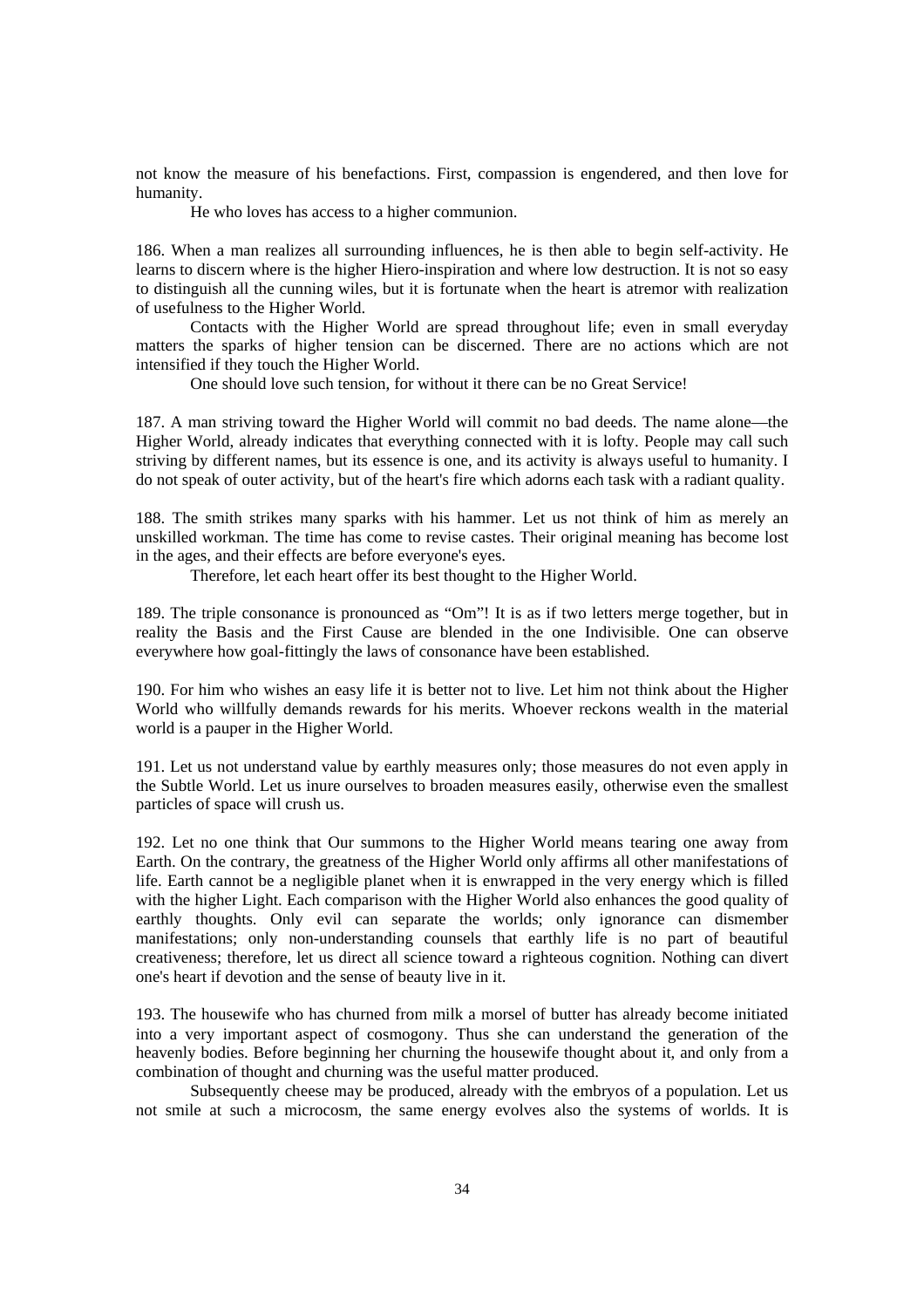necessary only steadfastly to realize the significance of thought, the significance of great energy. Is it not marvelous that this same energy glows in the heart of each man?

194. Experimenting upon letters has a great significance. If it is possible to show graphically that a manuscript has been saturated with psychic energy, then such a demonstration must necessarily be made use of upon other applications of the very same energy. Man saturates each object with his energy through contact. Furthermore, man leaves in everything his own characteristics. From letters it is possible to know the quality of the writer. This experiment can be developed by using other objects. The face of man is no secret.

195. While only one or two persons is talking many difficulties do not arise; but a congregation of any size is already full of difficulties. Indeed, by a single thought a man can violate the unity of any gathering. There have been attempts to unify the consciousnesses of people by various incenses and by the burning of resinous substances, but even such measures could not bring the gatherings into an exalted frame of mind. Thus, it is impossible by any sort of compulsion to attain the construction of the Temple of the Heart. Different ages and beliefs have not induced people to rally together for one exalted transport.

 But one can picture a group of people assembling without compulsion; they can gradually conceive thought that leads to the Higher World. One may rejoice when people gather together in the name of the Good and resolve to bear this salutary Good on all paths.

 I affirm that it is possible to accomplish a great number of useful actions when energy is not dissipated upon idle disputes and quarrels. How can there be higher communion, if brain and heart turn into a crimson flame? Even the very Battle for the Higher World will not generate crimson flame. The light of courage may glow ruby red, but every irritation will already be a weakening.

196. Kurukshetra is here on Earth. Armageddon is represented as an earthly field. The ancient holy wars of Babylon also have earthly designations. The most spiritual on Earth has been named. Thus, let us realize the indivisibility of the worlds. When people will construct life upon the grandeur of indivisibility, they will transform the whole of Existence.

197. Sacrifice and assistance are created in secret, such is the nature of these actions. Only the Higher World knows who really helps whom. The sacrifices have been inscribed upon imperishable scrolls. Beautiful is the law of the secret heart sacrifice.

198. All faiths have forbidden pronouncing the Highest Name in vain, and this law is beautiful; in it is expressed the highest co-measurement. If even earthly children are protected then how careful one should be with the highest concept.

 When I advised that co-measurement be inscribed on the pillar, anyone could understand the striking progression. And yet bipeds are found who place themselves upon the pedestal. Dark is the abyss of ignorance!

199. It has been said, "Many mothers, fathers, wives, sisters and brothers, will be given," yet even such a clear indication does not compel people to reflect as to where this will take place. They do not wish to meditate about earthly lives! The wisest covenants do not reach ears that are closed.

200. Can evil ones possible speak about Good? Be disciples of knowledge and grow to love the Higher World.

201. Sparks of the laws of the Higher World have been generously strewn over the bosom of Earth. It is possible to gather them as the most precious treasures. Amid such harvests, all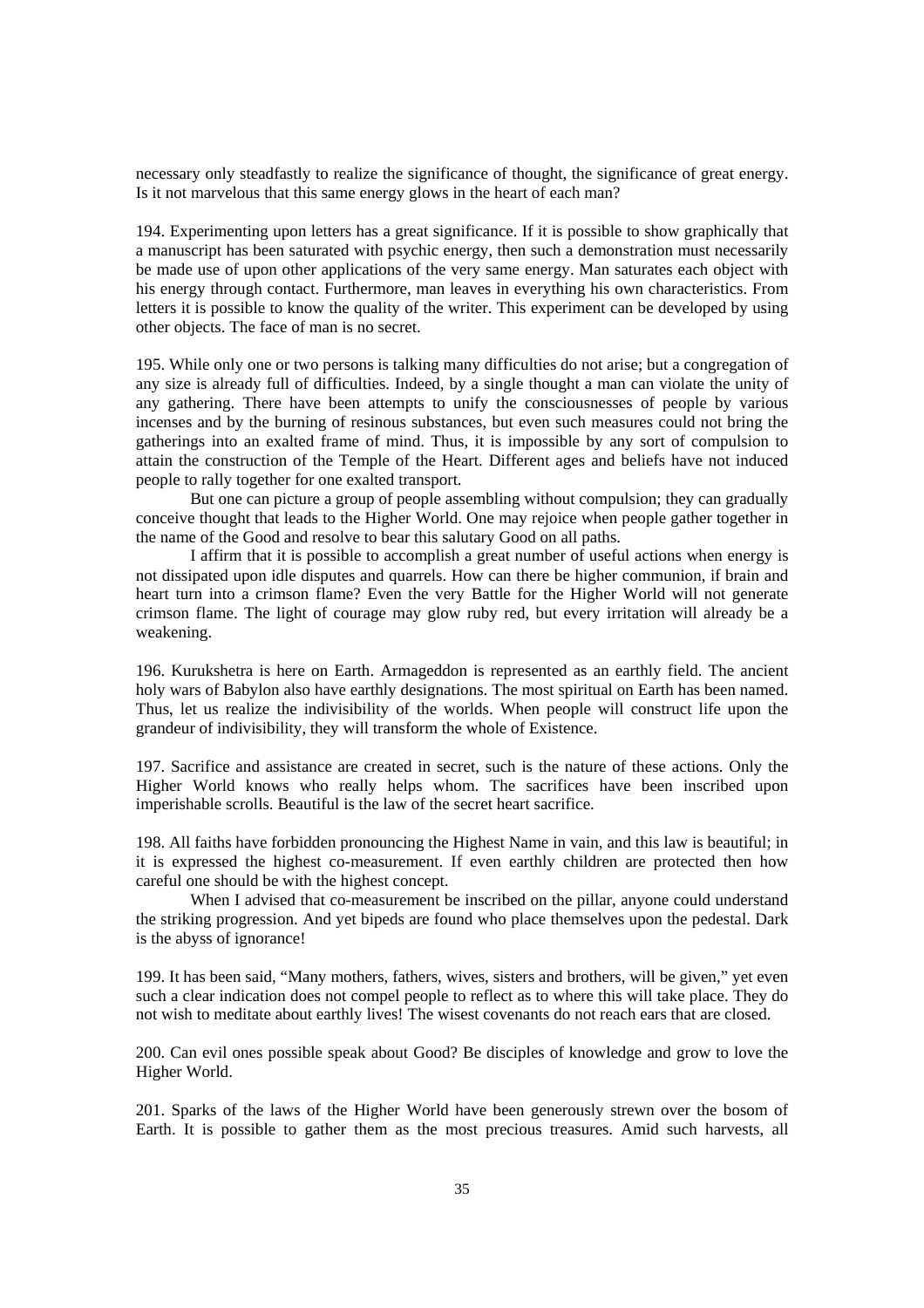becomes beautiful. The highest goal-fitness adorns the coordinations of a free will that understands the complete coherence of the working parts. Verily, all life becomes a fulfillment of useful tasks entrusted by higher thought.

Not groveling toil, but heroic conquest will be the mark of Love, the victorious!

202. The kindling of the nerve centers has not sufficiently attracted the attention of physicians. It is very important to observe that the flaming of each center gives rise to symptoms of the local organ, yet the organ itself is not ill but is only vibrating in response to the fire of the center. It is possible to show that many false illnesses are announced by physicians when they do not recognize the basic cause of sensations. Moreover, the cause itself of inflammation is superficially studied. Purely cosmic conditions may be indicated, and of no less significance is the condition of the mass of humanity.

 Those who take upon themselves the burden of Earth are like the symbol of the giant, Atlas. Such pillars of the world are very few in number; people should cherish them as lightning rods, but instead, at best, people chuckle over what seems to them hysteria and do not wish to know more about the basis of the manifestation.

 Understanding cannot come so long as the three worlds and their inter-relationship are unrealized.

203. Is it possible to endure the siege of Earth, if Hierarchy is unrecognized? The Teaching of the Higher World is sent as a thread of salvation. Such a thread can be changed into a steadfast cable, yet earthly fires can burn through the strongest cable. Therefore, earthly fires can be of service to the Fire of the Higher World.

204. Whoever can hear the music of the spheres can also hear the wailings of space. Do not regard such wailings as abstract symbols, they are borne from both the Subtle World and Earth. Humanity may be asleep, but its heart can wail and moan. Many hearts are asleep in daily life, but when the mind does not interfere and consciousness awakens, the heart stands before reality. Not without reason was it said that people sleep by day but are vigilant by night.

 According to the intensity of the wailings one can estimate the awakening of the consciousness of humanity. It wails when reality is revealed. It has also been said that the bazaar is the veil of reality. Under the dust of the manifested bazaar the heart becomes silent. It is necessary to be deeply conscious of the Higher World in order, by its signs, to know how to step through the mire of the street.

 One should not fall into despair at the frightful lamentations of space. They express the confusion of the world, but you know how deep this confusion is. Whoever knows this is not disconcerted. Whoever is in contact in consciousness with the Higher World is steadfast and invincible; he has given freedom to his spirit, indestructible and reaching out into Infinity.

 It is necessary that one be prepared to listen not only to the majestic music of the spheres but also to the cry of animal terror. It is impermissible to know only one side of existence. Only cognition of the whole Universe will give the affirmation of victory. The unwise are afraid of every darkness, but for him who realizes, even darkness is a contrasting background for Light. He who knows about the world of Light is not afraid of darkness.

 Thus, it is necessary to appreciate the wondrous music of the spheres, and to understand that on this step are also heard the lamentations of the world.

205. If we collect the facts, we can apprehend the impetuousness of events. One can see what unprecedented events each hour brings.

206. During experiments upon psychic energy, one should pay attention to the different shades of the manifestations. Primarily, observation will reveal a general design, but the attentive observer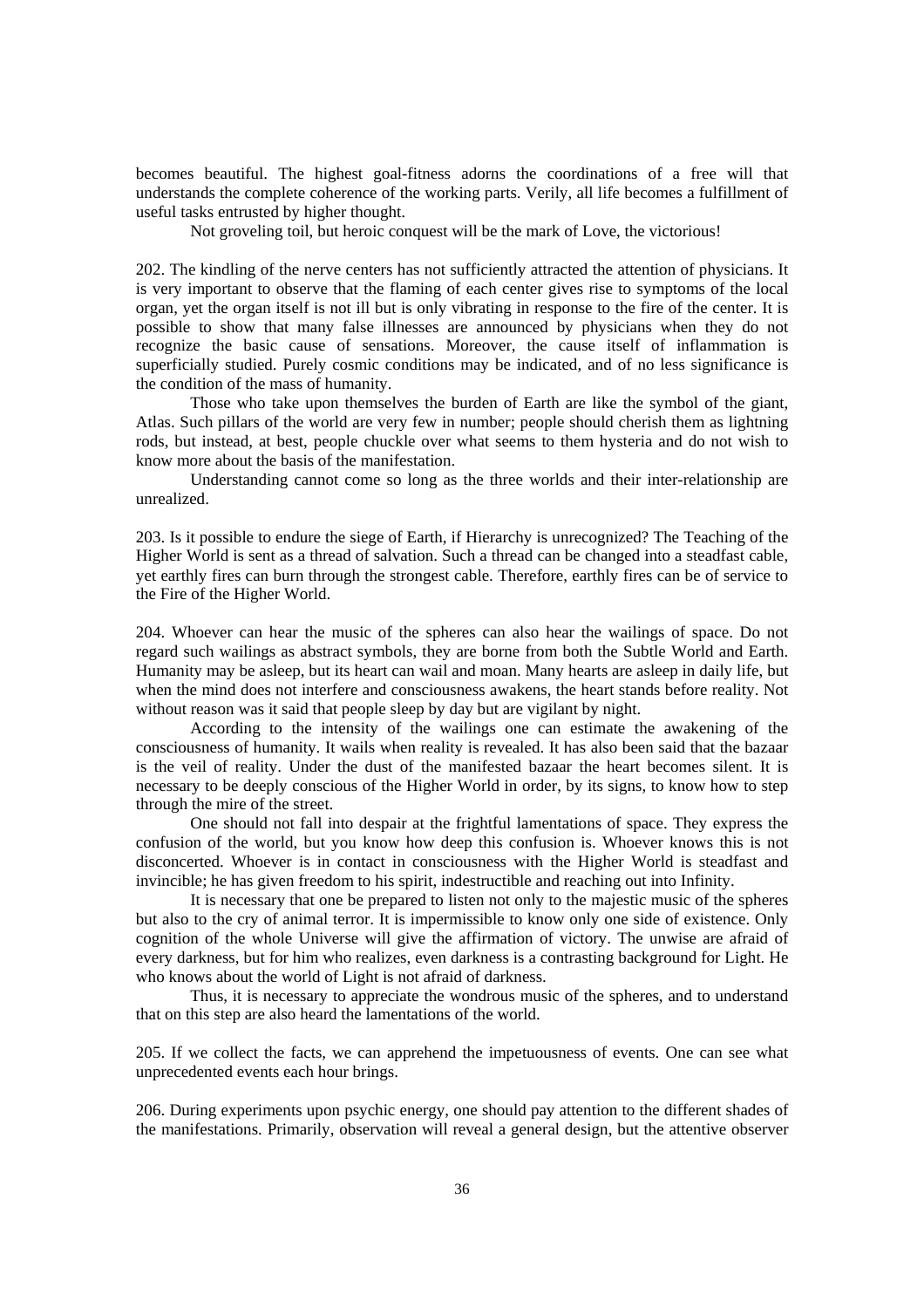will detect a great number of original details. For example, you have discerned an unusual cruciform movement above the brain of the one observed. In reality, such a movement is very deplorable. It signifies either an advanced stage of obsession, or madness. Likewise one can also observe that in an extremely brief interval the reaction may be sharply altered. Therefore, it is necessary to carry out repeated observations. Psychic energy, like the waves of the ocean in its multiplicity of currents, is influenced by many conditions from within and without. It is very important to observe such temperature curves of the spirit. It is likewise important to observe when this same reaction appears—for both the living and the dead. The reason for such manifestations are many. It may be that life has already flown away; it may be that sickness is in possession of the organism; but in any case such a manifestation merits attention.

 One may observe the expansion of the circle of consciousness, and such an achievement is cause for rejoicing. Likewise, it is necessary to pay attention to any trembling, stoppages, tremors, and digression from the precise forms. They depend upon the psychic condition and upon various illnesses. Therefore, it is necessary to observe both the healthy and the sick. It is possible to continue the same task with manuscripts, with colored surfaces, and in general with objects which have been in human hands.

 In such a way, the question of the human aura and of human accumulations upon objects can receive a new impetus. Indeed, the possession of a clear consciousness by the observer himself can be of much assistance. Irritation is a poor conductor.

207. Aum, in its higher vibration, leads the consciousness into the best condition for observations upon psychic energy. One may rejoice when by simple methods it is possible to take up a very important and graphic experiment.

208. Thought about Us, as a purification of consciousness, can be likened to looking far into the distance. Then a person's spirit acquires a special courage, which warns him and carries him through perils. Without the Higher World it is difficult to set forth on the path.

209. One need not be disturbed if the word physiology is applied to the Higher World. Truly, any conscious man could select a far better word, but for the average understanding neither matter nor physiology are untrue determinants. Matter is spirit, physiology is the law of Existence. No one can say that the spirit does not contain all. Physiology is only the conventional definitive of many operative laws.

 Indeed, through deep study far more applicable names will be found. Even for the loftiest concepts it is possible to find comparisons in physical usage. People do not tightly cover an ailing tooth nor an open wound. They understand the need of admitting air in order not to deprive the affected part of a useful substance; likewise, the spiritual perception must not be deprived of communion with the Higher World. Just as bodily hygiene is indispensable for earthly life, so also is prophylaxis of the spirit needed. Do not be surprised that We apply medical terminology to the spirit; through this the physician may feel that his sphere is close to the Higher World. Let each one find the One Path in his own way, even through it be the way of mechanical terms.

210. Thus, free knowledge should not be prohibited. Such forbiddance is an evidence of ignorance. In the growth of knowledge is distinguished the true path. The more varied the investigations, the more beautiful the results. There can be no dark paths for the enlightened eye; it discerns a particular conclusiveness through investigation of the most diverse quests of humanity. We are not deniers, for negation does not permit profound study. Many hieroglyphs have been scattered throughout the world, but only in good will is it possible to approach the sacred signs.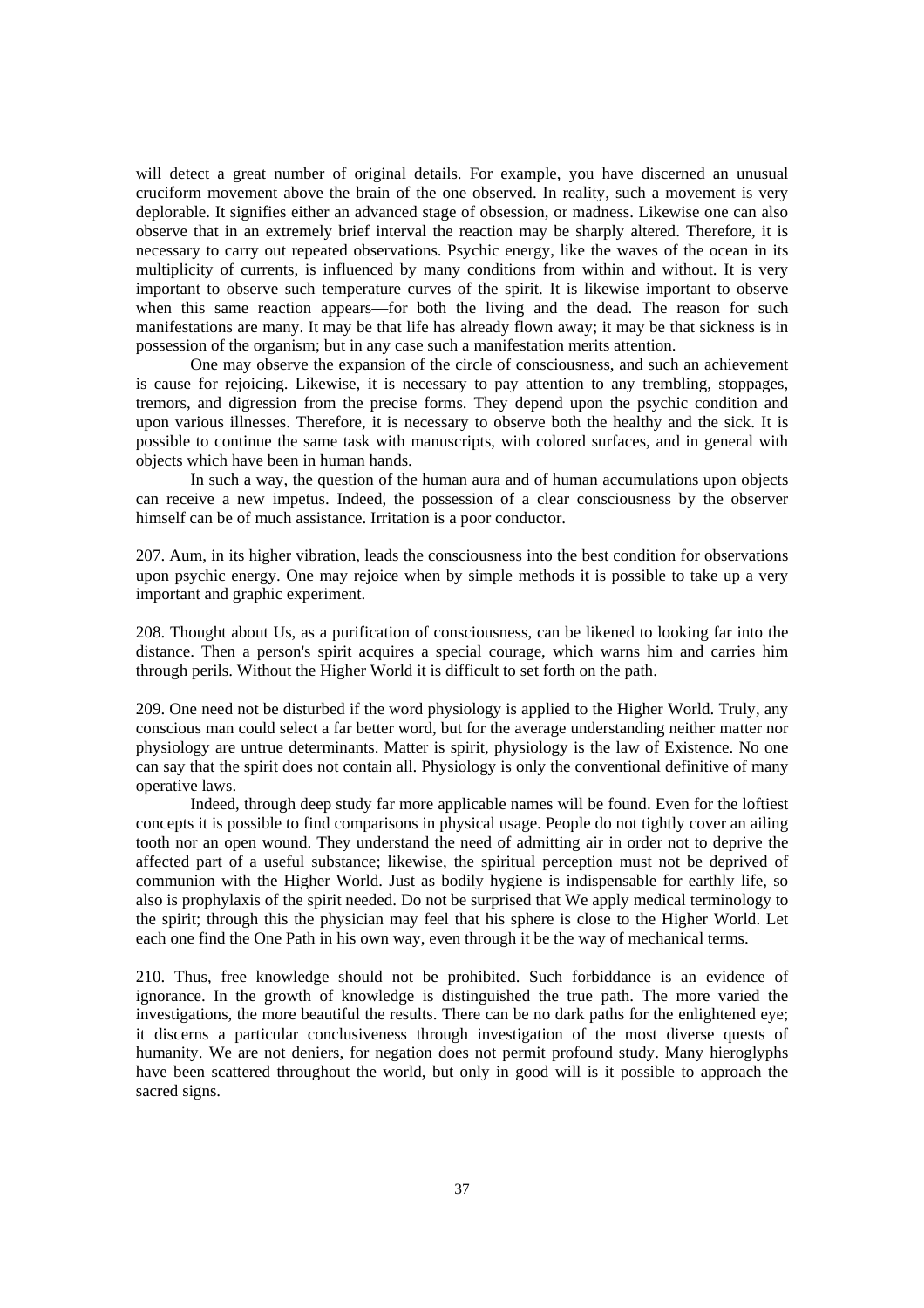211. It is necessary for people to free themselves from any arrogance in relation to all that is unknown to them. Thus, one can observe continually that the ignorant ones express themselves offensively about everything inaccessible to them. It is indispensable that the foremost scholars make themselves worthy examples of broadmindedness. Evolution is completely excluded where people do not recognize the possibilities of infinite cognition. I repeat, the success of perfection begins with self-perfection.

Each one who wishes to enlist in the Great Service must free himself from arrogance.

212. It is necessary to endeavor to find the simplest causes of manifestations. People notice that clair-audience is better at dawn. The reason advanced for this is far from the truth. They suppose that after the night the organism is rested; they think that the currents just before dawn lend assistance, but they overlook the simplest and most natural solution. Actually, the most obvious cause lies in the fact that during sleep man has contacted the Subtle World, and therein has enhanced his subtle qualities.

 Similar comparisons may be adduced from many domains; yet all of them indicate only that man thinks too little about the higher worlds, and thus deprives himself of the truest solutions.

213. Sleep is participation in the life of the subtle sphere. The condition of sleep is significant from the point of view of psychic energy. It is undoubtedly strengthened, but in a special quality; in other words, it acquires the distinctive quality of the Subtle World.

214. There are people who refuse to understand what arrogance is. Let us help them understand by saying, "Do not belittle, and rid yourselves of the disgusting worm of disparagement." He who belittles is almost the equal of a traitor. In the presence of such vipers there can be no talk of communion with the Higher World. To reduce something to worthlessness is an unworthy transformation! He who dwells on the negligible will find himself on the path to nothingness. The higher communion is impossible with thoughts about the insignificant. It is possible to converse in the simplest expressions, but their meaning need not be insignificant. Whoever is preoccupied with representing his neighbor as a nonentity is measuring by his own insignificant standard.

215. One may meet people so hostile as to suspect something unfitting in the word Aum . They will ask "Why have other beautiful symbols been forgotten? What is the purpose of not mentioning other exalted concepts?"

 Let us say, "Nothing has been forgotten, nothing has been belittled, nothing has been destroyed. We are not disparagers, nor are We afflicted with arrogance. But no one can rob the concept. Aum, of its antiquity, with all its significant threefoldness. The primary signs should not be thrown aside. Instead of hostile ignorance, you had better manifest humaneness and show love for attainment of knowledge. Succeed through love!"

216. There are people who can detect radio waves without an apparatus. Taken alone, such a faculty represents no special achievement, but it furnishes a useful comparison with transmission of thought; the basic energy is identical. If the far cruder transmission of radio waves can be received, the next step is entirely possible. People are continually receiving thoughts from space and translating them into their own language; yet even such a simple truth needs to be repeated.

 It is incomprehensible why people are so opposed to the simplest consideration—that of thought as energy. As if such a truth could demolish people's hearths! True, the energy can shake out some of the dust, but the house will be the purer for it.

Avoid no opportunity of speaking about thought as a motive force!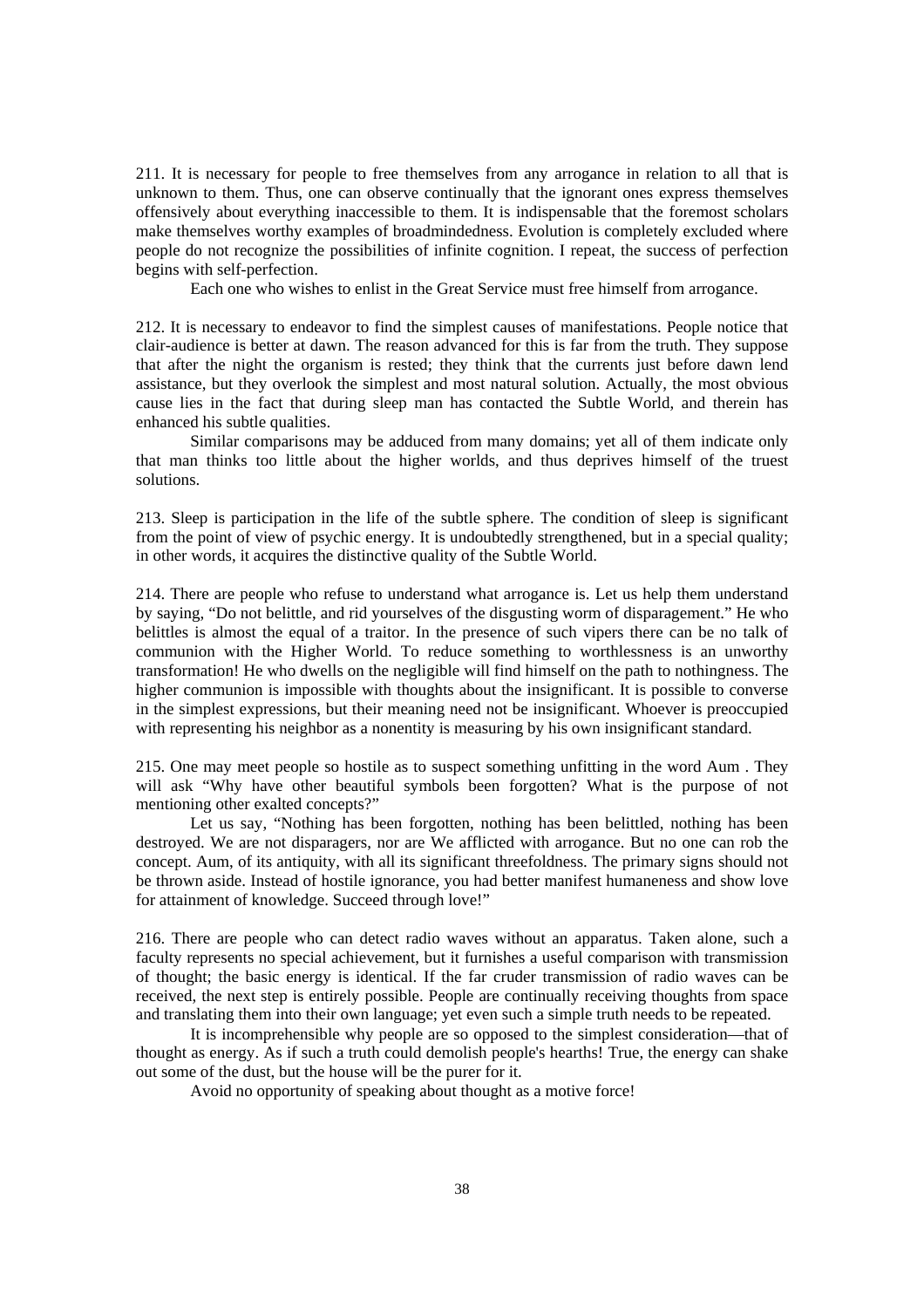217. When the body has tired of one position, it is advisable to change to another. The same thing is true in all circumstances of life. Each change has its causes. Let us learn to deliberate about them, in this way each condition attests its advantages. Thus I repeat, affirming tolerance.

218. The foundation of life must be a clean one. True, certain bipeds pass their whole lives in mire; they somehow vegetate, but anyone who is accustomed to cleanliness stifles in filth.

 It is exactly the same with food. For one who is accustomed to pure food, it is unhealthy to stuff oneself with impure decaying matter. Whoever has been accustomed from childhood to unclean food is not in immediate danger, but he must remember that the germs of the most terrible diseases are contained in impure foods. It is possible to postpone realization of this for a limited time only; eventually the sowing will yield its harvest.

219. Lethargy is a peculiar, undefined state between sleep and death. The heart almost stops, the body is motionless, and an unearthly expression of the face is maintained. Yet the man is not only alive but returns to wakefulness for a reason of his own, which no one understands. The falling of one into lethargy is unexpected, and the circumstances of such a transitory state can never be known to those around him., In Our language this is a protracted extrusion of the subtle body. Such a state is not a sickness, and should be looked upon as an unnatural tension of the organism in relation to the Subtle World. It may be the result of overfatigue, fright, shock by grief, or unexpected joy. Especially noteworthy is the instant of awakening. Usually those present create great harm by their untimely exclamations and questions. Each question of this kind is already a suggestion. One should take the greatest care not to dissipate the retained impressions. Most often, people emerging from lethargy begin to assure us that they remember nothing. Rather, such remembrances have been stricken from their consciousness by some inopportune questions or noise. In such a manner an opportunity of acquaintanceship with the Subtle World is lost. During the awakening, the aroma of attar of roses is very useful.

220. One should also pay attention to infantile eclampsia. It indicates development of the nerve centers. During such a state it is necessary to maintain special quietude. By nature such children are highly gifted, but the shield of the body must be strong. It is necessary to regard such manifestations as a seeming overfilling of the Chalice. Not without reason was this called in antiquity a "divine visitation." During such attacks, complete quiet of all surroundings, as well as warmth, the odor of rose oil, and a uniform temperature are essential. Certain peoples have made use of soothing music, and such an expedient was helpful; for the assistance given must be a psychic one.

221. Any nervous attack can be cured under conditions of quietude of surroundings and an even temperature, and through the reactions to sound, color and aroma. But it is difficult to find such a combination of conditions. Moreover, it is absolutely necessary to apply that precise combination of sounds, color and aroma which is individually needed in such a state.

 It is therefore very important that experiments on the reactions to sound, color and aroma be carried out as extensively as possible. Even in schools many useful experiments could be conducted. It is difficult to find in private homes a special room with adequate accommodations for this, but schools and hospitals should have proper quarters with certain appliances. Thus it is possible to add to suggestion many contributory conditions.

222. It is possible to cure many cases of paralysis by means of intensified suggestion. The inception of many diseases, for example, cancer, tuberculosis, and stomach ulcers, can be arrested by suggestion strengthened by psychic reactions. It can be observed that suffering caused by cancer is augmented by scarlet light, whereas violet has a soothing effect. Similarly with sounds,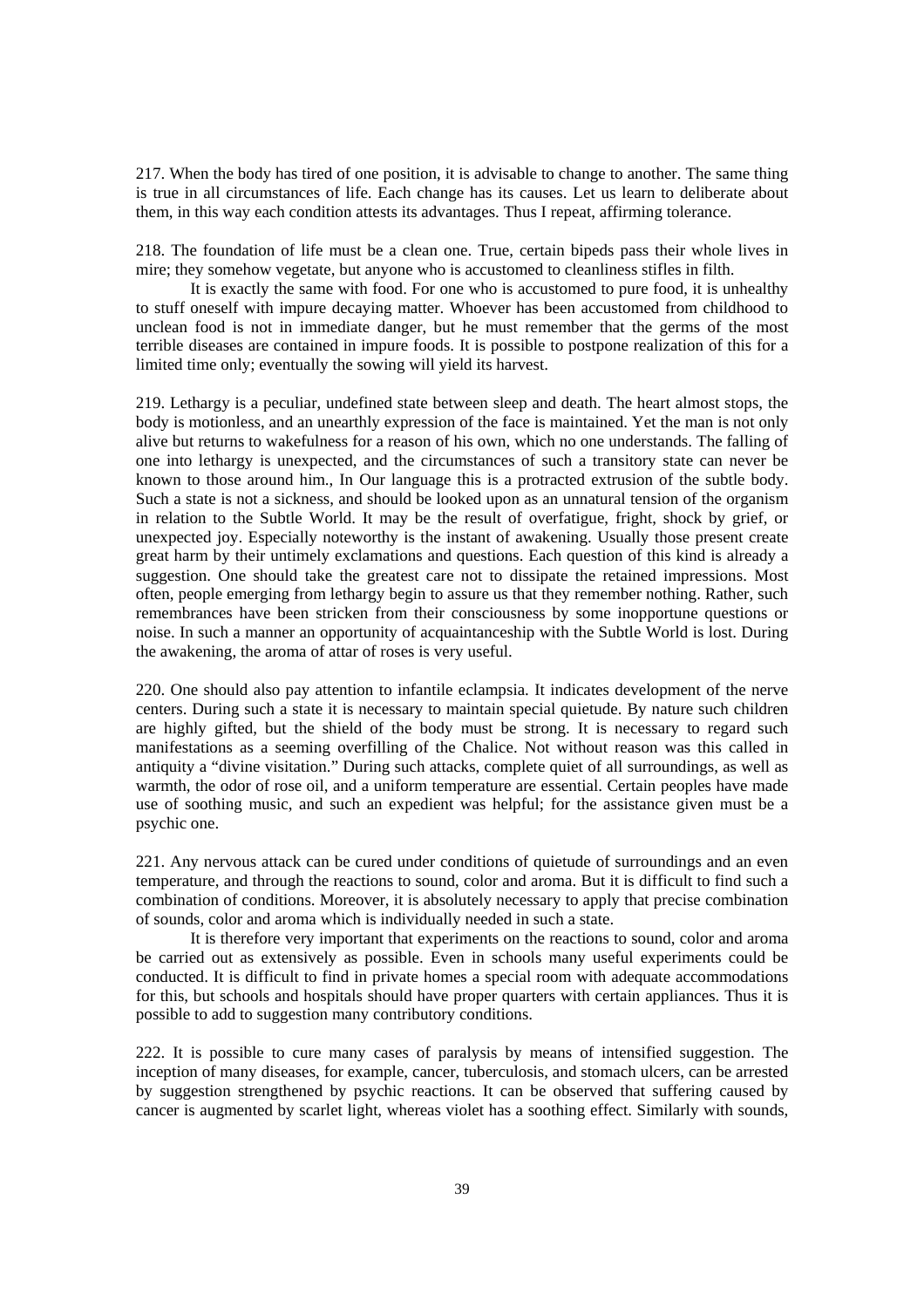consonance in a major key will aid the action of the violet ray, but dissonance will increase the pain.

 Let us not deprive physicians of opportunities for new discoveries. Let them investigate many combinations, but it is necessary to remind them of the most immediate path of science. When consonance will lie at the basis of the treatment, then one can imagine what subtlety of energy will be summoned to the assistance of humanity.

223. No one should call a psychic influence "sorcery." Such an ignorant opinion belongs to times long past. On the contrary, investigation of psychic energy is true progress.

224. The thought that psychic treatment has already been satisfactorily established is futile. Attempts to cure by means of light and sound have been weak and not synchronized. No one is occupied with the study of the correspondence of aroma to color and sound. But the principal error lies in the fact that there are almost no physicians who would understand the correspondence of the worlds. Without realization of these fundamentals it is possible to sink into the narrowly material plane, yet the sphere of psychic energy embraces all planes. It can be recognized only in all subtlety. Thus, the physician cannot speak about obsession if he himself has no conception of the Subtle World! Thus, the physician cannot understand treatment with light if he cannot distinguish the scale of colors. He who likes the crudest music cannot discriminate a refined tonality. He cannot prescribe treatment through aromas if he himself cannot distinguish them. My purpose is not to belittle physicians, on the contrary, I would wish to equip them for the saving of humanity. Poisons have increased too greatly. Many resources have been directed only to the destruction of psychic energy, so that not only in cities but also in the midst of nature prana is already being violated by the intrusion of extraneous currents. Meanwhile it is necessary for humanity to understand that it has no right to poison Earth's atmosphere; mankind is responsible for the hygiene of the planet.

 It is desirable to ask physicians to give attentive understanding to the relationship of the worlds and to the refinement of their own senses. A evil person cannot speak about good. A coarse person cannot judge refinement.

225. After the recognition of hypnotic suggestion, one should begin to think of ways of strengthening it. But first it is necessary to realize all the stages of suggestion. If man is continually suggesting and under the influence of suggestion, then how attentively must one cultivate the ability to discriminate the degrees of earthly and subtle influences! For this, scientific research is needed in order that the scholar himself may cognize the gradations of the worlds. If he be a denier, then there will grow up a generation of ignoramuses.

226. In no medical school is psychology taught. Such a subject does not exist altogether.\* The word psychology is connected with pedagogy, but not with cognition of the qualities of psychic energy. It is unthinkable that medical instruction should neglect such a fundamental subject. The cognition of psychic energy permits due attention to be given to remedies. Much less medicine is required when physicians are able to apply psychic treatment. The introduction of assistance by psychic energy will renew all the manifestations of life. Let us not separate the higher concept of life from medical assistance. So many ancient sources point out that priests were also physicians. Thus it was emphasized that the physician must have authority, otherwise he would trail behind the diseases without the possibility of warding them off.

 But a bold world needs to be found in order to affirm the higher bond of the worlds as a guaranty of the health of people. There will be no health so long as people do not know why they bear the earthly burden. It is impossible to satisfy the consciousness within the sphere of one tiny planet. Terror will tear the heart that is deprived of the beautiful concept of unity of the worlds.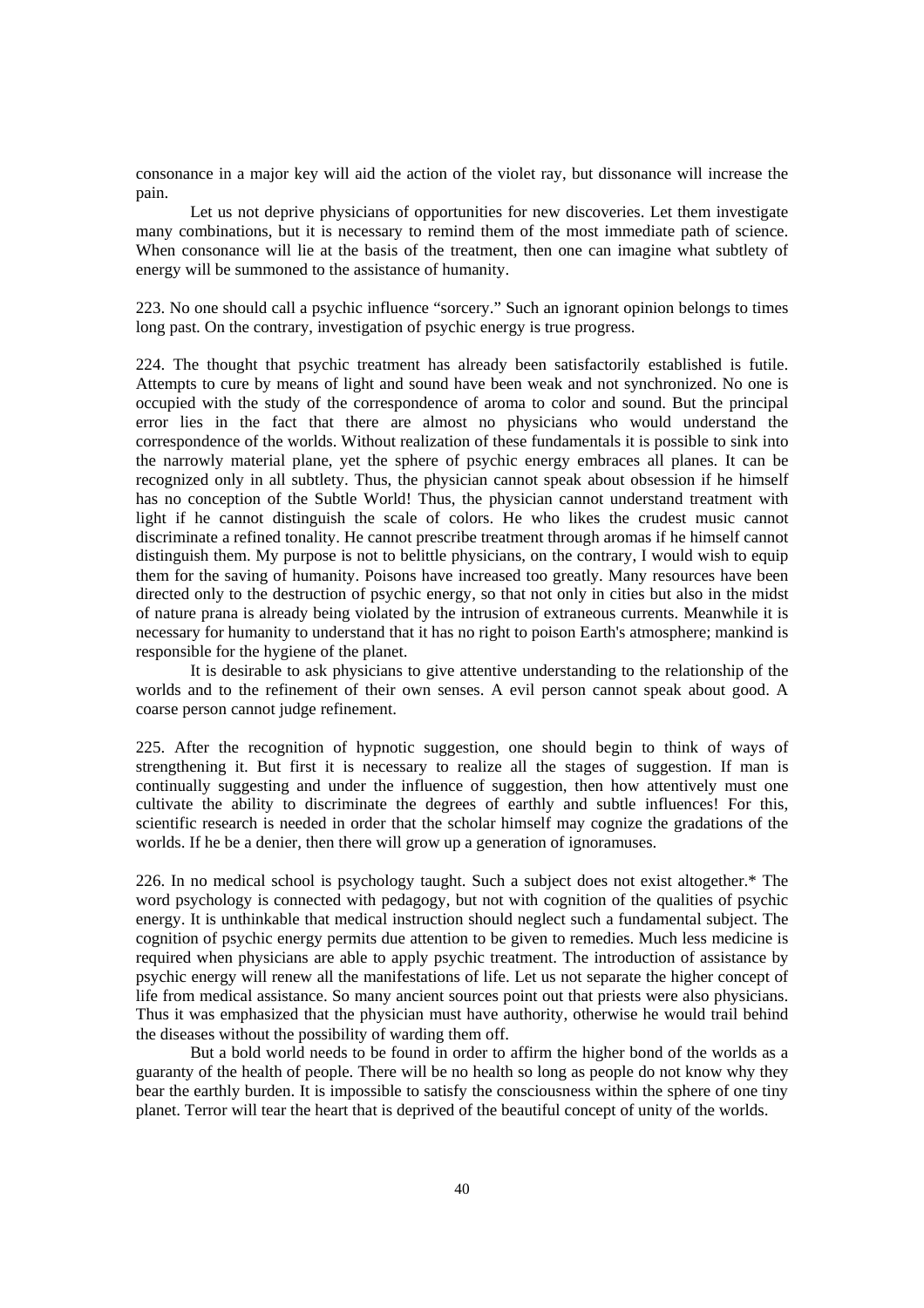Let the physician, as a priest of science, be the one to bring the knowledge of the world of Light into the home.

\*Since this book was published in 1936 changes have been made in the medical curriculum with regard to psychology.

227. Let people value every knowledge!

228. Let the ruler be the first to show respect for science, because often the ruler does not consider himself obligated to bow before knowledge.

 Through knowledge, realization of the Higher World will enter anew. There is no other path!

229. Let people evince a desire not to vegetate but to become better. They forget the beautiful law of improvement. The world evolution is often understood as imposed obligation, but the joy of improvement comes not from a thing imposed, it is indissoluble from the seed of the spirit. Only with this understanding is it possible to cross over all the chasms of darkness.

230. I always advise writing down various observations; from them, in time, a valuable chronicle may be compiled. Such writings are helpful in the study of the history of evolution. For example, I will remind you of one such writing. An experienced observer relates his meeting with a prominent leader: "During the conversation I observed that the latter seemed to be in a drowsy state. At the same time, around him could be distinguished an indistinct cloud which waved and moved about. One could understand that the subtle body had almost emerged from my companion; yet he was imperturbable, making plans for his coming departure. Upon saying farewell, he drew a ring from his finger and suddenly asked me to take it in remembrance of him. Within three hours my friend was killed by an evil plotter. The question arises—if the subtle body witnessed the preparations for the murder, and the spirit already gave me the ring as a token, then why did not the consciousness also give warning of the plot? Evidently we have to do with a very complex law of the Higher Wisdom." Thus an observer wrote in the French language.

 One may recall occasions when people were observed to express wonder as to why someone failed, as it were, to know the immediate future. One should understand the complexity of the laws of karma and of cognition in the subtle body.

231. It is very useful to study ancient languages; in them has been recorded the history of man's thoughts, and it is possible to follow the development and elimination of concepts. Let us take the Sanskrit and Latin languages. We can see to what extent the latter had already dispensed with profound concepts; but ancient Rome, aiming toward materialism, cannot be compared with the records of India's thought.

Language is the chronicle of a people; the dictionary is the history of culture.

232. The soul of a people is an open book. One should know how strongly it is reflected in each manifestation. Therefore, the study of a people is a science. Whoever wishes to peer into the future must know what gates can be opened. Goodness and confidence can be based upon knowledge of a people as a whole. It is possible to discern wherein lies the treasure and where the trash.

233. There is solace in the understanding of the three worlds. Nothing else can appraise the wealth of Truth.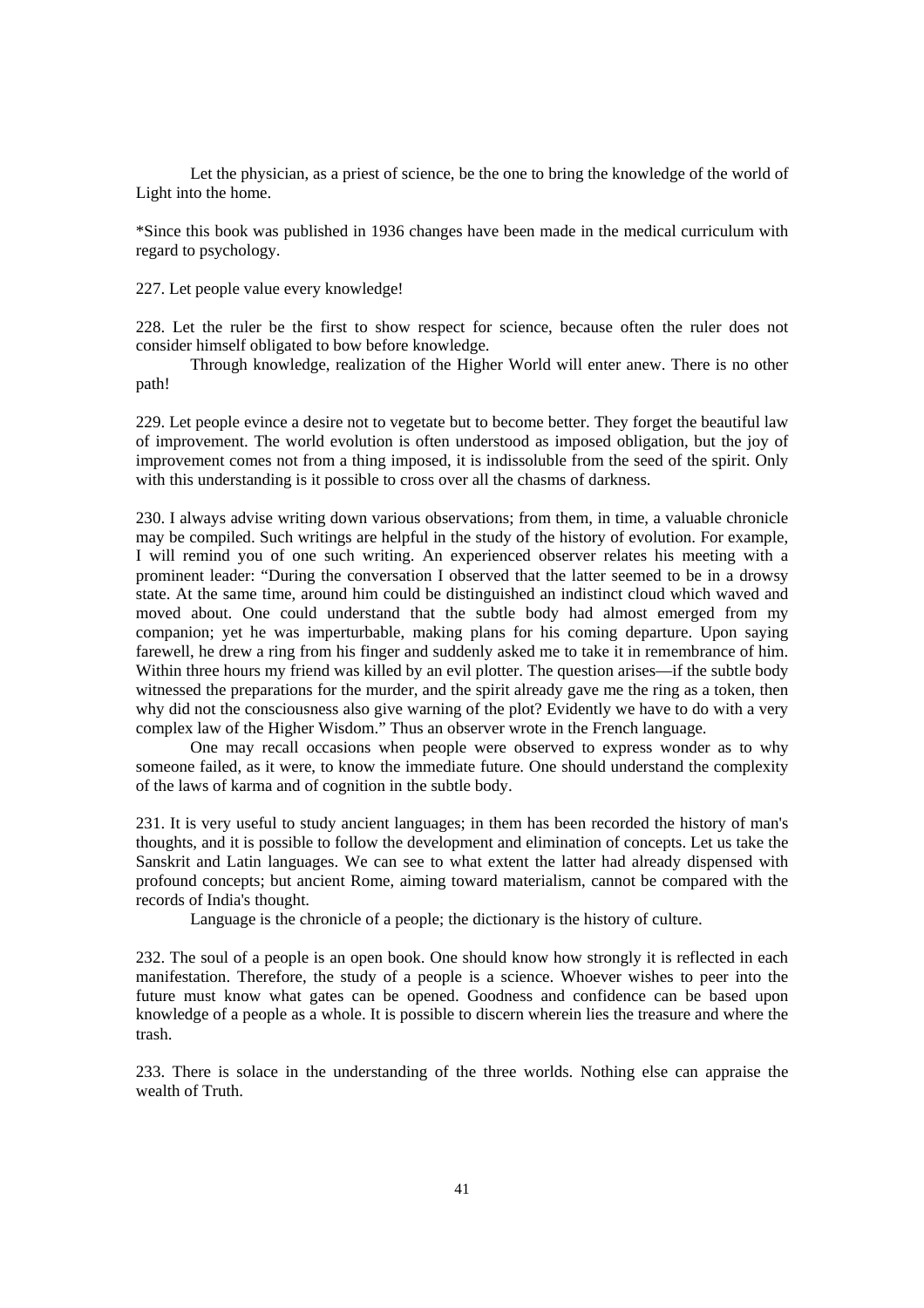234. You undoubtedly will encounter this objection. "Why are the higher worlds and science spoken of on the same page?" Those who speak thus, fail to understand the Higher World and belittle science. People of such limited intelligence are very widely scattered, and because of their heartlessness are extremely malicious. They occupy various public posts and therefore are able to whisper in many places. To contradict them would be useless. Every man of heart will rejoice at each proper understanding of the Higher World. Each wise man esteems a word in the defense of science.

 Of all earthly themes, love and creativeness are most closely combined with the concept of the Higher World. When mentioning the Higher World the worthy man will rejoice. In a discussion about science he will be heartily delighted. If both concepts provoke only condemnation, it will be the sign of a dead heart. Be not distressed at encountering deniers and condemners, this is just as unavoidable as is the fact of the existence of Light and darkness. Straight-knowledge will whisper where the degree of darkness makes further persuasion useless; sowing is advisable only on good soil. You already know that understanding friends arrive irrespective of earthly considerations. It happens that even the jinns build temples, but the Higher World and knowledge are inaccessible to them. Sooner or later they rebel and return into darkness. Shall one name examples!

 Therefore, we serve the Higher World and science. Through love in the light of knowledge let thought of the Higher World be clarified.

235. It is especially incomprehensible to see how people often fall from reverence into disparagement. They try to represent the Inexpressible; a false countenance results, which only debases the lofty concept. Many such false representations have been scattered throughout the ages. People repeat about the invisible, and immediately proceed to imprison Light in petrified forms.

It is time to manifest commensurateness.

236. The Higher World is incorruptible, but instead of self-purification through thought and labor, people still try to bribe the Higher Grace. In such ignorance is expressed a complete unwillingness to reflect upon the essential nature of the worlds. The history of prayer shows that at first hymns were chanted, then prayers were spoken for all beings, and only later did man dare to importune with demands for himself. Sufficient evidences have been given as to how worthless for evolution is everything engendered by selfishness. One cannot purchase favor and justice. Is it not shameful that such words must be repeated?

 One may ask oneself, is not involution taking place? The end of Kali Yuga can also produce such manifestations. Terrible cataclysms have been indicated, but what can be more frightful than a catastrophe of the spirit. No earthquake can be compared with the dissolution of consciousness. All forces need to be intensified in order to hold back humanity from the abyss, therefore meditation about the Higher World is a necessity of the day.

237. It has been rightly observed that certain plants have the aroma of musk. It is useful to gather information about such plants. They will not possess all the valuable qualities of the life-giver, musk; nevertheless the useful quality of preserving vigor is inherent in them. One may sometimes observe that neighboring plants begin to take on the same scent; the roots and soil may serve as conductors.

238. The most complicated matter can be approached by the simplest path; the principle requisite is attentiveness. Even very experienced observers lose it amid common-placeness. But the Higher World requires love and gratitude. How otherwise is it possible to scan the subtle signs under incarnate conditions?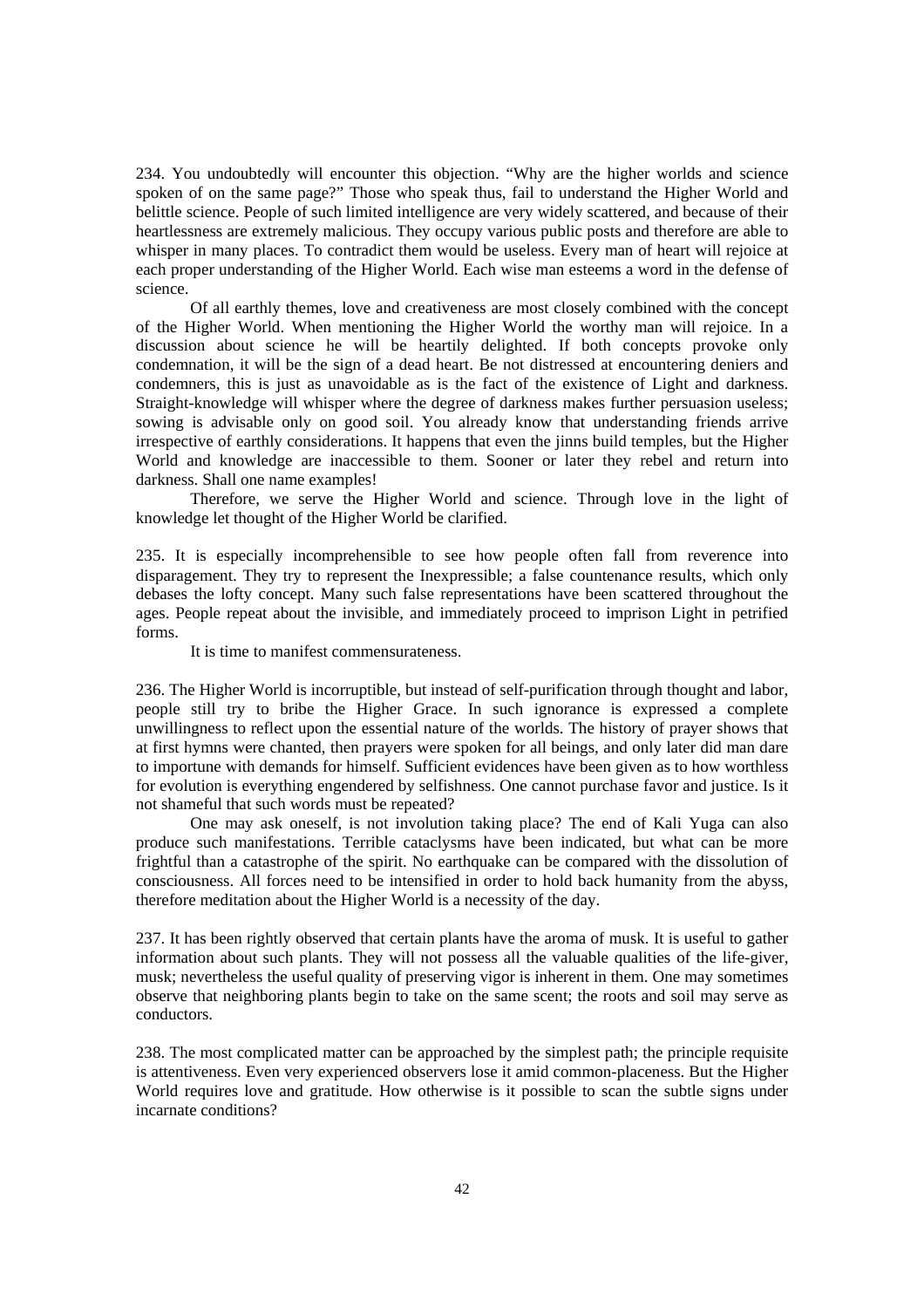239. Everything in the world is unrepeatable. Hence it is possible to realize how much of the unusual there is. Without such understanding people will not discover their own earthly position. It is impossible to think about evolution if the impelling causes and the unattainable goal are unknown. Earthly existence has no meaning without understanding of cause and effect. Yet if people would even partially realize the unusualness of their surroundings, they could more easily focus their thoughts upon the Higher World. It is impossible to persuade people to turn without a transitional step to so different a sphere as the Higher World. But if the eye gradually learns to distinguish the multiformity of its surroundings, it will more easily become accustomed to the discernment of subtle manifestations. Verily, everything must be cultivated.

240. It may be asked why people do not, in the material world, remember their subtle sojourns. One of the reasons why it is impossible to recall everything of the Subtle World is the impossibility of its being assimilated by our physical envelope. Indeed, the spirit could not undertake physical evolution if it could preserve within itself a recollection of the expanses of the Subtle World. Of course, it is sometimes possible to catch from the Subtle World a glimpse of the fiery grandeur which the world of flesh can realize only in the rarest cases. Only at times can even the best spirits recall their earthly existence, and extremely rarely do they remember their conditions in the Subtle World. Sometimes the projection of the subtle body brings back a certain realization of life in the Subtle World. But to remember subtle existences is very difficult and it is incompatible with earthly conditions.

241. It may be explained to you that the three letters Aum signify—past, present, and future. And such a meaning has a foundation. The Basis is the past, the Light is the present, and the approach to the Sacred is the future. Indeed, the sowers of various interpretations are mindful of the best explanations; but such explanations often are due to earthly understanding. Thought has no restriction as to the past, present, and future; it is as eternal as Infinity. To discuss Infinity, one must revise all measures; hence, the concepts of finite and infinite will expand. In the infinite there are no arbitrary interpretations, because in Infinity all is contained.

 Therefore, when we speak of the magnitude of the fundamentals, let us beware of applying earthly measures. Let us especially not base our concepts on the finite, because, in essence, the finite does not exist.

242. Let thought attain useful flight. This striving needs to be cultivated lest distant expanses confuse the thinkers. Before he can feel himself a guest of all planets, man must accustom his consciousness to the small dimensions of Earth. Particular transgressions have been committed through an incommensurate concept of Earth and its place in the Universe. From this have arisen the obscuration of religions, ignorance in matters of government, and a prematurely ill-state. Therefore, thought must not only encompass Earth but must also love to soar to the distant worlds.

243. It would seem that what has been said is simple; why, then, is it so rarely applied? No abstraction is taught; no mere wandering of thoughts ordained. It is necessary to stimulate the striving of thought in all reality. But only a few comprehend the difference between abstractly wandering thought and real thought. Only in immutability can the Higher World shine.

 Equally simple is the consideration of the saturated conditions of space. Much has been written about this, nevertheless to the majority of people such information remains incomprehensible.

It is necessary to cultivate thought.

244. Much has been indicated about the necessity of developing patience; but wherein may there be discovered such a touchstone? It is useful to begin a conversation with the most bigoted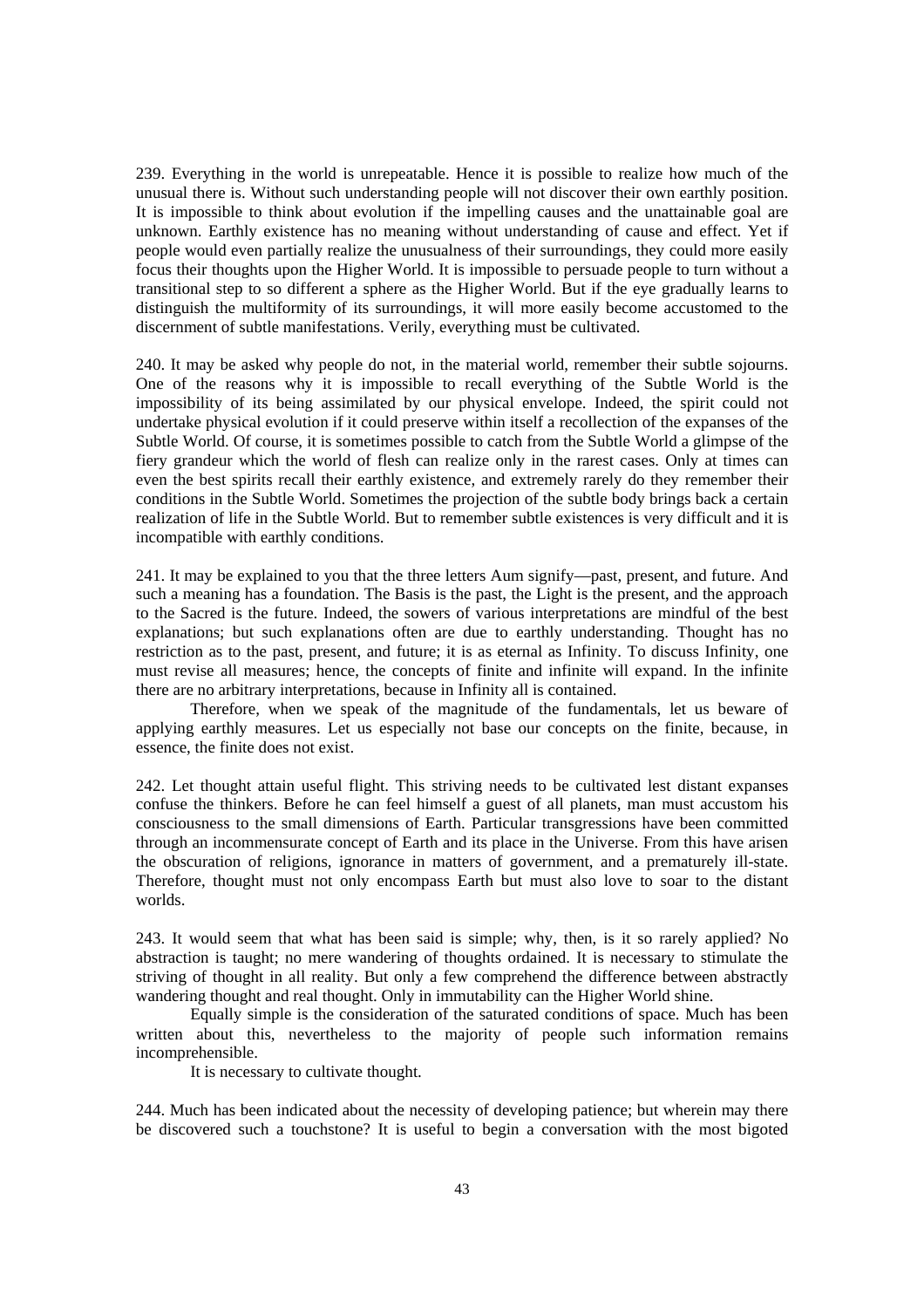denier. Let him expound his improbable devices; the patient thinker surmounts all ignorance without having recourse to denial. In the creativeness of his thinking, the thinker guards against irritation, during the lesson in patience one is not irritated. Let the ignorant lose their tempers, for they have no other answer, but the probationer in patience will not debase himself with the methods natural to the ignorant. Even in schools, tasks in patience should be proposed.

 Without a realization of patience it is impossible to reflect on Infinity. The dimensions of the tasks of the Higher World require tests of patience.

245. Thinkers are subjected to many persecutions. But let the oppressed ones answer, "Though you persecute us, our thoughts are already sown, and nothing can erase thought in space." There is no point in exiling the thinker, his heritage is indestructible throughout all the worlds. Not only is thought indestructible but it even grows in space. The very departure of the thinker from the physical world only opens a broader domain for his thinking. Murderers and poisoners show little acumen; aiming to free themselves of the sowings of the thinker, by their very act they but strengthen him.

246. Many disciples gathered around a certain venerated teacher. They pursued their occupations successfully until a rumor reached them that in a distant city another teacher had made his appearance. This news gradually created doubt and divided opinion among the disciples; it weakened their attention and hindered their advancement.

 One day the teacher said, "I am going into the mountains; in the meantime, strengthen yourselves in the assimilation of the Teaching." The teacher departed. But within a short time, unexpectedly, the disciples were visited by a new teacher with whom they were extremely delighted. Finally one disciple, hoping to flatter the new teacher, exclaimed, "How much more excellent and intelligible is your Teaching than the former one!" Then the new teacher removed his turban, threw open his garment, altered his facial expression, and the disciples recognized their former teacher. They became greatly abashed and whispered, "Why did you change your appearance?" He said to them, "You wished to have a new teacher and a superior Teaching, so I helped you in this." Thus one can discover in ancient tales qualities of people common to all ages.

247. One should not strive for the new merely by denying the basic. Cognition is Our advice and command. Cognition has nothing in common with treachery and blasphemy. Where foul speech makes its nest, do not look for true cognition. No one wishing to preserve a very delicate flower places it in a wallet. The subtle requires the subtlest handling. Not only during high holiday festivals but also in everyday life one should beware of rending one's garment. On holidays people care for their clothing, but during routine occupations they are not concerned about it. How many of the subtlest garments go to ruin!

248. Incaution leads to error. Where is the old and where is the new? One needs to be careful.

249. You yourselves see how many people fail to understand the meaning of simple words. At such a level it is necessary to excuse their confused minds and to repeat the words as to a deaf person. Many times, in speaking with the deaf, one is uncertain whether or not many of the words reached their consciousness. It is very difficult to take into consideration all deficiencies of hearing, sight, and the other senses. But go forward, knowing that though few listeners hear, and few see, yet space sees and hears. Thus proceed.

250. You have already observed how, through a certain straining of sight, it is possible to see faces of former incarnations. One may clearly perceive how a face of the present is reconstructed into an image of a past age. Vibrations and crystal formations indicate the presence of a definite energy. There can be no question of autosuggestion, for neither of the persons participating in the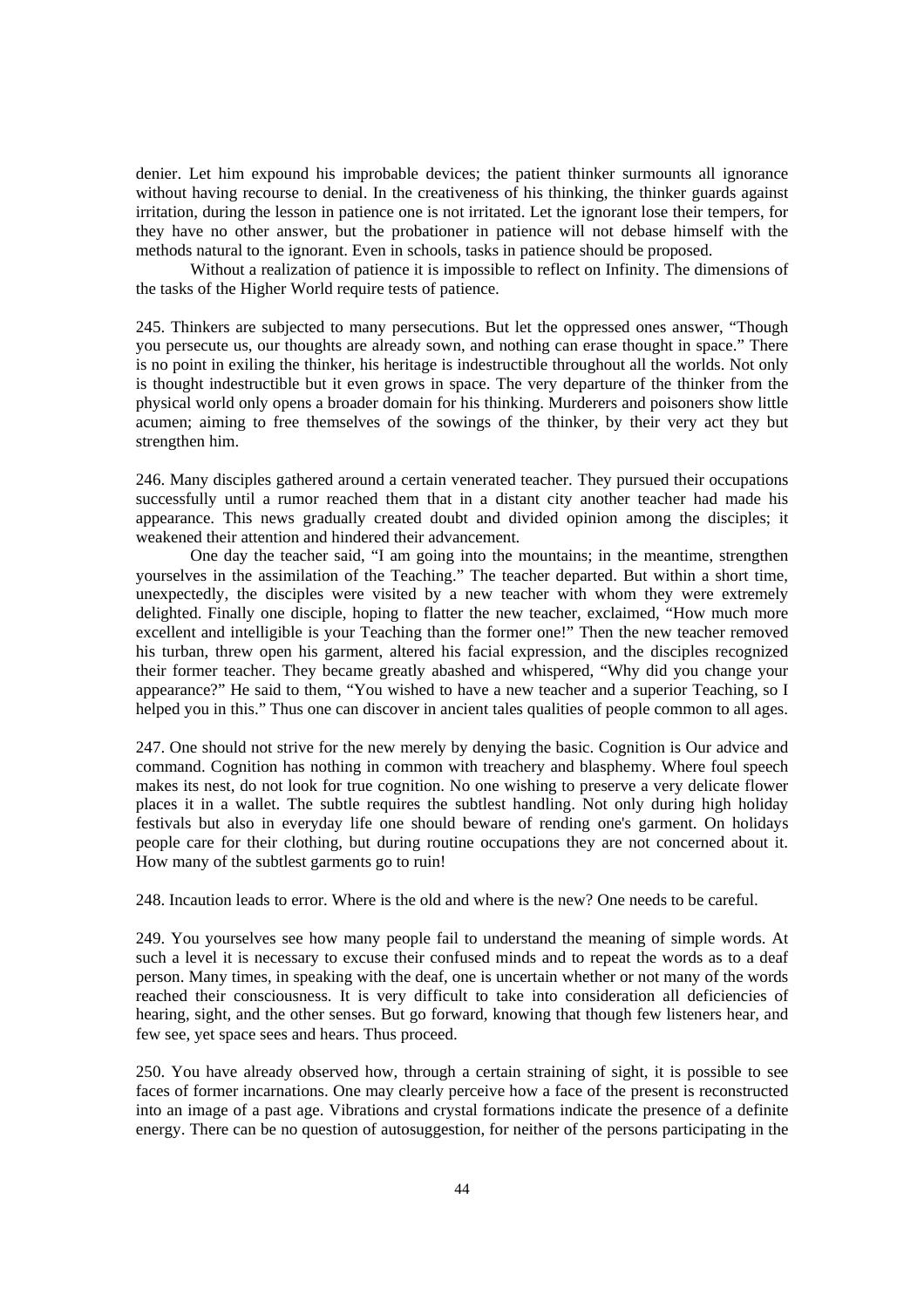experiment know into what the formations are molded. Often the reconstruction begins, not in alteration of the facial lines, but in some details of headdress or clothing. The very character of the face changes quite imperceptibly, and in the most unexpected features. It may be noted that faces rarely hold to their present type. During all such unexpected metamorphoses, all premeditation is precluded. A very painful tension of the eyes indicates that the process is not a mental one, but that psychic energy is acting through the optic centers. Frequent experiences of this nature can injure the sight, yet the presence of such physical clairvoyance is exceedingly important. There can be clairvoyance under suggestion, but then the psychic energy is acting through the brain, and it is always possible to suspect suggestion on the part of the hypnotist himself. It is far more convincing when psychic energy acts directly. The same directness is expressed also in actions with the pendulum of life. Autosuggestion is not similarly precluded. An honest investigator does not know the results to be received. He is often more astonished than the others present. In both the first and the second case, onlookers are altogether undesirable. There should be nothing in the vicinity which can influence the psychic energy.

 The antiquity of such experiments is incalculable. Besides, they have served in state and judicial matters. It is necessary to recognize the extent of the unique usefulness of such experiments with psychic energy. They provide a barometer of illnesses and disturbances of the spirit, as well as of sincerity itself—and also of obsession.

251. If all the experiments with psychic energy were to be collated, a treasure-trove of access to the Higher World would be at hand. Nothing supernatural or dark should encumber such observations. This research upon the great psychic energy should be natural, honest and useful.

252. The following interpretation of Aum will also be propounded: the first letter—manifested as the basis; the second—manifested in the subtlest energies; the third—the ineffable in fire and grandeur. Each interpretation leads to the same triune structure, from which, as from Truth, one cannot escape.

 It is also said that the general significance of the word yes as affirmation is the same. It can be found in all tongues; sometimes it will even resound externally. So let us not be inordinately submerged in explanatory interpretations which have frequently been altered. The chief consideration is that the essence of the concept remain inviolate. Let us invoke all steadfastness.

253. Lack of steadfastness was especially condemned in antiquity. It was called ruination and was regarded with reproach, as the barrier to advancement. Wavering was considered to be ignorance and failure in the primary education. It was assumed that the disciple would not wander away from the true basis, but would continue persistently to perfect himself.

254. The process of self-perfection was not regarded as egoistic. Improvement has the General Welfare as its goal, and by its nature cannot be a personal acquisition; for example, each good thought is universally beneficial in space.

255. In many countries, when people wish to express a steadfast affirmation, they solemnly pronounce the word Amen . The origin of many words can be traced to ancient sources. When we examine the meaning of the word Amen in Greek, Hebrew, Egyptian, and Sumerian, through many steps we arrive at the same affirmation of the triune symbol.

 Thus, instead of disunity, knowledge teaches only unification. Only those evil by nature strive toward disparagement and disunity. Each follower of knowledge finds everywhere the golden path to the unity of Grandeur and Light.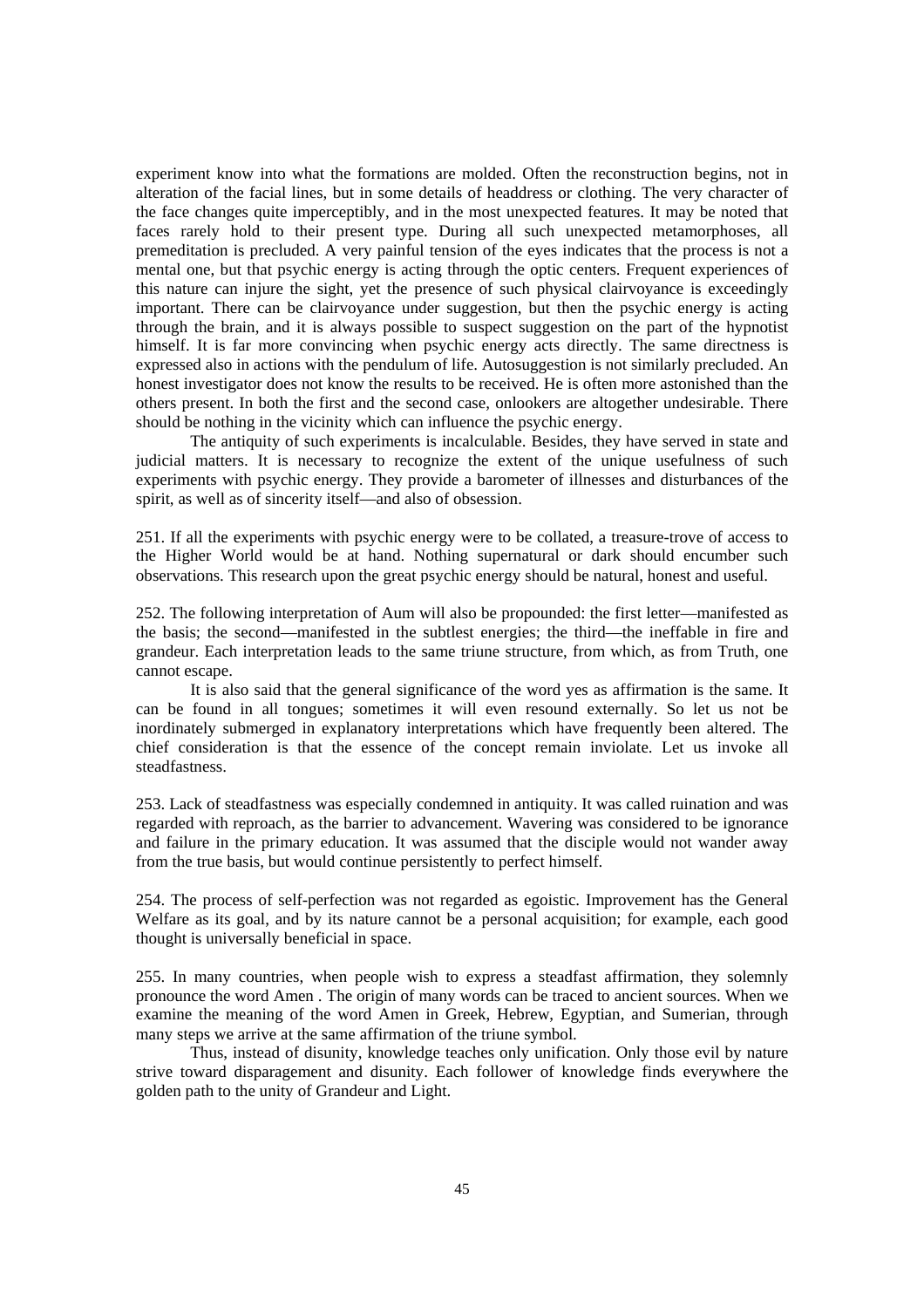256. There are people who specifically hate confirmations and proofs. Such people are really and truly ignorant. It may be asked justly, "Did they ever have a consciousness, or do they spring from the animal state?"

 You may often be asked, "Does the consciousness wear out?" The seed of the spirit is everlasting, the Chalice is filled with accumulations, but the degree of consciousness may fluctuate. The principle reason is indolence in the Subtle World. Such a quality can imprison the seed of the spirit and the Chalice as behind forty locks. Especially subject to such indolence is the weak consciousness, which lives its earthly life without overcoming obstacles and without labor. One can observe how such consciousnesses clutch at the Subtle World; not for two thousand years, but for much longer, would they prefer to be spared a new experience. This is how malevolent deniers come to be born.

257. In the Subtle World it is possible to remain in the lower strata for interims centuries long. One should not be astonished at the resourcefulness of certain people; in their insanity they can contrive much that is impossible for a healthy man. Madness of a special kind is to be found in the Subtle World. Unfailingly the law insists upon the date of incarnation, but the madness of the consciousness may be such that in larger measure only evil can be born. Just as cowardly soldiers cut off their fingers in order to avoid the battle, so do the madmen who dwell in the Subtle World contrive to avoid a summons to the banner of labor. It is impossible to evade the law entirely, but it is possible to conceal oneself temporarily in darkness.

258. If scholars are told of magnetized water, they accept such an expression; but if you speak about enchanted or bewitched water, you will be classed with the ignorant. Whereas, the distinction is only in name, for in essence the same energy is applied.

 It is time for science to broaden its horizon, unhampered by casual designations. All the dramas of life arise precisely from denominations. One should accustom oneself from childhood to ascertain the essential nature of things.

259. You know what a great part psychic energy plays in the subtlest manifestations. It is difficult for people to realize that each manifestation of thought leaves a trace which is physically perceptible. Is it not wonderful to follow the outflow of thought in each line of a manuscript? It is not less remarkable to note how one psychic energy evokes the display of another, stratified upon an object. In such a manner one can understand to what a degree the atmosphere, saturated by precipitations of psychic energy, is manifested in the aspect of perceptible crystals. The time will come when the ponderability of thought will be revealed.

260. A great number of painful sensations are caused by psycho-atmospheric tensions. We do not mean atmospheric pressures only, but actual psychic waves, which not only can create moods but can even reflect upon the nerve centers. One cannot imagine to what an extent the atmosphere is saturated by psychic energies; such emanations produce effects not only upon animal life but also upon plants. Therefore, it is impossible light-mindedly to attribute all these manifestations merely to crude physical conditions. Many of the subtlest psychic manifestations still have not been unriddled; for the consciousness itself is often primitive. Many times you have observed such singular incongruities.

261. You have observed that the psychic energy stratified upon an object can be eradicated neither by distance nor by other conditions. This but imposes the greater responsibility on man as the bearer of such power. This was told long ago, but the occult expressions have not enabled people to realize the significance of the force of psychic energy. What right has man to defile the surrounding space with his impure thoughts!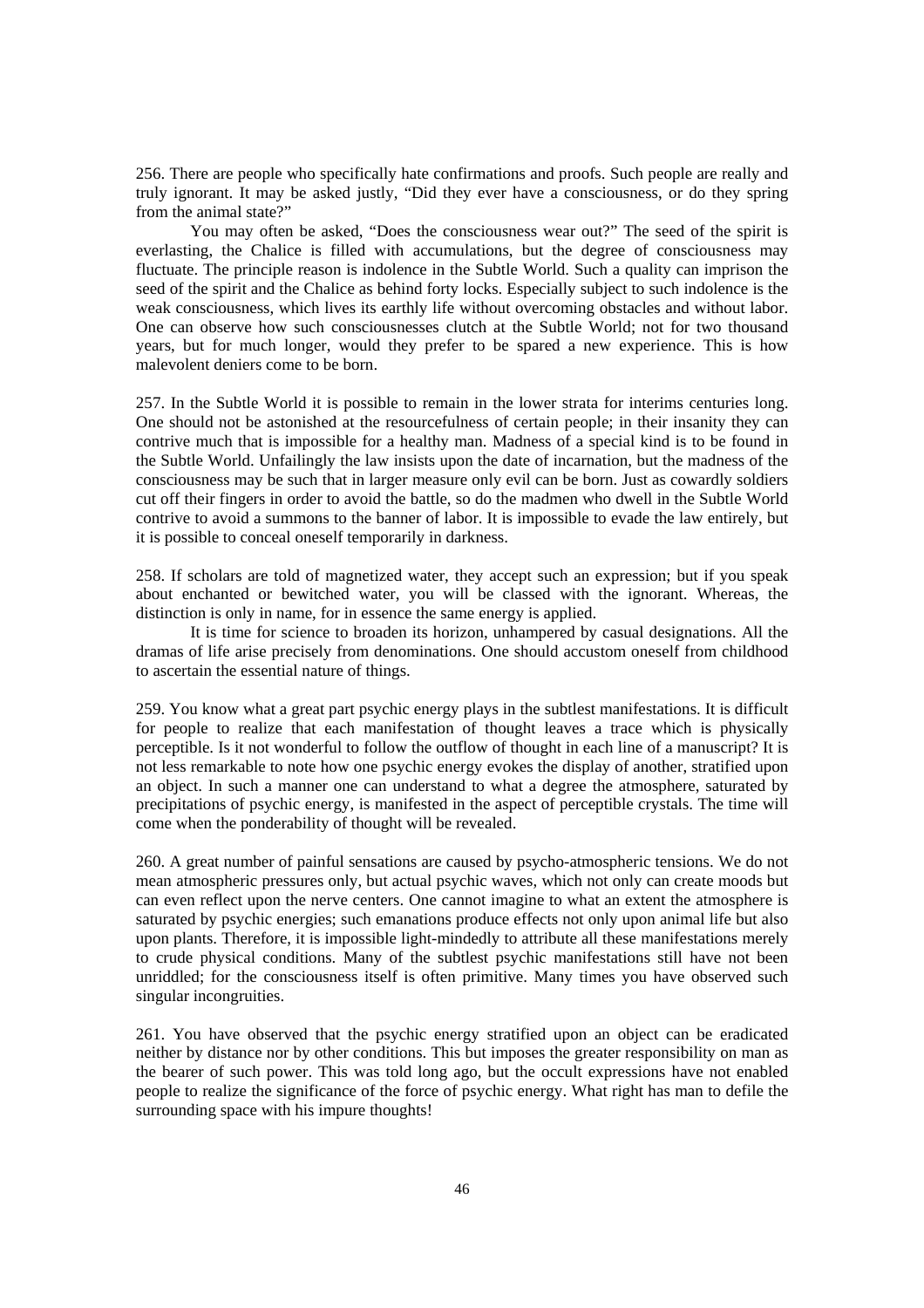Much should be written about the significance of the basic energy; otherwise, vague and unenlightened thinking will again obscure the source of well-being. One history has not yet been written, namely the history of forgetfulness. Such a chronicle of involution would be useful. Indeed, the study of ancient periods has been made very difficult, for many discoveries await disclosure; yet there exists certain data which is already sufficient to enable humanity to observe many waves of forgetfulness.

262. Objects good and evil are created by man. Good thoughts and benevolent contacts combine to create an object of blessing; and on the other hand, the touches of evil can create a very infectious nidus.

Let us not refer light-mindedly to the essence of psychic energy.

263. During experiments with psychic energy a certain fatigue is inevitable. Such a sensation merely indicates that the energy is actually in operation. It is deplorable to degrade this energy by regarding it as a lower physiological force. It is possible to investigate it in all spheres and to observe its expanse in space. Experiment in the lofty spheres can yield significant results.

264. In the study of the history of faiths it is possible to observe how humanity has repeatedly grasped subtle conceptions only to forget and later cast aside that which had been cognized. One may see how in ancient times people grasped the law of reincarnation only to reject it again in a spasm of rage. The reason for this ecclesiastic denial is understandable—a caste was protecting its prerogatives, for the law of Existence threatened to equalize the rights of people.

 So it has happened in different ages, yet the waves of cognition and of ignorance are everywhere identical. They create an agitation of the waters so needed for the advancement of consciousness. Therefore, each one striving for knowledge achieves tranquility of spirit amid storm and stress.

Let us not remain in ignorance when knowledge is knocking all gates.

265. Knowledge will always be positive and affirmative. There is no time to concern oneself with denials and forbiddances. Unbelief and error are results of ignorance. Knowledge searches, investigates and affirms. When it encounters oppositions, it first of all puts the question, "Is this not something merely illusory? Has not the spectre of contradiction appeared?" Knowledge cannot parry with a spectre, therefore, knowledge first of all investigates amiably the apparent contradictions. Knowledge does not permit dissensions before the face of the Higher World. An exchange of opinions is not a quarrel.

266. There is so much intolerance and brutality in humanity that it is not difficult to arrive at a conclusion as to its degree of ignorance. Such a degree of ignorance forces one to reiterate the fundamentals. Of what avail is man's literacy if he remain only a beast! Animals too have learned to understand certain signs, yet they are still animals eager for bloodshed.

Therefore, it is necessary to tell of the shame of ignorance with special brevity and speed.

267. Each prayer is a beginning and not a conclusion. Ordinarily prayer is understood as something final, whereas there can be no communion with the Higher World without consequences. Each slight opening of the sacred Gates already renews the chords of the consciousness. This renewal does not bespeak the past but is directed into the future. Thus, prayer is the gateway to the future. This creative force should be kept in mind. It is inadmissible to limit oneself to the gesture of outward prayer; such hypocrisy is the most dangerous blasphemy. Yet it is impossible to affirm the power of communion with the Higher World so long as the basic energy remains unrealized. Therefore, knowledge of the Subtle World helps to construct the step to the Higher World. The Subtle World has already become almost a laboratory concept. Though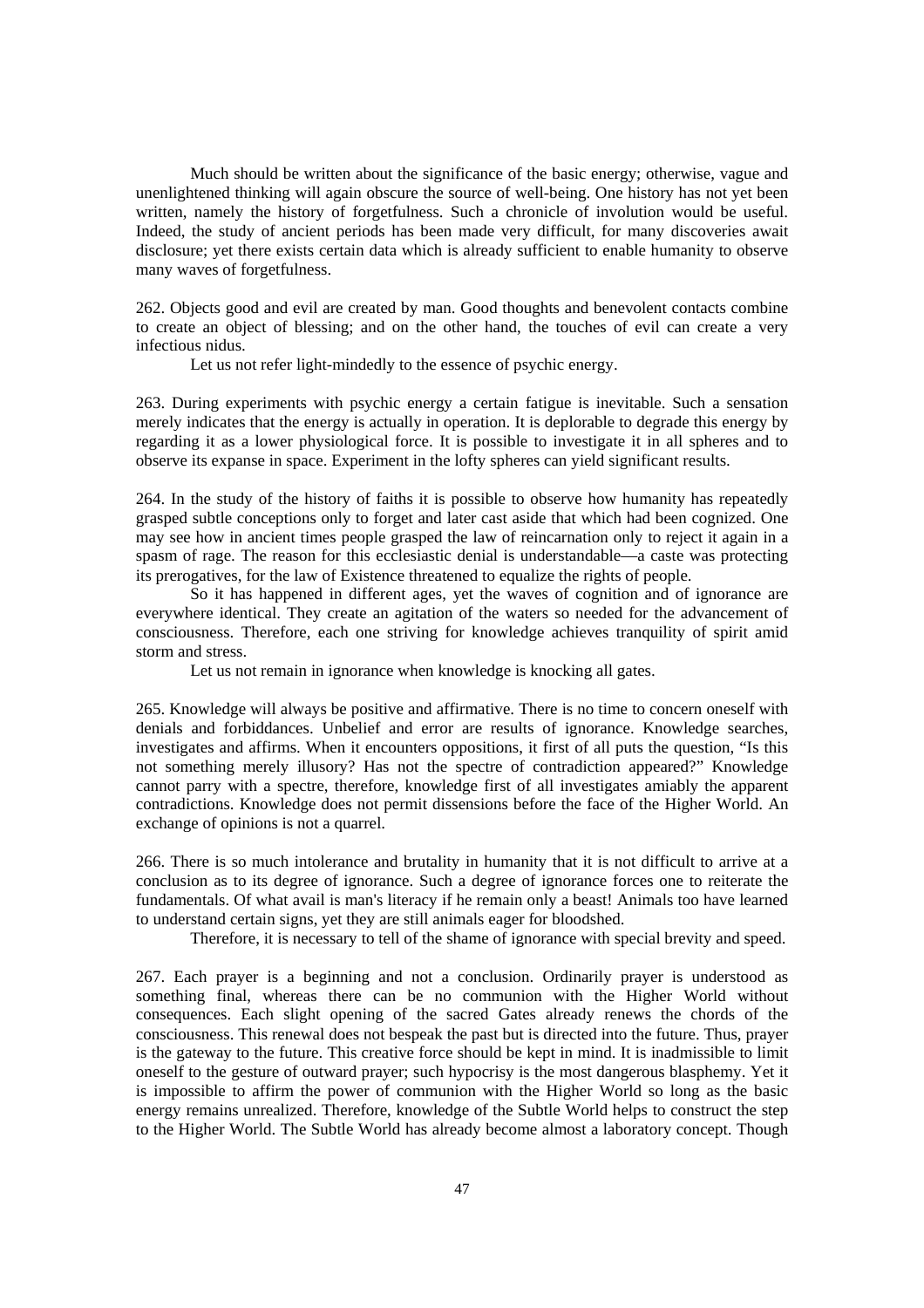the names be diverse, the goal of the quest is one. Let us not disturb the scholars who draw close to the Great Unknown. We are indifferent as to how they name the sparks of the One Light. In approaching, they will suspect that there are a great number of subdivisions. They will be right from their point of view, because psychic energy reveals its face according to the quality of energy of the investigator.

268. The multiformity of psychic energy is evidence of its power; it cannot remain inert. As true Fire it vibrates and acts incessantly. People may think that their energy is quietly asleep, but in its essential nature it cannot remain inactive owing to its bond with the higher energy.

269. Each one desirous of investigating psychic energy must first of all test his own psychic energy. During different experiments he may observe how his own energy acts. Each energy has particular qualities. It is erroneous to think that, since the law is one, all partial manifestations will be completely identical.

 The more subtle the energy, the more indistinguishable to the crude vision will be its qualities. Thus, it is necessary first of all to establish firmly the basic quality, which is the touchstone. This quality is purity of thoughts, arising from desire toward unselfish usefulness. The rays of achievement will be the best torches during the study of psychic energy. Attentiveness also will be a friend in such experiments. Any foregone conclusion will be detrimental.

 Psychic energy is precipitated upon all objects. Its sediments correspond to the precipitations of space, therefore it is possible to study not only the state of a personal energy but also that of the collective energy. For this it is necessary to experiment with snow or rain water. In the general course of observations many new combinations will be produced.

270. Help from the Subtle World and the Higher World is also useful for experiments. Pure thinking will be an immediate guarantee of cooperation. No invocations are needed, for the consonance of the heart already creates a bridge of light. Thus, in everything it is possible to find the greatest usefulness. A single thought about psychic energy will bestow opportunity for broadening the consciousness.

271. Perceptivity is a special quality of the consciousness. It does not depend upon the intellect; it does not depend upon surroundings; it does not depend upon the schooling—it is formed in the domain of the heart. The man who has accumulated this quality cannot be deprived of perception. By means of psychic energy he finds opportunity for observation even among the most adverse circumstances.

 It is especially significant to observe such people from childhood. They differ distinctly from those around them, and they seem to know their destiny. Sometimes this knowledge is revealed by unexpected words. Sometimes the very actions of a child show how eagerly his spirit is seeking some definite goal, but usually such strivings are misunderstood. This sacred peculiarity of one summoned to ascent is much ridiculed. But in the future epoch it is the ones excelling in perceptivity who will be particularly esteemed.

272. It is vain for some one to affirm that the invisible world does not exist, such a falsehood is equivalent to denying the existence of thought. Thought also is invisible, but only ignorance denies the mental process. Accordingly, it would be possible to begin the rejection of all energies, for they too are invisible. Besides, is the unseen world invisible for all? Let the deniers not judge by themselves. Judging by oneself creates a hotbed of egoism.

273. It may seem that the Teaching is given one dimension, but by tracing the sequence of the Teaching one can see the turns of an ascending spiral. Such curving is effected in order that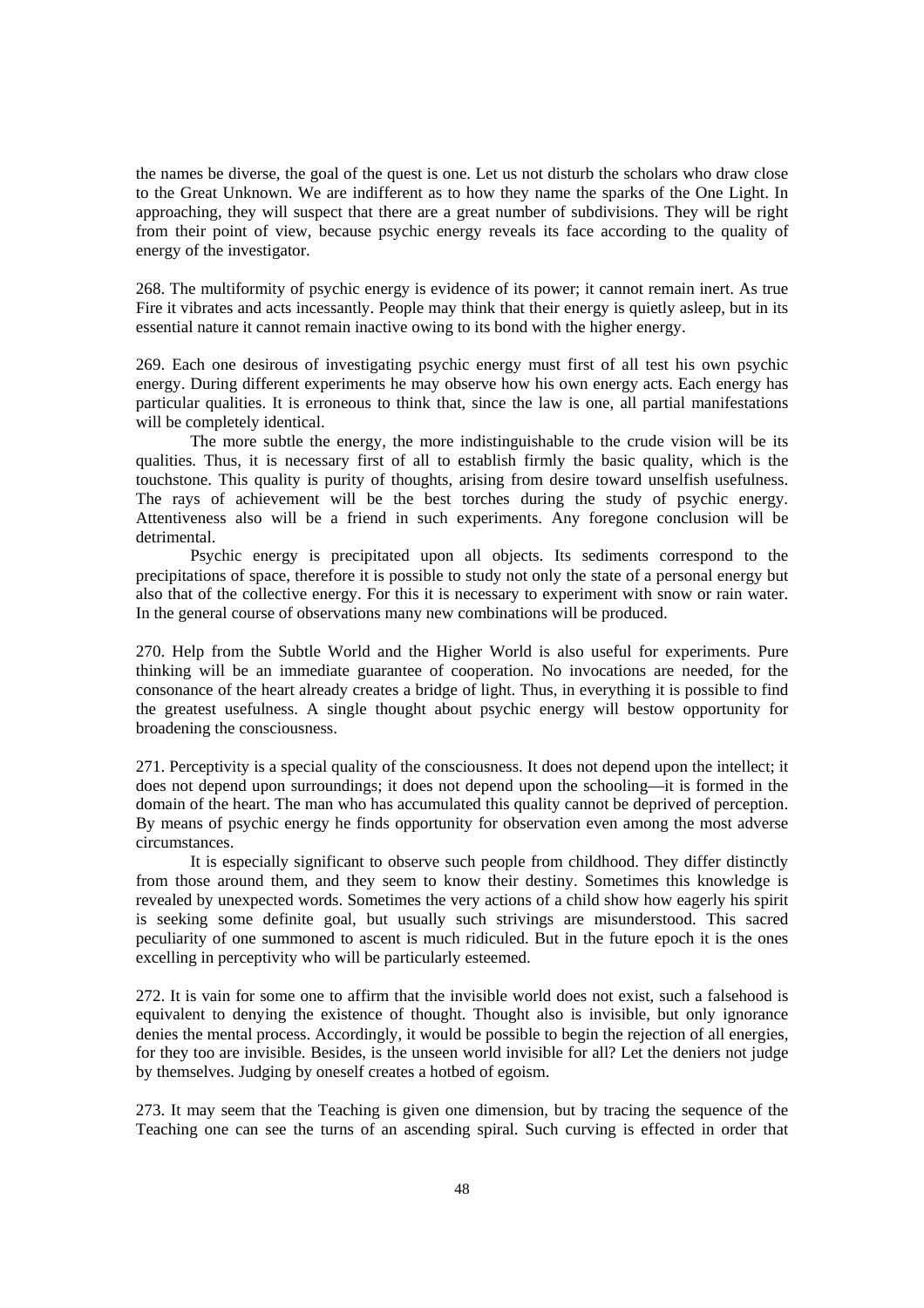humanity be imperceptibly moved forward. Just as we cannot perceive the extent of growth of grass each instant, so, too, the new turn of the spiral does not register in the consciousness. Human reason cannot contain the fiery structure; hence, one should goal-fittingly give to it as much as it can absorb. The consequences of incommensurateness are monstrous, and one must not thrust a monstrosity upon the world through one's own ignorance. The structure must be harmonious. Therefore, it is instructive to compare the steps provided by the Teaching; thus is obtained a significant ladder of ascent.

274. If a man says, "I have done all within my power," do not believe him. He is excusing himself, while at the same time setting limitations. When a man imagines that all has been exhausted, precisely then he loses the key to the saving gateway. Often through ignorance or indolence people renounce the best solutions. How often have We spoken about the inexhaustibility of heart energy, but man himself can bury it and deprive himself of the best possibility. By its very nature a statement that all forces have been exhausted is conceited. Is it not self-pity that suggests giving up and washing one's hands of a situation? Often man pities himself and closes the access to Higher Forces.

 When people will realize the correlation of energies, they will discover the stronghold of their own invincibility.

275. It is right that you turn your attention to the blows repelled by the aura. Only a few realize such mental assaults. People usually attribute such manifestations to accidental physical causes, but the developed consciousness, even during sleep, will determine the true cause. The consciousness is a faithful shield. The aura and the consciousness form a protective armor.

276. People ordinarily avoid the word unity; they are afraid of it. At the same time they talk much about sympathy, but they forget that these concepts are identical—one without the other is unthinkable. Likewise with other concepts; people try to accept the one carrying the least responsibility. Sympathy may be limited to words, but unity necessitates action. Each action is in itself frightening to cowards. They do not wish to understand that each thought of sympathy is a powerful action, if the thought is suitably expressed. Often sympathy is limited to empty sounds. In such a case neither creative thought nor action takes place. A lack of thought kills sympathy, and inaction dissolves unity. Man fears responsibility, and with this he falls into heartlessness.

277. The particles of higher energy which exist in each human organism correspondingly exist in the other kingdoms of nature. The animal kingdom and the vegetable kingdom know how to preserve the particle of energy also in the Subtle World. Especially certain animals that lived around man preserve a certain bond with the organism of the Subtle World dweller. When I advise kindness toward animals, I have in mind that it is better to encounter small friends than enemies. Indeed, one should preserve co-measurement in everything, otherwise one may receive harmful emanations from animals.

 Likewise, when I indicate a vegetable diet, I am guarding against nourishing the subtle body with blood. The essence of blood thoroughly permeates the body and even the subtle body. Blood is so undesirable in the diet that only in extreme cases do We permit the use of meat which has been dried in the sun. It is also possible to use those parts of the animal where the blood substance has been thoroughly transmuted. Thus, vegetable food has a significance also for life in the Subtle World.

278. It is often asked, "Do animals retain their appearance in the Subtle World?" Rarely, because the absence of consciousness renders them formless; sometimes there are foggy outlines, like impulses of energy, but most often they are imperceptible. In fact, the manifestation of animals pertains to the lower strata of the Subtle World. Such obscurities can terrify one by their confused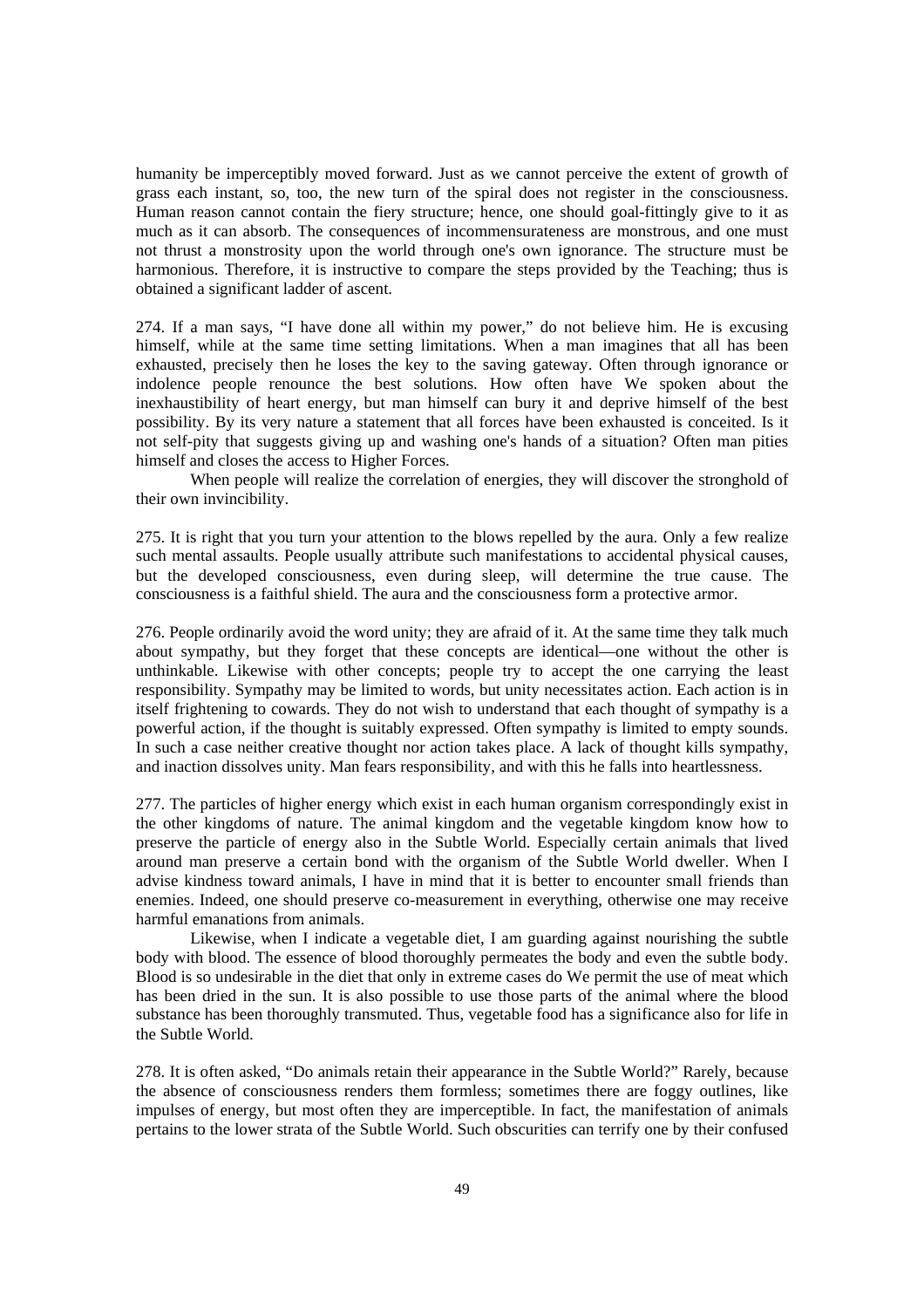appearance. I consider that the subtle body of man should not remain in these strata, but in their consciousness people frequently resemble animals.

279. The Subtle World is filled with prototypes of animals, but only a strong consciousness perceives them. Indeed, the aspects of such animal representatives are innumerable, from the most complicated to those which are decomposing as dross. It should not be thought that the dwellers of the Subtle World all possess identical vision.

 Good clear sight is due to clarity of consciousness, therefore from beginning to end We advise showing care in the matter of clear consciousness. Long ago it was said that good does not dwell in a muddy well.

280. One can observe the extent to which there simultaneously dwell on Earth living beings of the most diverse status—from primitive savage to subtlest thinker. One person will assert that Earth is in the Paleolithic period, whereas another will demonstrate that Earth has already entered the Golden Age, each will be guided by what is evident to him. So, too, in the cosmogonic discussions one should not be astonished at the contiguity of quite different periods. The Universe is so multiform in its great Infinity.

281. The psychic energy of a crowd must be observed. Here it is possible to ascertain the increment of force in a direct ratio: actually, where two are united in thought the result is the force of three. But it should not be forgotten that each counteracting thought consumes much surrounding energy; that is why it is so rarely possible to observe a successful unity. Truly, a single horse can hold back the entire caravan and defeat a successful consummation. Again will be woven a fabric of the best energies, but humanity will prodigally squander the ordained attainments. It is so easy to arrive at an understanding of the value of unified energies. This is not an abstraction but an actual physical reality.

 People wish to conquer and appropriate everything, yet for them the power of thought is idle dreaming! Thus are true treasures dissipated.

282. The liar is always convinced that his lie will remain undetected. The murderer believes that his crime will remain secret. Sometimes one may hear that suggestion and psychic energy are utilized in the law court, but such attempts remain isolated, and no realization is aroused of the natural possibilities of the struggle with evil.

283. Evil should be opposed, as a manifestation of chaos. Entire countries protect themselves against the ocean, which would otherwise inundate them forever. The unified labors of the whole nation construct imposing ramparts of protection. So, too, chaos can engulf the entire wealth of a people. It should be understood that the waves of chaos are penetrating the consciousness of mankind. Evolution is the antipode of chaos. Let us not be deaf to the rumblings of chaos!

284. With difficulty do people dare to pronounce the simplest law: "Blessed are the obstacles, by them we grow." Tests are admitted easily enough, as long as they have not begun. No one is willing to quicken his progress through obstacles.

 Yet it is still more intolerable to humanity to hear of the usefulness of suffering. The reason is not fear of pain or discomfort, but that people fail to cognize a life transcending earthly existence. They are ready to suffer the discomfort of any night-lodging for the sake of tomorrow's festival, but they are unwilling to co-measure earthly life with Infinity.

 Of all actions manifested by a thinking being, terror before Infinity is the most impermissibly degrading.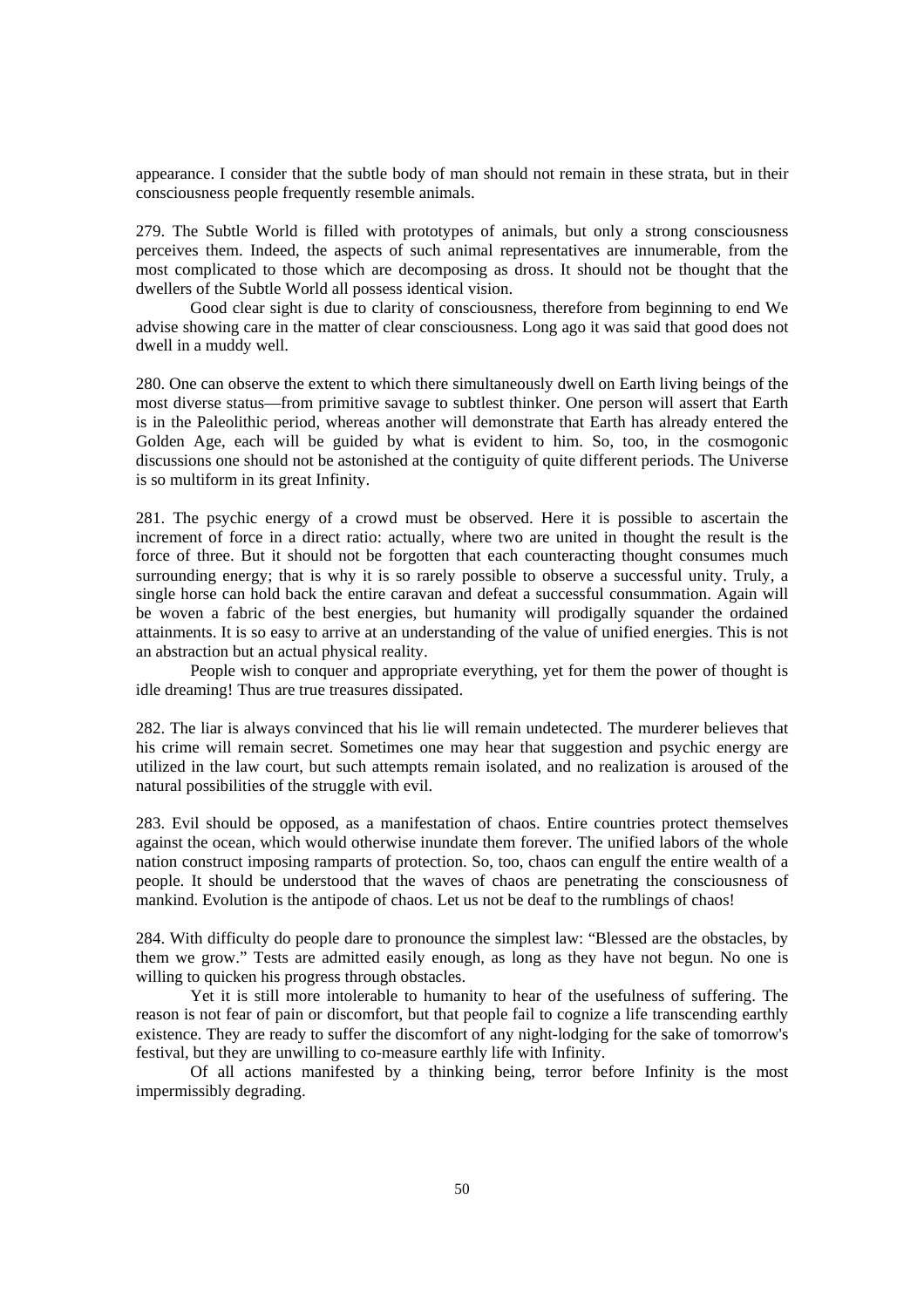285. Where can there be thought of Infinity, if man limits himself to an earthly existence? No one helps the child to look joyfully into the future; that is why labor has been conceived as a curse. True, the life span of people has been extended, but what significance has such extension if men persist in ignoring the grandeur of Infinity!

286. Another limitation which hampers the ascent of man is his failure to pay attention to what takes place close around him. He wants that which belongs to another; he is impressed only by something alien; yet the closest and most precious attracts no attention and provokes no study. Such incommensurateness is the result of ignorance. One must apply judicious observation to everything. Such a state of affairs is quite usual, but the developed consciousness must correct such limited thinking.

287. Psychology is the science of mind. The study of thought cannot be confined to one people or to a single stratum of a people. The comparison of consciousness of different nations will yield surprising deductions. One can observe how independent of external civilization is the potential of thought. Likewise one may convince oneself that wealth will not go hand in hand with thought. Apparently the most onerous conditions contribute to a deepening of thought. Lack of means favors refinement of consciousness.

 History shows how the nests of true thoughts have been put together, therefore the science of thought is the science of Be-ness. It is inadmissible to complicate the study of thought with any restrictions. Besides, this science must be forever alive, for thought continually vibrates and lives in space. Thus, an aspiring study of thought leads to an understanding of so-called phenomena, which are nothing but unrealized psychic energy in its various manifestations.

288. Completely inadmissible are malevolent prayers and self-pity. When a man cries out— Why?—he is thinking neither of the past nor the future. He isolates himself from the Higher Forces, as if accusing Them. Likewise, woe to the man who importunes the Higher Forces to harm others. Both conceit and ignorance resound when a man, instead of merging with the Higher Forces, tries to set Them on a path of hatred and cruelty.

289. There have been the strangest attempts to study the transmissions of thought at a distance. People have connected two persons at a distance by tying their wrists with a thread of waxed silk. They paid special attention to the purity of the silk and the particular quality of the wax. They gave much thought to how best to insulate the thread from the ground. But they were far from remembering that psychic energy needs neither thread nor wax. People deem that the mechanical appliance actually effects the success, but he who first proposed this method regarded the thread simply as a symbol on which to concentrate attention.

290. Since transmission of thought at a distance exists, then the interception of such thoughts in space must also be possible. Indeed, one should carefully remember this circumstance. Besides the intrusion of extraneous thoughts, in both the earthly and Subtle Worlds, special circumstances are possible, which contribute to the interception of thoughts. Uniformity of auras can facilitate the admission of thoughts; when people have lived long together or have corresponded, they can be involved in a current. If such people become dangerous, it is necessary to break the bond of the auras. Such an action must not be instantaneous, otherwise it will react upon the health. Each such process must take place naturally.

291. Decidedly, all unbalanced conditions must be eliminated naturally. Each passionate unbalance cannot be arrested by command or by compulsion. Striving will build a firm bridge on the foundation of a refined consciousness. One must recognize the usefulness, and then comes true evolution. But without realization it is impossible to overcome the lower earthly passions.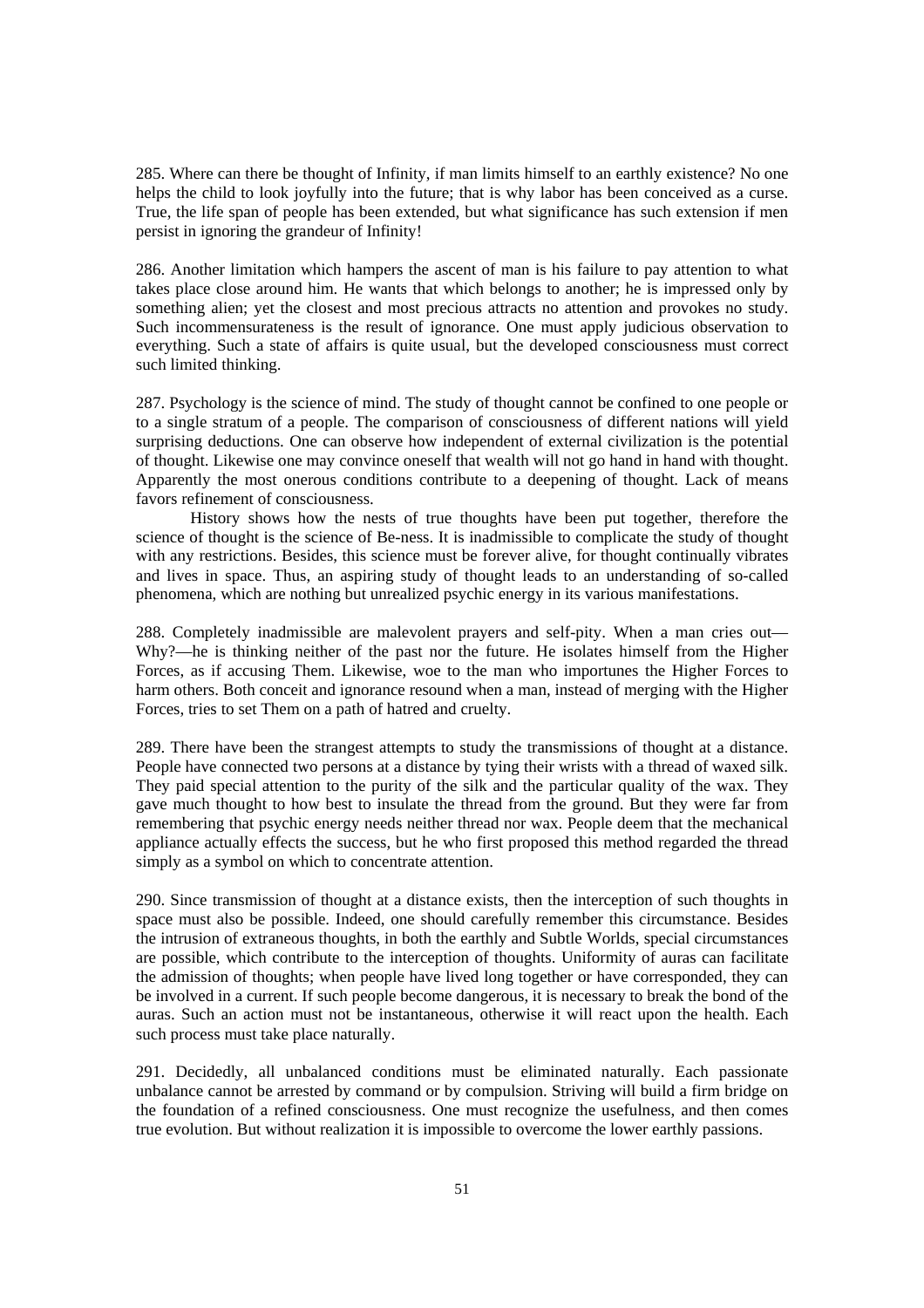The sphere surrounding Earth is dense with humanity's passions. No external forces will disperse this fog fabricated by humanity itself. Therefore, consonance and color and the best thoughts provide the antitoxin against the infection of chaos.

292. In a time of especially pressing currents, the Teacher must remind about all the circumstances which need counteraction. One should not regard such repetition of reminders as allusions to forgetfulness; on the contrary, they are only a fortification, when a complexity of events dims, as it were, the clarity of the path.

 The complexity of events is a collision of the manifest with chaos, or of Light with darkness. During such a tremendous conflict a great number of transitional steps are apparent, therefore the perplexities of those who cannot clearly discern the subtlest deviations are comprehensible. Around the rainbow are many varied refractions.

293. If the precipitates of space upon cities were to be investigated, something similar to imperil would be found among the poisonous substances. Carefully observing this poison, one comes to the conviction that it is imperil exhaled by the breath of evil. Undoubtedly, breathing permeated with evil is a carrier of injurious effects. If poison can be deposited in the organism, due to irritation, if the saliva can be made poisonous, then the breath can also be made a poison-carrier. It is necessary to judge how much evil is being exhaled and how multiform are the aspects of evil compressed into the new combinations of poisons present in enormous crowds of people. This is increased by the varied effluvia of decomposing foods and all manner of refuse which litter the streets even in metropolises. It is time to look after the cleanliness of backyards. Cleanliness is necessary out of doors and in the human breathing. The imperil exhaled by irritated people is identical with filth, or shameful refuse. It is imperative to impress people's consciousness with the fact that each bit of filth infects those around. The filth of moral dissolution is worse than any excretions.

294. Nothing can vindicate the self-generation of poison, it is the equivalent of murder and suicide. Even the most undeveloped people sense the approach of such a poison-bearer. Distress, anxiety and fear enter with him. Many physical diseases break out as a result of the infiltration of imperil—just as if a firebrand had worked its way in.

295. The speed of thought transmission at a distance is incredible. But conditions exist which retard even this lightning-speed energy, namely an atmosphere poisoned by imperil. Observations upon thought can yield remarkable deductions pertaining to both the physical and the psychic. One can see how evil thought engenders imperil, a physical substance; the same substance is also involved in psychic transmission, and can even retard the speedy reception of the sending. Thus, imperil can progressively complicate the effects of thoughts. Pay attention to the fact that imperil is born of egoism, but that it acts beyond self upon broad masses. This means that egoism is criminal not only as regards the egoist himself but also in relation to people at large.

 Many of the most useful observations are made during experiments with thought. Precisely such reflections constitute the opposition of egoism. Each suffering is already an advancement.

296. Many primitive methods for recalling events to mind may be observed. One may read how one ruler inclined his head as far as his knees, that the change in the blood circulation might help to awaken his sleeping memory. It is known that anchorites beat their breasts in order to stimulate a reaction in the Chalice. The evidence of many examples demonstrates that blood circulation is connected with psychic functions. The more necessary it is to respect the science that examines the physical side of life, but at the same time reveals a new spiritual bond inherent in all Existence.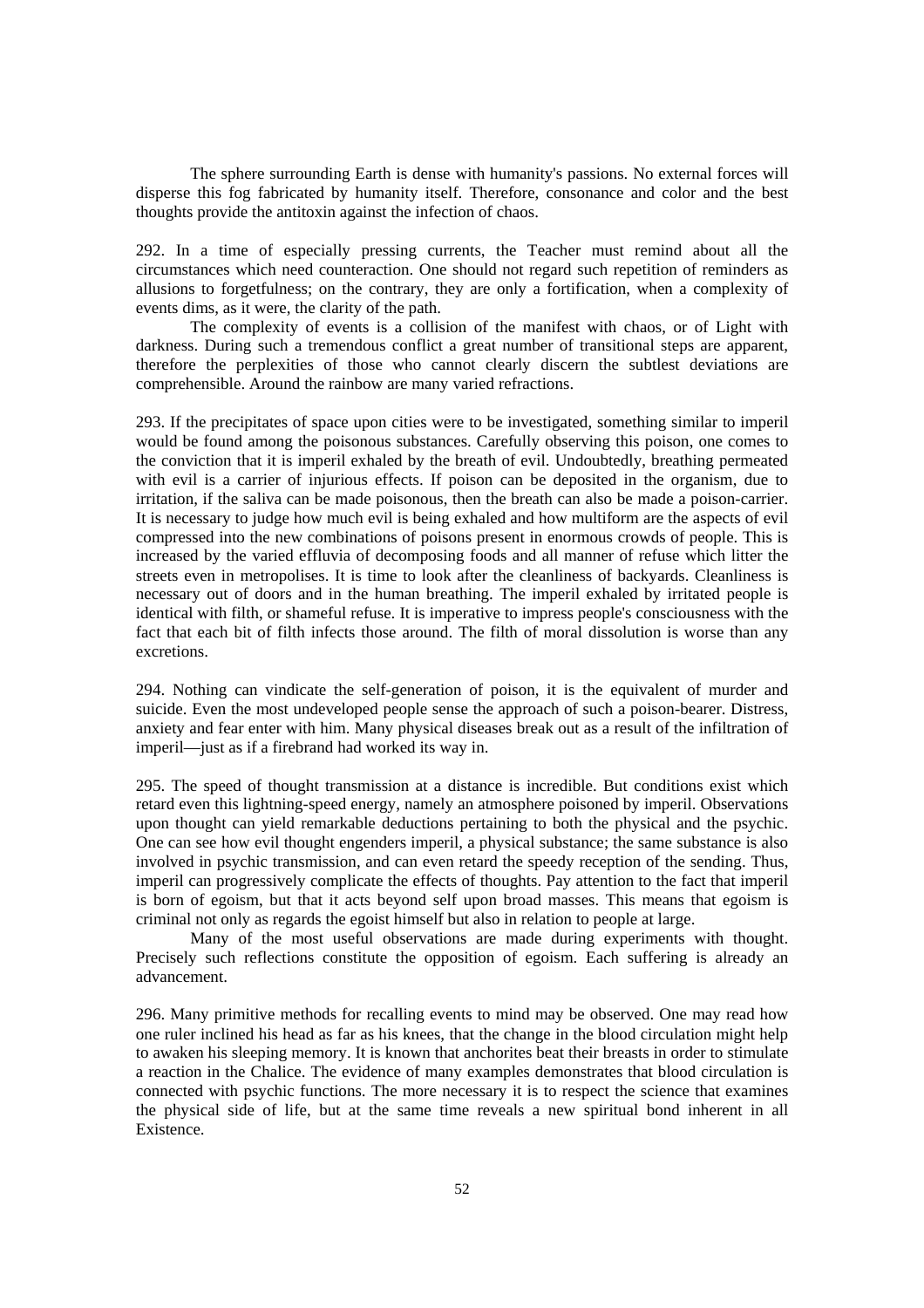297. A good instrument easily displays new qualities under every test. Truly, anything of good quality fears no test. Each test teaches new conditions which might otherwise remain unnoticed. Whoever fears testing is an ignorant coward. When a man is ready in heart to undergo all of life's experiences, he can think about advancement; he can distinguish between harm and usefulness.

What joy it is to devote oneself to the Common Good, not abstractly but in conscious advancement.

298. We often mention physicians and scientists, but it must not be thought that other occupations should not also be mentioned in speaking of the Higher World. Can lawyers and judges administer earthly laws if they have no concept of the laws of the Universe? How can they establish earthly law without thinking of universal justice? It is impossible to isolate Earth from all the worlds; it is necessary to understand the interaction of the earthly world and the Subtle World in order to acquire the right to judge people's conduct. It is wrong to restrict oneself to former causal decisions which do not conform to present conditions. Each time has its own peculiarities, and without a clear picture of the evolutionary situation the court will err. Verily, the judge takes upon himself a great responsibility if he is to remain at the helm of universal justice.

299. Likewise, architects must be enriched with inspiration from the treasuries of universal cognition. The style of a period is molded out of life, winged by knowledge. How superb are the structures into which the thought of beauty has been impressed! One can seethe ascent of entire epochs through their constructive inspiration. The very quality of the structures is felt in the strength of their materials. The builder must also know the material which endures. Can he deny the Higher World?

300. It is superfluous to speak of the meaning of striving to the Higher World to poets, musicians, artists, sculptors, and singers, because their expression of beauty is founded on inspiration. Who, then, can define the boundary between inspiration and Hiero-inspiration? Such a boundary line between inspirations is undefinable. Each inspiration contains some particle of Hiero-inspiration. Only the heart itself can determine the degree of its exaltation. The true participant of beauty can sense the Guiding Principle brooding above earthly expression. Therefore, there is no need to convince the servitors of beauty of its lofty heights.

 He is no sower in the field of creation who feels no tremor in the realization that he creates beauty.

301. Nor can any of the other domains of human labor disown the Higher Principle. If the tiller of the soil is only a daily slave, his labor will never expand. Each form of work has a creative domain. Earthly thought binds one within earthly limits, but evolution contains the Higher Principle.

 Books should be written on the different domains of labor. Therein servile, circumscribed toil should be compared with unbounded creative labor. It is necessary to demonstrate in a strictly scientific manner the possibilities which can be reached through a regeneration of the quality of labor. People who are depressed by the daily routine lose sight of the horizon. So, too, the eyes of man cannot at once become accustomed to the light. Let science in all ways aid the expansion of the horizon.

302. One can observe in the details of life how many cosmic waves touch Earth. Only the ignorant can deny the frequency with which great currents penetrate space. Events can be foretold, but it is significant also to follow the connection of events with psychic and physical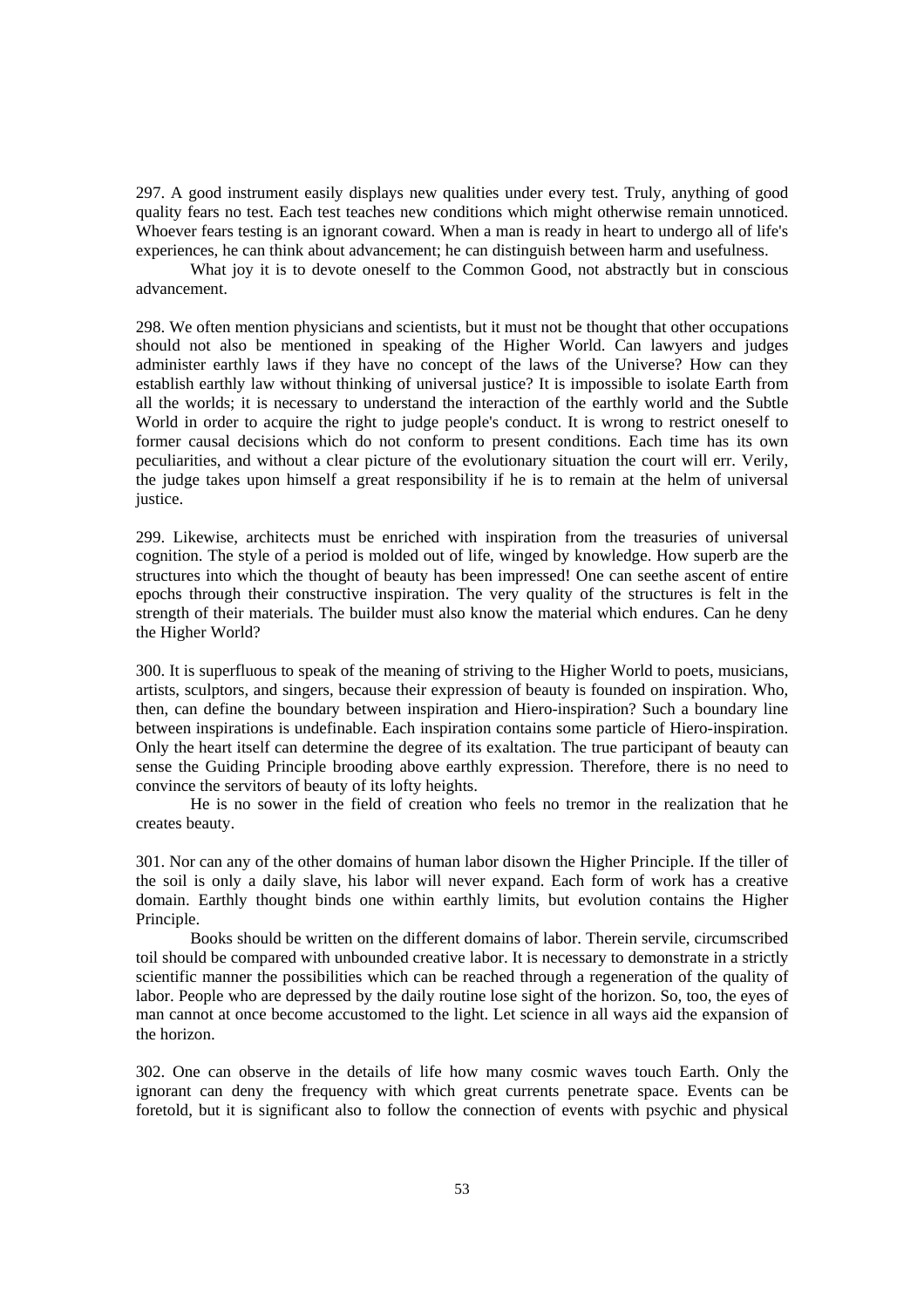manifestations. Without astrology, by the observation of nature alone, it is possible to compare physical manifestations with current events.

Humanity creates more than people think.

303. Man should be told, "Do not weaken yourself; discontent, doubt, self-pity, all consume the psychic energy." The manifestation of enshrouded toil—what a frightful spectacle! One should compare the fruits of luminous labor with those of a toil enshrouded by man when he has robbed himself.

 I deem that science should also aid in this procedure. Apparatus already exist for the measuring of blood pressure; there will also be apparatus for comparing the organism in its overburdened or inspired state. It can be proven that a man who is unmolested by the influence of the three vipers mentioned above works ten times better; besides, he preserves an immunity against all illness. Thus, again it is possible to be convinced graphically that the psychic principle prevails over the physical.

 It is evident, especially at present, how much harm humanity is inflicting upon itself. Each thought is either a stone in the construction or poison in the heart. It need not be thought that, when speaking about self-poisoning, We have in mind anything new—this truth is as old as the world! But when the vessel is approaching shipwreck, all forces should be summoned to the common task.

304. Earthly cares are like stones rolling down a mountain. The lower down they roll, the more violent the impact of the landslide. Would it not be better to ascend to the very summit where there are no falling stones? Upward striving also transforms our attitude toward earthly cares. Even though they continue, their meaning is altered.

Thus one may perceive how many advantages the summit has over the canyon.

305. Obsession and self-poisoning are close companions. They are equally little recognized by people. During the process of self-poisoning, obsession is especially easy, but under obsession poisoning ultimately takes place; such poisoning is ineradicable. Certain people assert that during obsession the health not only does not fail but even improves. This is a great error, the apparent good health is the result of the nervous tension only. Moreover, the intrusion of a foreign psychic energy inevitably opens a channel to various infections. Obsession is not psychism, but it affects the entire organism. Let us say definitely—obsession is not only a psychic sickness but also an evidence of infection of the whole organism. Many epidemics have obsession as their origin. Indeed, the dark obsessing entity is not concerned about the health of its victim. Every disease is in itself a dissolution which is pleasing to darkness. Two psychic energies cannot live long together. Periodically there may be a relaxation of the obsession, such a method is employed by the obsessors if they value the victim.

306. Aspiration toward the Higher World is the best recourse against obsession. Thinking about the Higher World is the best proven antitoxin. Exalted thoughts not only influence the nerve substance, but also purify the blood. Experiments with the composition of the blood in relation to the thinking of the patient are highly instructive.

307. Truly, the atmosphere is heavy. Noticeable to Us is the condensation of the lower strata around Earth. The causes are many, but it is impossible that the battle be without consequences. All the more imperative is care of the health, in fact, great care about everything is needed.

When I speak of unity, I have in mind not only a spiritual necessity but also physical health. People prefer not to know about the latter, and afterwards bewail the grievous results.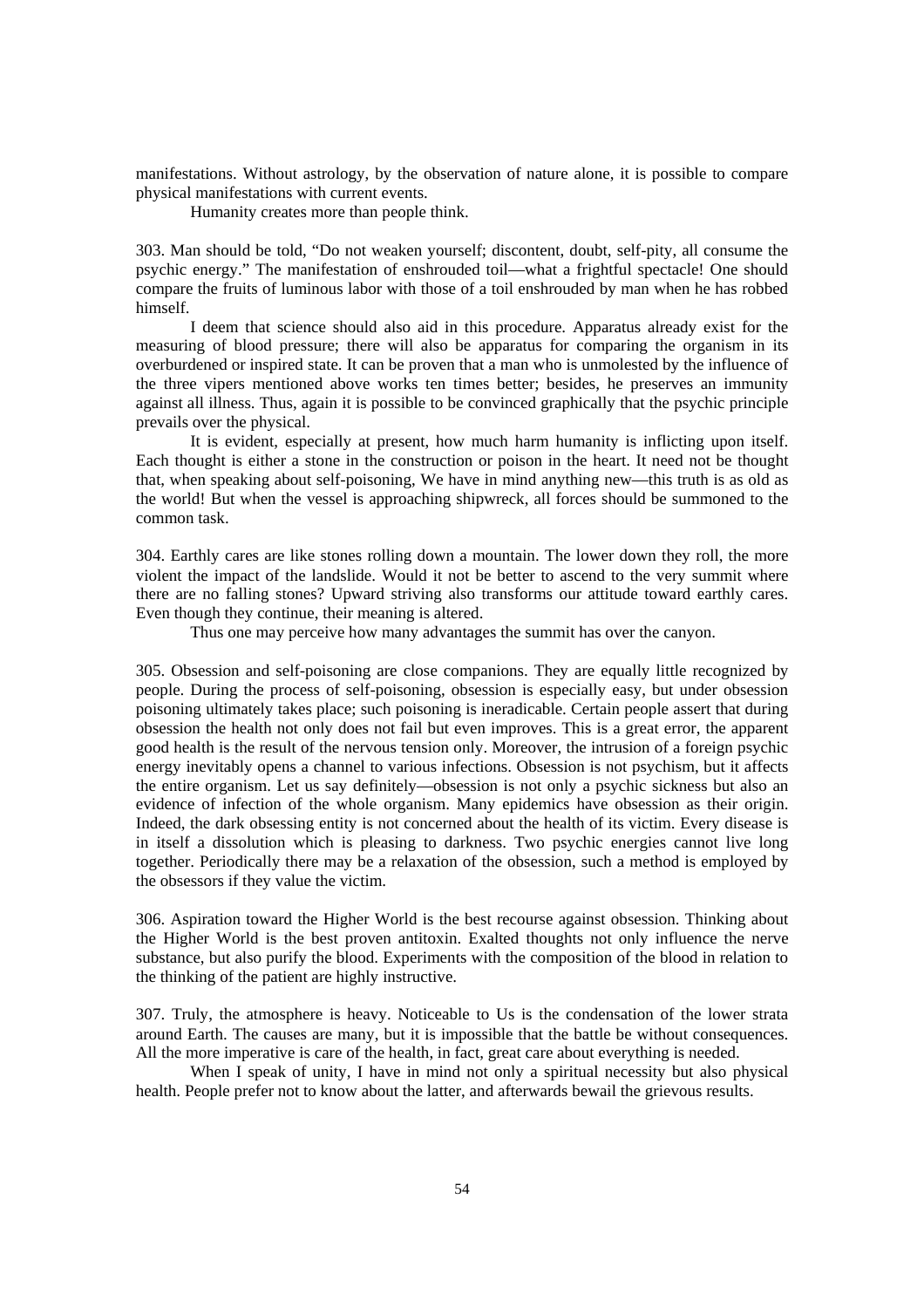308. At times during a convalescence, one may observe that something impedes the process. It may be surmised that the patient himself is retarding the efforts of the organism by a negative attitude, but it is possible to be convinced that other causes exist outside of man's sphere of influence. Spatial currents can be strong determinants of any reaction. In hospitals, where observations upon many individuals are possible, there should be expert observation of the causes of different reactions to the same medicine. Many clues for this may be found in spatial conditions. It should not be thought that a clear blue sky is necessarily an indicator of useful currents; it may be that a threatening, clouded sky carries better currents.

 Seldom observed are the spatial currents, and slight attention is paid to varying human moods. It is impossible to explain everything as caused by the thoughts which permeate space. Besides, there exist the subtlest chemisms of the remote worlds; such currents come into contact with the lower, supra-earthly strata. One may imagine what combinations result! In this case also, man is too indifferent to his neighbor.

309. Follow the development of science for the last half-century; the progress of knowledge is amazing. Schools should give graphic demonstrations of science, as it was fifty years ago, and as it is today. Such a striking comparison can open man's eyes to the possibilities of the future. No one should be so benighted as to forbid the development of knowledge. He is not of man's calibre who persecutes science! Let us repeat this indictment without end, as long as this shagginess of thought remains unmortified.

 Such a reminder is even more timely since science, despite its speedy growth, has not accomplished a tenth of what was ordained for it during this period. Much of this must be ascribed to the inertia of humanity. But for all that, it is distressing to see that the most advanced of scientists are not appreciated. People wish to investigate space; modest stratosphere excursions, telescopic observations, the study of the luminaries—all revolve within a vicious circle, because psychic energy is unrecognized. Without it, the boldest flight remains a childish diversion. Without psychic energy, the pathways of space will be difficult to discern.

 The same thing takes place in all domains of science. It is utterly senseless to disregard the higher energy. As during religious wars and persecutions, those with daring and acute perceptions must, like alchemists of old, hide from inquisition. Such a disgraceful situation is not to be tolerated.

310. Nor is a reminder about inquisition to be considered out of place. Unfortunately, it is applicable to many things. Various aspects of life are under inquisitional pressure. Indeed, this dark principle weakens the best undertakings. Darkness makes its nest in mansions as well as in hovels.

 Let us not lull ourselves with the idea that certain minds will solve the problems for everyone. Humanity is obliged to think; it must strive unitedly for attainments. One cannot allow the chaos of ignorance, gaudily attired, to crash in and jeer at knowledge.

311. Stations are established in various countries to investigate atmospheric conditions. In fact, meteorological observations in widely remote countries have much significance.

 With equal precision should observations upon the manifestations of psychic energy in different countries be coordinated. It may be observed that at times in the most remote lands simultaneous surgings of spirit flash out like reflections of some higher causes. Similarly, simultaneous depressions of spirit may be expressed among the most diverse people. Such mass manifestations must be studied. But there are no institutes to undertake such an important task. Perhaps individual observers may be found who realize the importance of such comparisons, but their efforts, being uncoordinated, generally founder in confusion and doubt. There appear to exist societies consecrated to the higher wisdom, but they have no scientific sections.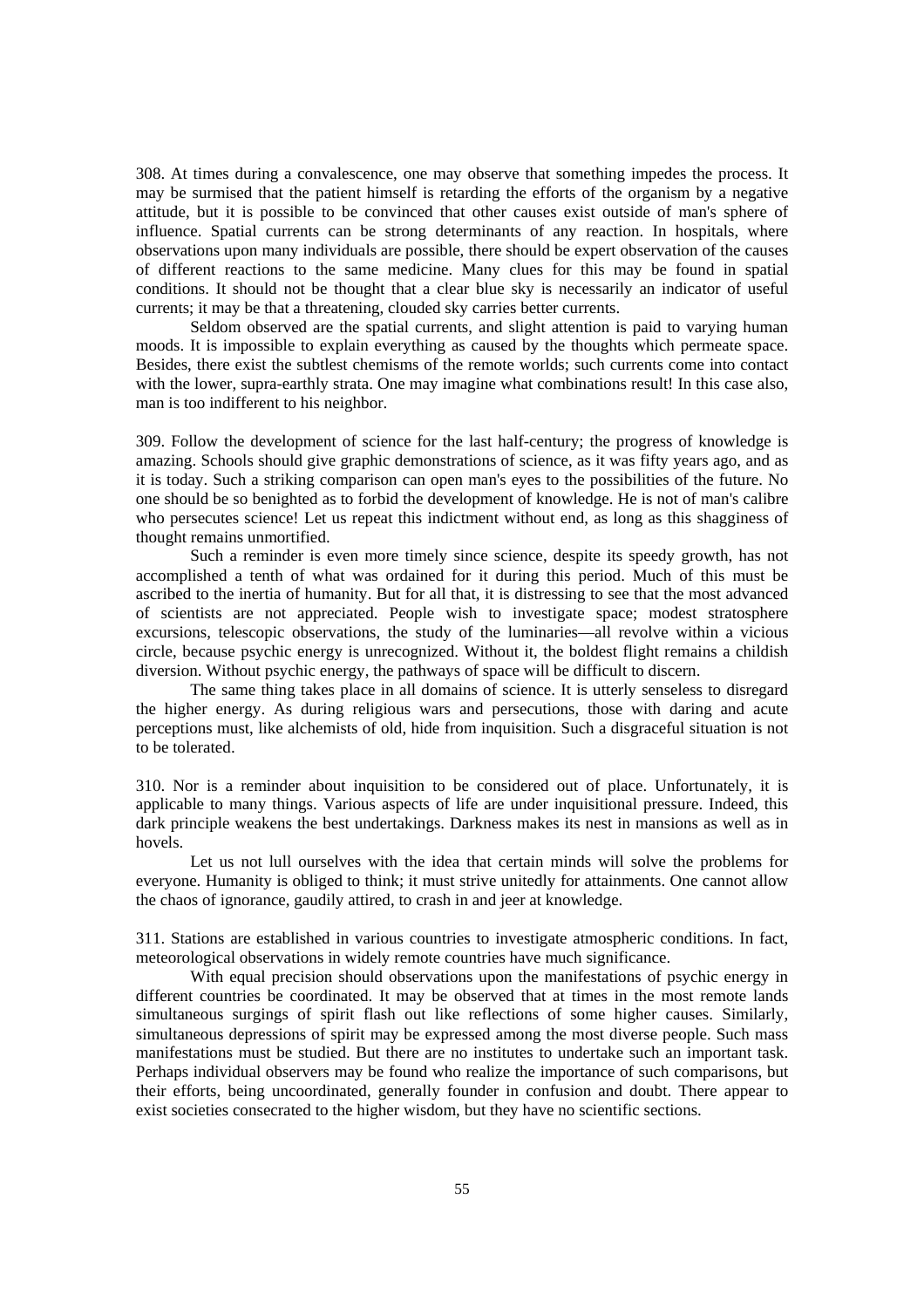There should be cooperation among all nations for the careful observation and comparison of manifestations of psychic energy. The universality of observation would demonstrate the unity of the higher energy. Only by such observation is it possible naturally to obtain a clear conception of the Higher World.

What dialect, what words, can transmit to people an understanding of their true progress!

312. It is a terrifying time indeed, yet the majority of people do not sense its causes. With a blare of all trumpets one should proclaim—Armageddon! Yet people will merely ask, "What price is a pound of Armageddon?" There has never been such a confusion of the trivial and the great. It would be better if, when people do not understand, they would at least desist from interfering in the Battle, but their obstructions make the most direct paths tortuous.

313. There is much ingratitude. I advise you in the future to lay up a store of patience against ingratitude and ignorance. Strangers are often more thoughtful, therefore We classify people first of all on the basis of gratitude.

314. Everyone may observe evidences of psychic energy in any place and at any time. One needs to concentrate attention and, however briefly, to note the observed manifestations. Certainly among these notes some may be useless, but this should not disturb one. Written notes have an enormous significance, because manifestations of psychic energy are forgotten with extraordinary speed. Each day something unusual takes place. It should not be considered that only striking manifestations have significance, sometimes the grasping of a thought or the discovery of some needed pages may offer a very significant example of the working of psychic energy. Besides the path of attention also produces patience, an indispensable quality for the investigator.

315. You have a wide correspondence with various countries. If your friends begin to record such notes about psychic energy, an important comparison can be made, not only of the facts themselves but also of the individual attitude toward them. Likewise, climatic conditions and local events necessarily infuse a characteristic note. The entire variation of conditions of life can be observed by means of such writings. The steadfastness of unwavering attention helps to deepen observations.

316. Correct is the thought to note down the different regulations and institutions useful to humanity. Evolution requires new forms in everything. Useful deductions should be discovered in already crystallized circumstances. The limits of knowledge are expanding. New interrelations are being created between the branches of science. Much which once appeared separate is now proved to issue from a single root. A need for new cooperative combinations is evident. It is imperative to study former subdivisions, replacing them with more goal-fitted ones. Such a need exists in all the domains of life—from philosophy and creed to the most practical sciences.

 In using the word practical, I speak not literally but merely to apply the accepted expression. Of course efficacy is far removed from so-called practicality. The ability to discern how greatly efficacy outruns the mechanistic conception of life enables one to understand how great a regeneration humanity needs for evolution.

 One should not be distressed because certain needed institutions may not find recognition at once. Let thought continue to work. People do not keep pace with the flight of thought, yet none the less thought leads the world.

317. One may ask, "What is the connection between Aum and useful institutions?" Both are expressions of harmony; thus, lofty concepts cannot be separated. Only prejudice is so blind as not to see the paths to unity.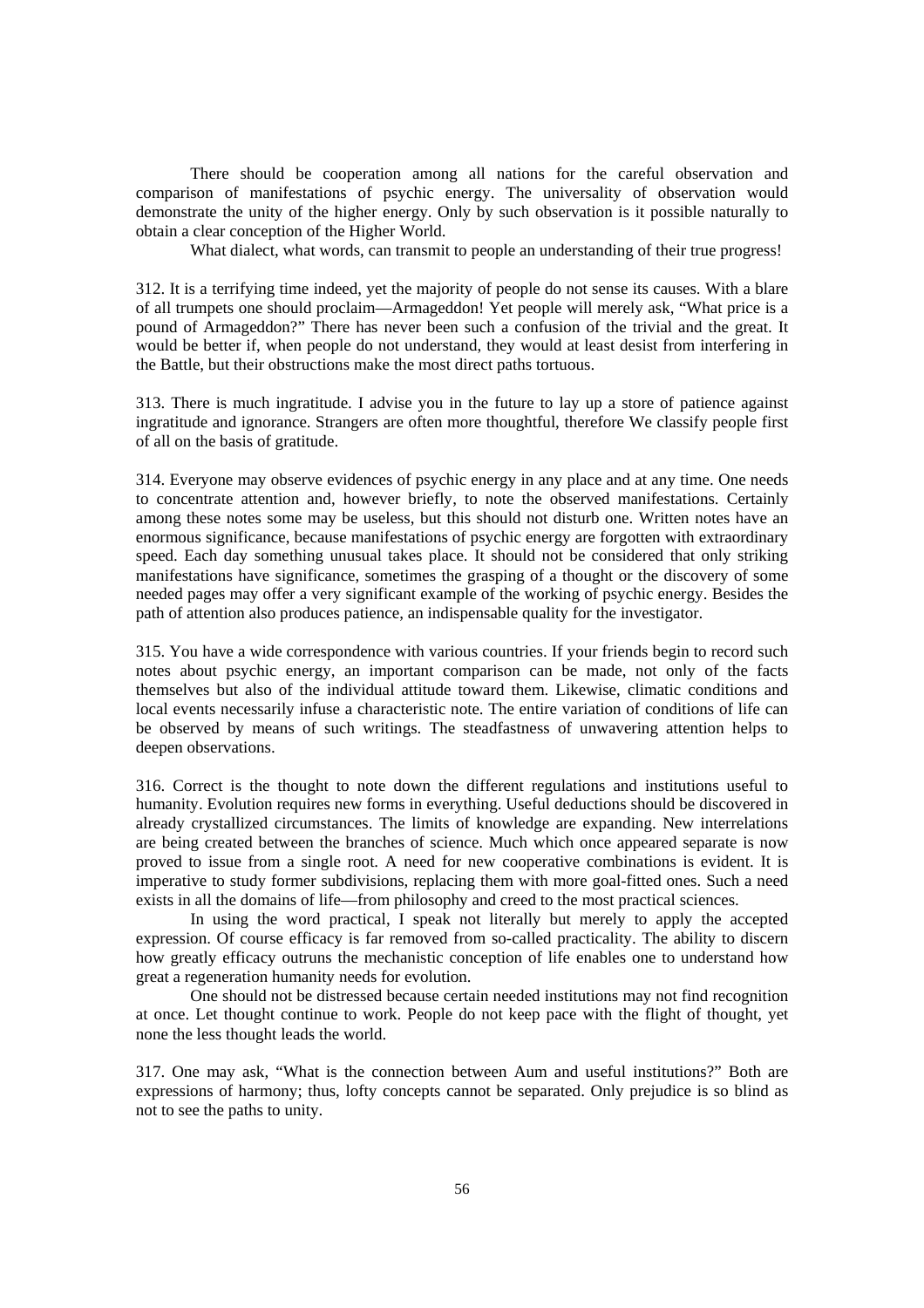318. Sometimes people reach such a limited state that they manage to reduce everything to insignificance. The very loftiest communion is for them grist to the mill! Striving becomes weakened by all kinds of superstitions. Such infection makes its nest in the most diverse people.

 It has been said of the Middle or Golden Way, "It is better to call it a Path, so narrow is the passage between monsters."

319. Many dragons stand guard to impede each advance. Multi-colored are these monsters! Among the most repulsive is the drab dragon of everyday routine. It would make an empty grey cobweb of even the most lofty communion. Yet even in everyday life people know how to preserve the freshness of renewal. People wash themselves daily and find themselves refreshed before the next task. Likewise, spiritual ablutions should not become dusty drudgery. Few know how to overcome the dragon of everyday routine. But such heroes multiply their forces tenfold, and each day they raise their eyes anew unto the heavens.

 Since Infinity is, the spirit of man has no single commonplace instant. Joy can be born of a uniqueness of sensation. But lofty communion cannot become something ordinary. Boredom is not in Infinity, but in human limitations.

 Do not permit the gray dragon to triumph. It is not really strong, and its repulsiveness is only in the ugliness of habit. Where filth and ugliness have been eliminated, the gray dragon cannot exist. Thus the conquest of daily routine is reverence of the Higher World.

320. Whoever loves precise knowledge must know how to receive it. Many talk of their devotion to precise knowledge, but in practice they clothe each fact in the motley rags of prejudice. They do not sense the unreality of their own premises. They bewail the inadequacy of material for observation, yet at the same time disregard the most unprecedented events. They would revolve the Universe according to the digestive state of their own stomach. They reject the most apparent manifestation if it does not conform to their mood. But can such be the path of precise knowledge? Where then is patience? Where good will? Where tirelessness? Where observation? Where attentiveness, which opens the gates?

Let us not weary of repeating how readily all gates open in the absence of complaints, discontent, and negation.

321. Sandstorms are sources of infection. One should observe where the waves of these frightful destroyers are passing. It is far from useful to permit such destruction. People may justly condemn those who have permitted the destruction of life. For entire ages people have helped to fill the lower strata of the atmosphere with particles of decomposition.

 Is it not time to reflect on the relationship of psychic energy to the surrounding atmospheric strata? It is not permissible to poison the psychic energy of entire generations! So many beautiful souls perish, because of the poisoning of the planet!

322. The rhythm of labor is the adornment of the world. Labor may be regarded as a victory over everyday routine. Each hard-working man is a benefactor of humanity. To imagine Earth without workers is to see a reversion to chaos. Invincible tenacity is forged by labor; precisely everyday work is the accumulation of the treasure. The true toiler loves his labor and understands the significance of tension.

 Work has already been called prayer. The highest unity and quality of labor arises from its rhythm. The best quality of work brings forth the rhythm of the Beautiful. Each labor contains within itself the concept of the Beautiful.

Labor, prayer, beauty—all are facets of the great crystal of Existence.

323. After labor the worker is better and more tolerant. A great deal of perfecting takes place in work. In toil lies evolution!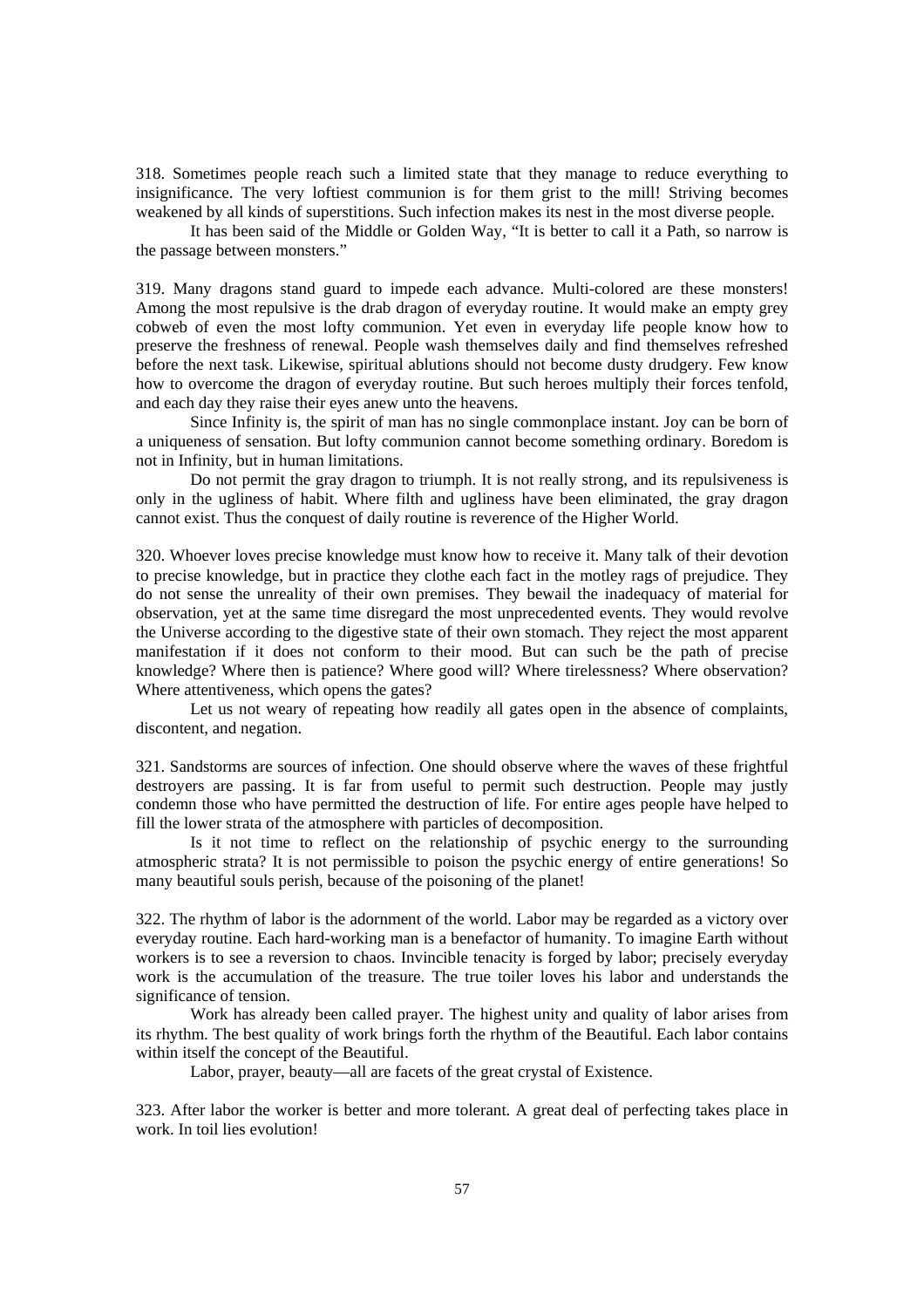324. The creation of good should be so natural an occupation of man that it should not be necessary to speak of this goal. Man cannot point to his good deeds as something exceptional; otherwise it could be presumed that man's usual state is evil, and that only by exception does he at times arrive at something good.

 Many errors have been accumulated in the course of thousands of years. People began to measure good by a gold standard. Men, carrying gold and precious stones into the temple, assured themselves that these represented the world's best attainments. People filled themselves with false concepts about treasures; they remembered the legend about gold as the source of evil, but they hastened to transform it into a fairy tale. The history of mankind reveals repeated revolts against gold. Each great Teacher has manifested himself an insurgent against gold, and people have hastened to kill each daring rebel against their cherished idol. Indeed, I do not speak of a lump of gold itself but of the entire horror which surrounds it.

325. Among secret things, especially undiscoverable remains the knowledge as to who reaps the most benefit from the good sent forth. No one knows whom his goodness has helped. It may be assumed that a thought of good reaches a definite person, but this is only a supposition. It may be that this thought has greatly aided someone unknown to us. Such a thought is a messenger of good, and the rescued man may not know his savior; so his gratitude is turned toward the Higher World. When he wishes to express his enraptured gratefulness, he looks upward into the eternal furnace of creative thought.

326. Anonymous thoughts also receive secret gratitude. Each thought of good receives the best gratitude. It is not for us to judge where the song of gratitude will arise. Gratitude need not be defined. The most beautiful song of gratitude resounds in a moment of joy; but the thought of such joy has been sent by someone.

Let us say gratefully—Aum!

327. If, after perusal of all books about the Good, a man does not learn patience, containment and co-measurement, he is no man. From such hard hearts no gratitude resounds. I often reiterate in different symbols about the quality of gratitude. It is imperative to understand the quality of gratitude—it is the adamant of Existence.

328. The world is upheld by Mystery. All covenants speak about Mystery, the Sacred. At the same time it has been said that there is no secret which would not be revealed. Those who love to seek contradictions may exult; to them it seems that the irreconcilable has been discovered. But they will be judging from an earthly point of view, and, of course, everything super-earthly seems to them illogical. However, apply the same words to the Subtle World and the Higher World, and the earthly contradictions will find their explanation. Indeed, everything that is secretly performed on Earth is already revealed on the higher plane, and the inaccessible Mystery proves logical on the plane of Infinity.

 One should know how to estimate earthly contradictions; they arise merely from a limited state of mind. As soon as the higher worlds are actually cognized, the earthly inconsistencies are immediately resolved.

329. It is a pity that at graduation from high school a useful test, applied in olden times, is now omitted. The students had to expound a thesis, selected by themselves, before the most diverse listeners. This required that expressions be found that were comprehensible to all; the task was difficult. For some the students had to find simple words, ant yet avoid boring the more educated listeners. Although the gathering was not always satisfied, nevertheless the students applied their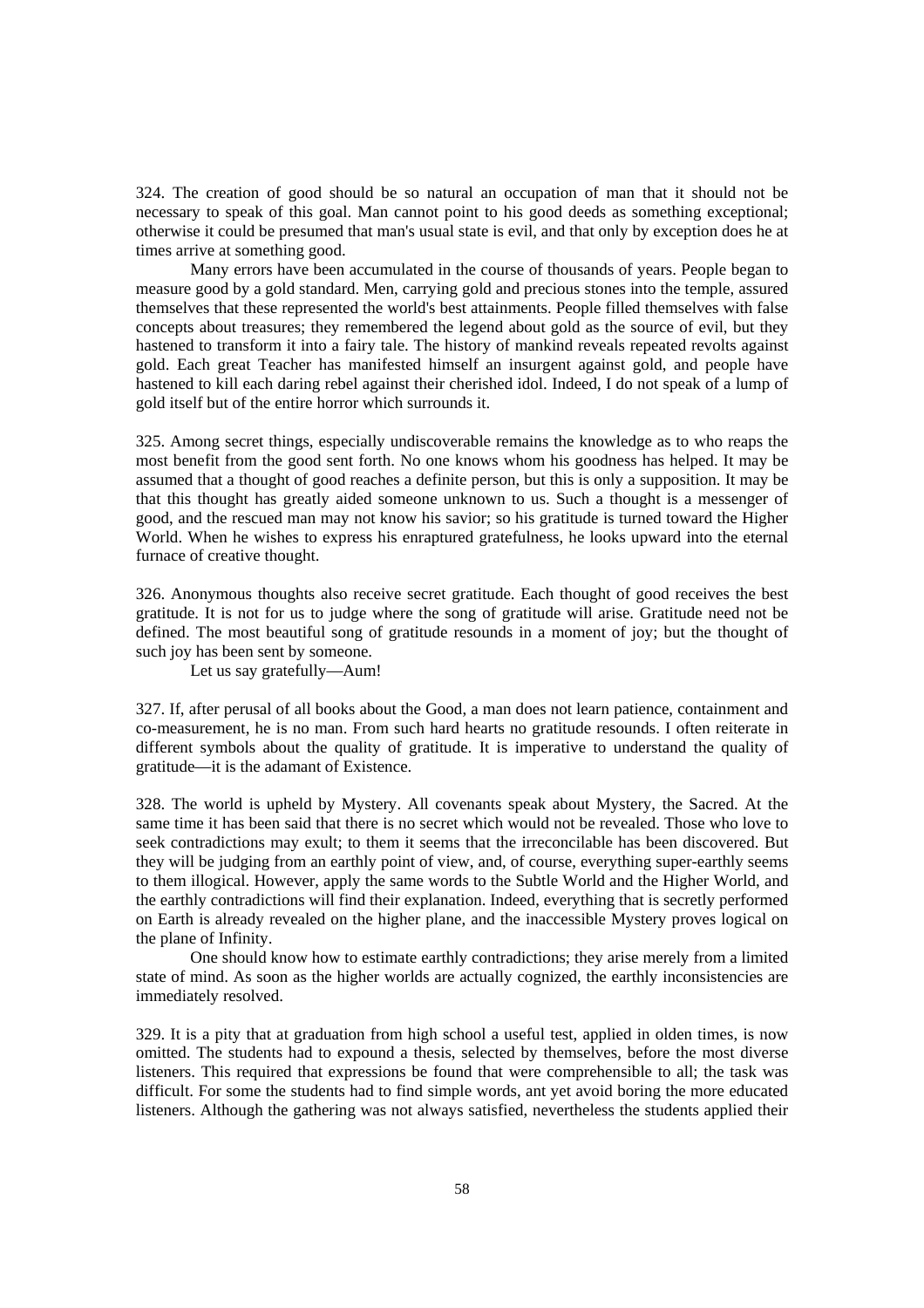best efforts to make themselves understood and, at the same time, touch upon complex and lofty concepts. Such exercises are always useful.

330. One must especially beware of committing an injustice; from it grows ugliness. Man should understand where injustice begins. Not by words is it defined, but by the heart.

331. In anger and irritation man considers himself strong—this is according to earthly considerations. But regarded from the Subtle World, the irritated man is especially powerless. He attracts to himself a great number of small entities which feed on the emanations of anger. Besides, he lets down his own bars and allows even the lower beings to read his thoughts. Therefore, the state of irritation is inadmissible not only as a producer of imperil but also as a gateway for lower entities.

 Certainly each irritated person readily agrees with this explanation, but he immediately succumbs to still greater irritation—such is the nature of the ordinary human being. It is amazing how easily they agree, only the more easily to yield again. For this they will invent extraordinary justifications. It may be that the Higher World itself seems guilty in the disordered consciousness of the superficial earth-dweller! It is astonishing to observe people placing the blame for all their own offenses on the Higher World!

Thus one can see that the simplest truths are in need of constant repetition.

332. One cannot condemn those manifestations of which the causes are unknown. Only cognizance of the manifestations of the Subtle World can broaden one's judgment. It is good to recall the parable of the blind man, who, receiving a blow from an elephant's trunk, believed he had been struck by the Hand of God.

Let us refer to the Higher World with all respect.

333. How to fix the boundary between indignation and irritation, or between shock and fear? No one finds words to differentiate such feelings which are almost alike. But the time will come when science will discover the means of analyzing the substance secreted during each emotion. Upon a purely chemical basis it will be determined where and when a definite feeling begins.

 The pendulum of life shows by its motion the variation of psychic energy. Just as precisely will the chemism of feelings be determined. The manifestation of the fluctuations of psychic energy shows how continuously vibration goes on, and how it records even the small deviations of energy. So, too, the chemism of feelings cannot be constant. In the microcosm of man it can be observed how intensified are the manifestations of cosmic vibrations. It should not be thought that all these observations are unnecessary; on the contrary, does not perception of the nature of man lead toward the perfection of mankind?

334. I entrust the Teaching to each one who lives in all the worlds. Do not consider such a definition inapplicable. Man actually lives in all the worlds. Each day he visits the worlds, but he cannot be conscious of these momentary absences. Only a few apprehend the sensation of being absent. No extended time is required for the spirit, which exists outside of time. Such sensations are quite characteristic for developed consciousnesses.

335. At times the pendulum of life can be quite inactive. Such signs will be present around paralysis due to evil. Not accidental is the expression, "He choked with malice." Thus it has been shown that malice is limited. The current of malice is not infinite. But it is necessary to observe the fluctuations of the vibrations of energy.

336. Any denial of Truth is ignorant and harmful not only for the denier himself but also spatially. Antagonism to Truth infects space, but there is still more loathsome action when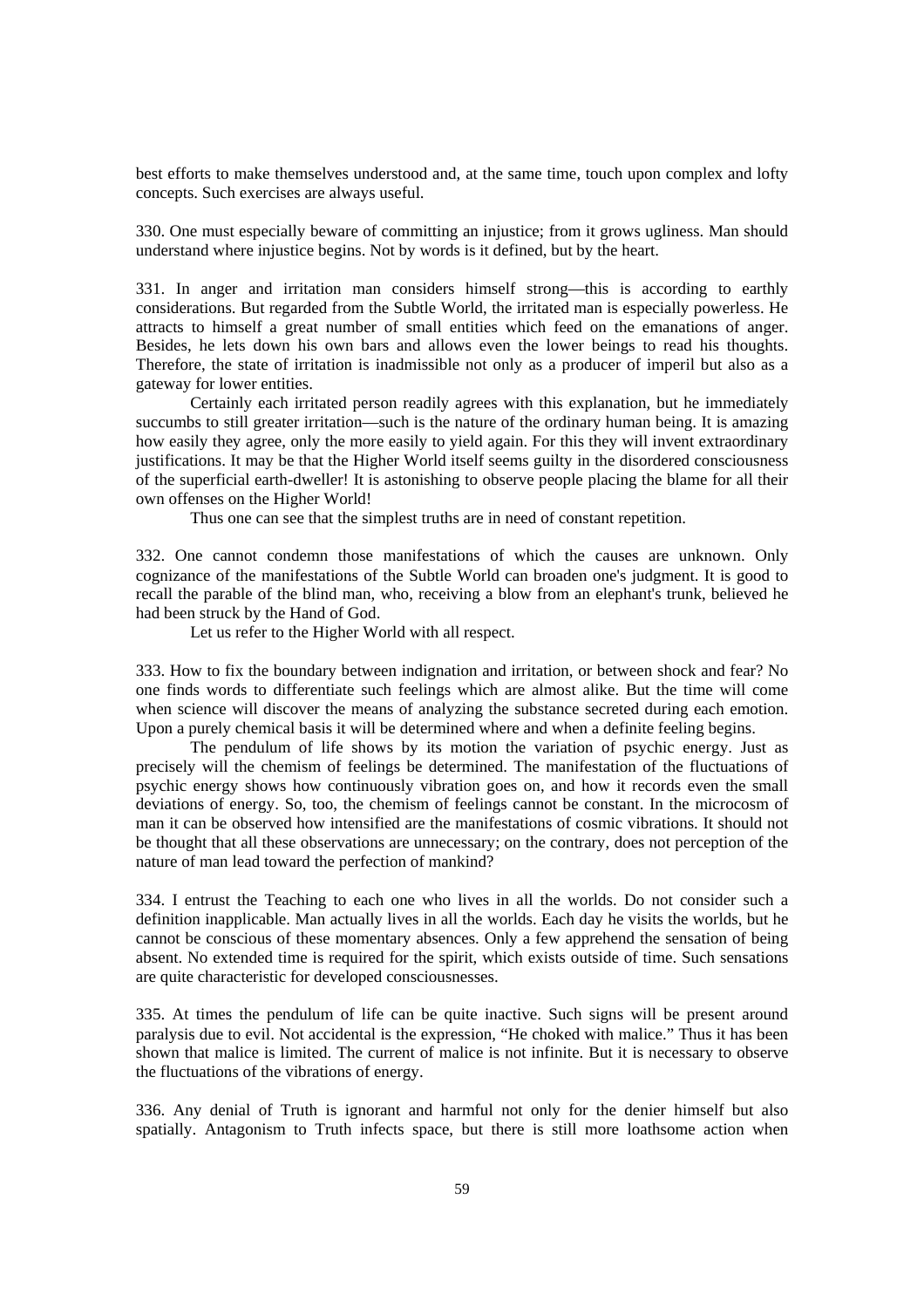people, after having once realized Truth, later shrink from it. Such a retreat into darkness is madness!

 It is possible to find periods in the history of humanity when, after particles of the Truth had been already grasped, certain pseudo-teachers, because of extreme ignorance, tried to again conceal from people the immutable position of things; this resulted in what will some time be regarded as shameful pages of history. The usurpers offered no proofs, but commanded that the obvious be denied. It is as if denial of the sun's existence were prescribed, because someone weak of eyesight could not look at the sun! Similarly prohibited was cognizance of the laws of the Subtle World. Some, ignorant of them, through egoism forbade others to know the reality.

 Let people remember how many recessions into darkness have taken place in different ages. Perhaps such recollections will move humanity toward justice and honesty.

337. Among school studies of history and of comparative religion, let there not be forgotten the various contradictory decisions and enactments of conventions, councils and legislative bodies. Not for confusion of minds is it necessary to know the Truth, but for the reinforcement of the future path. Perfectment rests upon a basis of knowledge.

No one should command a person not to know the Truth and not to strive toward it.

338. If, at times, errors have been made through ignorance or malice, still one cannot tutor entire generations in the same mistakes. People talk much about prejudices, but they are ready to stifle the young generation with requirements that have no meaning.

 From everyday routine to cosmogony you find a great number of baseless affirmations not confirmed by experiment and observation.

Constriction of thinking is a gross offense.

339. Each discharge of secretions, each exhalation sends out emanations of psychic energy. Each man lavishly saturates space, therefore he is obligated to show concern about a better quality of psychic energy. If people would understand that each breath has a significance for space, they would take care to purify their breathing. With the simplest apparatus the emanations of psychic energy can be demonstrated. One can see in the swings of the pendulum of life how continuously the energy vibrates. The same means shows the radiations called the aura, which indicates that particles of the aura are being sent out ceaselessly into space, and psychic energy continually weaves a new protective net.

 He who speaks about the inconclusiveness of experiments with psychic energy will usually be one who does not ponder at all about its existence. Dense ignorance contributes to the poisoning of the atmosphere. This must be understood in its literal meaning. Pure breathing is not attained by means of medicines.

Psychic energy is the basis of purifying the breathing.

340. Many of the most beautiful concepts have been perverted. All-forgiveness resounds beautifully, but people have contrived to make it into the monstrous form, "The Higher forces forgive all," thus making all crimes permissible. However, the matter lies not in forgiveness, which is quite possible, but in outliving that which has been committed. Just is the law of spatial healing. An inflicted wound requires medical treatment. Self-cure requires time, because the torn tissue must be mended. The best consonance of Aum can contribute to the healing of the tissue. But all the consonances of color and aroma can be of help, only if psychic energy admits such cooperation.

341. The conflict with ignorance must be a world-wide manifestation. Not a single nation can boast that it is sufficiently enlightened. No one can find sufficient strength to overcome ignorance in single combat. Knowledge must be universal and upheld in full cooperation. The paths of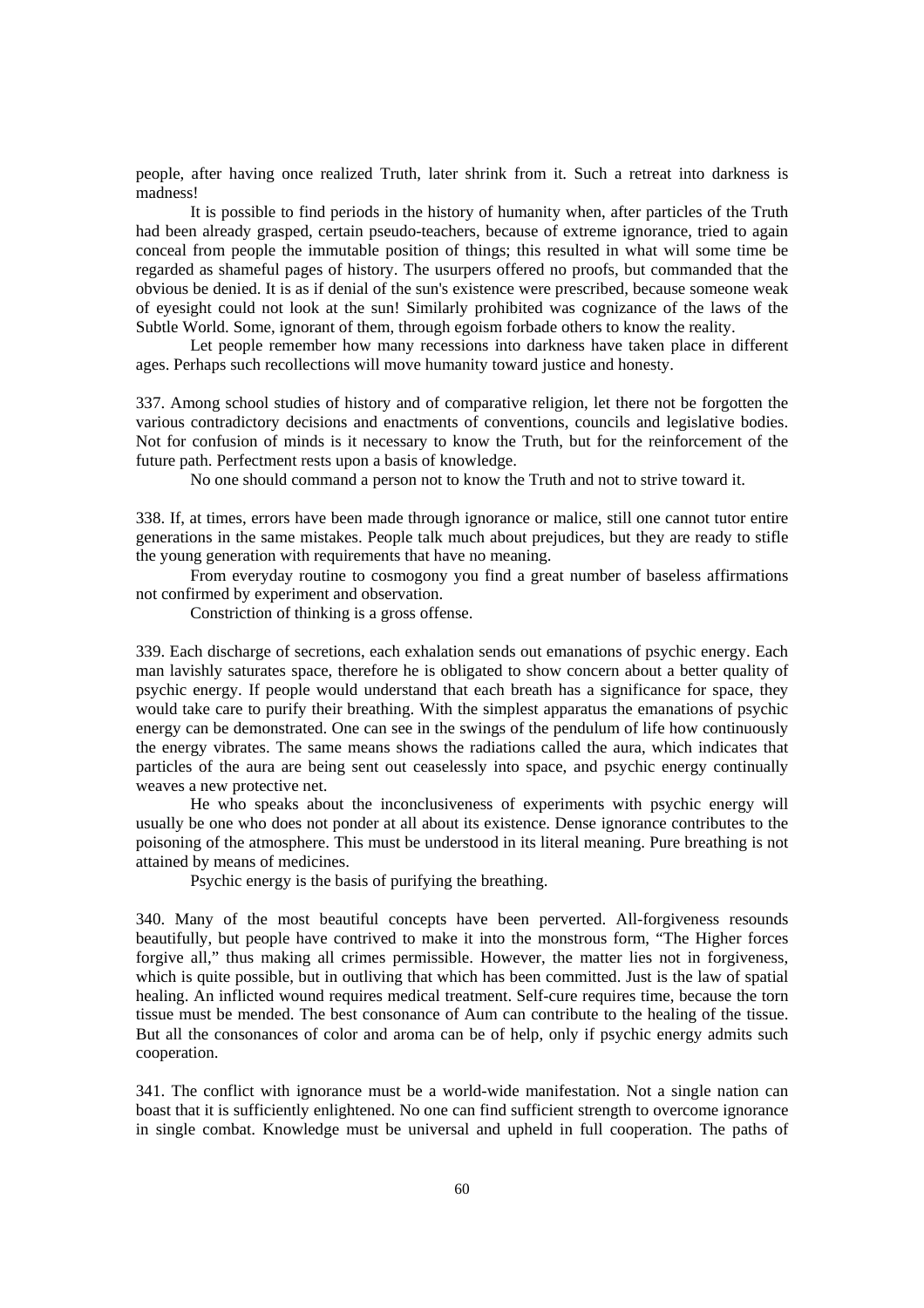communication know no barriers; so, too, the paths of knowledge must blossom in the exchange of ideas.

 It should not be thought that somewhere enough has been done for education. Knowledge is so much an expanding process that continual renovation of methods is required. It is frightful to see petrified brains which do not admit new attainments! No one inclined to negation can be called a scientist. Science is free, honest, and fearless. Science can instantly alter and elucidate the problems of the Universe. Science is beautiful and therefore infinite. Science cannot stand prohibitions, prejudices, and superstitions. Science can find the great even in quests of the small. Inquire of great scientists how many times the most stupendous discoveries have been made in the process of routine observations. The eye was open, and the brain not dust laden.

 The path of those who know how to investigate freely will be the path of the future. Actually, the battle with ignorance is as indefeasible as that with dissolution and corruption. Not easy is the battle with dark ignorance; it has many allies; it is sheltered in many countries; and is covered with different garments. One needs to be supplied with both courage and patience, for the battle with ignorance is a battle with chaos.

342. Experiments upon psychic energy can be carried out in different surroundings and at different times. Dim light sometimes even promotes the manifestations of the energy, but bright sunlight can complicate an experiment by its own strong chemism. There may also be diversity in the conditions of the premises. Best of all is a room which has been permeated with the radiations of the investigator. Yet each casual object can produce its reaction. One should not keep the objects of observation together, especially during the experiment. Likewise, one should not have around resonant objects and string instruments, which can vibrate to irrelevant activations. The very mood of the observer has a great significance. Irritation and unrest can be of no assistance to useful investigation.

 When you feel weariness, you should not strain the energy. This force should be guarded under all circumstances. One should not dissipate but conserve the force which miraculously broadens the domain of cognition.

343. Objects surrounding the experiments have more than once astonished those beginning to study. Sometimes the most everyday object has aided the experiment, while another, introduced after extremely thoughtful consideration, only impeded the current of energy. From this one can conclude how difficult it is to grasp the law of subtle energies. For instance, the fur of animals, because of its peculiar electrical reaction, does not promote the success of an experiment.

344. Patience is a conscious systematic understanding of what is taking place. Patience needs to be cultivated as a promoter of advancement. It is absurd to represent patience as an inner atrophy, on the contrary, the process of patience is intensity. Thus energy takes part in events, contributing to them and not making erroneous premises in advance.

Thus one should accustom students to patience in its true meaning.

345. People attempt to understand the path of patience as an undergoing of adversities. But such an understanding will be inadequate, because it debases the meaning of energy. The man who knows that it is wiser for him to apply his strength not today but tomorrow will only be one who discriminates the useful path. He is not a sufferer, but one who understands utility. Therefore, it is so important to clarify the meaning of many appellations.

 Each work in itself implies a definite mood. But if a designation is not precise, there may result a feeling of grief instead of joy, and vice-versa. Precision is needed throughout the world. Each experiment with psychic energy confirms what the principal considerations are—precision and brevity of thought. They will produce the best results.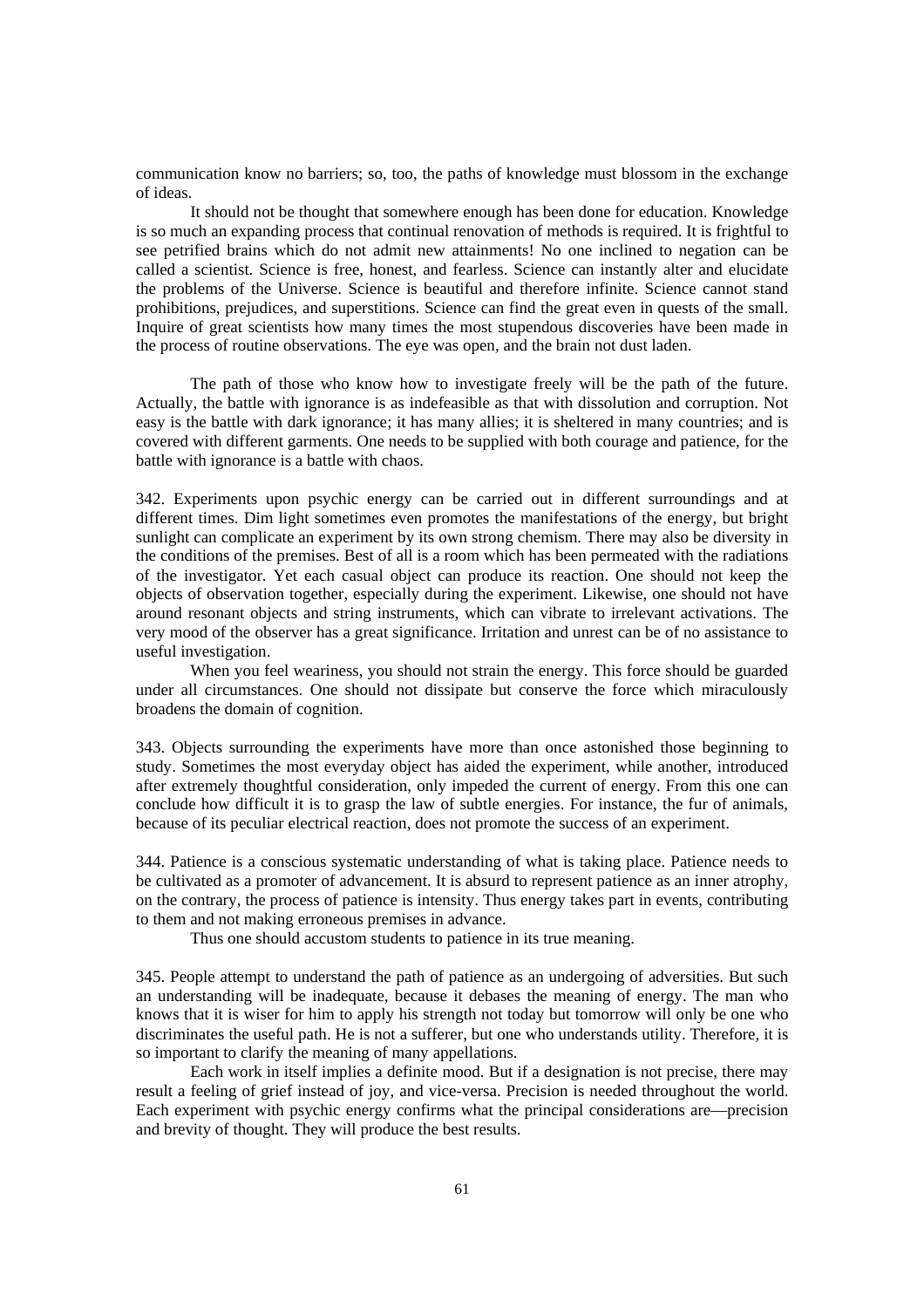346. Observations with the pendulum of life will show the great significance of psychic energy. The simplest means can awaken the most profound perceptions which lie in the depths of the consciousness. Besides, it is especially important to observe the spatial vibration, which acts as a wireless telegraph. Each hour there can be manifested the quality of spatial currents; these describe the condition of entire nations.

 Is it not astounding that it has been given to man to know these synthesis of world events, and that he so disregards his own fortune?

347. Aum, in its consonance, reminds of the same energy which secretly transmutes the greatest possibilities in the fire of thought.

348. Frequently, identical attainments are simultaneously manifested in different countries. Research workers, writers, artists, all of a sudden take up the same task. Indeed, it may come from without, but it can also be communicated from a distant co-worker. It can fly through space telepathically and inspire him who is sufficiently attuned, therefore it is useful to jointly carry on observations. Much escapes observation, because people cannot recall the moment when something inspired them, but according to the theme of their labor it is possible to discern the bond between their consciousnesses. For experimentation with psychic energy it is very important to investigate such similar consciousnesses.

 Thought with particular ease can fertilize analogous consciousnesses. The radiations of such consciousnesses will be of one color, but sendings from a deeper tone will usually receive access to a lighter tone. This does not mean that the lighter shade is weaker or worse, but the intense color penetrates more readily into the less deep strata, while the light shade dissolves more quickly in the deep, and cannot evoke the quiver of radiation. This tremor of the aura is the gateway into the consciousness.

Let us not confuse this tremor of the aura with the quivering caused by a blow against it. From the first is born inspiration, from the second, a shock.

349. Experiments with psychic energy inspire joy. Each observation evokes the possibility of the next striving. The number of conjectures and comparisons is countless. By such a path, from everyday routine to the distant worlds, it is possible to make tests of psychic energy.

350. Experiments upon psychic energy are always fatiguing. One should not evoke such tension for longer than a half hour, lest the health suffer. But brief exercise accompanied by taking down notes is useful, because each discipline is only strengthening.

351. Exercising the energy is useful; each testing awakens in it a new quality. It is especially necessary to keep this in mind, for not so long ago I spoke about fatigue under the pressure of the energy. But one should not deduce from the possibility of fatigue that experiments are undesirable. It is possible to exercise the energy without falling into a state of weariness. It also needs exercising as does all that exists. Through rational exercise fatigue is diminished. Each energy must be tested in action. Even muscles must be exercised; thus people can continually awaken forces dormant in themselves. One should understand such an awakening as the duty of man before the higher worlds. The reasons are many why energies can remain in a somnolent state. They can be enumerated beginning with karmic effects. But usually people's consciousness slumbers through indolence. Such a quality is called the featherbed of evil. The best possibilities are not transformed into life when the gaze is heavy laden with the veil of laziness. One need search for no excuse when body and spirit droop from indolence.

It was once enjoined that laziness is worse than errors.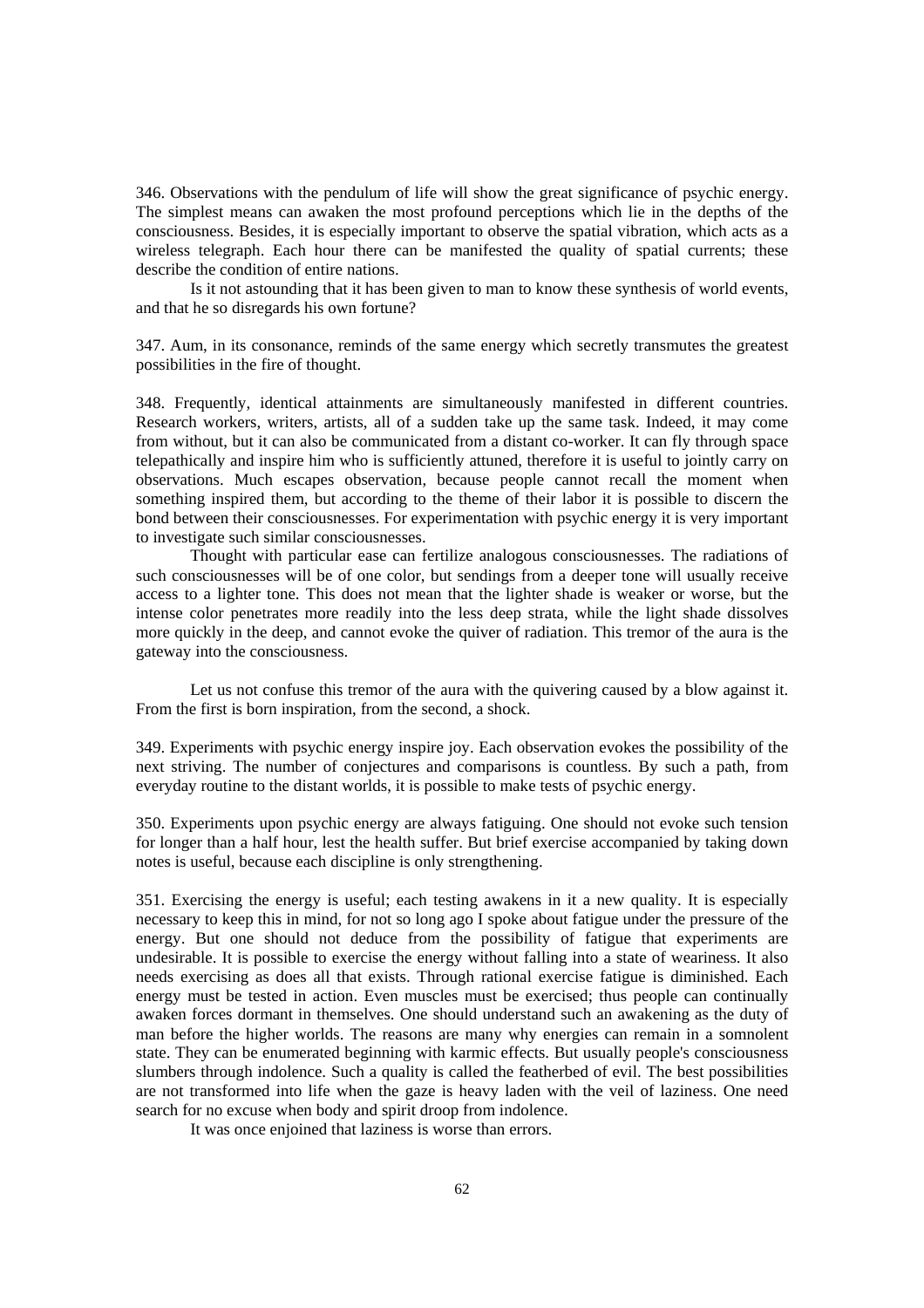352. To indolence is attached doubt and self-pity. No energy comes into action through such a poisonous handicap. Doubt corrodes everything. Unsustained efforts and self-pity weaken even the strong in spirit. Such an exordium must be given to each one who wishes to bring psychic energy into action.

353. Psychic energy can indicate both the quality of food and the danger of poisoning. Verily, man bears a touchstone within himself. The same energy can also be employed successfully for the diagnosis of diseases. Particularly is it possible to watch over fluctuations of conditions.

354. Physicians frequently observe that a most dangerous sickness suddenly passes off without a trace. Certainly, conjectures will be advanced that the treatment or some other external circumstances have had a salutary influence. But the chief cause—psychic energy—which can produce most unusual effects, will always be forgotten; it alone can alter the course of the sickness.

355. All experiments with psychic energy promote discipline. It is necessary to recognize discipline as the salutary rhythm. The most significant experiments may be cast aside without attention. Something already begun may be interrupted. Any compulsion exerted upon psychic energy is contrary to nature. Let us mention experiments with photographs. If the first picture was not successful, the undisciplined consciousness is disappointed. But where there is disappointment no experiments are possible. Many conditions can interfere with the first attempts. Faint-heartedness whispers that one should not continue the quests. Fear of appearing ridiculous can ruin the most useful observations.

356. Amidst observations upon psychic energy the pendulum of life can provide an extremely remarkable experiment. But for such observations one must have disciplined energy. It is not useful to apply the pendulum of life so long as energy has not entered a state of tension. Even a strong potential energy will not be useful so long as a natural accumulation of it has not taken place. All such experiments concern subtle energies and therefore are extremely sensitive.

 The observer himself can gradually adopt many individual details. It need not be thought that multiformity of such details will be a violation of the law, on the contrary apparent exceptions will form combinations of new particles of energy. From the same instrument two musicians do not draw out identical chords, yet it is difficult to say which is the better performer. Each one reveals his own precious character.

 During experiments upon psychic energy, it will be natural to follow individuality of the energy itself. In the wealth of the universe each expression of energy is individual. Thus the quests will be the more remarkable.

357. There exist self-styled invalids who suggest to themselves all the symptoms of disease. But there is a still more dangerous case, when a man has in himself the germs of a disease, and instead of opposing it he gives in to it and deprives himself of the possibility of recovery. In the first case it is possible to act by means of suggestion, for there is no real disease. But in the second it is far more difficult; the man himself hastens the process of disease. He becomes the slave of his sickness and tries with all his strength to aggravate the symptoms of the disease. He constantly observes himself, but not in a desire to recover. He falls into the deepest self-pity and thus drives away every possibility of suggestion. The man is even offended and angry when spoken to about the possibility of recovery. Thus he can reach a dangerous degree of depression which cannot be transformed into a rising strength. This acts as a counter-energy; and the man deprives himself of his basic value—striving toward self-perfection.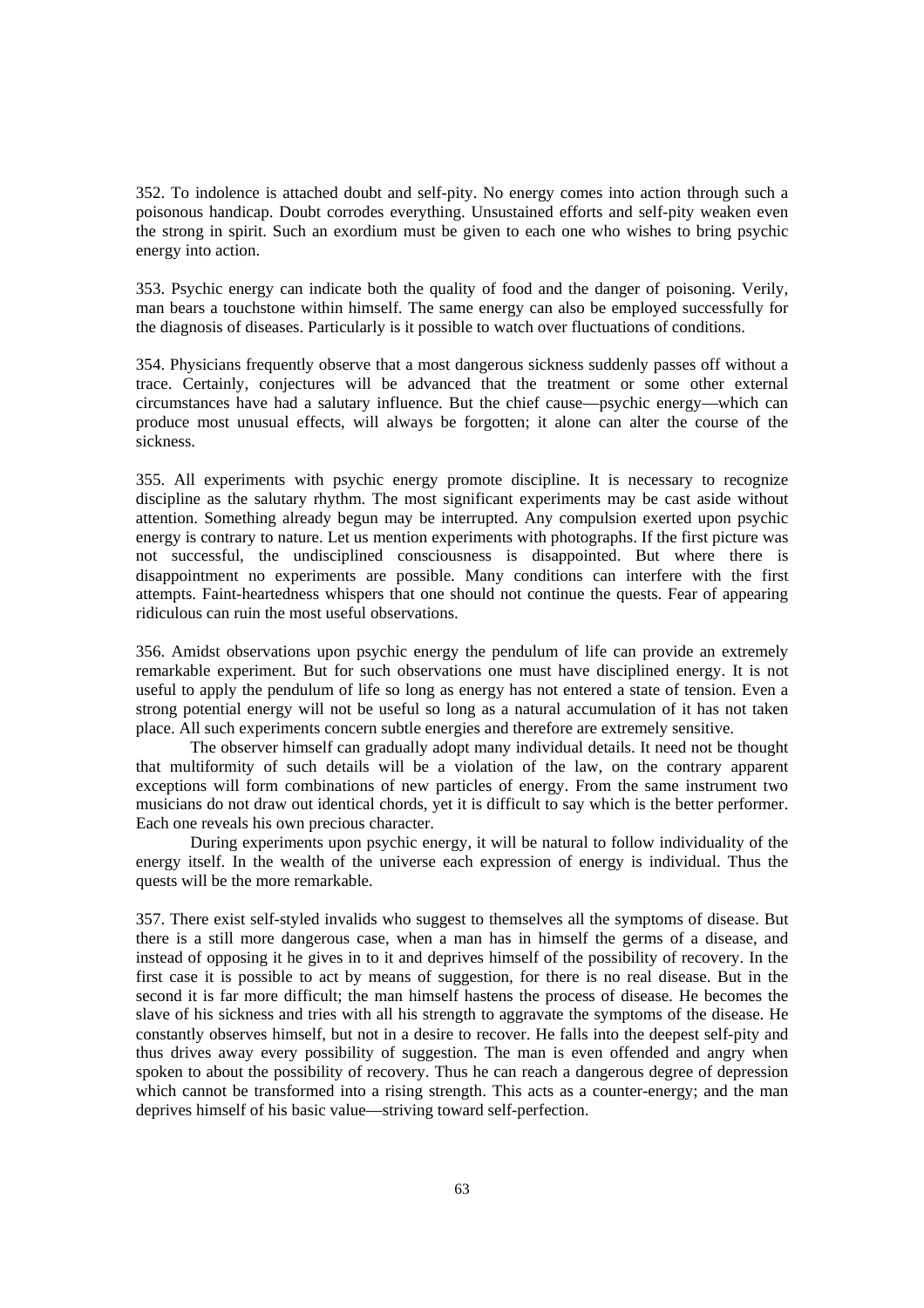358. It is not astonishing that at last suggestion is being applied in hospitals. Several centuries have been required to recognize the reality of this energy. Yet the recognition of it is far too limited. Instead of a broad application throughout life, it is being used only in certain surgical operations. But we possess the possibility of also applying the same energy for abnormalities of pulse in nervous inflammations, and in paralysis and skin ailments.

In short, psychic energy can help humanity on all paths.

359. People are unwilling to see the essential nature of what is taking place. But the essence is not changed by personal willingness or denial. No one can say that Armageddon does not lead to a predestined victory. It is amazing to see how long people have failed to understand what has been ordained. It is thus during a fire in a house, when the inhabitants do not wish to believe that such a thing has already happened. The evidence itself is of no help when a man has blindfolded himself.

360. Observe what kind of manifestations are most difficult for people to accept. Among such lawful manifestations, which are especially difficult to perceive, is the timeless speed of thought transmission. Even observations upon the speed of transmission of radio waves do not convince people. They cannot accept the fact that thought does not require time. No one is willing to understand that a mental question can instantly receive a response.

 Observe also many other manifestations not accepted by a consciousness unprepared for thinking. According to such negative signs it is possible to formulate an understanding of that which especially ails humanity.

361. The ability to understand what it is that least of all reaches one's listeners provides in itself the best paths for reaching their consciousnesses. But do not let it be known that you can see their condition. Such keenness people will not forgive; they may become enemies.

One has to understand patience in order to return to the same subject from another angle.

362. The significance of certain moral concepts must be examined not only from the spiritual standpoint but also from the scientific. I take for examination the concept of trust—even among primitive peoples the concept of trust was regarded as the basis of communion. In antiquity people already understood that such a concept had a special significance. Only later, through development of hypocrisy, did people begin to assume a false mask, thinking that it is possible to deceive the inner consciousness. But through the development of scientific methods it is possible to verify the value of true trust.

 Let us take the conversation of two people. If there is mutual trust, the radiations will be excellent and will even improve from the combining of energies. Now let us observe if one of the two is a hypocrite, or if they mutually distrust each other, the aura will be repulsive, with black and gray spots. Moreover, the two hypocrites will do mutual harm, and there will be no better hotbed for the germination of their diseases. More than that, space will be infected from such a wrong employment of energy.

 Consequently it is not enough to understand trust as an abstract moral concept. Trust should be valued as a salutary means.

363. The manifestation of trust is indispensable for higher communion. Without trust it is better not even to touch upon such subjects, because obscenity will then result instead of inspiration. Lack of trust in actions themselves is like a pestilent ulcer, which is not manifested at once upon the body. Thus, let us be careful with great concepts.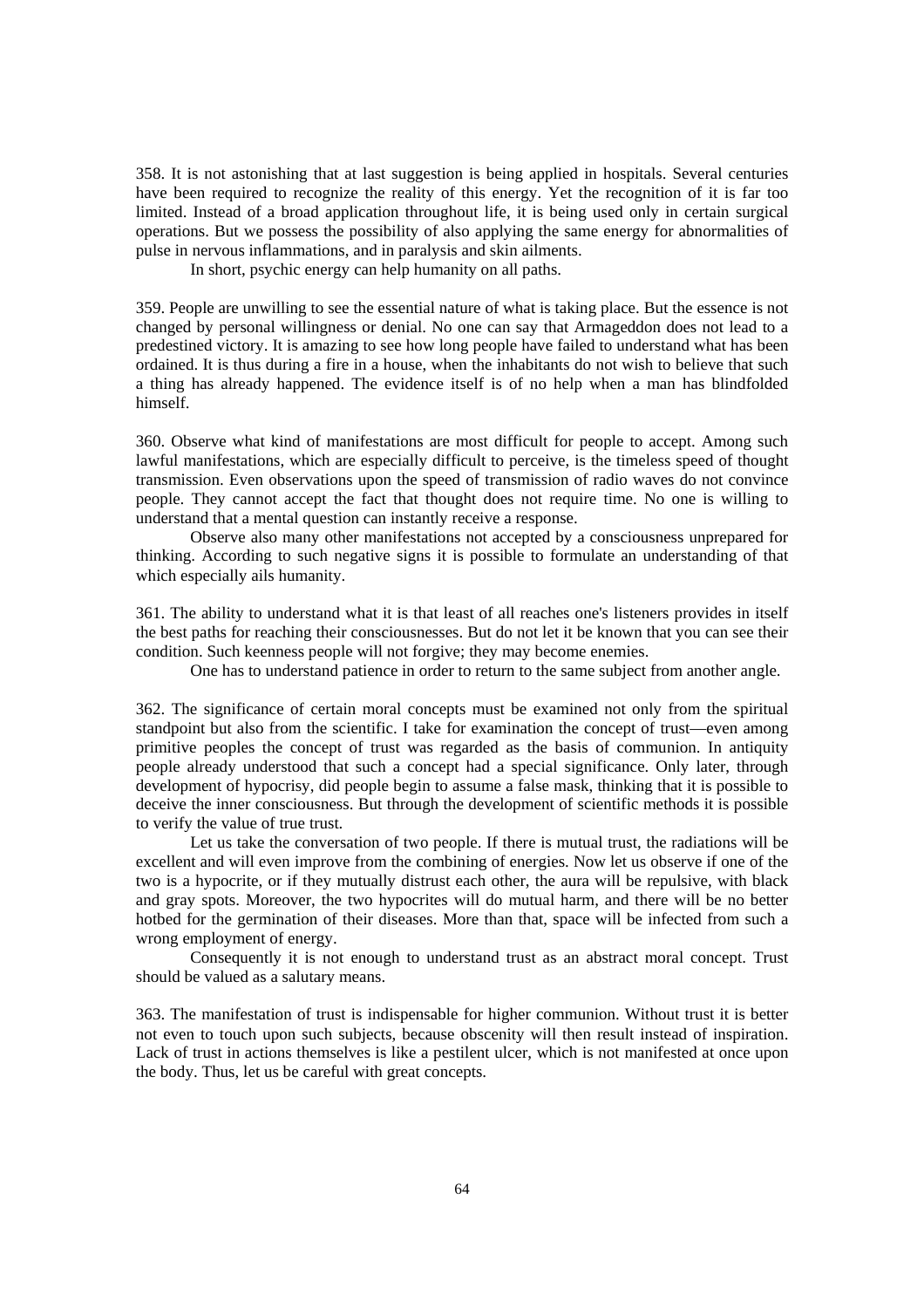364. Where there is true trust each act of a co-worker is understood as beneficent. If there was a definite action, it is taken to have been necessary. There can be no mistrust where burns the fire of reciprocal feeling. All the other aspects of cooperation may be regarded in the same way.

365. During a thunderstorm the two human extremes may be observed—some will bury themselves in a featherbed from terror, others will run about boldly and be subject to dangerous discharges. In the understanding of the majority of people, absolutely the same thing relates also to the Higher World—some fall into sanctimoniousness, others into sacrilege. But very rarely does man accept the Higher World as a natural and concomitant condition.

 People are not brought up in an understanding of the fundamentals of Existence. The very attainments of science stand aloof and do not promote the transformation of the entire life. It is indispensable to reiterate about the Higher World. It need not be thought that what has been said about it is sufficiently impressed on the hearts of people. New methods could be found in order that the greatness of Existence be unified in the consciousness in infinite understanding.

 One has to grow to love these observations in order to strive selflessly in heart without weariness and vulgarity.

366. Many people observe solar eclipses, but they allot no attention to the connection with psychic energy. You, however, have had opportunity to be convinced that psychic energy reacts singularly to a solar eclipse.

 Is it not astounding that people do not study their own basic energy? Truly, it must vibrate to every manifestation. Only through an attentive attitude can new qualities be revealed. One should not be satisfied with those observations which have been made in the past. Each period bestows its own subtle observations.

 It is cause for rejoicing that people possess such a force, which is able to transform all life. But let us be very careful, for subtle energies require subtle handling. One may be convinced that even the presence of a single object can introduce a special vibration.

367. You were able to observe how much influence currents have on psychic energy. Likewise you could notice how quickly currents change and a completely different tension of psychic energy is affirmed. Such observations should be carefully kept in mind. People do not know how to conform their actions with the spatial currents. They imagine that even the study of the currents of space is some sort of supernatural sorcery. You would be rightly amazed that many sensible people who study psychic manifestations nevertheless remain isolated units who have no influence on the masses.

 It is difficult to convince people of their own power, but, none the less, let us by all means reiterate about the remarkable possibilities.

368. It is known that each evil action has to be lived down, yet you will be asked, "How does justice react upon the obsessed? Who bears the effect—the obsessed or the obsessor?" Who can distinguish were the will of the obsessor is and where the will pertaining to the obsessed himself?

 Obsession takes place only when an access has been opened. Moreover, before obsession takes place, the evil one whispers and prepares the weak spirit. To those inclined to evil appear the entities attracted by them. The karma of the obsessed is a grievous one!

369. The movement of energy is necessary in everything. Let us not confuse physical movement with psychic movement. Indeed, in ancient times people understood that there may be two kinds of gymnastics—psychic and physical. The first will be even more effective than the second, if consciously put into practice.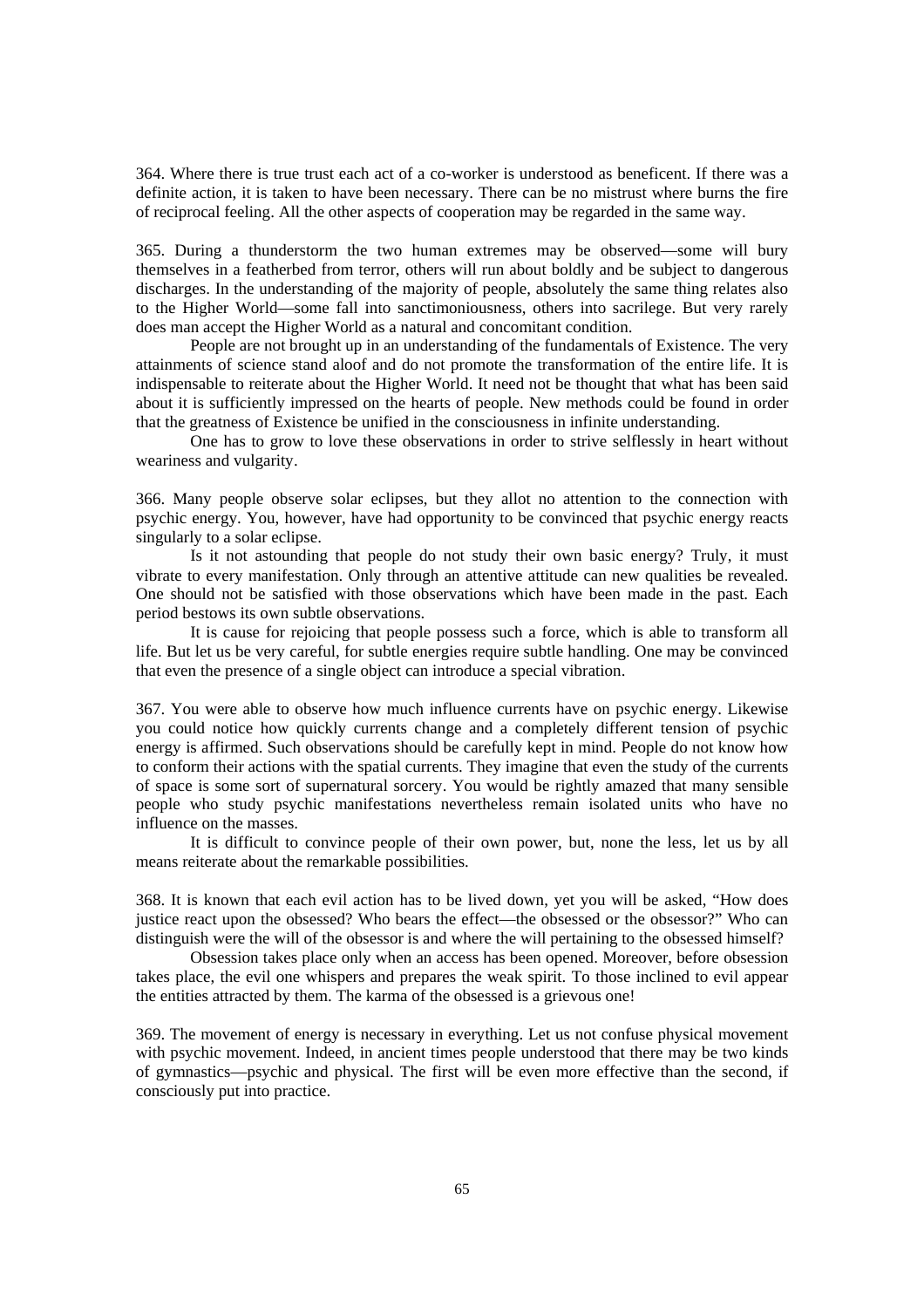370. During experiments with psychic energy, one may be amazed at the lightning speed of force during transmission over a distance. People suppose that a prolonged action is always required. When they say that someone has fallen into doubt, they usually presuppose an appreciable time element; but it would be more correct to say that doubt came in a flash. Precisely one such instant leaves an indelible mark.

 One should educate oneself in the realization of the qualities of psychic energy. If someone says that he has already read enough about the properties of psychic energy, pity the ignoramus. Of course, nowhere, up to the present, could one acquaint oneself with the study of the actual basis of existence. Observations were isolated, and the observers sometimes even subjected to persecution. Many precious conclusions have not been published and have perished in scattered manuscripts. You act rightly in referring to the acquiring of knowledge with benevolence.

It is necessary to set aside, in their deserved places, the barriers erected by ignorance.

371. Let us meet each movement toward perception amicably. Let us find the strength to renounce personal habits and superstitions. Let us not think that it is easy to overcome atavism, for physical stratifications bear within themselves the prejudices of many ages. But if we firmly realize the weight of such precipitations, then one of the most difficult locks will be opened. The next one also is unlocked when we apprehend why we must apply every action in earthly life. Only by such a path do we approach the third entrance, where we apprehend the treasure of the basic energy entrusted to mankind. Whoever will teach the recognition of it will be a true teacher.

 Man does not arrive at an understanding of his power without a Guide. Many different traps are hidden on man's path. Each sheltered manifested viper hopes to conceal from man that which is most precious. As a traveler who has lost his way, he does not know in what element to seek success; yet the treasure is within himself.

 The wisdom of all the ages enjoins—"Know thyself! In this counsel attention is turned to the most secret, which has been ordained to become revealed. The fiery might, called for the time being psychic energy, will give to man the path to future happiness. But let us not hope that people will easily recognize their heritage. They will invent all kinds of arguments in order to bring disrepute upon each discovery of the energy. They will pass over in silence the decreed quality of their advancement, but, none the less, the path is one!

372. The true significance of so-called mediums should be revealed. According to the meaning of the word itself, they are intermediaries between the worlds. But let us not forget that to all people this communion has been given; all men are mediators. Indeed, the unrepeatable multiformity of the Universe gives to each incarnate being his share of communion. But the fact is that the majority of people do not realize their own abilities. On the contrary, under the pressure of ignorance they try to extinguish each manifestation of their own individuality. Therefore, let us apprehend that mediation between the worlds has been given to each man individually in his own measure. How beautiful it is to study such incomparable multiformity!

373. Amidst a variety of data, one should wisely distinguish the source of the communication. In fact, there may be extremely dark manifestations. There is no contradiction in the variety of intermediaries, because, owing to difference in strata, the naturally akin are mutually attracted. The manifestations may be most repellent, but the sole cure will be within ourselves. The consciousness that has reached a state of enlightenment in all purity is able to keep away from conditions such as those of a filthy inn. It is one thing to open a window into darkness, it is quite another to admit the radiance of Light.

Knowledge, warmed by the heart, will reveal to people the beautiful treasure.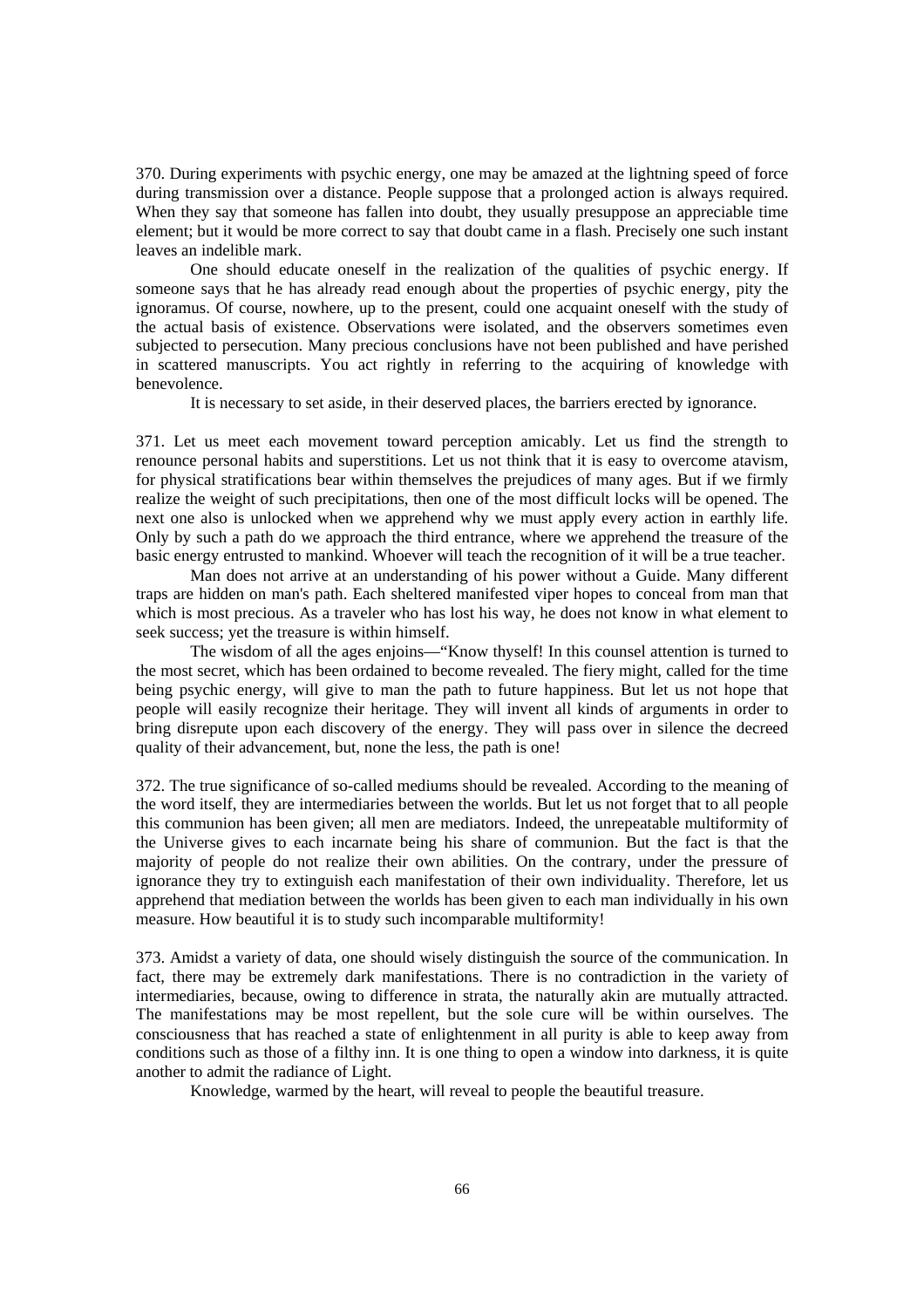374. Always warn against lower psychism, which can lead to obsession. It is no contradiction that energy can be directed to good or to evil. The very same force can serve for construction or for destruction. Only lofty thinking and purity of heart can be a pledge of the good employment of the power. Each one must keep in mind that he has been entrusted to serve for the progress of the world. All this has already been said, but you rightly observe that the ignorant can find a contradiction in it. The bad will augment evil, and the good will serve the Good.

 When people are desirous of making objections, they are prepared not to admit the simplest truth. Whither is it possible to direct energy, if will and thought have been directed to evil? Naturally, the power will flow along the dark channel. Whoever wishes the lowest will receive it. Unalterable are the words about obsession, because it represents a danger to the perfecting of life. Furthermore, intermediaries must not be of a low order. Ignorance and malice can attract only conformable responses. Each one must strive only toward the best.

375. Energy can be applied decisively in all cases. It can indicate the degree of magnetization of objects or water. Like a most sensitive apparatus it can instantaneously record the fluctuations of currents at far distances. It can follow the thoughts of each line of a manuscript. It is an index of the quality of radiation. In good hands it is an instrument of good.

 It is indeed fortunate that many do not know how to approach the power. Only after improvement of the consciousness is it possible to entrust psychic energy for broad use. Let this good time approach more quickly!

376. To each one something has been given. It is cause for rejoicing that no one's path intersects the path of his neighbor. The broadened consciousness indicates how multiform are the manifestations of psychic energy, therefore each one who writes about it should tell what he has experienced and observed. One should not generalize sensations, because the manifestations of energy depend upon a great number of conditions.

The chief factor will be purity of thought.

377. The study of the progression of collective energy can demonstrate that unity is not only a moral concept but also a powerful psychic motive force. When We reiterate about unity, We wish to inculcate consciousness of the great force which is found at the disposal of each man. It is impossible to demonstrate to an inexperienced investigator to what an extent collective energy multiplies. For such a manifestation it is necessary to prepare the consciousness. The success of an experiment depends upon the striving of all participants; if even one does not desire to participate whole-heartedly it will be best not to begin the experiment.

In antiquity people already knew about the power of united force. Sometimes single observations were united in general investigations; and thus an entire chain was formed, and each observer placed his hand on the shoulder of the one in front of him. It was possible to see unusual oscillations of energy; intensified force resulted from the concordant striving. Thus, when I speak about unity, I have in mind a real force.

Let all remember who need to remember.

378. In antiquity psychic energy was sometimes called the heart's air. By this, people wished to say that the heart lives by psychic energy. Actually, as man cannot continue to live long without air, so does the heart deprived of psychic energy cease to live.

 Many ancient definitives should be re-examined with good will. Long ago people observed the above manifestation which nowadays remains in neglect.

379. The magnetization of water placed near a sleeping man will indicate the secretion of his radiations, and will demonstrate the precipitation of his force upon objects. Such precipitations should be observed most attentively; they can remind about the obligation of man to fill his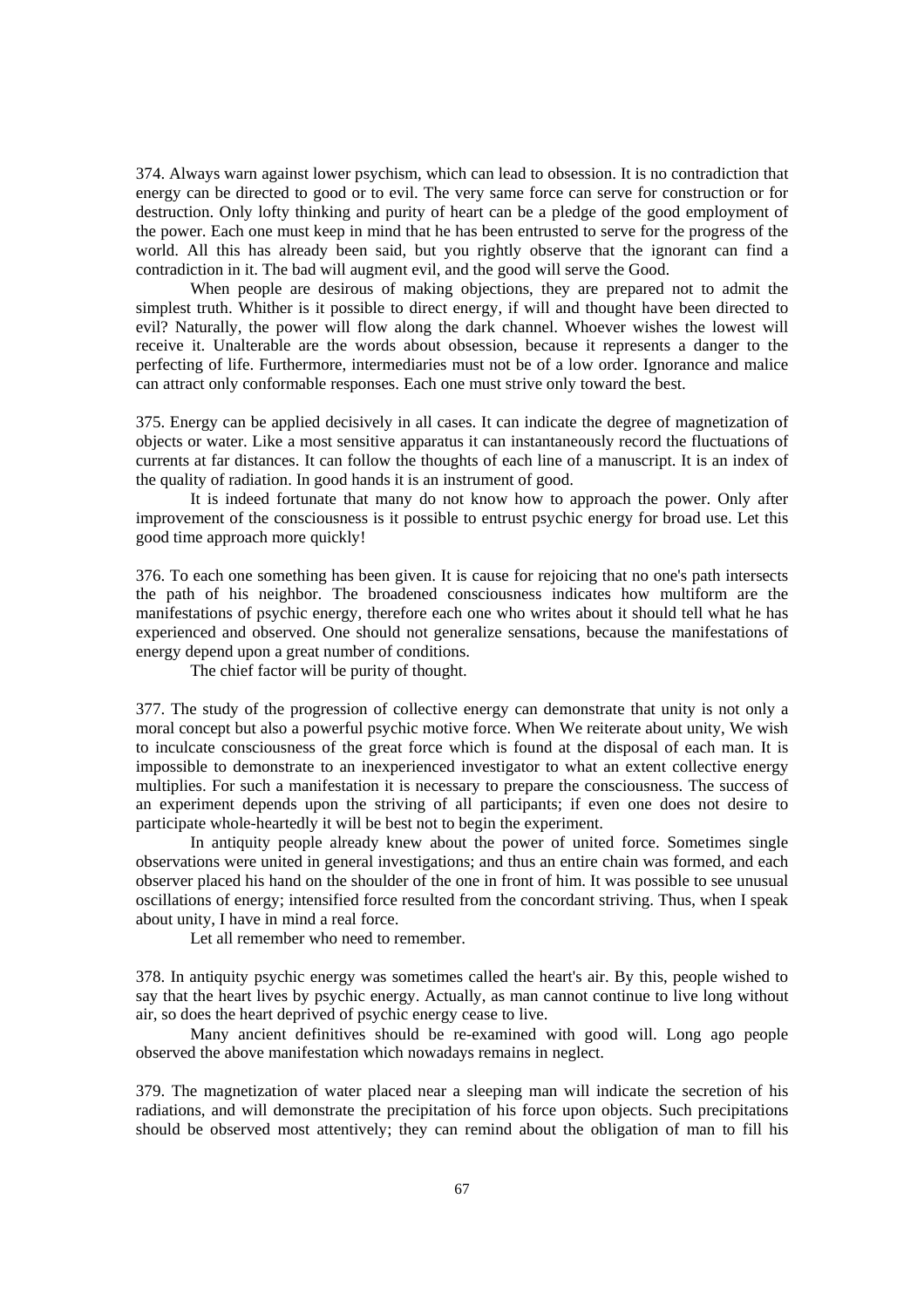surroundings with beautiful deposits. Each sleep is not only a lesson for the subtle body but is also a nursery of psychic precipitations.

380. Also indicative are experiments upon diffusion of the force of precipitations. It can be observed that energy evaporates in varying degrees. Certain strong radiations can act incomparably longer, but they will have been sent by pure thinking. Thus, pure thinking is not only a moral concept but also a real multiplication of force. Ability to perceive the significance of moral concepts pertains to the domain of science.

 It is inadmissible to light-mindedly divide science into the material and the spiritual, the boundary line is non-existent.

381. Observations should be carried out not only on concordant factors but also upon disjunctive manifestations. Many-sided experimentation is valuable. It is impossible to predetermine at the beginning of an investigation precisely what ingredients will be required for augmenting the effect.

 It is possible to invoke the cooperation of the most unexpected objects, for the properties of the subtlest energies cannot be limited. Such an infinitude of possibilities does not at all lessen the scientific value of the experiment. One may apply individual methods and accept such new manifestations courageously.

 No one can indicate where the power of man terminates. Besides. not a superman but just the most healthy man can be winged with successful attainment. In each everyday life psychic energy can be studied. No especially costly laboratories are needed in order to cultivate the consciousness.

 Each age bears its own tidings to humanity. Psychic energy has a destiny to help mankind amidst problems which it finds otherwise insoluble.

382. Learn to observe patiently what conditions are most favorable for experimentation. There may be cosmic conditions which will favor experiments either with color radiations, or with minerals, or animals. When I speak about iron and nitrogenous minerals, I have in mind an individual significance. One should independently discern where saltpeter or silver nitrate is better. Many combinations may be found which will produce the best results for strengthening psychic energy.

383. It can be observed how the presence of a person in the next room can react upon the current of energy. In fact, such reactions will be diverse. But people do not pay attention to their mood at a given time.

 It can be observed that a man may affirm his mood to be the very best, when an apparatus will show irritation or other bad feelings. Not from falsehood will the man be concealing his inner feelings, but usually from failure to know how to distinguish his sensations.

384. Besides investigating psychic energy by the use of color, make tests of it with sound and aroma. It is possible to obtain indicative reactions to music; furthermore, observe both the effect of distance and of the most consonant harmonies. Much is said about the influence of music upon people, but almost no illustrative experiments are carried out. One may observe the influence of music upon people's moods, but that will be commonplace. Indeed, it is assumed that gay music communicates joy, and sorrowful—sadness, but such deductions are insufficient. It may be ascertained what harmony most closely adjoins the psychic energy of man, what symphony can have the strongest quieting or inspiring influence upon people. Different musical compositions need to be used in tests. The very quality of harmonization will give the best indications about the paths of sound and the life of man.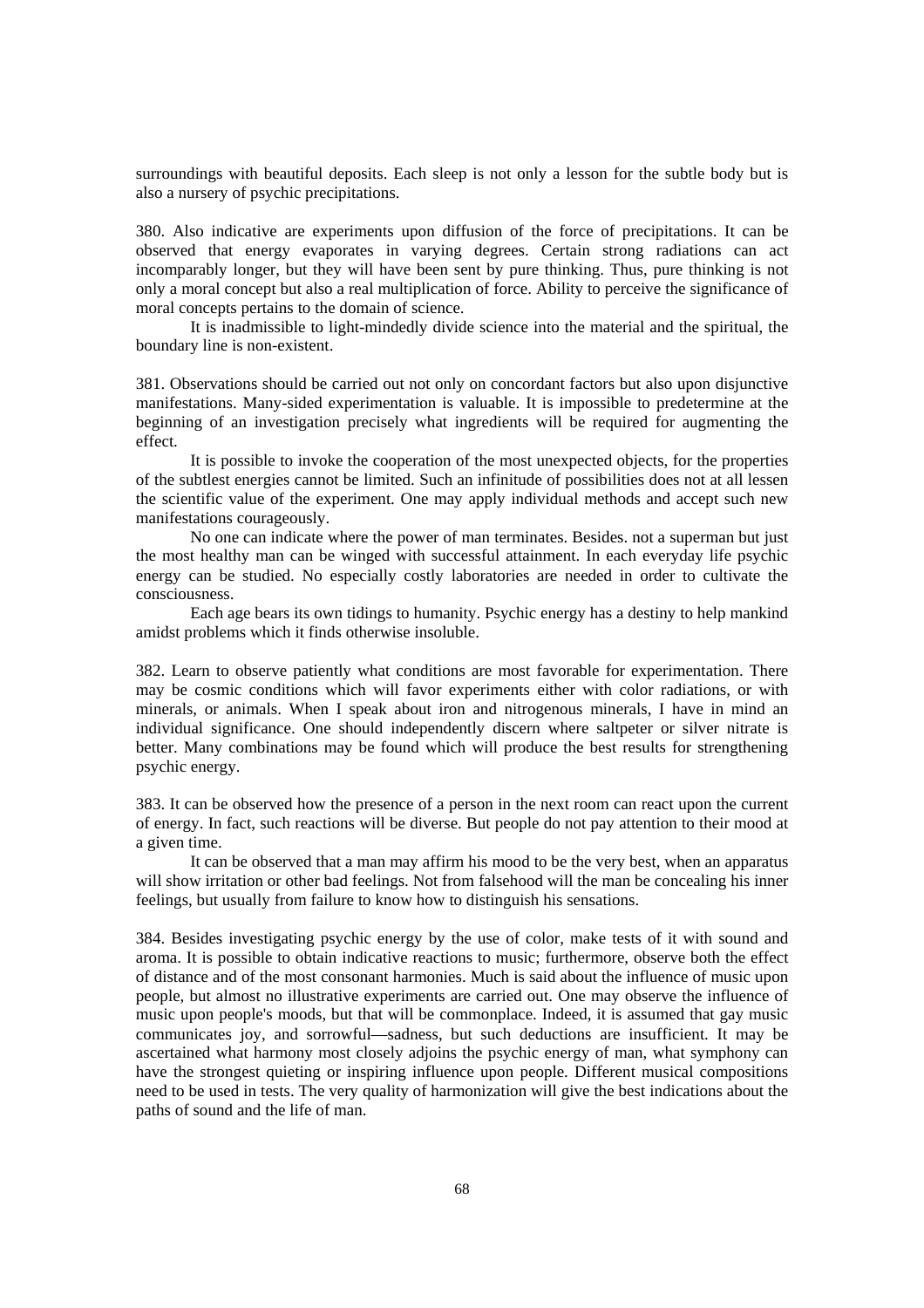Likewise, it is indispensable to investigate the influence of aromas. It is necessary to approach both fragrant flowers and different compounds, which must stimulate or diminish psychic energy. Finally, one can combine color, sound, and aroma, and observe the cooperation of all three motive forces.

385. People will finally apprehend what powerful influences surround them. They will realize that all their routine life manifests a great reaction upon their destiny; they will learn to consider attentively each object; they will surround themselves with true friends and guard themselves against destructive influences.

Thus the salutary energy helps in the reconstruction of life.

386. Usually the most important matter is allotted the least attention. But We shall not weary of repeating that which is urgently needed by humanity. Among these apparent repetitions, We affirm the desire for knowledge. People have become too accustomed to the idea that someone will do their thinking for them and that the world is obligated to take care of them. But each one must bring in his own cooperation. Learning how to apply one's own psychic energy means the gradual cultivation of the consciousness.

387. One should see no contradiction in the fact that experiments with psychic energy will bring on fatigue. The ignorant may say, "If this is the basic energy they why should communion with it cause fatigue?" Such objectors do not wish to understand that during experiments the energy is, as it were, condensed, and furthermore, the surrounding conditions are the principal cause of the possibility of fatigue. Abnormality of surrounding conditions spoils many already possible attainments. Therefore I advise to carry on experiments outside of cities, such a condition will help not a little.

 Likewise, one should avoid the saturated effects of quarrels and of any irritations. Imperil will be the chief enemy of development of psychic energy. Also harmful is an atmosphere permeated with emanations of foodstuffs. Likewise harmful is the presence of animals. Thus, each one within his own possibilities will eliminate that which is not useful.

388. Psychic energy is most subtle, therefore dealing with it must be subtle and exalted. One should bear firmly in mind that the force of psychic energy is a fiery power. Around fire, manifested and unmanifested, one has to conduct oneself with special caution. One should grow to love such all-pervading energy. It is impossible to carry out an experiment when in doubt or hostile. Long ago a kind, benevolent attitude was already spoken about; by degrees it has been taught how to approach this most important concept.

 It is indispensable for assimilating the methods of experiment with psychic energy to know how to dominate one's own thinking. Not only in order to be able to direct it, but also to know how to restrain thought's action.

389. Rarely do people realize at what distances psychic energy can react, but it is time to understand that events of great importance are accomplished on the basis of psychic energy. One may find remarkable examples of personalities, who, consciously or unconsciously, have been manifested as the focal point of great decisions.

Scholars may recognize the fact that experiments with psychic energy will yield most unexpected results. Let us not make the conditions of discovery too easy—that which is easy is not valued.

390. We give out indications about the investigation of psychic energy with extreme caution. In the first place, certain people may utilize such information for evil purposes; in the second, certain persons may carry experiments in relation to their own health too far; in the third, certain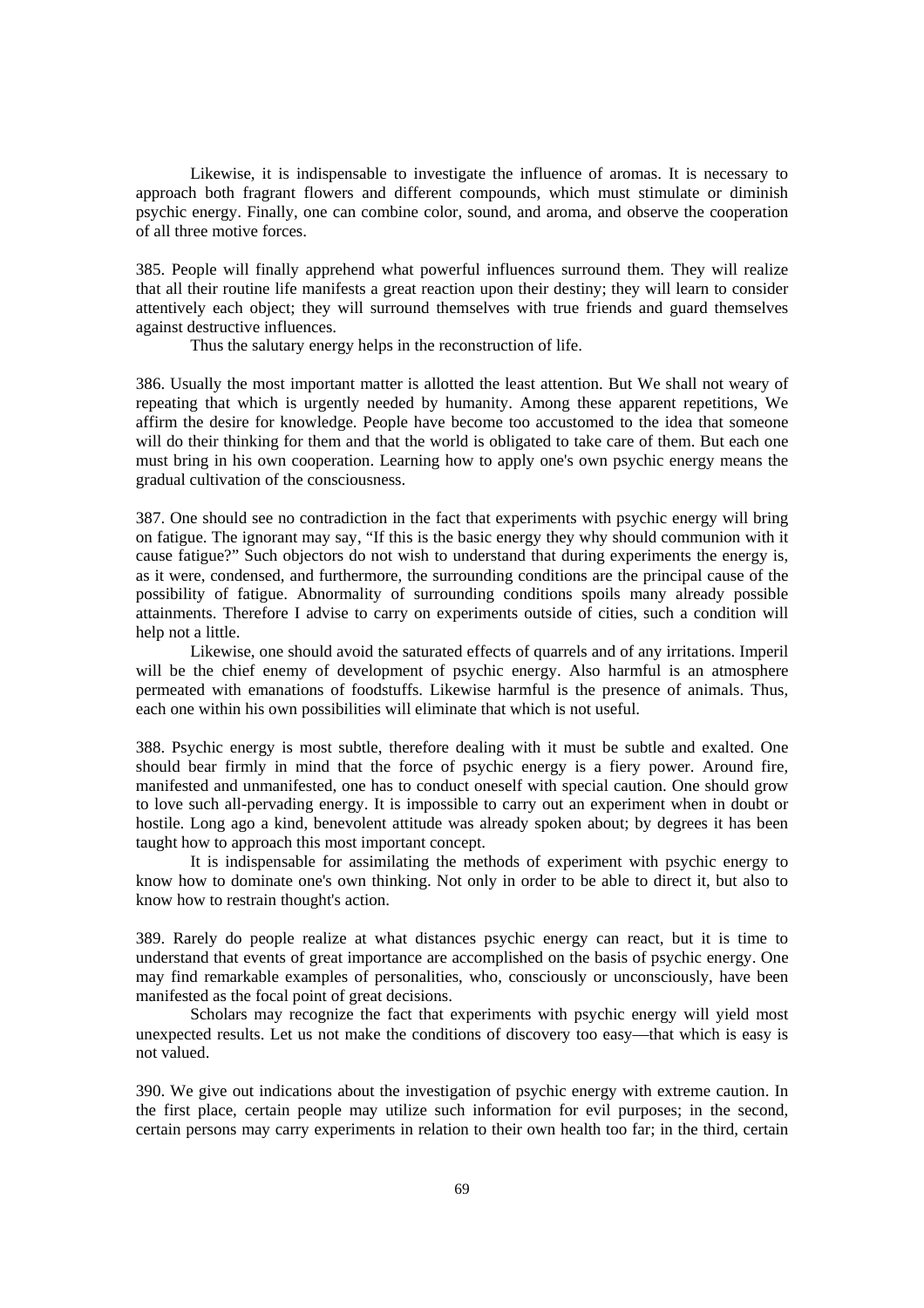ones who lack abilities for such experiments may start calumnies about the impracticality of what has been given out. Let only those devoted to knowledge engage in serious study. Everyone has had occasion to encounter many people who have made a laughingstock of what is most important. Mockery is not only ignorance, it demonstrates baseness of consciousness.

 I affirm that psychic energy must be studied with all attentiveness. During discussion about psychic energy there must be no dissension. Every experiment can be repeated with an understanding of the individuality of each case. Indeed, each experiment proceeds under special conditions. This circumstance should be remembered; for there are people who demand mechanical duplication even from the subtlest energy.

The maintaining of individuality and lawfulness is often especially difficult.

391. One may also observe interruptions of the currents. As in aviation one may encounter air pockets, so, too, in the observation of currents, sudden cessations may be noted. In ancient times such manifestations were called the silences of nature. Even in machines, a tremor is noticeable during a change of currents. Indeed, psychic energy especially indicates such changes.

392. It is natural that psychic energy should exhibit good signs on substances useful to people. One need not be astonished at the coincidence of good signs with personal feelings. Our sensations ought to coincide with correct appreciations. If some substance is not readily acceptable to man, it usually proves to be harmful The reason is not in autosuggestion but in direct straight-knowledge.

 It may be observed that we know far more than we imagine. The process of acquiring direct knowledge from the depths of the consciousness will be aided by psychic energy.

Thus, psychic energy may be recognized as a guide in all the domains of knowledge.

393. It has been noted that certain nationalities readily manifest psychic energy. Such countries should be studied. The cause may lie either in characteristics of the people itself or in the influence of nature.

 Certain metals may correspond to the constitutional make-up of the local inhabitants; there may be magnetic currents connected with underground waters. Likewise, certain species of trees may increase or retard the action of psychic energy. Oak and pine are good, but aspen, alder, and dwarf elm are rarely of help to the energy. However, such circumstances are of secondary importance.

 The chief factor is inherent in man. It is known that even recently important glands were still overlooked. Similarly, even at present, people do not think about psychic energy.

394. Physiology and philosophy in different languages equally avoid speaking about that which is most important. Though numerous conferences are convened, it is especially deplorable to observe the shifty evasions resorted to, in order to avoid expressing that which is most simple and arriving at the simplest solution.

The ability to reason simply and clearly results from the cultivation of the spirit.

395. One should study mental transmission upon the current of psychic energy. One may not perceive the sending in a verbal expression, but it may be reflected in the rhythm of psychic energy. This is not an interruption, as with a change of currents; nevertheless, the glyph of psychic energy is altered by it; perhaps an ellipse is evident instead of a circle, or the circle itself changes diameter, or oscillations may be evinced—thus one may observe the impacts of thought, if the thought be strong enough. The ancient observers had a name for this, such as "the touch of wings," because thought has always been represented as winged.

 Many well-thought-out symbols have been left for our interpretation. The study of symbols will provide a conception of the profundity of ancient thinking. Though remains of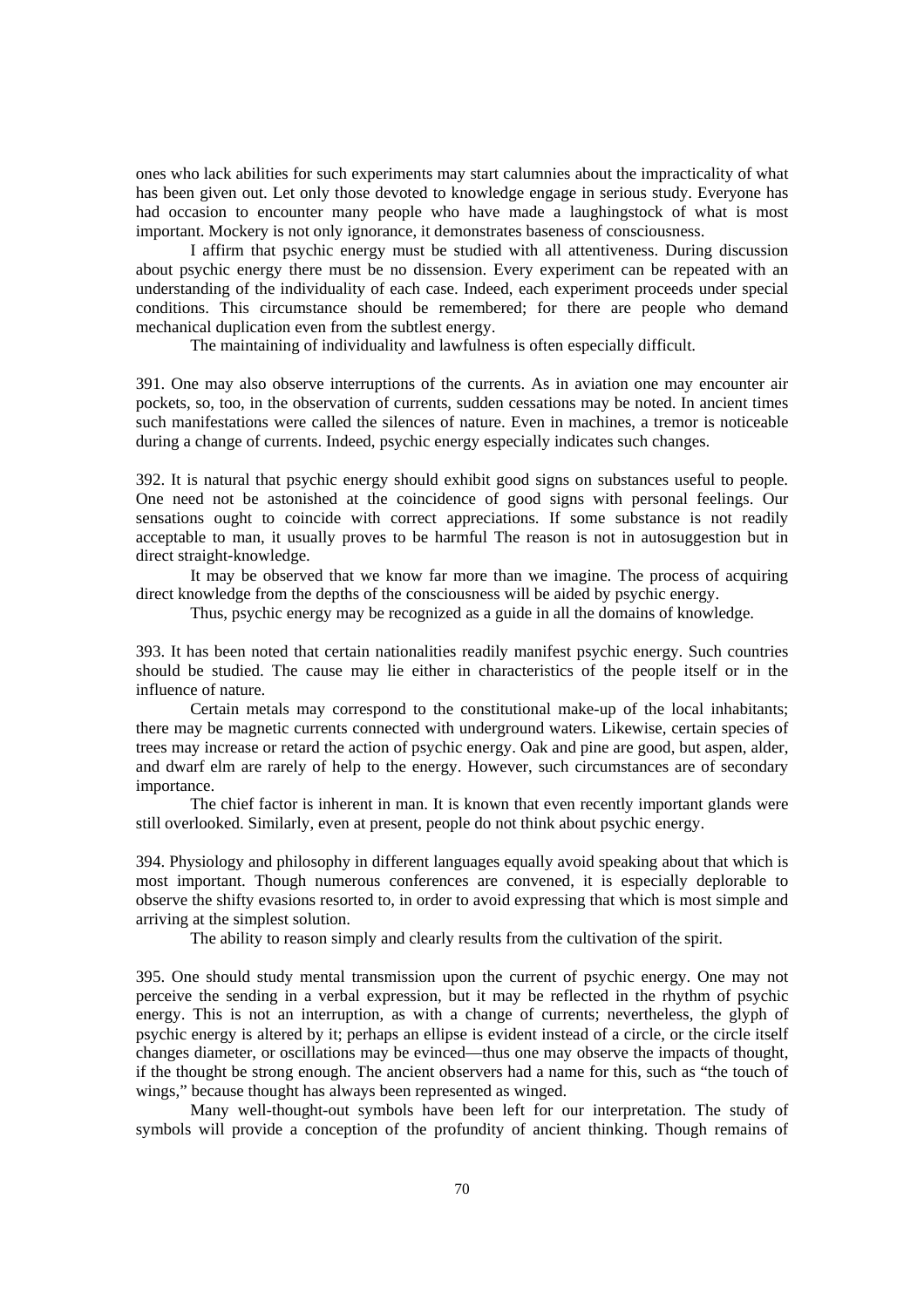ancient adaptations are rarely found, such as apparatus, yet in symbols it is possible to see something far more profound than people care to admit. Still, excavations sometimes yield parts of objects which are not understood.

 One needs to reflect about the course of ancient thinking. Such research based on material discoveries can lead to remarkable deductions. Even in observing ancient graphic representations, people often endow them with a personally concocted significance. One should be very acute.

396. This question is very important—Are thoughts stratified on objects preserved over a long period? It can be observed that sometimes they are preserved for centuries. Sometimes metal alloys were utilized for the better preservation of such stratifications. Such an attempt merits attention; for it shows how, much more than one may imagine, ancient people were learned. Great have been the extremes in the ways of life, but at its best the ascent of thought has been resplendent.

397. In studying the emanations of the rose, you noticed that merely walking past the blossom had an effect upon its emanations. From this observation alone it may be seen how sensitive plants are, and how strong their reactions to man. There is also another experiment which has considerable significance. If man by his energy can project his influence to the next floor through beams and carpets, then what deductions may be made about public communities!

 It is understood that human communion is possible only under conditions of complete good will. Again a moral concept becomes an actual motive force. Thus, psychology is made a most effective science. It is highly indicative of the epoch that even so-called abstract concepts become the motive forces of life.

 It may be asked, "Is a new epoch beginning?" Verily it has begun, because the realization of great energies is entering into life, and science is rising to new heights.

398. There are people ignorant enough to deny the utility of the higher energies. They attain such a degree of blasphemy that they affirm recognition of energy to be an insidious evil. Certainly you will encounter absurd opinions about the evil origin of science. Even nowadays there are ignoramuses who rebel against the good of mankind. But pay no attention to these voices of darkness—they will always exist. Blasphemy, mockery, and slander are the sole weapons of darkness. Yet you already observe the beautiful energy, and no slander will distress you.

399. The signs of the New Epoch are multiplying. They do not perish in the conflict. The flowers in the meadows do not die from the thunderstorm, and the rain only brings out their freshness., Thus, the significance of the impact of polarities should be understood.

400. Each physical touch contains in itself an act of great intensity. Each animal tamer knows the force of contact. Even the gardener knows the significance of physical care for plants, but people among themselves refuse to recognize the need of caution in their relations. You have already observed how even the approach of a single man has disrupted completely the rhythm of energy. Since it is not so difficult to obtain indicative results, then how much more should one apply such convincing knowledge.

 People do not wish to accept the law of communal life. One may repeat countless times about the good of unity, yet few are they who ponder over the reasons for such insistence.

401. Few have ascertained the significance of magnetic passes. Such a manifestation must be inseparable from psychic energy; otherwise there would result the monstrous supposition that suggestion, magnetism, clairaudience, clairvoyance, and all the other psychic manifestations are isolated and that they emanate from different sources.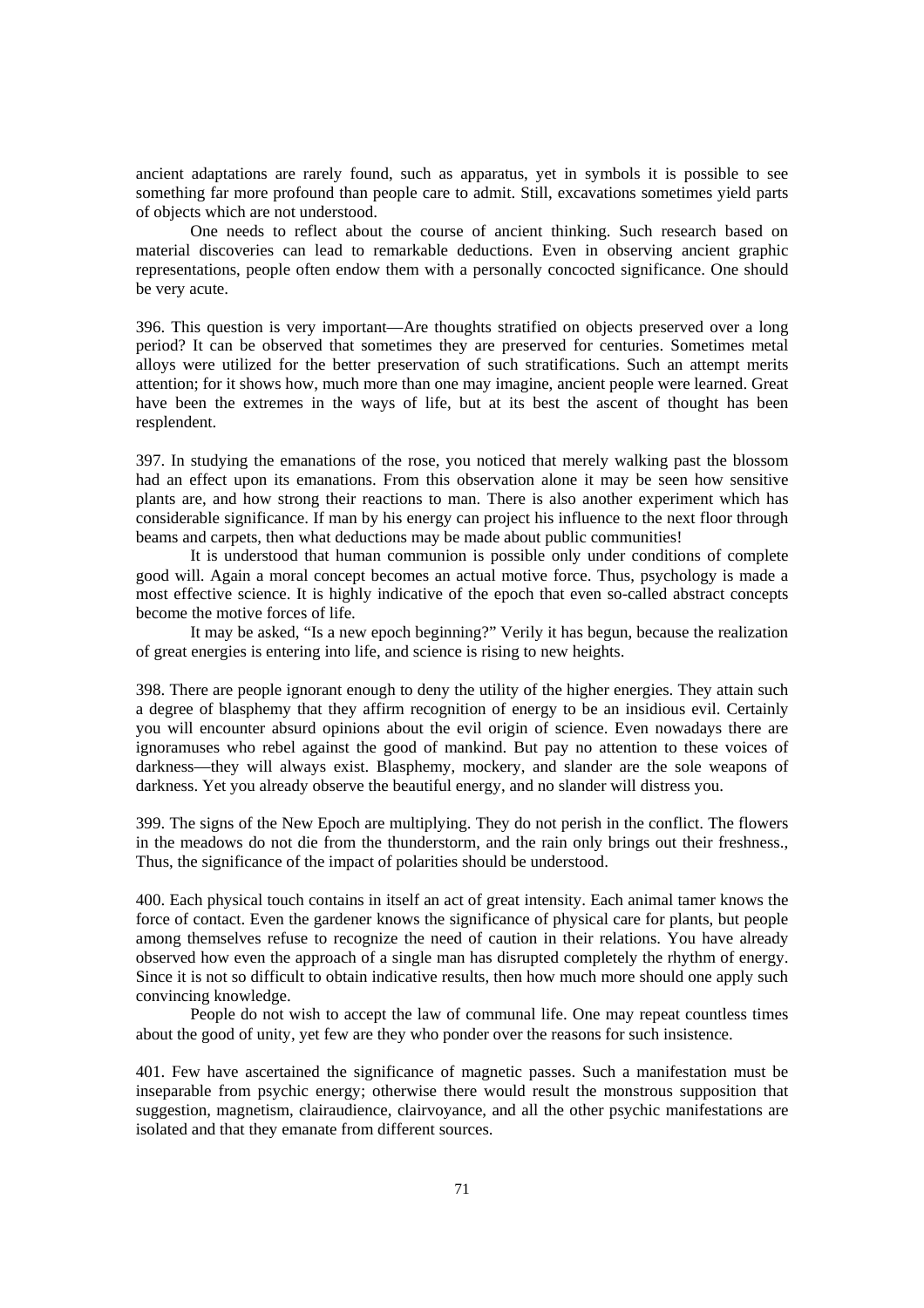It is time to understand the unity of the basic energy. Each experiment shows multiformity, but within the unity of the fundamental energy.

402. Perception of an earthquake at a distance resembles the sensing of thought at a distance. Likewise the energy apprehends and registers each vibration, from the very greatest manifestation to the falling of a rose petal. Psychic energy is vigilant and ready to register the actions of all that exists.

403. In ancient legends it is frequently related how heroes had to pass terrible monsters in order to find the treasure. They were forbidden to feel fear, as otherwise the monsters would rend them. The particular quality of vision of looking without seeing has already been mentioned. But now the manifestation of psychic energy draws near, and one needs especially to know how to control one's own feelings. One has to train them so as to be able to call them into action or consciously restrain them to the point of complete suppression.

 Precisely as it has been said, to be able to look without seeing—this is the best example of the mastery of sensation. For experiment with psychic energy one should know how to suppress one's own feelings in order to be free from preconceptions.

404. It has also been said that sometimes it is not easy to force oneself to think, but it is still more difficult to command oneself not to think.

 The ability to control thinking depends upon continual exercise; for experimentation such exercise is indispensable. Each day one can discipline oneself not to think of some definite thing. But one should beware of self-delusion lest the command not to think contain a thought within itself.

Complete abstinence from thought and preconception is already a great mental discipline.

405. Observations upon psychic energy depend upon the inner honesty of the observer. He alone can judge as to when he has refrained from anticipation; he can judge as to when he has avoided a desire.

406. One should not extend experimentation for more than an hour; for one may draw excessively upon one's energy, and this will show itself after a certain period of time.

407. "Let me drink the living water which stands close to thy head—thus was it said in an ancient manuscript.

 The latest interpreters have attributed a symbolic meaning to the saying in this way: "living water" denotes the ocean of wisdom; "the head" means the summit of cognition. Whereas, the writing had a medicinal significance. The disciple asked the Teacher to let him drink the magnetized water which had stood by his bedside. Many sayings can be found about the magnetization of water. On ancient images figures can be seen drinking from a vessel or sacred source.

 Long ago people already knew about the two methods of magnetizing water. One, magnetization by passes, the other, a natural one, when water was allowed to stand at a bedside. The first was preferred for certain ailments, but the second was considered better for general sustenance of strength. Such water was either drunk or sprinkled over one.

 It is said that a certain queen of Palmyra ordered her attendants to pass the night around the basin prepared for her bath. Similarly, the Biblical story about King David shows the value attached to healthful human radiations. In communal life the emanations of radiations should be very attentively harmonized. Psychic energy will help in the selection of co-workers.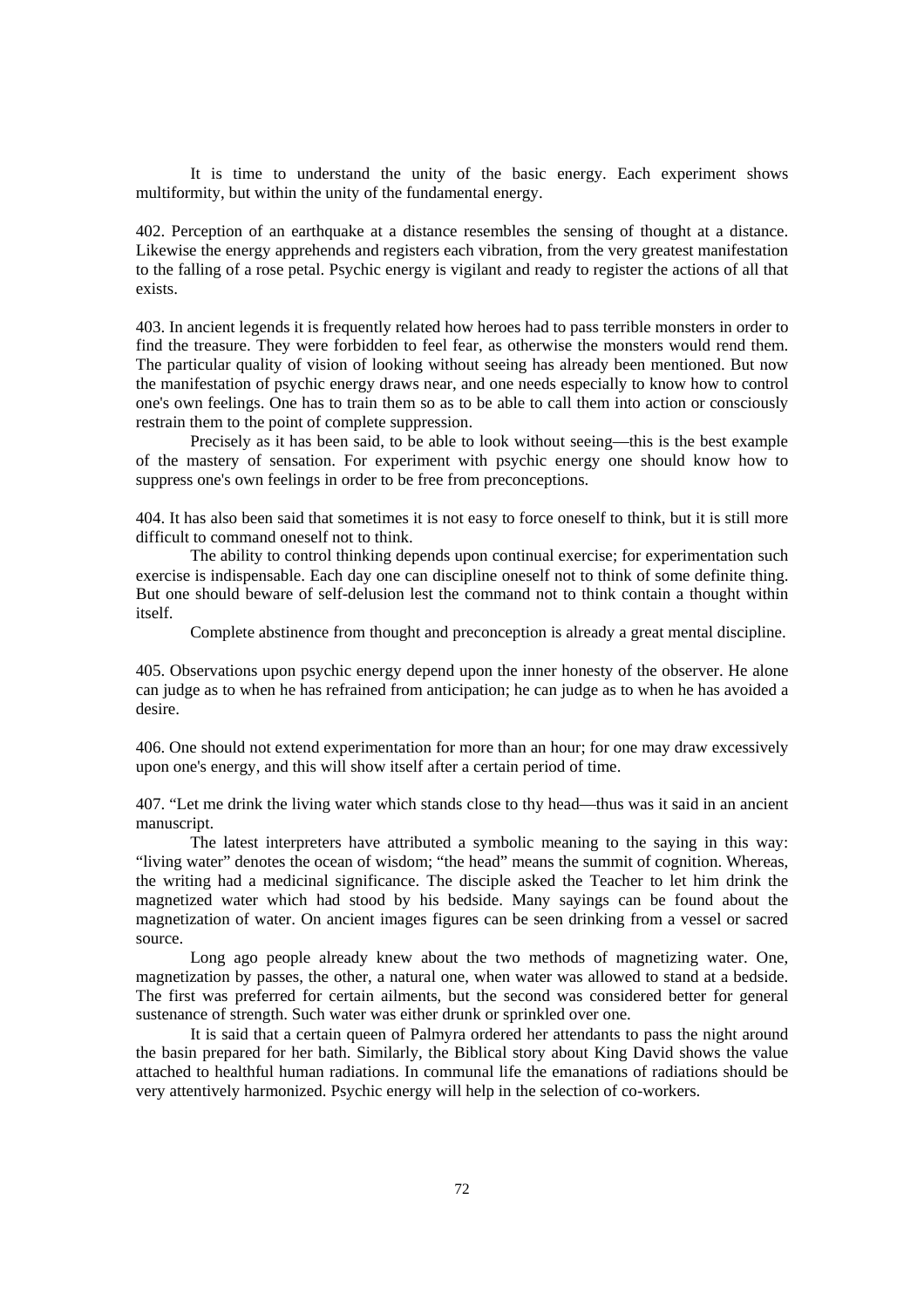408. Magnetization of fabrics is well known. Magnetized clothes or parts of garments have been sent. Magnetization has been effected by the same two methods—either by passes or by wearing such garments. There was an old custom of sending a garment from one's shoulder. The ancient potentates supposed that such gifts increased the devotion of their retainers. There is even a legend that such a custom was taught to one king by a wise anchorite.

409. Magnetization by natural means is preferable; it takes place without any tension or fatigue, and the emanations are stratified bounteously and freely.

 You already know how far radiations penetrate. The atmosphere of old houses with antique furniture must be gradually assimilated in order that the accumulated radiations be not harmful.

410. It is possible to observe precipitations of energy on mountain snows and on dew. In ancient times people understood the medicinal quality of dew. It was mentioned in legends that in order to become prophetic one had to walk through the dew for seventy days. And recently hospitals were opened where walking barefoot through the dew was prescribed; plain water was useless because the particular quality of dew was required.

Snow, full of meteoric dust, contains the same curative properties.

411. If you wish to make a present of a book, I advise you to send it after having read it through. In olden times a book which had been read by the giver was highly esteemed. It was understood that in the process of reading a particular force was accumulated upon the book. Thus, observe all the possibilities of interchange of energy.

412. When a man becomes conscious of the force inherent in him, nevertheless he cannot soon apply it expediently. Many unnatural situations will result, but one should deal with them with extreme patience.

 The host does not laugh at foreign guests who have an imperfect command of the language; he strives to understand and to help. So, too, in the perception of subtle energies, one should apply one's whole attention. People will attempt to hide or perhaps exaggerate their sensations, but one should not be disparaging even of the very first attempt.

 Just now a great progress in consciousness is undoubtedly taking place. Where one might have expected negation, precisely there, possibilities are arising. Let us rejoice at each beginning.

413. Repulsion is unfitting where there is even a slight attraction. The Teaching must spiritualize knowledge and bring moral concepts closer to the existing High Forces. One should not dismiss anything that can recall a forgotten truth.

 Not accidentally do I draw examples from legends and national traditions. Each allusion to past knowledge is already a sign of the dignity of man.

414. Some await tidings from above, others apply their ears to the ground. Nothing in the Universe can be disregarded.

 One should understand the most proximate gifts of evolution: first—psychic energy; second—the woman's movement; third—cooperation. Each of these gifts must be accepted in full measure, not abstractly. We have many times pointed out the power of psychic energy. Now, just as insistently, should the qualities of the next two distinctions of the age be indicated.

415. The Mother of the World! It would seem that in one sounding of these words the meaning of the grandeur of the concept would be made clear, but life shows otherwise.

 Poets and singers frequently glorify woman, but governments are unable to recognize simple equality of rights. It will be a shameful page of history which will record that even now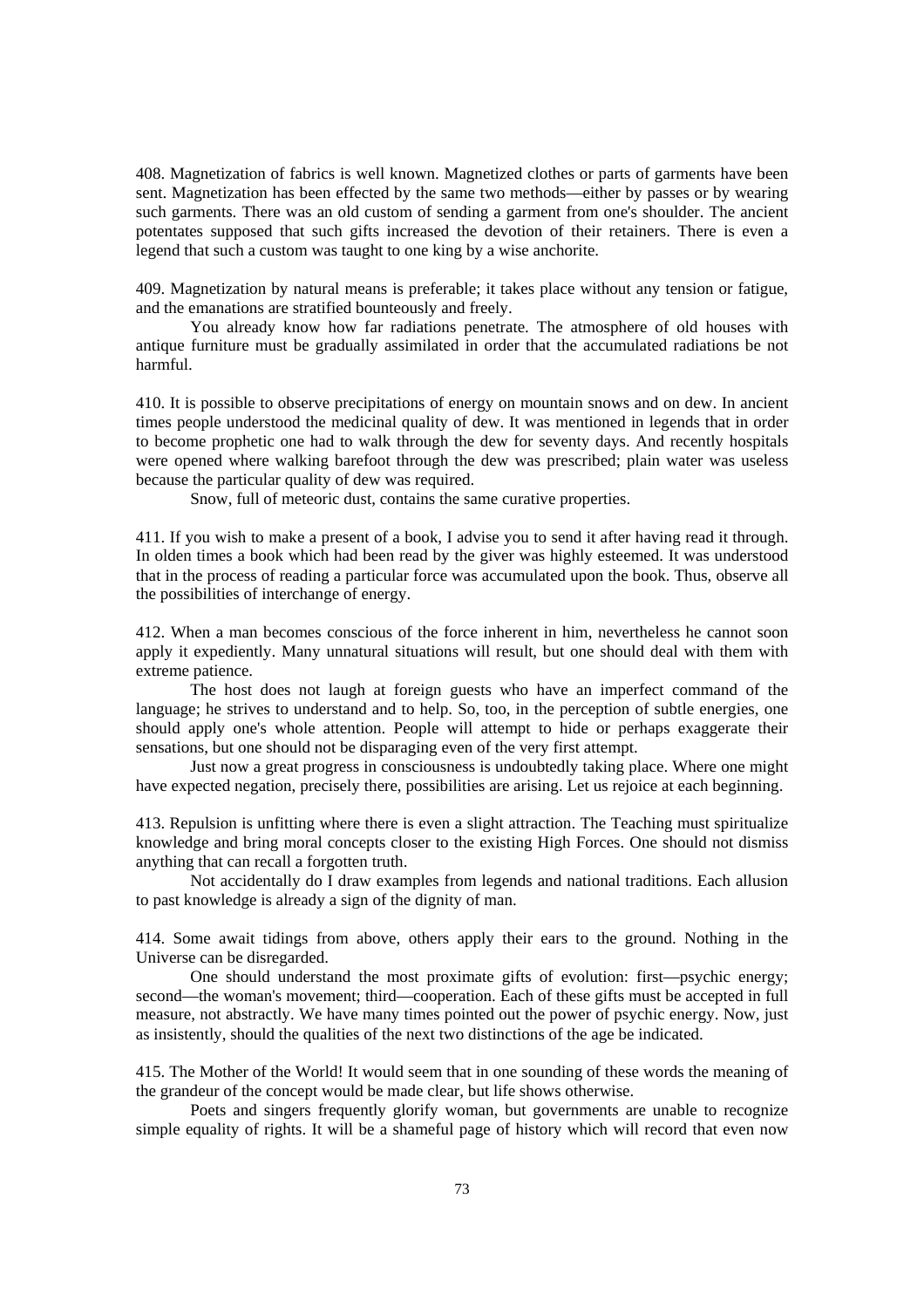equal rights have not yet been established. Woman's upbringing and education are not on a level with man's, and motherhood itself is not protected.

 Whoever is first in carrying out such an action of universal import will be proceeding in harmony with evolution.

416. Woman herself must set an example in unity. We know how seldom such harmony is attained. But if the one real motivation be emphasized, then it becomes impossible to remain deaf just by reason of absurd customs. Indeed, many of them have a historical basis, but these obstructions must be destroyed.

 By their own hands women of all races and beliefs will help to mold the steps of evolution. There should be no delay!

417. You will encounter two types of opponents of equal rights—one, an admirer of the rule of the harem, who says that age-old customs should not be disturbed; the other, indignant at the past, will demand supremacy for herself in everything. Both will be remote from evolution. It is impermissible to drag past offenses into the future. It is impermissible also to preserve the ossification of an outworn way of life.

 It is impermissible to erect obstacles to free cognition. Affirmation of true equality of rights might better be called full rights. The obligations attending the recognition of full equality will liberate life from coarse customs, from foul speech, from falsehood, from dusty routine. But the new evolution must be begun early in life if thoughts about it have not flashed out independently.

 One may perceive that at present there are many women who perfectly understand the significance of full rights. They may be relied upon throughout the world.

418. Universally full rights for all humanity should be a sign of the times. Public opinion must imperatively demand justice. Such fullness of rights must be manifested as a natural law in world relationship. Full rights are the most indispensable condition.

 People pride themselves on the abolition of slavery, but has it actually been eliminated everywhere? Can the inhabitants of Earth sleep in peace while somewhere human dignity is abased to a beastlike condition? Can people boast of enlightenment when they know that full rights do not exist?

Thus, one should not regard the matter of full rights as having been already justly solved.

419. In establishing full rights it is necessary to avoid making it appear as something extraordinary. It is a natural condition and must be accepted calmly. In spirit one may deplore the fact that such a natural condition was not reached sooner. But it is no cause for proud boasting when something is done which nature itself preordained.

420. Fullness of rights involves full obligation. Lacking such understanding, full rights will change into arbitrariness. Among women can be found that conscientiousness which will provide the quality of evolution.

 Without an innate striving for quality it is impossible to acquire the feeling of perfectment.

421. Woman may be judge as well as legal adviser, for injustice will be diminished when the tribunals themselves shall repel the malign principle. Such a distinction will transform the whole way of life.

 When I say, "You, women, can comprehend cooperation," I thereby wish to evoke the slumbering fires from the depths of your hearts.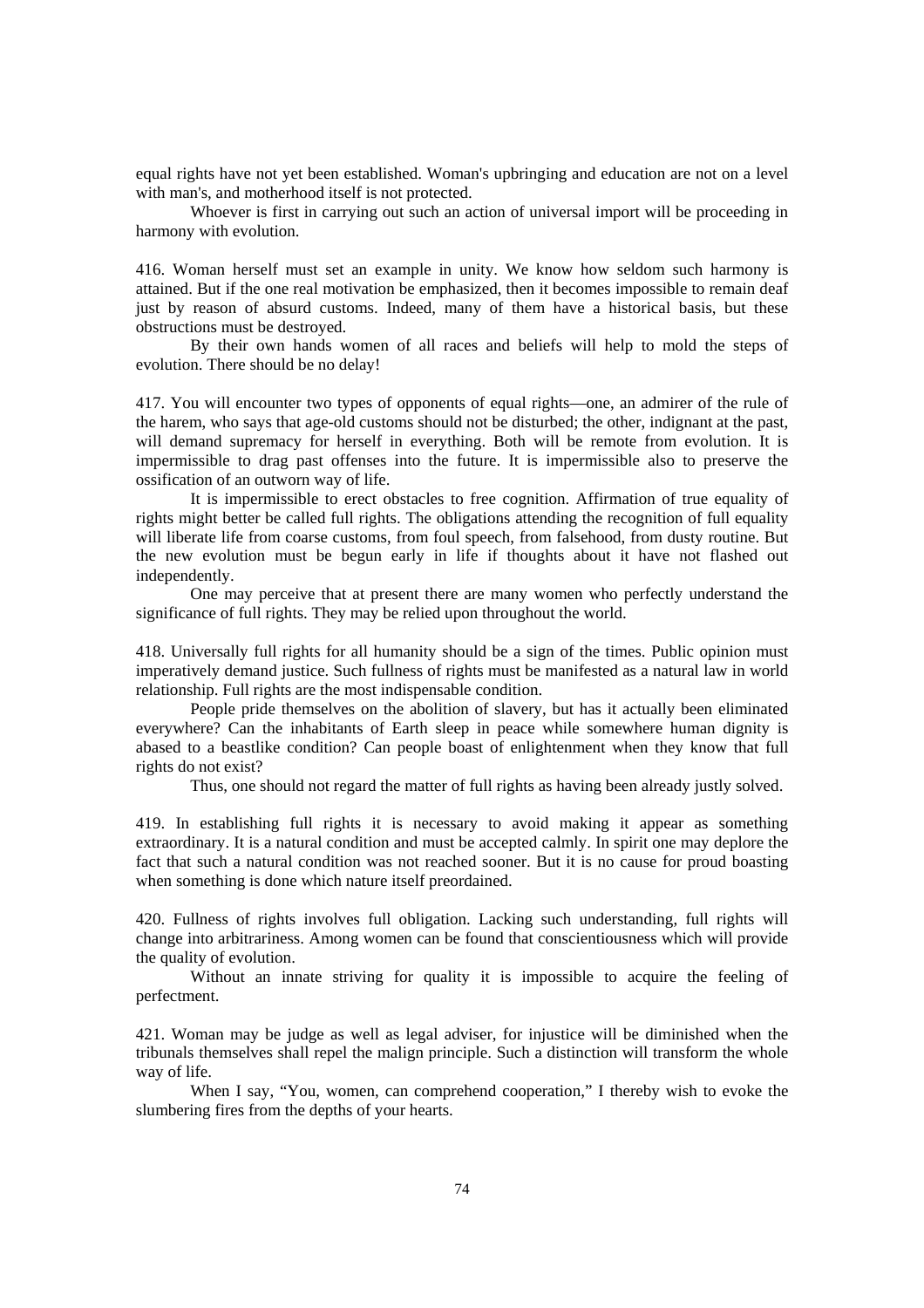422. Cooperation is a sign of the epoch. Much has been written about it, but life demands that this concept be refined. Any calculations will not help to strengthen collaboration. One may be convinced of this by the fact that a single evil will has already upset an entire structure. One must not think it possible to screen the frightful condition by any sort of external obligations. If there be no confidence, then cooperation is changed into a jar of poisonous scorpions. I affirm that realization of psychic energy cements the firm foundation of cooperation. Not an abstract concept but the evidence of energy will yield new thoughts.

423. Each domain of life has become so complicated that cooperation everywhere is required. Not a single branch of labor can be named in which a man can regard himself as an isolated unit. Therefore cooperation becomes, as it were, the science of life. But in order to give it a scientific basis it is necessary to recognize it throughout life. It is impossible to summon people to it as to something abstract. In each school subject the inherent possibility of cooperation should be pointed out precisely.

 Each legislation should allot a large place to the cooperative principle. Let each outgrowth of it be protected by sound laws. Life is multiform, and cooperation cannot be conditioned by a single interpretation. Subtle energies play a part in each work, and they must be very carefully shielded by laws. The manifestation of subtle energies enters into diverse human consciousnesses. It is impossible to define the subtle combinations with the crude word.

 Thought must be thus cultivated in order to sense the utmost useful application above and beyond conventionality. Some may not comprehend what relationship the cultivation of thinking has to the laws of cooperation, but cooperation is the harmony of humanity.

424. Much opposition will be shown to cooperation. Some, through selfishness, will not wish to accept it altogether; others will make use of it for personal gains, but will deny its existence; a third group will unite the concept of cooperation with the overthrow of all order.

 There will be a great number of objections; therefore the implantation of collaboration becomes one of the most difficult tasks. An abyss of atavism will appear; the most absurd examples from outworn ages will be adduced; crimes will be enumerated which were the result of dishonest cooperation. Too often obstacles have been set up and the new conditions of life forgotten. The trend toward infatuation with mechanization can be rationally solved by cooperation.

 Besides, cooperation must not be limited only to certain aspects of labor. Cooperation must be accepted as the foundation of Existence. Only through the broadest cooperation is it possible to find the true relationship between the state and national labor. Otherwise the ruinous indebtedness of the state will increase. The solution of such a problem by means of war will be a sign of barbarism. One must think not about the destruction of nations, but about the improvement of the planet!!

 When psychic energy occupies its due position, when woman enters as the protectress of culture, when cooperation is made the basis of the structure—then all life will become transformed. Knowledge and creativeness will occupy their manifest position. I say manifest in this sense, that even amid remote ages may be found examples of understanding of the significance of science and art.

Cooperation reveals easy paths toward perfection.

425. The question of self-perfection and of national health are closely connected. Let us summon woman to one and to the other. Both tasks are in need not so much of governmental as of family enjoinment. One cannot command purity of thought; one cannot even command purity of speech. One cannot command a healthful cleanliness of the home. Only enlightenment affirms sanity of spirit and body.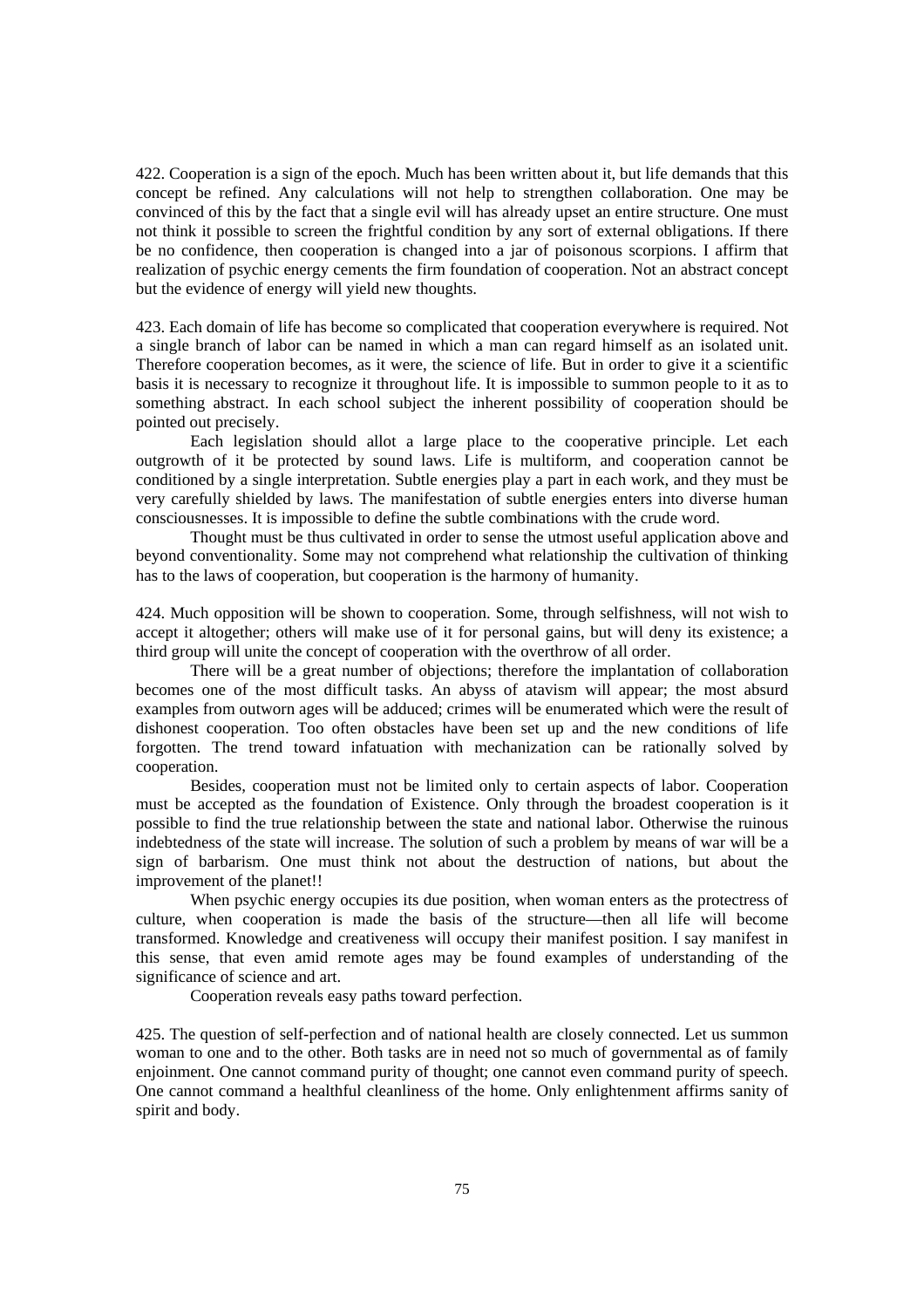426. By what earthly words can the fact be expressed that the subtlest energy is manifested in each of man's movements. How to affirm that the same energy also leads worlds into movement? How to affirm that it is also in thought and in action? It is both an impelling and an arresting cause. It does not grade the small and great. Who apprehends where is the First Cause of all that exists? Who, then, can spread knowledge about the great energy throughout the world?

 A book could be written about small causes and great effects. Indeed, such a definition is possible only from earthly measurement. But it is instructive to investigate what causes have produced the large effects; one may be amazed at the smallness of the visible causes. Many do not remember at all the petty impulses. Let us see how such unconformity could result. An explanation may be found in karmic causes. Moreover, man differentiates the small from the great with difficulty.

 Psychic energy must remind about the presence of the great energy in everything. Thus let us learn to refer cautiously to the small. Learn how to ponder about the great energy.

427. A careful attitude toward all manifestations is a difficult step. One needs to repeat about the observance of keenness in order not to make wrong use of the sacred energy. Many counsels may be found toward such a path. Love, benevolence, pity, and many other qualities are indicated, but it is necessary to affirm them by a realization of the great energy. It is not easy to remember about this in the waves of life.

428. Why is the participation of woman so necessary in experiments with psychic energy? Why is woman's care for flowers so beneficial? Why is woman's touch so curative in cases of illness?

 A great number of manifestations can be named wherein precisely woman can lend a special tension of psychic energy. But due attention has not been paid to such special qualities of women. It is rarely understood among physicians why the participation of a woman in operations can be particularly useful. The eternal Feminine Principle has not yet found its just interpretation.

 Scientists do not admit that the mere presence of certain people is equal to the strongest apparatus. Experiments are not performed that could note graphically the different reactions which result from different people. Indescribably useful is each experiment with psychic energy.

429. No one should deny that he has something of special significance within him. The application may not have been found, but this does not mean that the possibility is lacking.

430. There is much activity of subterranean fire. No one pays any attention to the conformity of events with manifestations of nature. This arises not so much from negligence as from not knowing how to connect events with cosmic manifestations. Yet precisely this year can provide indicative manifestations.

431. Cosmic manifestations correspond not only to physical warfare but also to conflict in spirit. The impetus of intensified energy can generate vortices at long distances.

432. It may be asked, "Whence comes fatigue during experiments with psychic energy? Besides the inner tension, is there some external condition?"

 This supposition is correct. During the discharge of intensified energy, there is obtained a specific magnet which attracts a special pressure of external spatial energy. Such external pressure contributes to fatigue. But, on the other hand, such a magnet attracts concentrated attention and makes an action convincing. Orators and singers feel fatigue not only by reason of nerve tension but also from the pressure of psychic energy drawn from space. An extremely complex process results—from the one side inspiration and from the other pressure.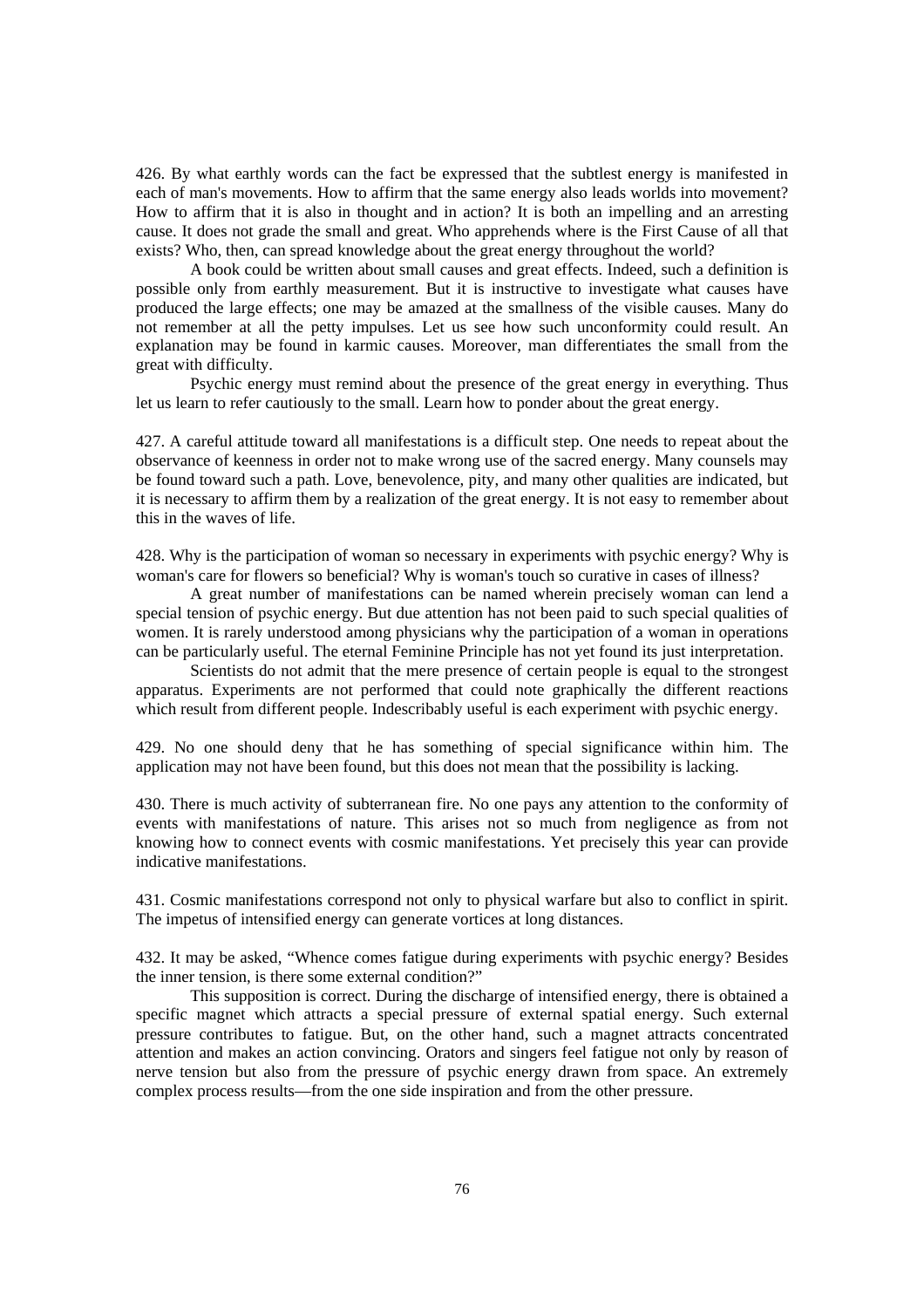433. To all it may be told how indispensable is unity. It has already been pointed out that unity is a real motive force. It has been said that unity is a magnet. It is a healer, health, it is rapid attainment. What is there still to be added?

 If what has been said has no effect, it will be useless to say that unity is harmony with Hierarchy. If this indication is not adopted, a concept about Hierarchy can hardly be assimilated. But this will denote a house without a foundation. Each whirlwind will overthrow such a shaky structure. Whence will strength be drawn to withstand the first hurricane?

434. Many historical examples testify to the fact that even very strong people have been paralyzed by the presence of those of lesser energy. Moreover, one can observe that the impeding ones are of two kinds. One type hinders only definite people, the other generally interrupts the currents of psychic energy.

 The first kind is comprehensible, because each disharmony violates the freedom of striving of energy, but the second type represents a cosmic manifestation, as it were. There is nothing good in the intersection of currents; one has to possess a considerable negative force in order to intercept even the strongest reacting influences. Such people are called cosmic vampires. Moreover, they do not betray themselves by their external appearance, and they even appear as insignificant creatures.

You should not force your energy if you sense the presence of such a creature.

435. It is unfortunate that in many languages different expressions are employed for the same concept, obscuring the meaning. For example, the word "lying" may be screened by the use of dissimulation , insincerity , treachery , prejudice , fictitiousness and many other expressions, in the root of which lies the very same concept of falsehood. Different degrees may be distinguished, but the basis will be unchanged. The same thing may be said about many concepts which have been violently dismembered in popular representation. Such dismemberment is far from useful, when it is necessary to know how to think about unity.

There are so many names for the very same thing!

436. The mutual exchange of energies is a natural manifestation, but the draining of another's energy without the transmission of one's own is inadmissible. Such a manifestation is just as frequent as are infectious diseases. But to a certain extent it is possible to counteract such violent selfishness. If from childhood people will impress upon themselves the importance of exchange and cooperation, then they will also deal rationally with energy.

Many aspects of vampirism are nothing but ignorant dissoluteness.

437. Much that is inexpressible by words may be supplemented by symbols. Thus, in every symbol there will be the element of the inexpressible. It is possible to perceive the significance of secrecy, but words will be inadequate.

 One should refer very attentively to symbols. As secret hieroglyphs they preserve the essence of the great Universe. Ordinarily, people do not know how to pay attention to symbols. People do not like indications, for they consider that they suppress their free will. However, then people are left to themselves, they feel unfortunate and forsaken.

 Symbols are as banners to which warriors can rally to learn their orders. Loss of the Banner has been considered the defeat of the army. Likewise, a disregard for symbols can deprive us of a concept inexpressible in words. Furthermore, a symbol is a reminder of the entire Teaching. The secrecy of the symbol is, as it were, a tension of energy.

438. Desperation is bad, but there is another measure of extreme intensity which is necessary for attainment. Externally it can almost be identified with the limit of despair, but in essence they will be opposites. Despair is destructive, but the extreme limit of tension is constructive.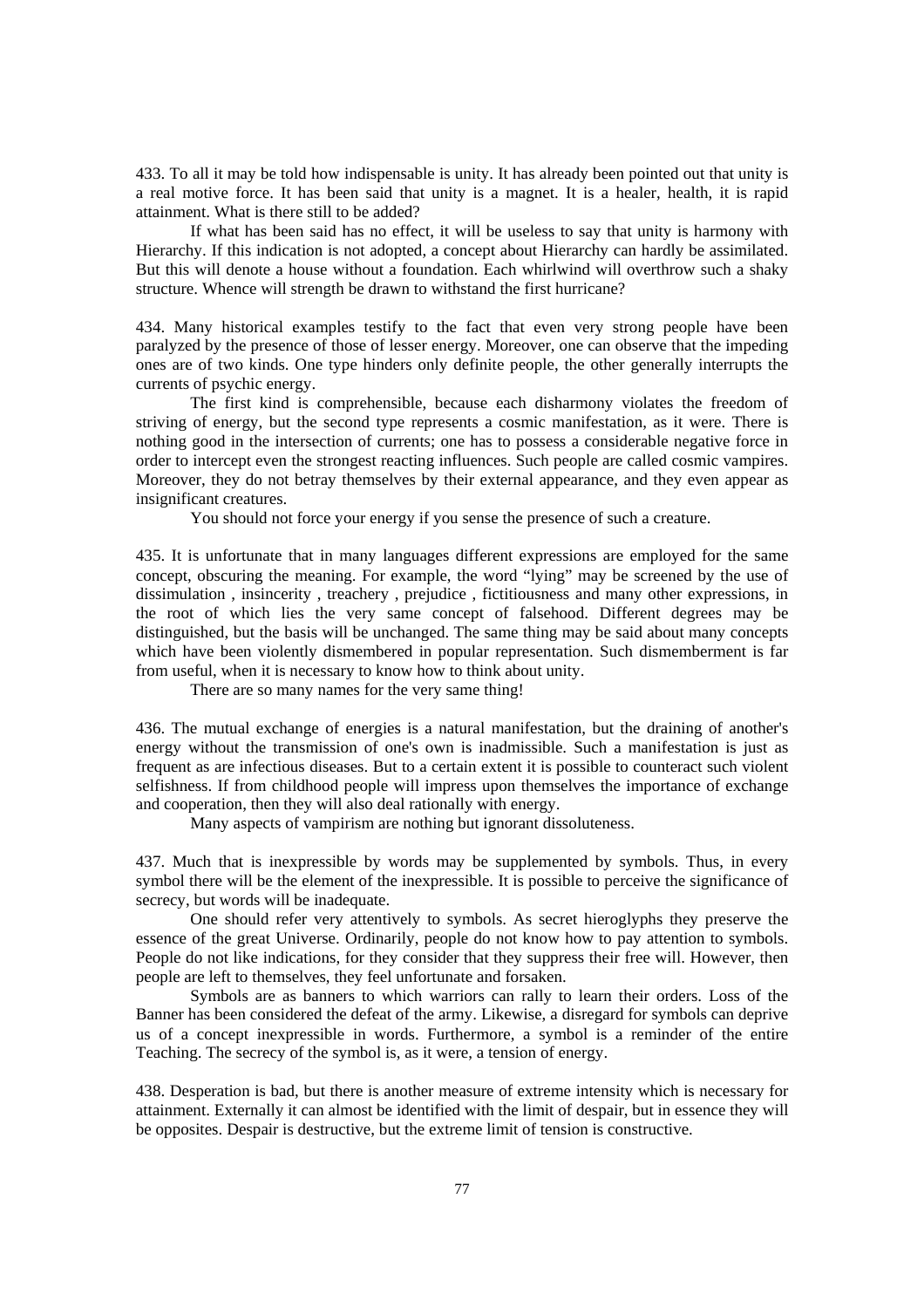439. Ugly thought cannot generate a beautiful action. When I speak about beauty, I have in mind first of all beauty of thought. Thought has form, which means that beauty of thought must be understood in all respects. For the sake of the Cosmos, man must not think hideously.

 You know that in the Subtle world accumulations of ugliness take place. The battle in the Subtle World manifests both achievement and loathsome actions. Frightful are the conditions in the Subtle World when space is being poisoned with black projectiles. If earthly explosions shake the firmament, then how much more destructive are the actions of subtle energies! People think little about this relationship of the earthly to the Subtle World; to speak in earthly language—the consequences of the subtlest energies exceed the earthly reactions many thousand times. They are indeed reflected in earthly sensations, but many explain them only as bad weather. At best they are attributed to sunspots or to an eclipse, but further than this humanity does not venture to surmise.

440. Knowledge is above everything. Each one who contributes a particle of knowledge is a benefactor of mankind. Each one who collects the sparks of knowledge will be a bearer of Light. Let us learn to guard each step of scientific cognition. Disdain for science is a plunge into darkness.

 Each one has the right to receive access to the Teaching. Read through the work imbued with striving for Truth. The ignorant sow prejudices without even taking the trouble to read a book. The most affirmative book they call negation. Recognition of the Highest Principles is considered the most frightful blasphemy. Verily, prejudice is a poor counsellor! But one must not neglect all the collected knowledge.

 Let us not forget to bear gratitude toward those who, by their own lives, inculcate knowledge.

441. A cooperative is not a closed community. Cooperation based on the law of nature contains within itself the element of infinity. The exchange of work and mutual assistance must not impose conventional limitations. On the contrary, the cooperative opens the doors to all possibilities. Besides, cooperatives are interconnected, and thus a working network will cover the whole world.

 No one can predetermine what forms of cooperation may be developed. Institutions founded by cooperatives may be highly diverse and cover the problems of education, industry, and of rural economy. It is impossible to imagine a single field which could not be vastly improved by the cooperative. One should not prohibit people from gathering together for cooperation in completely new combinations. The cooperative is a bulwark of the state and a nursery for public life. Whence will come public opinion? Whence will be formed the longed for progress? Whence will solitary workers receive help? Surely, cooperation will also teach unity.

442. Much is possible; it is necessary only to fulfil that which has been prescribed. Especially now, when humanity is grasping with its teeth at any support. It cannot be thought that the existence of a few rich individuals is a sign of prosperity of the people as a whole. It is time to abandon the error that a hundred palaces make the state. It is time to understand and to look into the dwellings of the poor; only there is it possible to form an opinion about the true situation of a people.

 The time has already come to realize where value is and wherein lies the rampart of development of consciousness.

443. Who, then, are they who do not esteem and love unity? They have never experienced the feeling of steadfastness which is always connected with unity. They do not know valor, which is indissoluble from unity. They have renounced advancement, which is strong in unity. They have not absorbed the joy existing in unity. They have scorned the stronghold of unity. What, then, is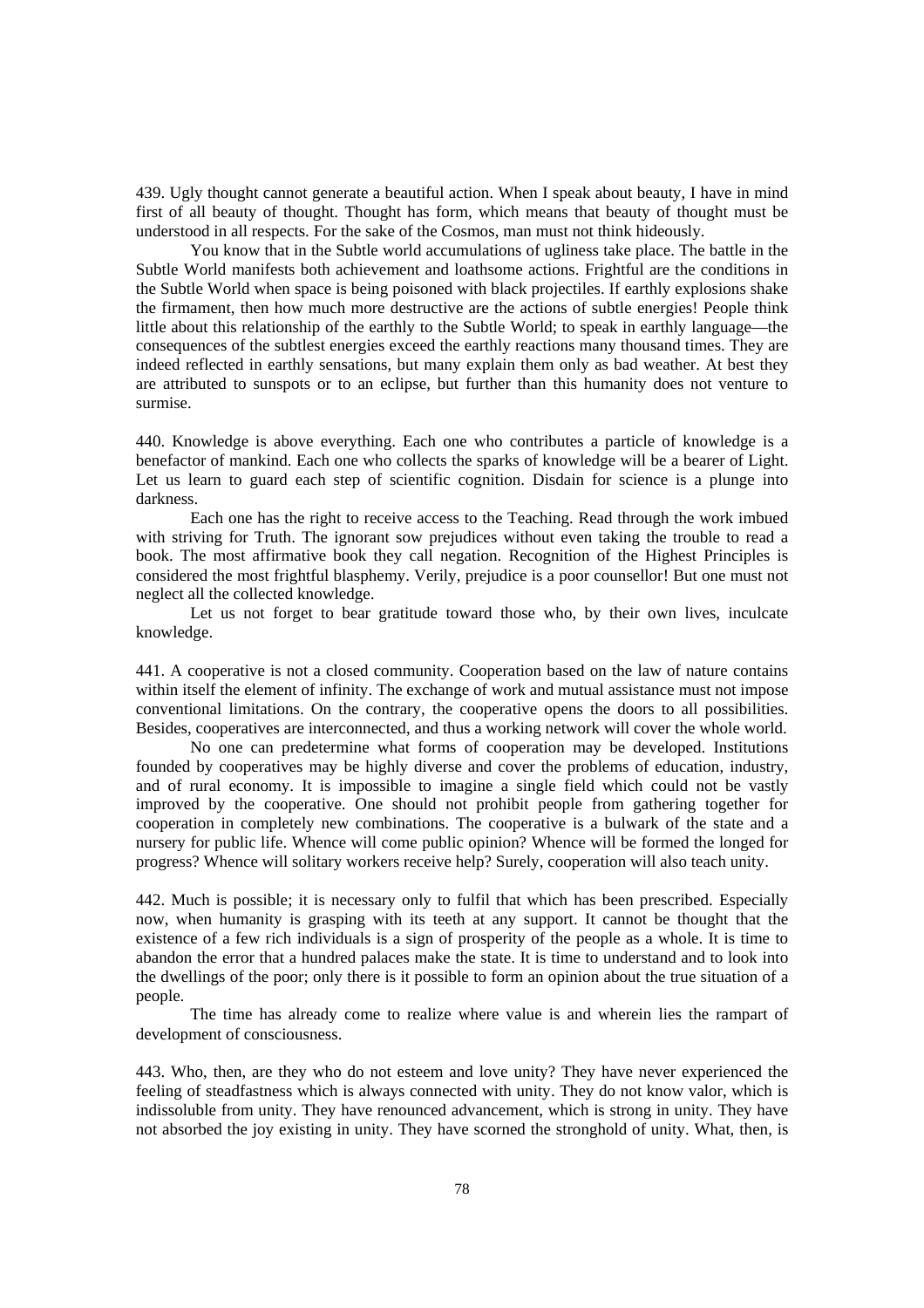left for them? Either to crumble under the hurricane, or to wither under the sun, or to rot in the moldiness of prejudices. Who, then are those who disdain unity?

444. The most obvious illustration of Maya and of reality is found in the heavenly bodies. Though such a body may have been destroyed thousands of years ago, its light is still seen on Earth. Who, then, can attempt to define the boundary between the existing and the visionary? We find similar examples also among earthly manifestations.

445. Earthly victors, where is your being, and where is your phantom? Who will define—is it victory or the reflection of distant events? Where is the boundary of reality? Though all figures be amassed, the ciphers of solutions will not be found. Only the subtlest energy can distinguish between life and catalepsy.

But people prefer to live amidst phantoms.

446. There are many touchstones. It is possible to test the consciousness of people by the most fundamental concepts. Tell them—evolution and development, advancement and achievement; and without any apparatus you will perceive how such a call is received. It must be accepted joyously, courageously, and with inspiration; but most often you will note faltering, doubt, and self-pity.

 Joy is not born of self-pity, or courage from doubt. Whereas a single word about achievement ought to inspire.. A single thought about advancement should multiply forces tenfold. What matter all dragons to him who achieves? He takes no notice of the enraged monsters, because inspiration is a secure shield.

 You already know how closely inspiration unites one with the most powerful energies. Each one has experienced at times how fatigue is dispersed by striving. As a child each one knows the possibility of overcoming fatigue, but, in the course of time, the miserable straggler falters in unbelief.

447. You yourselves know how much easier it is to guide striving people. You know that arrows do not strike a person in motion, and that their rotation returns them against the enemy. Many times you have perceived how wings have grown and carried one across space.

Not weariness, nor irritation, nor divided thought lead to advancement.

448. Once a disciple noticed the Teacher conversing with a passing archer. Afterwards the disciple asked in surprise, "What importance could such a conversation have?"

 The Teacher replied, "I asked him how he constructed a sound bow and how he hit his target. It is always appropriate to discuss strength, marksmanship, ability."

449. Each man experiences the manifestation of inspiration, but these sparks of lofty elation occur as isolated flashes and do not transform the whole life. But for all that, such states of the spirit are possible even amid trying conditions. Let us imagine such an exalted state as continuous, it will then bestow still higher inspiration. Of course, all existence shall likewise be elevated and Nature herself will resound to this evolution.

 People assume that evolution results, or rather should result, over long periods, but this progress can be accelerated in accordance with human desire for it. If people so will, they can advance by the speediest means. All other elements are ready for such development, but people must have the desire for it. They must not kill each inspiration. They must grow to love it as the higher communion.

 No invocations of magic are needed for love. Nor is repletion necessary there where is Infinity. With the simplest desire it is possible to strive for advancement. The expansion of thinking will already be an immeasurable joy.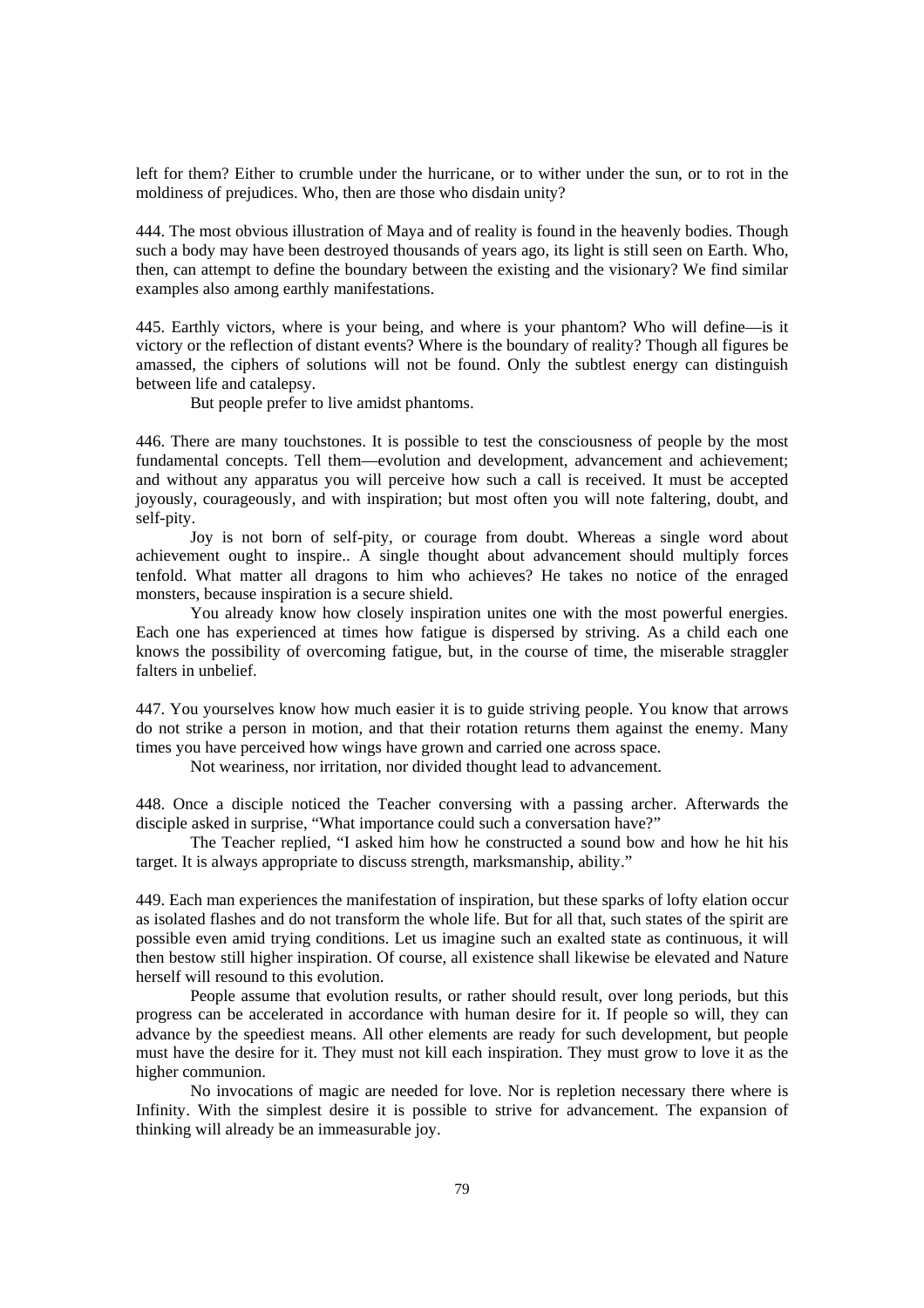Only side by side with true discoveries is it possible to arrive at incessant inspiration.

450. Remember the advice that the book of the Teaching should lie at the crossroads. Be not tormented as to whence will come the wayfarers, whence will come the friends who have a presentiment of cognition. Be not distressed by those passing by; they may attract someone without knowing it. They may be indignant, and their cries will attract many. But let us not enumerate the inscrutable paths. They cannot be revealed, yet the heart knows them.

451. It is necessary to confirm the fact that the concept of inspiration is inherent in all people. Ordinarily it is attributed only to scholars, poets, musicians, artists, but each one who is concerned about his own consciousness may receive this higher gift.

 To people of exalted thinking, such inspiration must not be an infrequent guest by the very basis of their life. It is necessary only to pay heed to these contacts; people usually brush them aside as annoying gnats, and it would seem that man had decided to dispense with the higher energies which have been placed so lavishly at his disposal. I advise you to reflect deeply—What is inspiration?

452. It is necessary to help everywhere and in everything. If obstacles to assistance be encountered through political, national, or social lines, or in religious belief, such obstacles are unworthy of humanity. Help in all its aspects should be extended to the needy. One must not scrutinize the color of hair when danger threatens. One should not interrogate as to religious belief when it is necessary to save from conflagration.

 All covenants point to the necessity of unconditional assistance. Such help may be considered true inspiration. It has been emphasized already, but numerous conventionalities compel one to again affirm the freedom of assistance.

453. Anxiety of heart is inevitable if you know of misfortune in the home of a neighbor. And the open centers can indicate many disturbances near and far—the heart quivers from them. But people often fail to pay attention to heart signs; they are inclined to attribute them to illness. Yet it will be just to remember that the heart beats in unison with all that exists. Cosmic events and national conflagrations are like hammer blows.

 People talk about the development of heart ailments. Indeed, the symptoms are increasing, but it is superficial to think only about the nervous tension of the age. Where, then, lies the reason for these disturbances? The condensation of currents provokes psychic energy to new manifestations. But people fail to give the energy paramount significance, and from this result so many perturbations and all sorts of conflicts.

 Someone has said, "Do not drive energies to the point of madness." Such a warning is not far from the truth. One can picture to oneself the frenzy of energies, wrongly overstrained, broken and abused. In such chaos is it possible for the heart not to be atremble?

454. Gratitude is a great motive force. No one solicits gratitude, but great is the quality of this power. Gratitude acts as a purifier, and whatever has been purified is already more easily moved. Thus, gratitude is a means of hastening the path.

 Some believe that by a transport of gratitude they lower themselves. What ignorance! Gratitude only exalts, purifies; it attracts new energies. Even a machine works better without dust.

455. Let us not anticipate from young scholars a very important investigation regarding the historical names of psychic energy. Unquestionably, among different peoples the presence of this energy was observed long ago. Each age noticed its new qualities and symbolized them in its own way. Some identified psychic energy with light, adding to it the concept of illumination and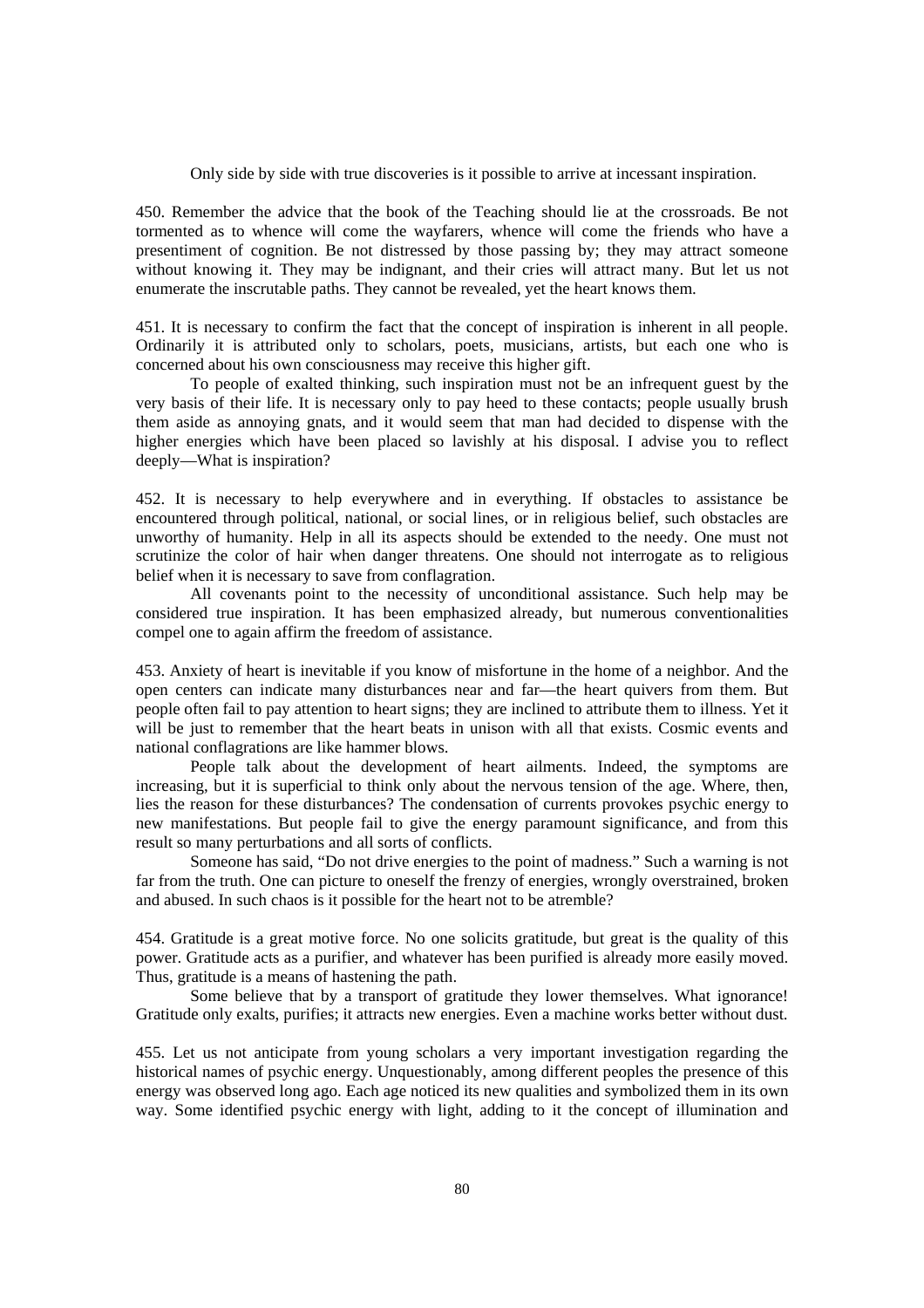luminosity; others noted its magnetic nature or its dynamics; the manifestation of its lightning speed was also observed.

 Thus at different times people have accumulated considerable data, each one according to his own character. Put together similar observations and you obtain very significant exhibits. Besides, it may be seen that peoples of early times displayed considerable power of observation, possibly even greater than at present. It is necessary to investigate how the properties of great energy have been collected and recorded.

 Philosophers, physicists, historians, and students of dialects may gather together for useful research.

456. Collaboration between scholars has become indispensable. A connection between diversified subjects must be found, because the division of many subjects is simply a convention.

457. It is often observed that clairaudience and clairvoyance usually yield fragmentary information. But it is necessary to recall many principles in order to understand what is taking place. Frequently the fragmentary character results from the earthly point of view. People do not grasp the subtle connection of what has been seen. Perhaps the bond is quite logical, but earthly logic differs from that of the Subtle World.

 Also it should not be forgotten that the Higher World watches over the laws of karma. Very slightly understood is the boundary between that which is permitted and the sacred karma. It is impossible in earthly language to define the gates of karma. It is likewise difficult to indicate how man himself influences his clairaudience. He can stop up his ears with a thousand moods. It is first necessary to broaden the consciousness in order that all channels be clear.

458. Many concepts need clarifying; among them, mysticism must be defined. If it denotes exact knowledge, then this conception may be retained. But if the aim is not knowledge but hazy structures, then the word mysticism should be withdrawn from circulation.

We propose knowledge beneficial for the progress of mankind.

459. The battle is so great that it is impossible to allot time to ordinary occupations. We are on guard, but people fail to understand the extraordinary circumstances. Even those who hear about the conflict still think that nothing special is taking place.

460. It is not easy to convey that in the higher spheres of the Subtle World, the dwellers there are encountered under new attitudes; it is as if the earthly oxide falls away, and true understandings are revealed. It can be seen how the earthly accumulations, which are out of place in the new conditions, fall away. Psychic energy begins to act freely when not constrained by imposed influences; its essence strives toward Truth. Courage affirms the best solutions. In earthly life psychic energy may be similarly liberated to a significant extent. Thus, it is possible to approach the cognition of the Subtle World.

 It is impossible to destroy psychic energy, but it is possible to relegate it to such an unworthy position that it may terminate earthly life with an explosion. There is a complete analogy with entire worlds! Therefore when I say—guard the heart and psychic energy, I am giving most essential advice.

 Likewise, physicians must learn to instruct their patients as to the essential nature of psychic energy. It is not enough for the physician to give out his own energy, he must also call into action the energy of the patient. In such a manner the expenditure of the precious energy is economized.

461. A drowning man must assist his rescuer. It is inadmissible for a man to become a heavy sack. It is possible by experiment to convince oneself of how much thought itself aids a co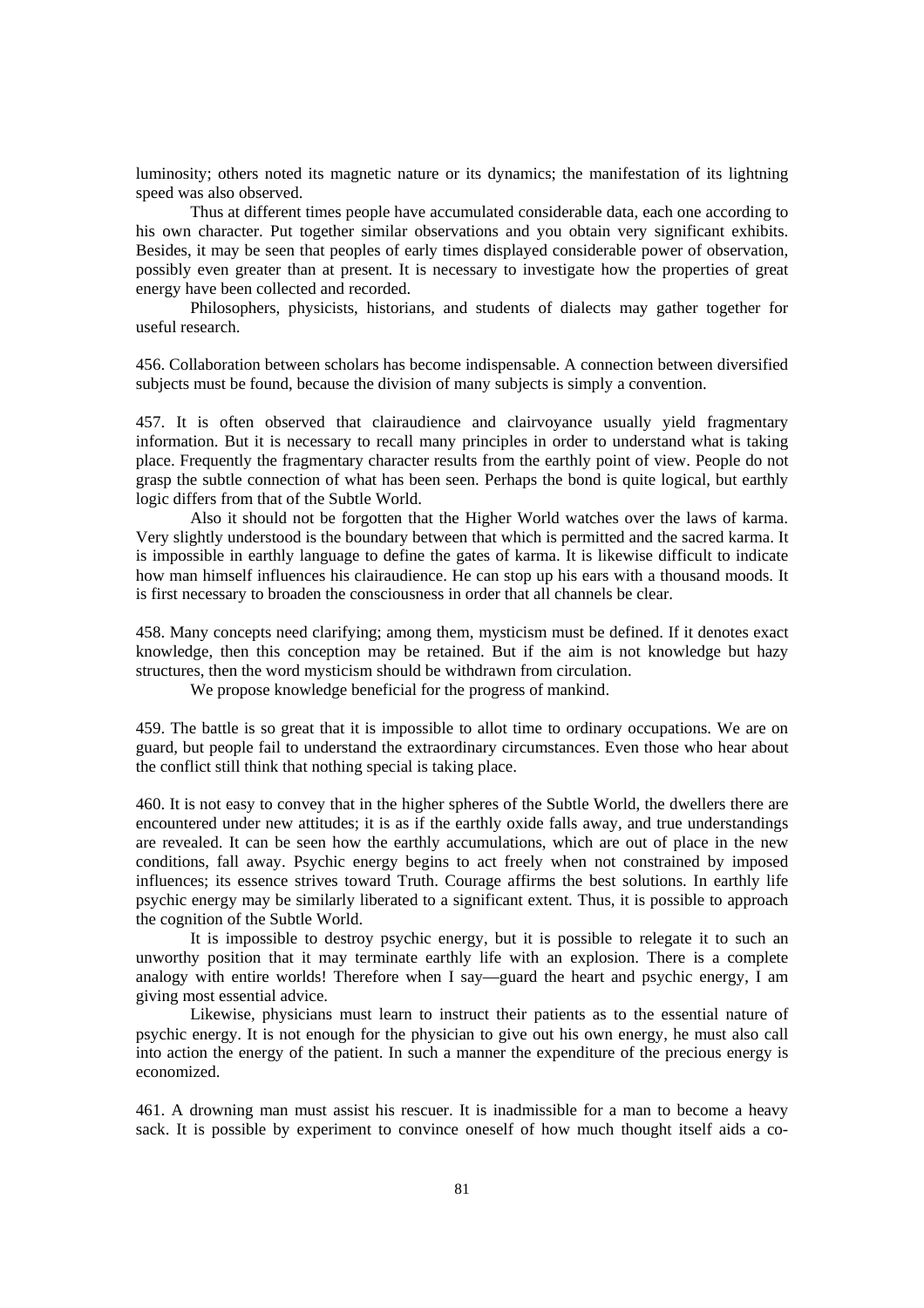worker. Such experiments may be carried out also with animals. It is one thing for the horseman to mentally encourage his steed, but it is another if terror and anger are in the saddle. It is possible to constantly convince oneself to the extent of thought's action, when transmuted into physical energy.

462. Observe how psychic energy must be allowed a free moment before action. It is necessary to slacken the earthly reins, as it were, in order to permit it to unite with the Primary Source. It is a mistake to suddenly force the energy with earthly sendings. One should give it a path, through consolidation of the bond with the Higher World. It is impossible to exercise command over such a bond. It is impossible to bid a carrier pigeon fly, one can only release it; it knows whither to fly. Likewise, it is necessary to release psychic energy from the carnate cage; a magnetic bond is immediately established.

 Many will talk about concentration, but such a state presupposes tension, whereas release of the energy alone is required; thereupon it begins to act. Not much time is needed for such liberation, a scant second is sufficient to release the energy. Thus, let us first of all release our prisoner. Enough has been related in fairy tales about the powerful invisible entity.

463. We speak about psychic energy as about a powerful motive force. We are not talking about sorcery but about a physical law. We point out the simplest paths to successful progress. We recall what has long been known, but, for all that, the ignorant will relegate Our discourses to the supernatural. They will make use of subtle energies, but they will not wish to acknowledge the psychic energy.

Thus, once more let us repeat that We are speaking about a physical law.

464. Does not the statement about the physical law remind you of how, in their time, the alchemists had to invent unnecessary designations to find a bridge to the consciousness of their compatriots? The consciousness of people has not advanced much since that time.

465. Ectoplasm is the storehouse of psychic energy. Actually, the substance of ectoplasm is midway between the earthly and the subtle being. Psychic energy, which is inherent in all the worlds, has, first of all, a relation to the substance close to the Subtle World. From this it may be seen that ectoplasm should be preserved in purity, the same as psychic energy.

 It should be remembered that by giving out ectoplasm for casual comers the medium is subject to great danger. It is inadmissible to place such a valuable substance at the disposal of uninvited visitors. More precious are the higher communions; they do not drain our strength, or rather, they bestow a new current of force. It must be understood that psychic investigations should be carried out prudently. It is inadmissible to drain another's essence.

466. No one should affirm that the manifestation of the force of psychic energy may not be contagious. So-called suggestions take place unconsciously in most cases. One needs to cultivate thinking intensely in order to attain sensitiveness.

 Much is said about inspiration. Many times We have repeated about straight-knowledge. It actually reposes in psychic energy, but its spark passes by way of ectoplasm. Such a great substance must be conserved. The ancients have related that a man can exteriorize his double, which can execute rational actions.

467. It is correct to compare the events of the past, in order to discover their logical connection with the present. Such comparisons may provide a rationale for what is taking place, but one must take the facts in their entirety, because people often isolate a single detail for scrutiny. The scientific method is needed in everything. Only thus is it possible to bring closer the spheres of different tension.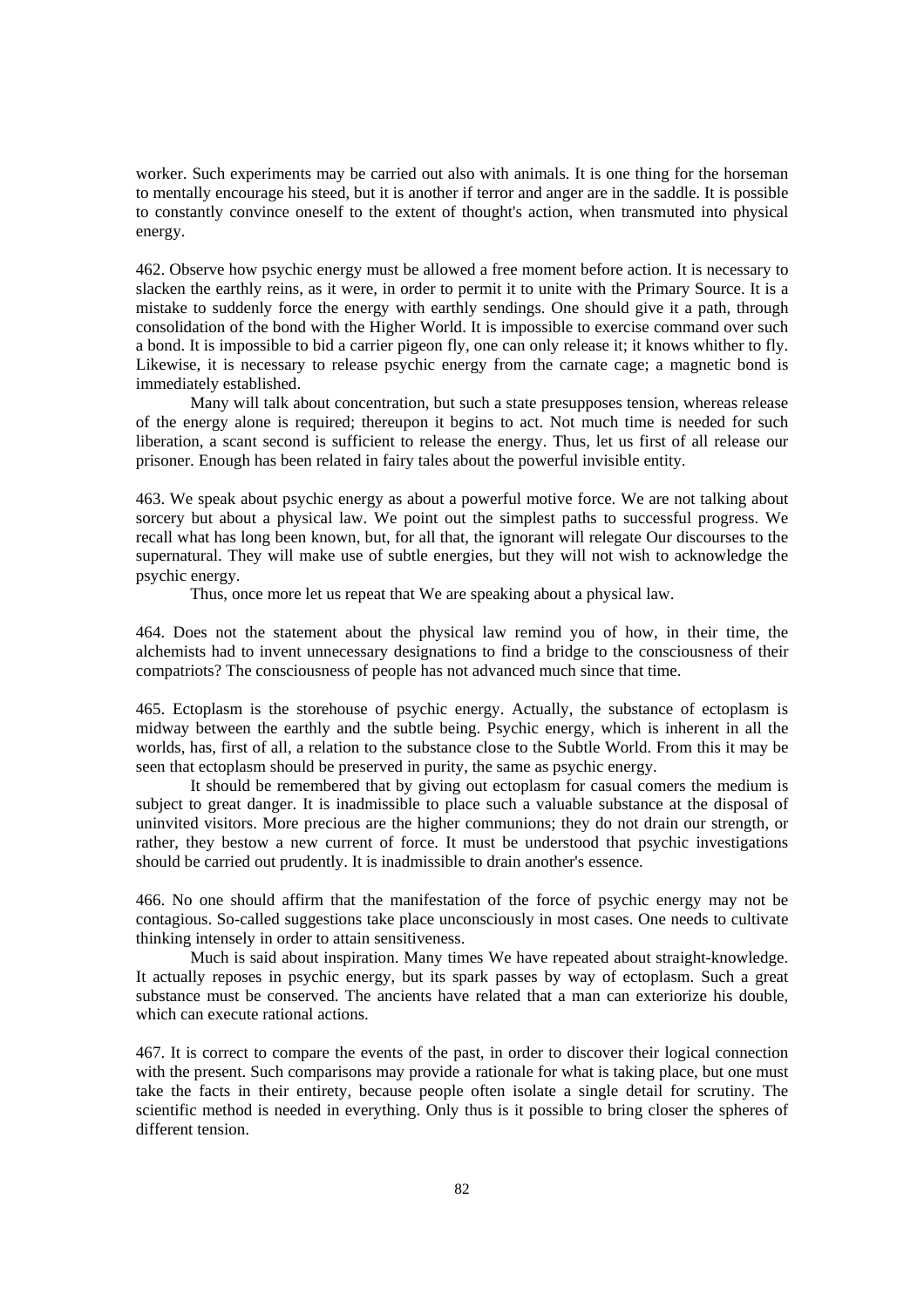468. Let us firmly remember the qualities of psychic energy. When beginning observations upon psychic energy, people frequently forget its basic properties. They complicate even the simplest investigations by their own habits. Instantaneousness is a fundamental quality of psychic energy, but people have been accustomed to suppose that lengthy thought is the strongest. In such a way they lose sight of the fact that time is not needed for thought.

 Likewise, they fail to take into consideration that during a prolonged thought a great number of mental sendings of varying degrees are in operation. Amid such prolonged thinking the focal point of the sending is lost. The manifestation of instantaneousness must teach that a short impact of thought will conform to the essential nature of the psychic energy.

 But the ability to think briefly needs to be cultivated. Not only brevity but also the force of the thought must be harmonized with the sending of psychic energy.

469. Nothing can be achieved all at once. Long ago it was said that in a single sigh we overcome space, but it is necessary to know how to sigh. It would seem that in a single sigh is expressed the essential nature of psychic energy, but not at once does this correlation impress itself upon one's consciousness. The primitive imagination with extreme ease constructs a Maya of all sorts of visions, but when the consciousness has been broadened, deductions become more cautious.

Many phantoms disperse before the realization of psychic energy.

470. Psychic energy, like the heart, knows no rest. There can be no long interruption in the activity of the heart, just as the outflow of psychic energy is incessant. The heart is not needed in an earthly sense during sojourn in the Higher World, but psychic energy can never interrupt its own current.

Constancy is also a basic quality of the energy. The moving force of the energy is the motion of the spiral lines of the entire Universe. One may see glorious architectonics in the whole harmoniousness of the countless currents of energy.

471. We call psychic energy "eternally growing." It can draw its own growth from out of Infinity. The only indispensable conditions are its realization, and its direction toward good. Without realization, the energy remains captive.

 It is asked, "Can such a precious energy possibly be directed to evil? Any misuse of it leads to destruction. There may be different periods and degrees of such destruction, but ultimate dissolution is inevitable.

472. Since the energy by its very nature is eternally growing, how criminal it is to pervert the current of the basic substance!

473. W also call psychic energy "the bulwark of self-sacrifice." Of its might achievements are born. The feeling of ecstasy cannot be experienced without psychic energy.

 You rightly observe that so-called mediums are not those who achieve. But enough has already been said about professional mediums, who are doing only harm to themselves and others.

474. Psychic energy is also called "a magnet," and in such a definition there is much truth. Of course, the law of attraction and repulsion reacts especially upon psychic energy. Without the cooperation of the energy it is impossible to observe positive and negative properties. Therefore, a reminder about the magnet will be extremely goal-fitting when one wishes to emphasize the attraction of psychic energy.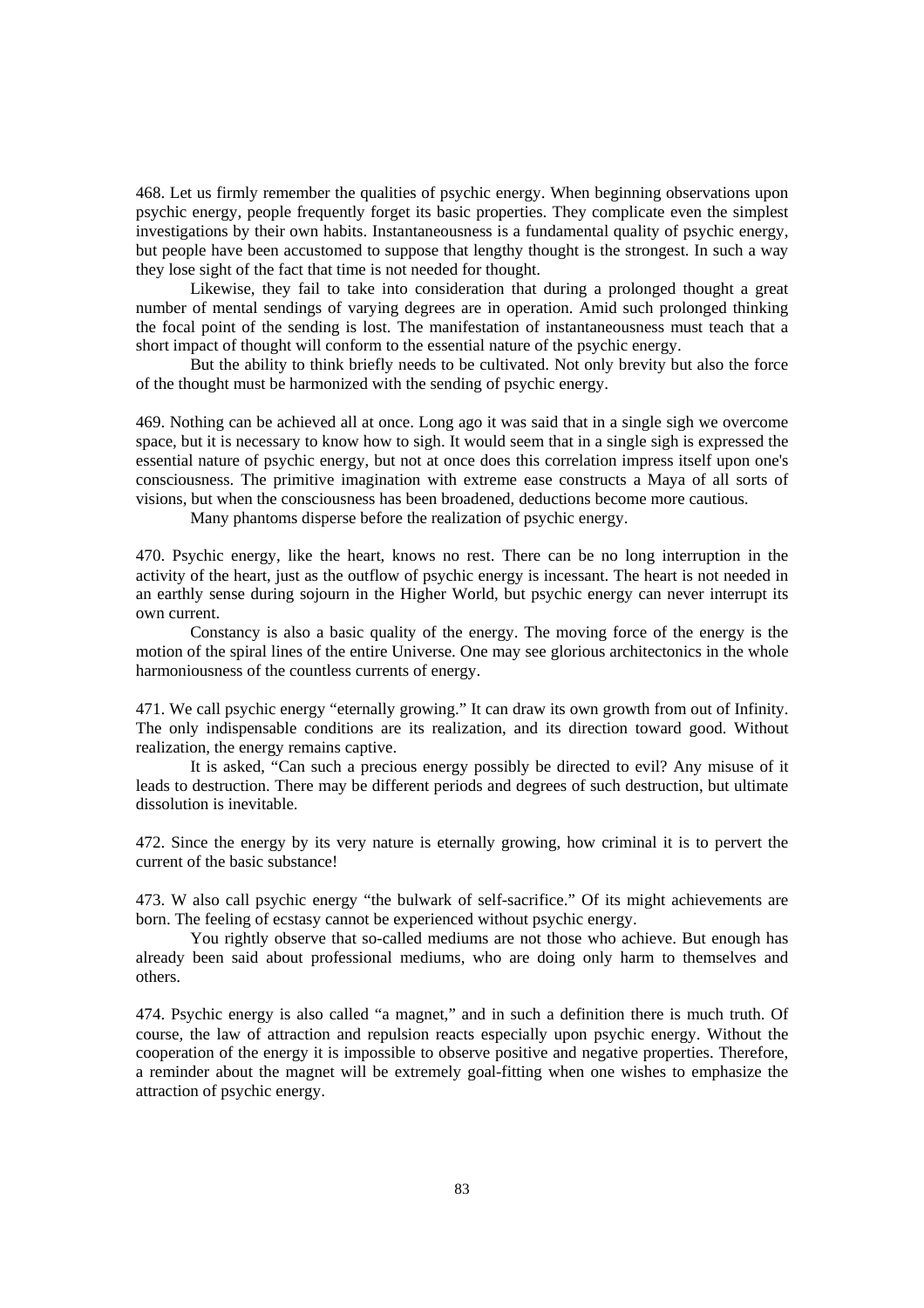475. We also call the same energy "justice." Since, through the reactions of the energy, it is possible to determine the different qualities of people, it surely will be the path of justice. During experiments with psychic energy one may be convinced that the outward impression conforms but little to the inner condition.

 Knowing how to summon psychic energy to his assistance will be the true adornment of the judge.

476. We also call psychic energy "indefatigable." True, the human organism can become wearied from the tension of the energy, but the energy itself is inexhaustible . Such a quality in the energy points to a cosmic source. The energy cannot be exhausted either by age or by illness. It may become silent if it is not summoned to action.

 But what capacity there must be in the consciousness of man for him not to restrict the dimensions of the power entrusted to him!

477. We also call the energy "labor." In continuous conscious striving the energy acquires discipline. Awareness of labor is the basis of development of consciousness, that is to say, the beginning of the action of psychic energy. It is a mistake to think that a single tension will already bring the energy into motion.

 When I speak of awareness of labor, I mean the illumination bestowed through conscious toil.

478. Since inspiration is connected with psychic energy, then beauty also lies at the same source. Therefore I say that psychic energy is "beauty." Thus one can enumerate all the qualities of the great energy, but as it is combined with all the manifestations of life, then it is correct to call it omnipresent and fundamental. Therefore, let us so call it.

 It is beautiful to feel that such inexhaustible force has been given to each individual. With such a force we can move physical objects. Since the force is inexhaustible, the size of the objects is relative. Today we can move small objects, tomorrow we may move something larger. In this progression lies the success of evolution.

 Not long ago people refused to admit that even physical objects could be moved by the secret power of man. But you have seen that it is not an external force which moves the objects but that your energy works just as does the cosmic force.

479. True, it is necessary to understand the universality of the energy, otherwise the ignorant will attribute it to man only. Again belittlement may take place.

 Containment must be stretched so greatly as to sense the Cosmic Breathing both below and above.

480. Each one who speaks to people is like a fisherman casting his net. One needs to cast farther in order to catch nearer. No sooner do you encourage someone than it becomes necessary to watch lest pride overcome him. Nature requires the methods of the middle path.

 But neither inspiration nor beauty lie in the middle; it means that the middle, just as equilibrium, affirms but does not lessen the tension of the energy. What we call Nirvana is the same thing. This middle is not a lower vibration, but an equilibrium of higher tension.

481. The tension of psychic energy multiplies the vital capacity. One may be assured that in periods of psychic tension people live longer. This cannot be attributed to diet or to sanitary conditions, for in periods of confusion the conditions of life are very difficult, and the sole cause is contained in the heightened activity of psychic energy.

 But one should fully analyze what comprises the tension of psychic energy. If a weak man overworks himself physically, his tension does not lead to the best result. Tension of energy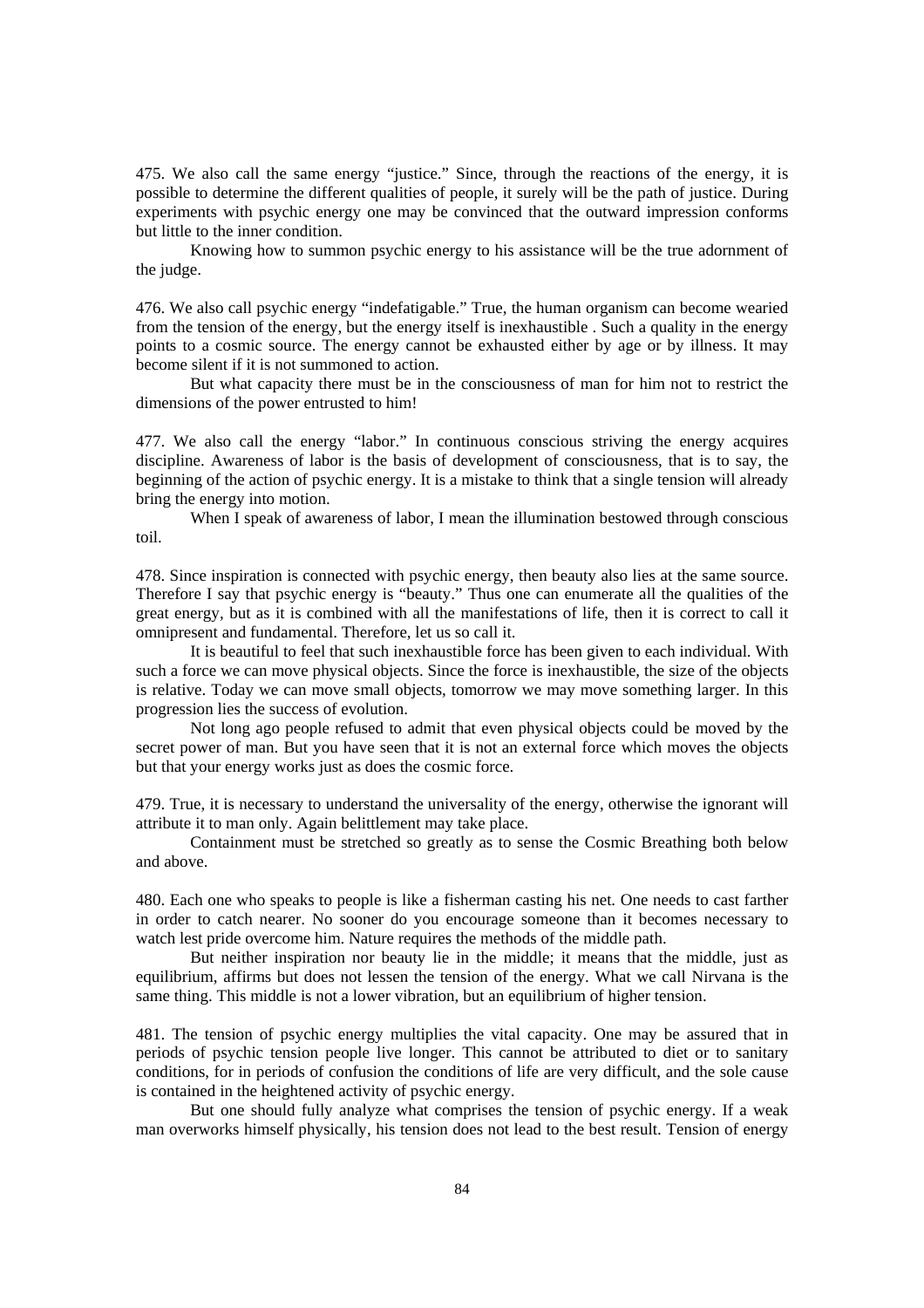is to understood first from a psychic standpoint. It must not be forgotten wherein lies the impulse of each action. Thus it can be seen that the increase of energy will produce a physical reflex, but each reflex is only a reflection of the true cause.

482. When a physician prohibits a man who has lost his equilibrium from working mentally, he acts unwisely. There are well-known examples of experienced physicians who, on the contrary, intensified the activity of psychic energy. Indeed, such healers must possess a considerable store of psychic energy in order to discern the domain of knowledge to which to direct the patient.

 Fatigue is harmful, while tension is vitalizing. But the boundary line between these conditions is very intricate. Experienced physicians who refine their own psychic energy can indicate the measure of useful tension.

483. Goats jump about outdoors, but such a form of tension is not for man. Let the peculiarities of each sport be carefully analyzed. Many such forms of tension do not promote vitality.

 Likewise, let so-called educators appraise more subtly the aptitudes of students. The same truth needs to be told to all who intend to distribute work and rewards according to abilities. This procedure is right, but all the more necessary is it to know how to evaluate aptitudes.

 It is impossible to judge the quality of energy if the judges themselves know nothing about it.

484. Do not drive any one away if he wishes to study the energy with a purely scientific aim. Only ascertain that the goal should not prove to be pseudo-scientific. A scientific task is based on tolerant acceptance, but the pseudo-scientific is full of negation. Likewise, do not burden investigators with preconceived methods. Each investigator has the right to his own path. Even if his path be a complicated one, he may discover an unexpected new detail. Poor is the method of pedagogues who ridicule each attempt at an original solution of a problem. Quests of new approaches of truth should be welcomed. If one's conviction is so steadfast that Truth is one, there can be no fear that some other truth will be found.

 One should manifest the broadest tolerance, only thus is it possible to build up cooperation.

485. During conversation one should become convinced of another's error only after careful consideration. Especially observant must one be of the forms of expression. Often people are speaking about one and the same thing, using completely different expressions; just as, on the contrary, people are able to speak in the very same words while attracting to them different meanings.

 When discussing higher subjects it is particularly necessary to manifest caution in order to avoid misunderstandings.

486. Of all that takes place, you should ask yourself, "Why is it happening precisely in this form and not in another? Why just now and not before?" Many thoughts will arise around each event. Thinking will be directed to many causes, and by and by much will become clear.

487. Let us leave to the decision of true science the beclouded discussions about apparitions, forebodings, and suggestions. Let us not be afraid to leave to scholars the investigation of all manifestations in the light of severe scientific study. But let such study be actually strict, that is to say, just. Only this condition is necessary, when we are touching cosmic laws.

 Let the transmission of thought at a distance be compared with the radio. Let us apply to visions the principles of television. Let us recall the newest discoveries, they will help in the question of psychic energy. Let us not be afraid to compare visions with scientific discoveries. Of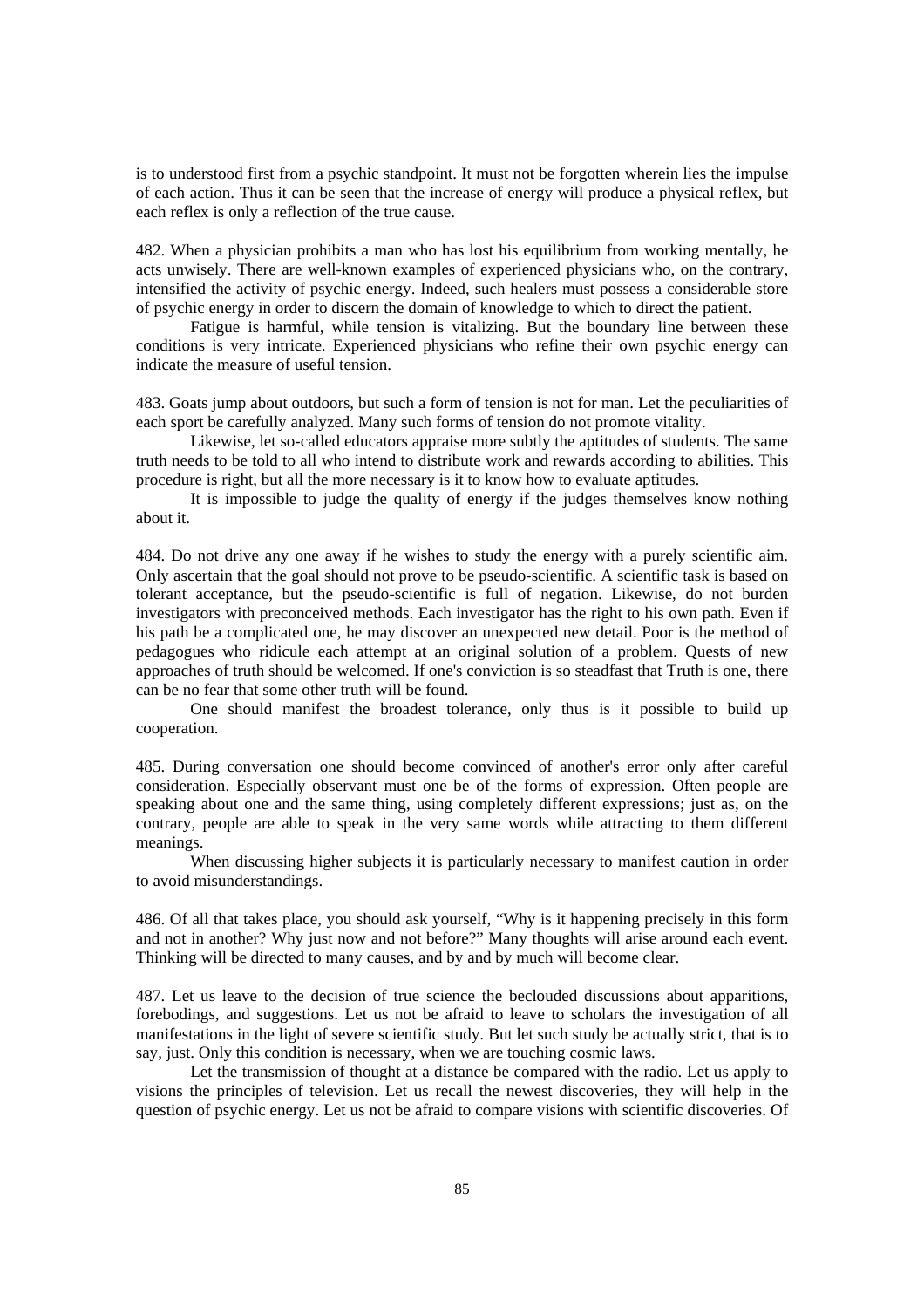course, not for the sake of sacrilege or self-conceit can one draw comparisons from all the domains of nature. Let physics confirm the very highest psychic manifestations.

Since psychic energy is an energy, it will not contradict the laws of physics.

488. Endeavor by all means to extend good will and containment. Not one affirmation of science may be found which you cannot accept; in such a manner the advantage will be on your side. You will have no grounds for irritation, because you admit any scientific consideration whatever. Sometimes you will regret a form of expression, but the essence will find a place in your consciousness. Such admittance will create a distinct advantage.

489. Wherein is Guidance? Precisely in the indications of what is most needed and in protection against what is most dangerous. One needs to reflect what the word itself means. Usually people place upon it their own interpretation; in this will be the germ of mistrust, that is, the inception of dissolution. The scientist cannot carry on an experiment by premising unbelief. It can be observed that the likelihood of success in such an experiment is three-fourths lost.

Let us ponder upon Guidance.

490. In everything there is movement, just so does Guidance vibrate. The higher qualities of Guidance are responsiveness, keen-sightedness, and containment. Poor is the Guide who is fixed upon one command! Higher Guidance is both invisible and inaudible, it is a special science to give not less nor more, taking into consideration the planetary conditions.

 Do not be astonished that frequently those who are being guided do not generally recognize the Guidance. Verily, the Guide is not vexed by this. The swimming teacher supports his pupils at first and encourages them, whispering, "You are floating by yourself." It is thus in all fields. It would not be wise for the Guide to enumerate all cosmic and karmic conditions. Such accumulations would only frighten and suppress energy.

 Complex is the contact of world events: karma of races and ethnic groups; karma of personality; karma, carnate and subtle; karma of long ago and the present—they all form complicated knots. To alter karma is difficult, but for all that, it is possible to regulate it to a certain degree; in this respect Guidance is extremely necessary.

 One must not understand Guidance as something beyond the clouds; in a different degree Guidance takes place also in the carnate world. Therefore since olden times the ordained concept of the Guru was extremely significant; reverence and devotion and love live around this concept. The living current of psychic energy works in such combinations of Teacher with disciple.

Guidance is a many-stringed harp!

491. Frequently you hear absurd tales of how there occur simultaneous incarnations of one and the same person—a conclusion both ignorant and harmful. Deniers of incarnation make use of such fictions to dispute the possibility of reincarnation. Besides, they forget the reason—which somewhat lessens the guilt-namely imaginative invention. Certain people remember the details of a definite epoch; when they dream of being a well-known person, their remembrance of the dream molds the imagining of an incarnation. The resulting error is in the person, but not in the epoch. A child imagines himself a field marshal, and such a representation already sinks into his Chalice.

 Many remember their past lives, but through obscuration of consciousness they call forth their own past imaginings. One needs to be careful also not to censure too greatly the mistakes of others. Aside from conceit and ignorance, there may be only partial errors without base motive. Indeed, there may also be different forms of obsession and whispering with evil intention, but enough has already been said about obsession.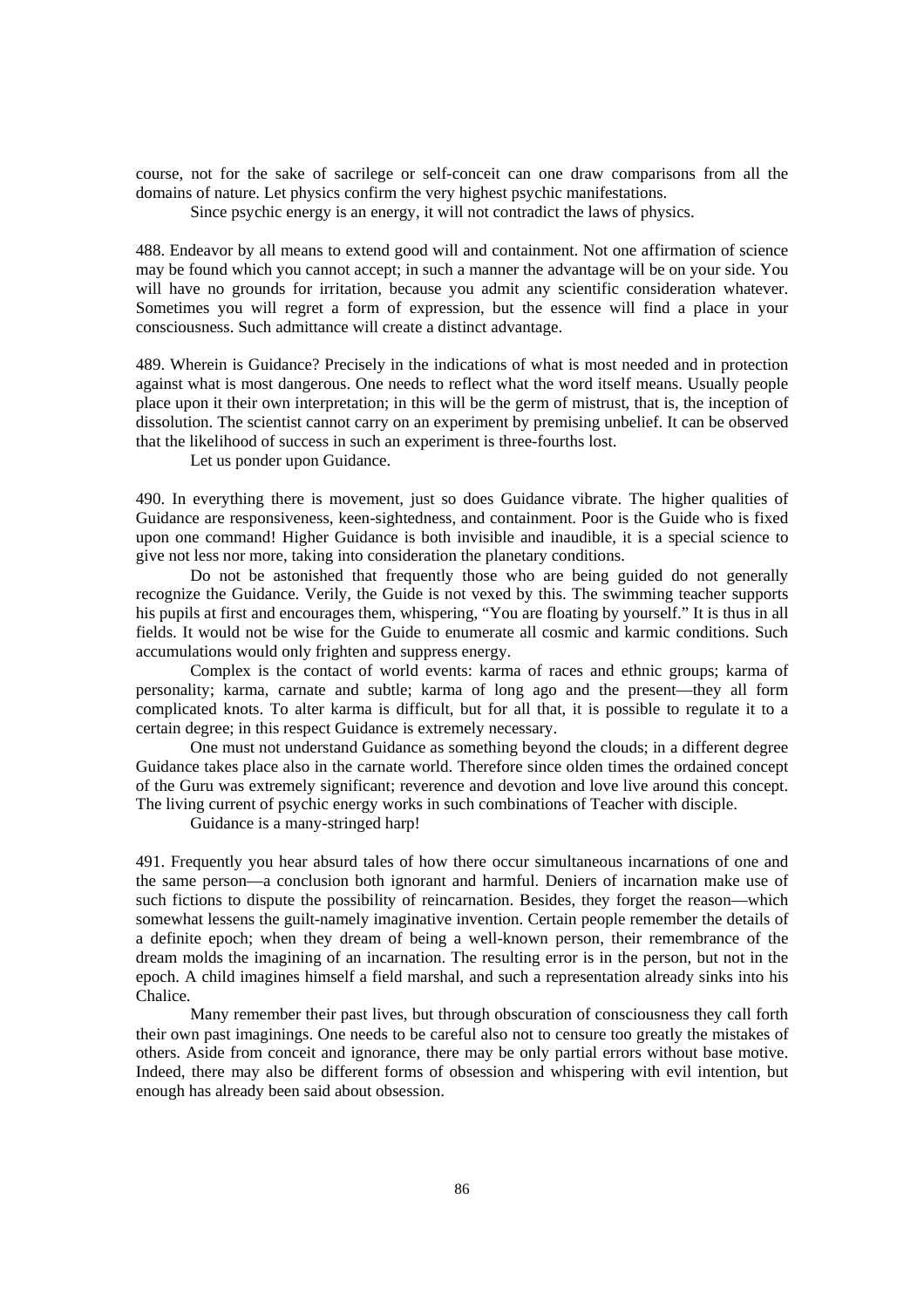492. Teacher and disciple are indissoluble. Each Teacher remains also a disciple, for amid Hierarchy he will be a link in the Chain of Eternity. Likewise in the descending line, each disciple will also be a teacher.

 It is a mistake to think that certain initiations elevate one to the step of absolute Teachership; only continuous discipline of cognition can be the living source of perfectment. Let us not look for limits in Infinity. Let us not understand cognition as something finite; in this limitation we lose the joy of Be-ness.

493. "It is not I who give, but you who accept." The Guide very rarely says that He gives. Only in the case of necessity will He confirm His pledge and give a manifestation of His "I." Throughout life the Guide says, "Accept." He affirms that a gift through Him proceeds from Hierarchy. One should keep these formulae in mind, for in them is contained the joy of Hierarchy which labors for Good. One must not refer unreasoningly to words; in them is contained the imprint of limitation, as it were. There is no reason for forgetting the salutary bond of Hierarchy! Therefore—"It is not I who give, but you who accept."

494. Life is symbolized by a river or rushing current, but never by a lake or a well. Movement is predicated by life. Movement of all and in everything is the basis of existence. One needs to grow to love motion, not so much the external as the internal.

 People do not notice the movement of the heavenly bodies in spite of all their precipitateness. Earth appears immovable to the eye of its inhabitant. Inner movement is also invisible to the earthly eyesight, but the essence of man must realize unceasing movement; only because of it can the heart beat. One should not imagine oneself immovable when the planet provides an example of ceaseless rotation; it exists by means of this motion. Thus, man cannot dwell in immobility. Still the consciousness whispers that a hustling about is only pretended movement. Again we come to the path of rhythm and harmony. Hustle is dissonance, and it can only irritate and dismember accumulations. Only a broadened consciousness understands the boundary line between striving and hustling.

 Many, in general, do not understand why there are such subdivisions, but they certainly have not heard the music of the spheres, and they do not know the significance of rhythm.

495. Similarly inexperienced are those who suppose that quietude is possible in nature. The concept of quietude is altogether lacking. Only the beginner poets sing praises about silence, themselves contradicting it. But science has ascertained radio waves which are registered by certain people without apparatus. Psychic energy opens up the inner hearing. Space cannot be silent, it is filled with the sounding of all three worlds. It is full, for there is no void.

 Let people remember that silence can be only for the deaf, but even the so-called deaf hear an inner reverberation which can be even more exquisite than the outer.

496. Those born blind undoubtedly see internally but they do not know how to transmit their impressions in words. Their colors are multiform and more subtle, because therein they border upon the Subtle World. One has to observe the expressions on their faces in order to notice the inner emotions.

 The deaf and the blind are often good and less irritable, not only by reason of their withdrawal from earthly life but also because of their closeness to the Subtle World.

497. Picture to yourself how an ignoramus approaches a complicated machine. He does not think about the meaning of the apparatus but clutches at the first lever, not realizing the consequences. Exactly comparable is the case of a man who has remembered only one detail of the entire Teaching and is amazed that he does not see the whole effect. Just as careless handling of the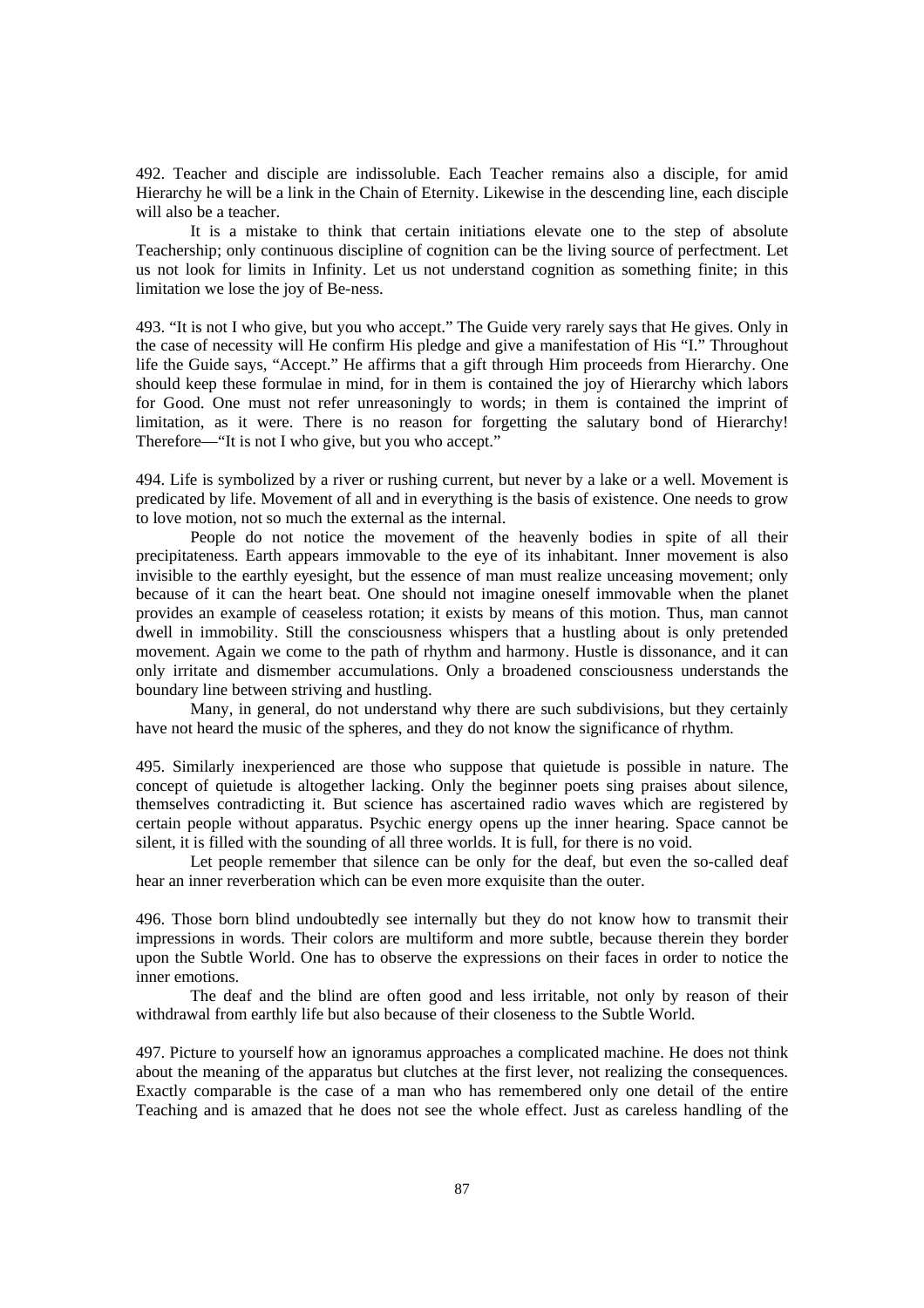machine threatens the ignoramus with ruin, so does a man who disregards the essence of the Teaching find himself in danger.

 One person is concerned only about the quality of food; another tries to avoid foul language; another attempts to avoid irritation; a fourth avoids fear; but such useful details are nevertheless separate levers—none by itself will lift the entire weight. One needs to delve by degrees into the synthesis of the Teaching; only the rainbow of the synthesis can bestow advancement. If someone notices that one aspect has taken possession of him, let him diligently repeat also the other parts of the given indications.

We give much in a veiled form and gradually bring realization nearer to people. Let man not be afraid, but draw near until he assimilates the rhythm of the entire mosaic.

Thus, an approach to the synthesis teaches one to make use of all the details.

498. I do not wish to burden you, but I affirm that disharmony of details can break up all construction. One must grow to love each unfolding blossom. Let us not, in our conceit, rearrange the laws of Being.

499. Around the concept of synthesis are many misunderstandings. Though some admit its usefulness, they consider that synthesis is a little of everything. They vindicate themselves thus that man cannot know everything in the present stage of development of knowledge. But, then, is synthesis knowing everything? Science with all its branches cannot be assimilated by one person, its meaning must be realized. It can thus be fully assimilated and affirmed in consciousness.

 Only an ignoramus can pretend that the meaning of synthesis is incomprehensible to him. The ignoramus easily accepts one mechanical branch and is ready to conceal his narrowness with prejudices about the impossibility of combination.

500. It is necessary to show by historical examples to what an extent this containment and coordination have been signs of breadth and clarity of mind. Soon the machine will enable people to be at leisure a considerable portion of the day. One must ask oneself upon what this free time will be expended.

 It should be recognized that a combination of several occupations is inevitable, otherwise one may fall into a stupor. Only broadening of consciousness can help in a sensible apportionment of the day. But the manifestation of expansion of consciousness results from love of cognition and from striving for higher quality.

Synthesis will help us to learn to love the quality of all life.

501. People speak of some particular synthetic character, but such self-justification is wrong. There exists no inherent synthesis without assiduous cultivation of psychic energy. Likewise they insist that the physical sciences impede the development of generalization, yet each one knows of great physicists, astronomers, chemists and mechanicians, who were first of all distinctly synthetic minds. Let us not enumerate them, but it can be said that great science develops great minds.

 Much keen-sightedness, untiringness, devotion, has been laid into the foundation of each synthesis. It is understandable that the man who develops the power of observation sees around himself many generalizations and apprehends how much more attractive these broad paths are. Indeed, synthesis is based upon convincingness and attractiveness. Synthesis so broadly encompasses the essence that negation is alien to the synthetic mind. One must not attribute the special gift of synthesis to certain fortunate individuals. One must industriously develop within oneself the precious quality.

502. One should cease attributing to oneself different redeeming qualities. In other words selfpity is harmful. Courage is driven away at each attack of self-pity.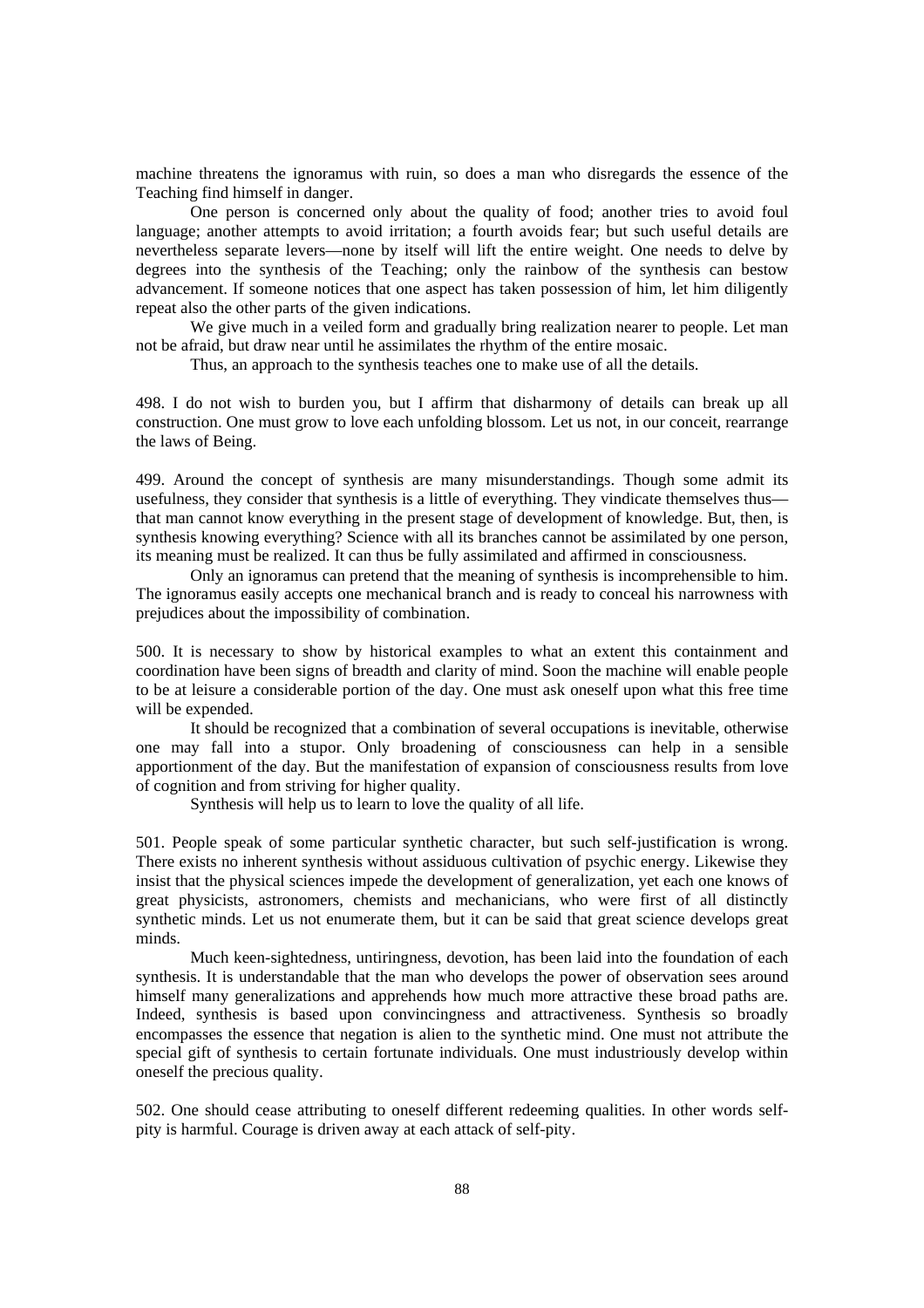It is not wise to dwell upon that which was unsuccessful in the past. Such calculations are called the well of the past. Far better is the spring of the future. Each one can drink of the living water. One must grow to love the fact that the spirit lives in the future.

503. Aum is the combination of the best vibrations; this means that around such combinations one must learn to be conscious of the best qualities. One should purify one's thinking from all impeding trifles. One should not cultivate a garden of resentments and vexations. Each hour should be regarded as an entry into ordained labor. One must cultivate one's character in order that nothing may impede the renovation of consciousness.

504. One ought to test all useful qualities. It is not enough to imagine courage, tolerance, devotion, and all that goes to make up the armor of achievement. He is not a fit leader who has not proved fearless in action. Each one can imagine himself brave, but in action it often turns out to the contrary. One needs to oppose oneself to great terror in order to prove to oneself whether or not fear can creep in. When I speak about growth's dependence upon obstacles, I have in mind just such testings in actions.

 One should accustom oneself to the fact that each indication is the nearest necessary knowledge. Thus, We have frequently been self-imagined heroes who began to tremble at the first danger. Likewise We have seen those who wished to be tolerant become fiercely irritated at the first disagreement. We have also known supposedly devoted people who ran away at the first attack. We might enumerate many cases when imagined qualities were non-existent. But We also know of many achievements, when people consciously overcame physical reverses and made of their shortcomings the best adornments. Such discipline of the will is in itself an achievement.

505. Likewise people often imagine themselves industrious, but at the first need of continuous labor they fail in spirit. Long ago it was said, "Be the same in fortune and in misfortune, in success and in failure." People do not usually apply such counsels in life; they think that he who preaches this probably does not follow his own advice. But We know those who do apply these qualities in life. It is possible to name evident examples in earthly existence.

Those should be respected who are capable of continuous labor.

506. The worm of doubt is a very indicative symbol. Actually the worm is similar to a bacillus which decomposes psychic energy and influences even the composition of the blood. In times to come scientists will reveal the psychic and physical peculiarities of the man who falls into doubt. The effects of the disease of doubt are among the most infectious.

 From the first years of childhood the best prophylaxis against doubt should be employed. A healthy, rational, inquiring mind does not engender doubt, but any ignorance can be the source of the most ugly doubts. Doubt is primarily ugliness, and finally, it leads to betrayal. The epidemic of betrayal is already a planetary calamity.

Thus out of an insignificant worm grows a most frightful dragon.

507. In experimentation with psychic energy doubt is the greatest obstacle. Free, fearless admittance will provide wings for the experiment. You have observed how thought seeks liberation. You perhaps wish to rivet thought into a definite line, but the essence of psychic energy sends the consciousness into other spheres. Admit such flights also, for the labor of thought is multiform. The concept of divisibility of spirit suggests also divisibility of thought. But there occur circumstances when psychic energy is so tense and thought has been directed to so far a destination that such a condition may appear devoid of thought. Such a feeling arises owing to the change of direction of energy.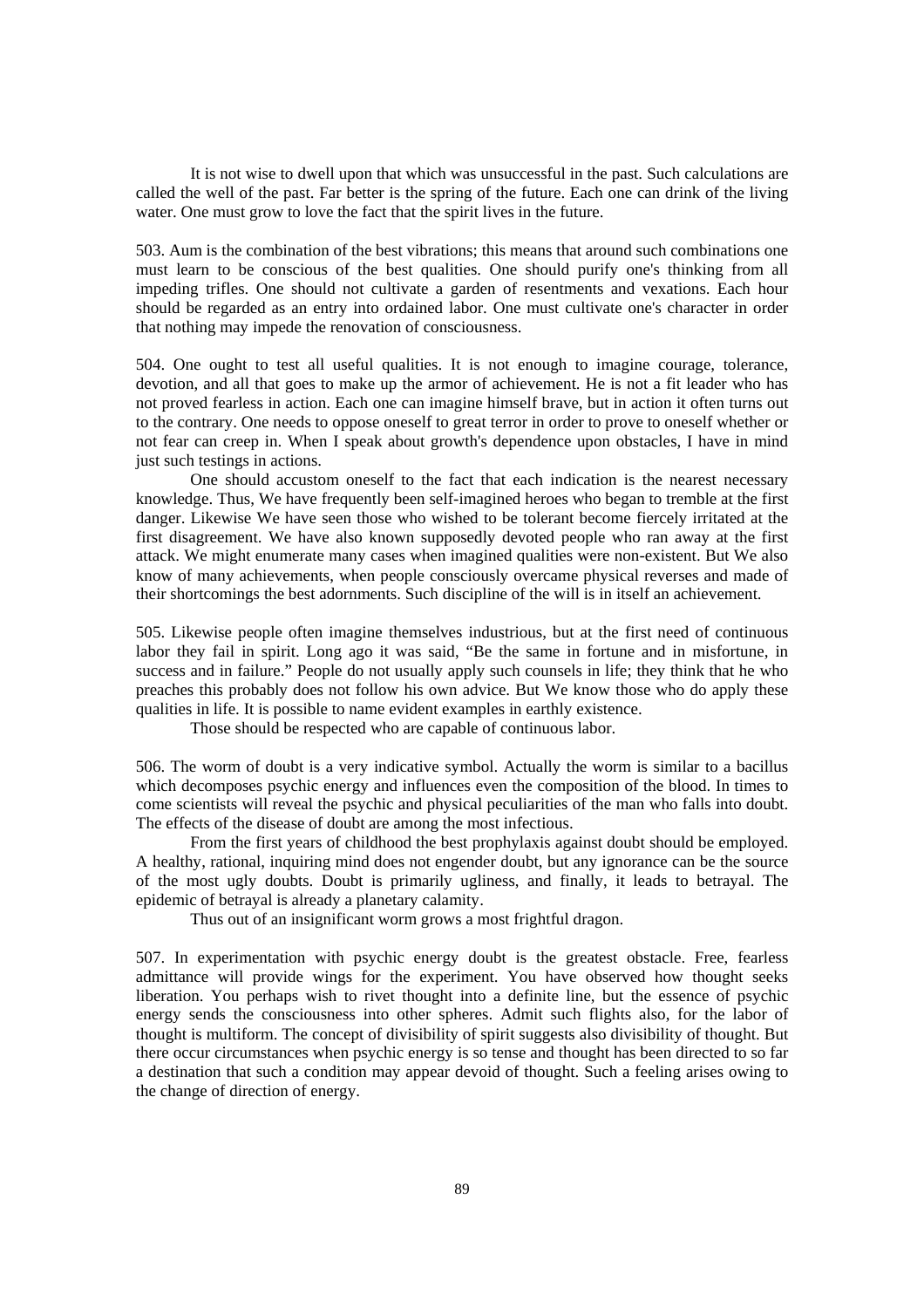508. Knowledge leads to simplicity. People who know each other well are in no need of lengthy and complicated discussions; they prefer to exchange words only as to the essence of things. Beautiful is knowledge that leads to meaning; only a pseudo-science will choke itself with heaped-up things and thus obscure its destination. It is instructive to observe the great number of commentaries which have complicated the simplest fundamental passages in many works. It is possible to base an entire investigation on the study of the involved paths of commentaries. The psychology of commentators, in assimilating local accumulations, often completely loses the fundamental problem. All human relationships have the same fate, when in their hustle and bustle people lose the concept of their own destination.

 Psychic energy vainly seeks admission, but the icy hand of narcosis restrains the movement of the life-giver. Let the manifestation of simplicity help to liberate people from husks.

509. The same simplicity will help to discern where is the Good. You have already heard how words about Good have been called the teaching of evil. You already know that evil ones detest the Good; for to them it will be both cruel and unjust. Evil does not recognize Good. Such a situation is so obvious that it needs no explanation. Yet in each teaching we find very insistent indications about the same thing. Such repetitions prove how continuously a reminder is required that evil does not recognize good.

510. Each toiler has the right to the improvement of his field of labor. This is not only a right but also an obligation. Each task can be improved. Such creativeness of improvement will be the joy of the worker.

 It can be shown that the state must encourage and patronize each improvement of industry. Every form of work can be infinitely improved in its methods. Not only do great inventors have a share in enriching humanity, but each participant in labor through his experience finds new possibilities and adaptations. Such endeavors should not be rejected. They can be unified in successful applications. But the chief good lies in the fact that each one must feel himself to be a true co-worker.

511. Fruitful cooperation contributes to the perception of continuity of labor. Man cannot work at only one and the same thing. But by the deepening of quality and the discovery of new methods there will be a continual renewal of thought.

Only through improvement of quality is it possible to grow to love continuity of labor.

512. One must feel how great is the tension. One must acknowledge that there has never been such a time. Ordinary thoughts should not exist in an extra-ordinary time. To assimilate this is an approach to the front line of the battle. The manifestation of tension is already great, and it will be no less in the future. One also needs to preserve the consciousness of victory as a strong shield. One has to fill space with victorious thoughts, for in them is ozone and protection.

513. Criminality is increasing. Cruelty and violence are increasing. It is necessary to look into the root of such infamous manifestations. Humanity cannot become worse without reasons. But besides cosmic causes, in humanity itself there is cause to feel shaken. It is impossible to deny psychic energy endlessly. Because of cosmic stress, the psychic energy of humanity also increases its pressure. It not only is not recognized but it is even scorned, which causes physical and psychic sicknesses.

 It has long been established that criminality is a psychic disease. Sadism, cruelty, and violence likewise result from the same psychic epidemic.

 It is impossible to rescue humanity from such scourges if it does not turn its attention to the condition of psychic energy—it is growing in pressure. Similar to firedamp, it presents the danger of an explosion. It remains for us to direct it into the powerful ordained channel, otherwise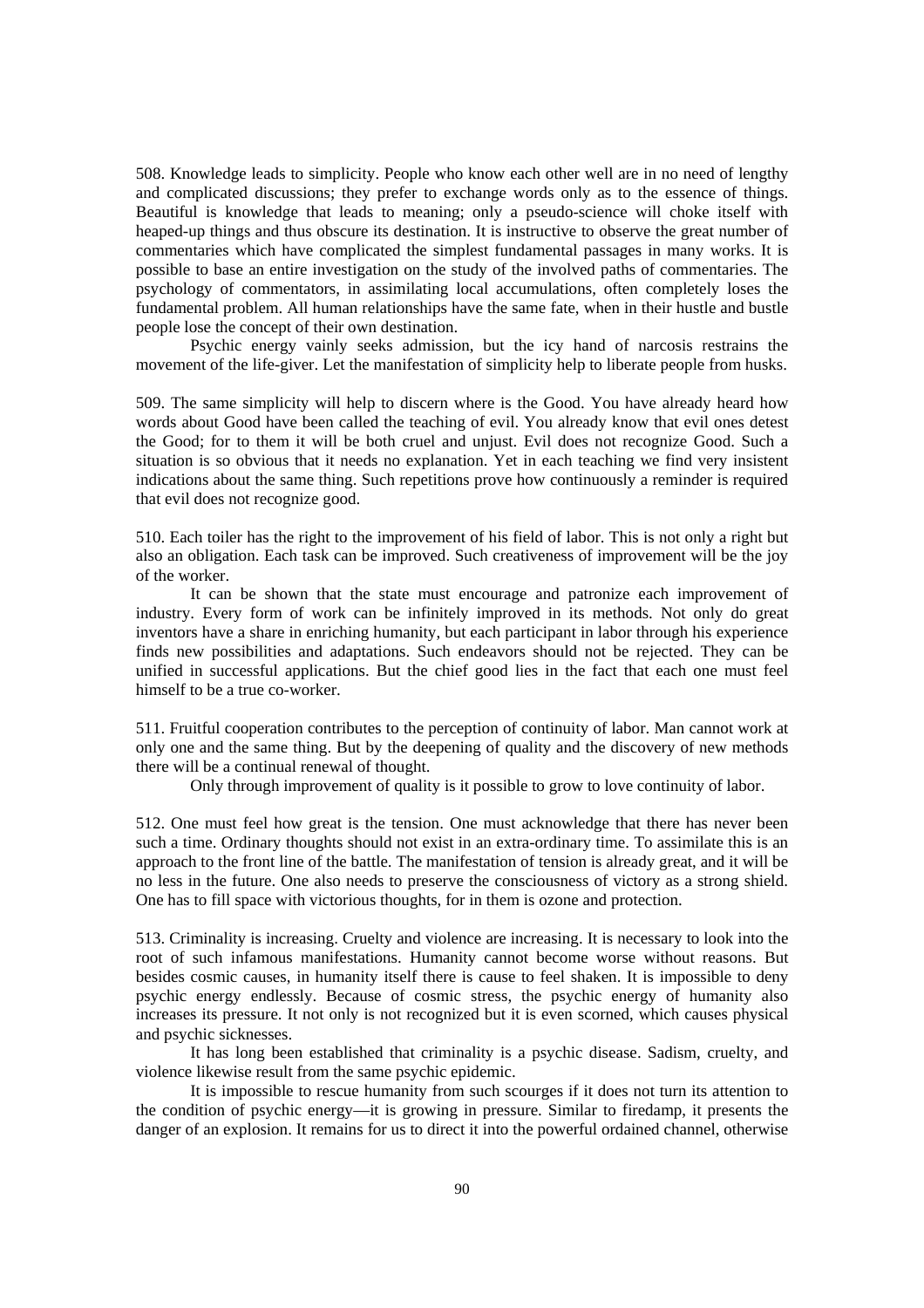it will terminate evolution. But such influences upon the fundamental energy cannot be casual. Throughout the planet scholars and cultural groups must arise, who, linked in cooperation, will occupy themselves with the cultivation of psychic energy. Such a network can produce the bases of scientific discipline.

514. Let us not defer actions for educating man as the bearer of psychic energy. There are many isolated attempts, but what is needed now is, as it were, a cooperative for investigating these energies. Such a useful work should not be limited by conventionalities, because the most unexpected and diverse co-workers can contribute their vital experience.

515. "Love one another"—this commandment was wisely given. Nothing can harmonize psychic energy better than love. All the higher communions have been based on the same feeling and are also beneficent for psychic energy. And light pranayama likewise strengthens the basis of the energy. Thus, people must collect and affirm everything useful for psychic energy. Each one must look after the store of psychic energy. Even a single sigh produces a renewal of forces.

 It is highly indicative that psychic energy is renewed first of all by feeling, and not by physical repose. Hence it has been said, "Burden Me heavily when I go into the beautiful garden." Precisely burdening and pressure are the birthplace of strong feelings. If man knows how to judge his feelings, he will select the worthiest of them, and it will be love.

516. It was said long ago, "He who knows how to love has a fiery heart." For strengthening the energy, fiery transport is needed. No form of reasoning produces that fire which is kindled by a spark of the feeling of love.

 When schools of thought shall be built, then also the significance of feelings will be tested. Comparing an evil feeling with a good one, again one discerns how much more enduring good is than evil.

517. It should not be thought that in comparing feelings with energy a debasement of feelings is implied. Some imagine that it is out of place to mention higher communion together with energy. To some, energy is something contained in a machine, but such earthly interpretations are mediocre. One should also come to love the entrusted manifested energy. The entrusted energy is a drop from the Highest Chalice. Thus, without love there is no advancement.

518. Again let us recall why the majority of people must repeatedly read through the books of the Living Indications. Some will say that they knew this long ago, yet they do not practice it; then they will call the Indications visionary and inapplicable on Earth. At the third reading they will find that perhaps somewhere there are people to whom these counsels are useful, and at the fourth repetition they will also think about themselves. Others begin by aspersion of the whole book, then they cast it out of the house; later, as if by accident, they remember about it; and finally, begin to quote entire thoughts from the book.

 Highly diverse are the paths of the consciousness, and therefore people need to accustom themselves to assimilate thoughts they hear. It is a pity to observe the needless zigzag of the path arising from egoism, arrogance, and contempt for another's opinion. Thus, people are obliged to read many times that which through heart perception could have been reached more directly and quickly.

519. As intolerable as thistles in a garden, so is evil in life. But if sharp eyes distinguish the pathway of good, it should be protected. Let it be long and narrow. Though it be overgrown in places, guard each seed of good. Though the birds of good do not always sing intelligibly, yet each sound of good is precious.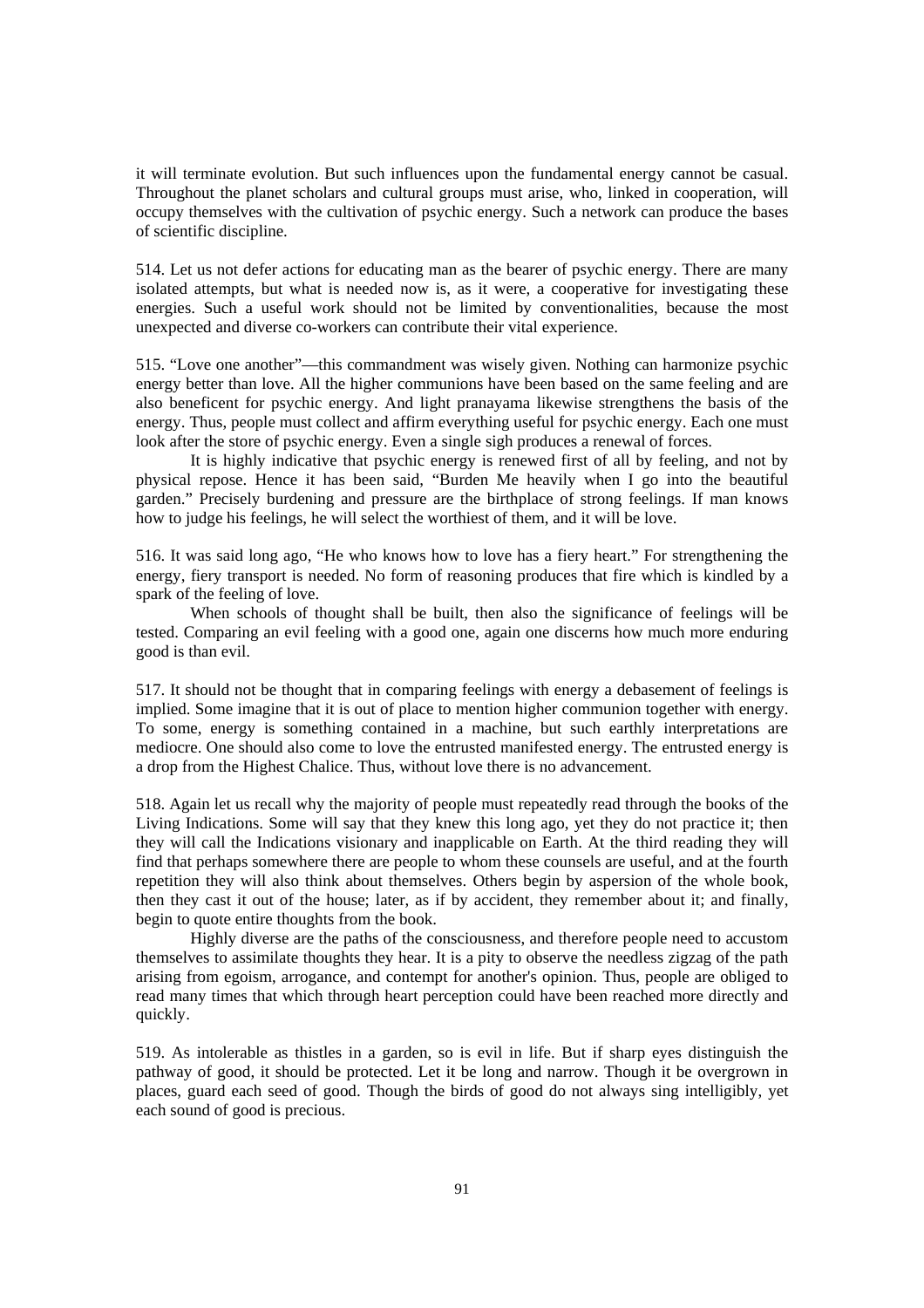520. Between radio waves it is sometimes possible to distinguish intruding voices. Of course, those are the voices of some people accidentally caught by the apparatus. So, too, among voices from the Subtle World are heard more and more often the voices of the living. Hostile ignoramuses wish to take advantage of this circumstance in order to deny communications from the Subtle World. But they forget that psychic energy is one and the same everywhere. It cannot be either dead or living, because it is fundamental. Thought is invincible, and it vibrates in space.

 The ignorant deny the Subtle World and thus reject thought. All that exists serves not negation; on the contrary, all confirms the one Truth.

521. Many times the end of the world has been proclaimed, but the planet still exists. The ignorant will again find therein cause to triumph, but they also scoffed on the eve of the fall of Atlantis. Moreover, disastrous collisions more than once have threatened the planet. Sensitive apparatus were able to foresee this circumstance. Even a short time ago the planet escaped collision by an extremely narrow margin.

 If people are to be found who have premonitions of distant earthquakes, then it is fully comprehensible that other cosmic vibrations can also be sensed. Let us not judge the reason why many perils are avoided—there are many causes for this. Certain islands are in a very dangerous state, yet the inhabitants will not abandon them. But no one derides scientists who investigate the changing shorelines.

 Ignorant criticism should be made with much caution, both in respect to physical researches and in the field of psychic prognosis.

522. It is right to assume that the revelation of one secret does not lessen the importance of the succeeding one. It has been said that each revealed secret is only the gateway to the next one. But it has likewise been said that each secret is thus encircled by a higher wall, the approaches to which are successively more difficult.

 Let those who fear know at once the difficulties in store. They should not be enticed by the thought of easy attainment. Once the choice is made, the strong in spirit will come to love the difficult path, for how otherwise will they test themselves?

 It is a great mistake to think that all inventions are only to make life pleasant. Each discovery provides only a little window into Infinity, and one glance will determine the nature of a man. Not many love to gaze into Infinity; the majority feel terror at a vision of the endless path. Even on Earth there are few travelers who have understood such forward movement.

523. Moreover, people ought to re-examine verbal concepts. Today it is timely to speak about solemnity, however many will mistakenly understand this beautiful concept. For many, solemnity is festival indolence, an irresponsible walking about and uttering of outworn words. In reality solemnity is an exalted offering of all one's best feelings, it is a tension of all superior energies, a contact with the approaching Gates.

524. People can hardly imagine the influence of spatial currents. Even enlightened scholars do not always render account to themselves of the unceasing change in the quality of the atmosphere; too great is the obviousness of the surrounding motionlessness. Beyond this conventional obviousness is concealed the reality.

 The consciousness of the young should be educated to the fact that around them whirls a continuous vortex; it brings no terror but manifests the power of the subtle energies. An educated man should know enough about the eternal motion and about the non-recurrence of the manifestations. Likewise, he will easily understand the changeability of the currents which fill space.

Man should correlate his moods and sensations with many external causes.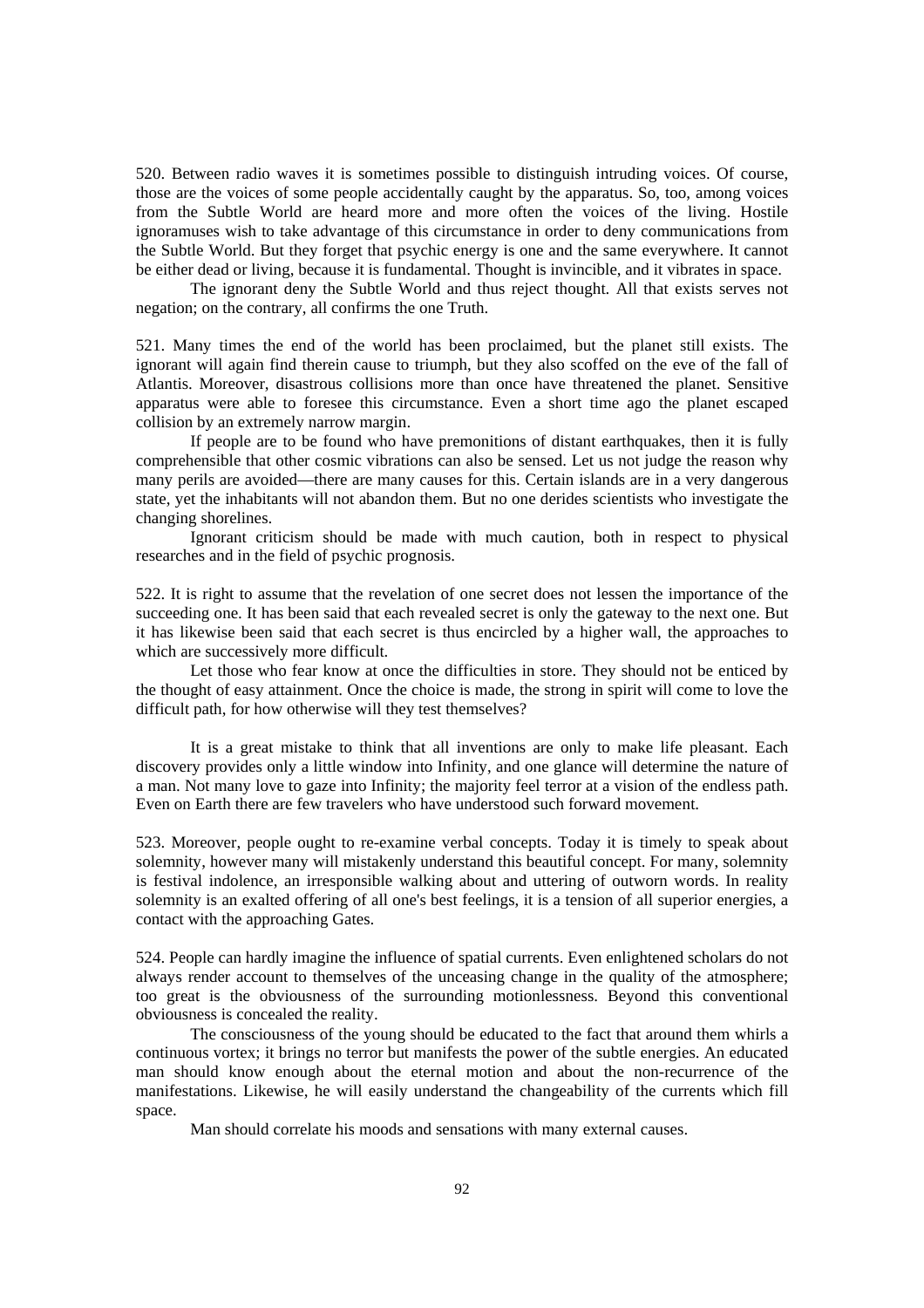525. Furthermore, man must learn to harken to experienced counsels. Through such collective opinion many fires are engendered. One should not avoid discussions, they form centers for the vortices of currents and the change of energies.

Let the currents change; surely after the depressing ones finer ones will come.

526. A certain ruler came to an anchorite and asked him to explain the fundamentals of life. The hermit began to speak, and during his discourse he gradually poured water into a chalice. The ruler finally noticed the overflowing water and pointed it out to the hermit. In reply the hermit said, "True, therefore the next time provide a chalice of greater capacity." By such tales people have tried to impress on the consciousness the fact that beyond the capacity of reception wisdom is poured out to no purpose. But the same story has also its encouraging suggestion—each time it is possible to provide a larger chalice.

527. Why is it so difficult to realize as law, that each energy in itself is also a physical power? People can move their muscles at will, which means that this energy is manifested as a physical lever. The same thing is seen in the comparison of physically trained athletes with Hatha Yogis, who, to a noteworthy degree, acquire by will mastery of different muscular feats.

Thus, the thinking man often conserves his physical strength.

528. Dejection is nothing but dissoluteness. Put a melancholy man in a sufficient extremity of danger, and he will be obliged to take courage; but the degree of shock must be great in order to force the man to alter his frame of mind. Certain illnesses are even treated by means of shock. Fear of death appears to exceed all human weaknesses, but even such a degree can find something which surpasses it. There are many tales of how the mortally sick received help, thanks to danger alone; how, many times, a paralyzed person has rushed out of a burning house; how, many times, internal affections have been cured, because the center of attention was turned in another direction.

 It is asked whether, if people would realize the surrounding danger, they would be cured of one of the most dangerous diseases—dissoluteness.

529. It has been rightly observed that the basic qualities of consciousness have remained almost unchanged over a period of thousands of years. Perhaps such a shocking event as the destruction of Atlantis did produce a certain renovation of consciousness, but for this the magnitude of the shock must be tremendous.

530. Pain is a sign of disturbance of an organ, in other words, the messenger of a disease. But there may be also another form of pain. It may proceed from the perfecting of one organ at the expense of another. Especially is this to be observed during heart pains. The heart may be healthy, but so sensitive that it is constricted, as it were, by the other organs.

 Usually people consider an organism healthy which feels no pain, but such a definition is primitive. The most healthy heart may ache, because too much is reflected upon it.

 It is necessary for physicians clearly to distinguish the causes of pains. The realization of psychic energy will help them.

531. Discernment of the qualities of spatial currents is the first guaranty of the higher state of the heart. It is impossible to command the heart to feel when it is not yet in a state to do so; only the invoked psychic energy will provide the impulse of sensitiveness.

532. A special damage against the broadening of consciousness is committed by the man who opposes spirit to matter. Indeed, one may often hear that matter is the condensation of spirit. Such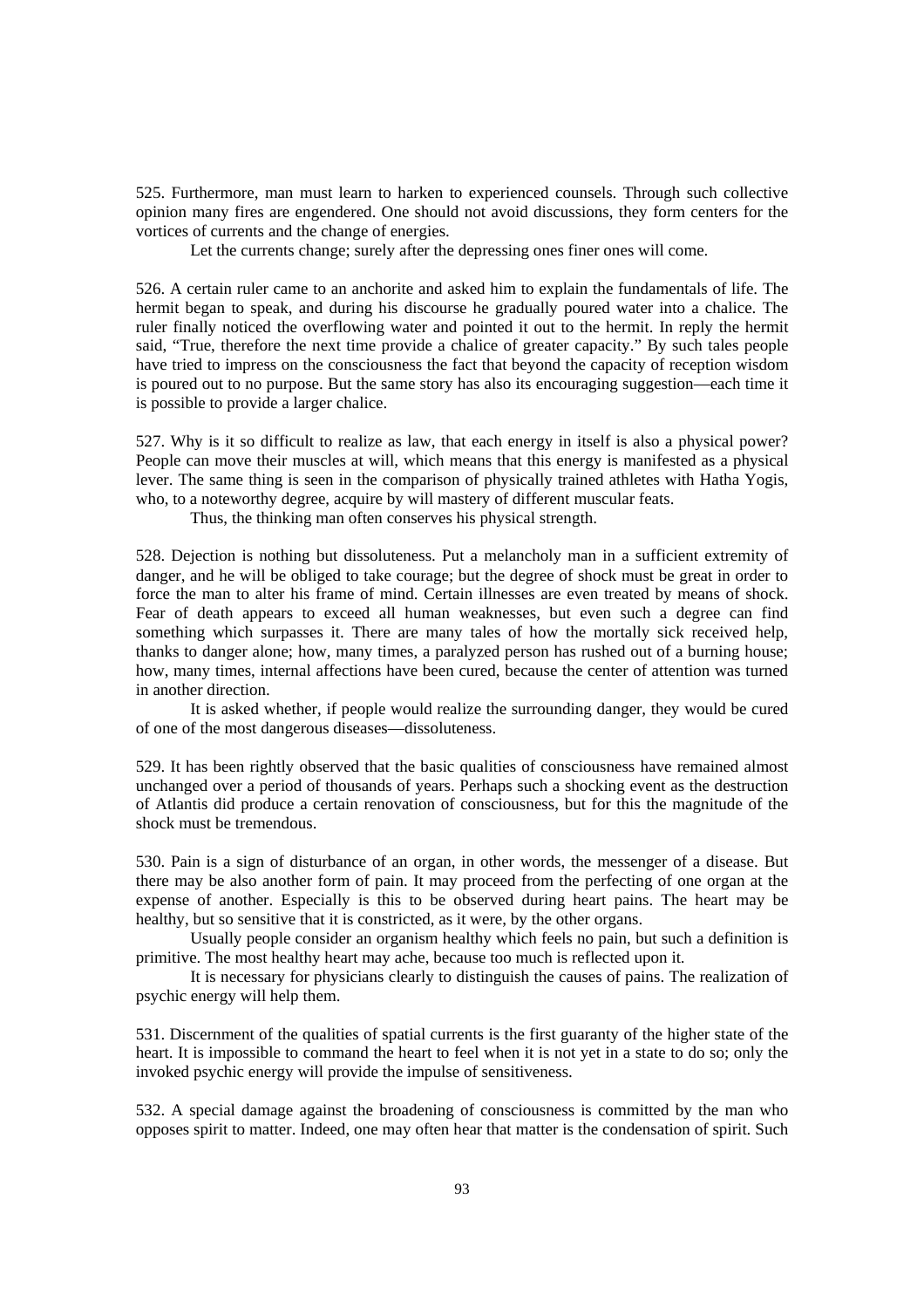a definition is easy to listen to; but, besides the essence, the coarse evidence stands firmly upon the ancient division. It is not easy for an obscured imagination to visualize all the states of spirit. It may be recalled how a certain savage bruised a friend with a stone and then asked pardon, because he thought that a piece of spirit would not cause pain.

 The ascertainment of the states of spirit should strengthen science. And science must help to clarify the human imagination.

533. Each conventional subdivision inflicts damage upon the principle of unity. Realization of the fundamental force helps to liberate one from unnecessary accumulations. Most conventional terms have arisen from the egoism of individuals, each desiring to name an object in his own way. True, the mixture of languages also has produced extraordinary definitions. One should concern oneself with the crystallization of clear unifying definitions.

534. About what should one be concerned—the narrow or the broad, the brief or the lengthy? The simplest, most sagacious answer will be, "Let that which is best be lengthy."

 Let us compare earthly life with the superearthly sojourn. With few exceptions existence in the Subtle World is incomparably longer. This means that we must be prepared, not for brief respites, but we must especially value that which is necessary for a lengthy sojourn. The fundamental energy, thought, consciousness, imagination, and inspiration constitute our imponderable possession.

535. It may be understood why comparatively little was said about reincarnations in the ancient Teachings. On the one hand, enough was known about them; on the other, it would not have been useful to direct attention to the past. Only people with especially broadened consciousnesses can delve into the past without harm to their advancement. For a small consciousness, a glance backwards may be ruinous. People must be in a state of continual preparation for the future. Only in such a state of consciousness can they harmonize earthly life. Even in moving into a better apartment people select their best possessions, and no one takes his dirty rags with him. Just as carefully and worthily must man prepare for his dwelling in the Subtle World.

536. In hot weather people on Earth move to the mountains. Similarly, man can ascend the heights and make this ascent with extreme joy. Refined psychic energy helps to familiarize him with the new surroundings. It also attracts the best Guides. It is called Magnet, Bridge, Gates, and Treasure, by all the best names, in order that man may be impressed with his own true treasure.

537. Only a clear realization of the Subtle World enables people to recognize earthly property without hypocritical renunciations. Man will understand what property belongs to him, and earthly things will find their due place in the long human existence. The essence is not in renunciation, but in realization of the especially Beautiful.

538. The man who realizes within himself the presence of psychic energy can observe it also in others. It has been said that cognition of one's own self is the Path. But the first quality will be the state of psychic energy.

 For many people discussions about psychic energy will seemingly be a state of delirium; they cannot generally understand what this is all about. They will rage in anger at any one present who attempts a conversation beyond them. It should be understood that the first glimpse of the energy is the most difficult. It is necessary only to consider calmly an ignorant lack of understanding. Thus many cannot at all imagine a state following the cessation of earthly existence. Among such people there may be atheists and churchmen, but they will be equally remote from the recognition of fundamental energy.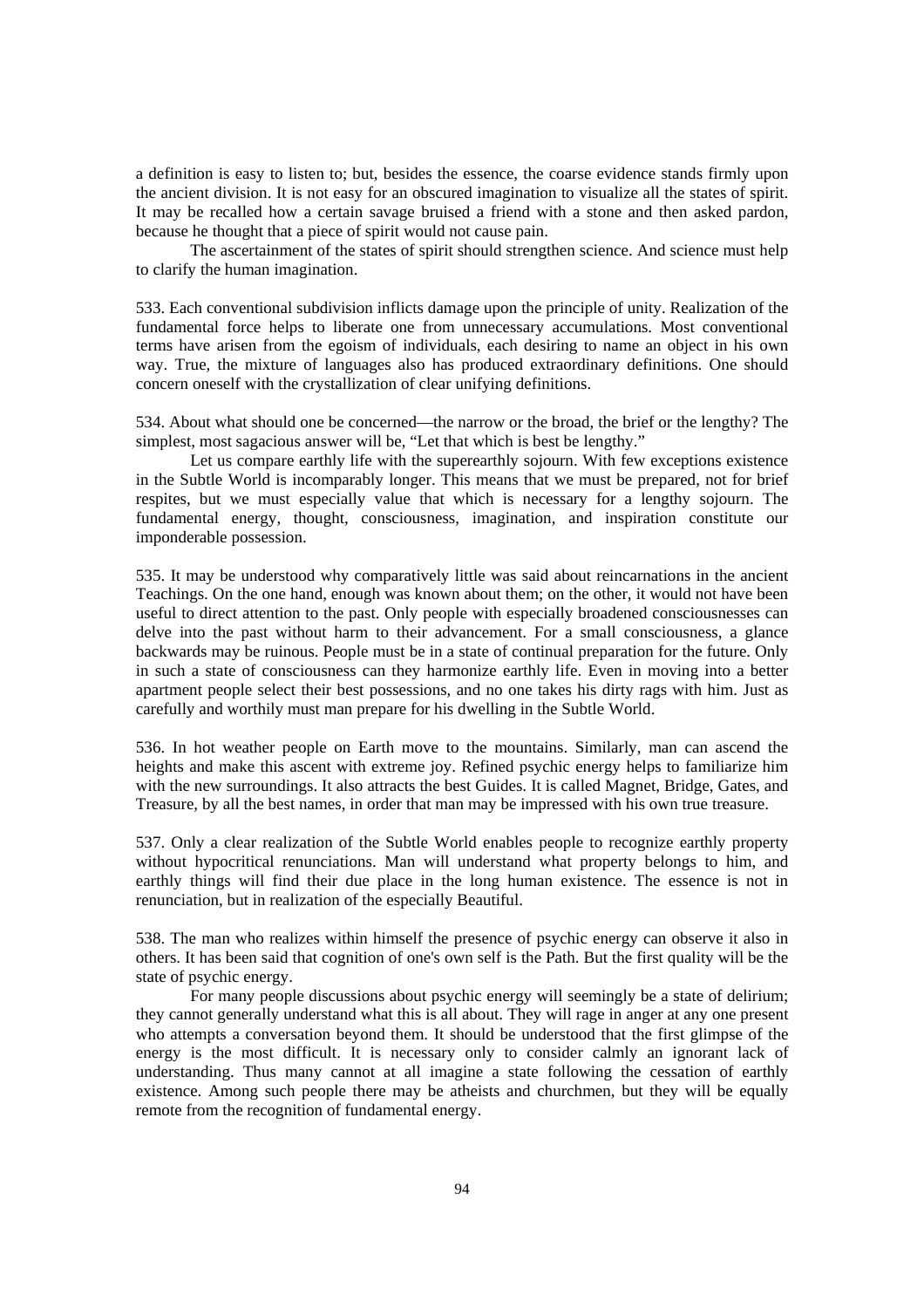It is quite instructive to note how even the most antithetical convictions can be equally erroneous.

539. One can compare slumberers with deniers. Verily, it is useless to speak to a sound sleeper!

540. Now you can the better understand why Hatha Yoga has not been indicated by Us. Less than the others does it direct man to the fundamental energy. True, through the perfecting of muscular control and will power, it slowly advances a man, but the most basic factor with which one ought to begin remains neglected.

 Why proceed only from below when the best gifts come from Above? Will not cognition of the most basic energy constitute the most speedy advancement? Not a Hatha Yogi said, "The world is thought."

541. During thought transmissions it is necessary to keep in mind certain qualities of the energy. First of all, one should recognize the inevitable unexpectedness of the reply. This quality is the result of difference in earthly and subtle perception; subtle energies unfailingly encounter earthly conditions. Each earthly obstacle, like a shroud, closes the access. Though this be momentary, yet for all that, the possibility of unexpectedness is already created. People have been accustomed to measure by earthly scales, and they themselves can reject the subtle sending.

Therefore it is so important to cultivate one's own subtle energy.

542. And it is indispensable to remember another circumstance—the heart will inevitably register sendings. This is not a heart disease, but the palpitation of the current. It is impossible to define in words the heart's sensations. Only people accustomed to thought transmissions can understand wherein lies this palpitation.

543. There may even be painful sensations in the nerve centers. It should be understood that such sensitive centers necessarily react to the external currents. The manifestation of such pains are often called neuralgia, but the causes are not understood. Ordinarily the cause is sought in a cold or in overfatigue, but the external psychic causes are not taken into consideration.

544. It is not at all easy to be the Mother of Agni Yoga. Only in the course of time will people appreciate all the self-sacrifice which is indispensable for proclaiming the fiery might.

545. One needs to be attentive to all manifestations which take place during cosmic tension. Much is noted, but still more remains neglected. People have so withdrawn themselves from realization of the fundamental energy that they are unable to find words for the obvious manifestations and events. Indeed, it is impossible to separate events from psychic manifestations.

546. Even the most experienced receiver of thought knows to what extent separate words are dislodged by extraneous intrusions. One can easily picture how many currents are intersected in space! A great number of instructive experiments can be carried out, not only in direct transmission of thought but also in investigating cross-current reactions.

 Many currents may be sent and received directly. But besides them, extraneous waves may intrude, equal in force and quality—such complex waves need to be studied.

 Through such observations it is made manifest that a strong current becomes a kind of magnet for a weaker one, hence the confluence of several waves. A sensitive receiver will sense the oscillation of the complicated vibrations.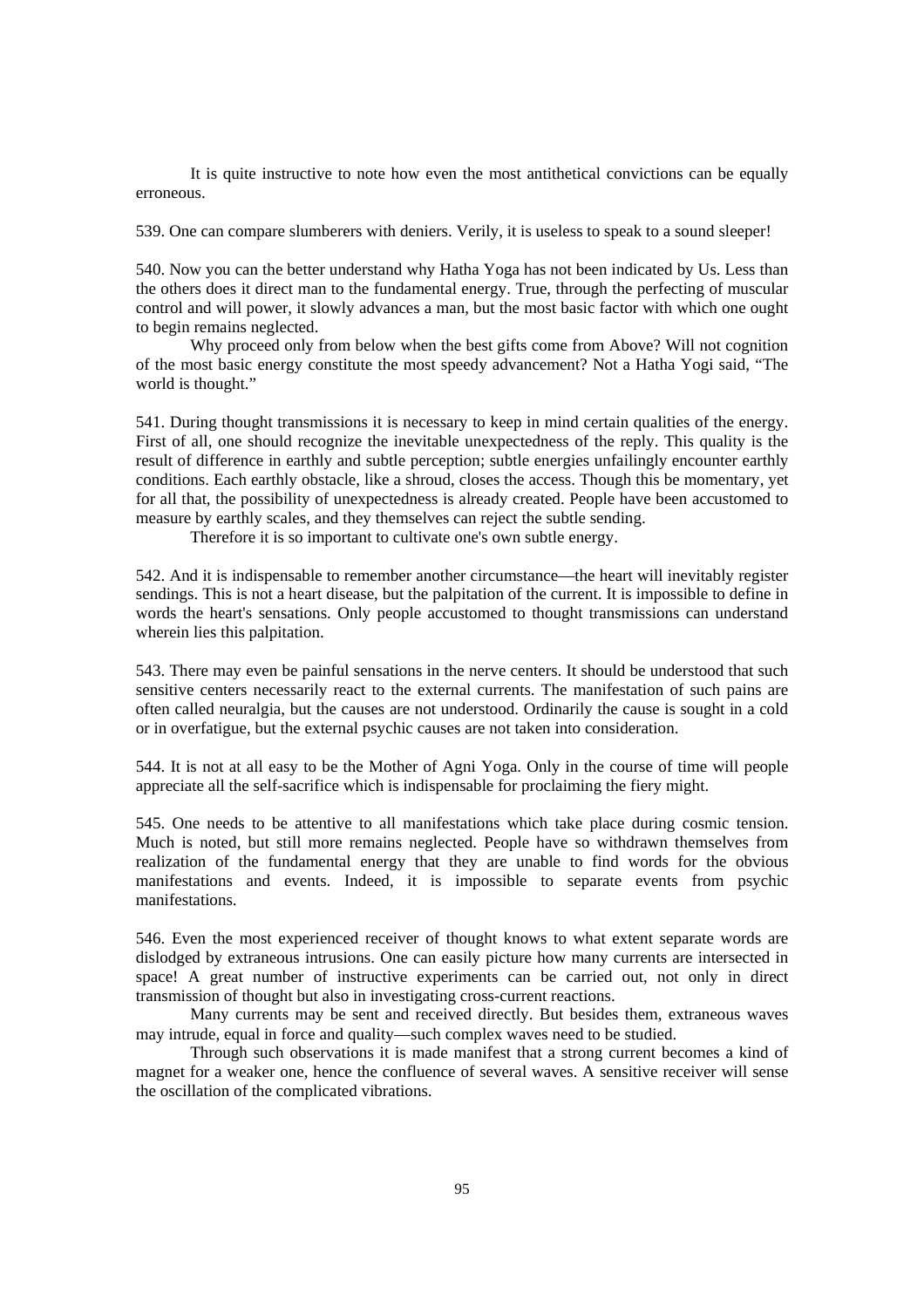547. Likewise, it is clearly apparent that certain waves strike upon the aura painfully. Such blows can arise out of disharmony of sendings and from complexity of waves.

 Soundings within the ears have also been evident. Apart from the labor of certain glands, it should be understood that such tension can be evoked by atmospheric pressure—a certain echo of the full sounding of the spheres.

548. It is rightly judged that contemporary teachings of Yoga devote much attention to man's moods. It would seem that this statement is known and intelligible to all, but reality shows that people do not understand the significance of enthusiasm or dark depression.

 Let scholars investigate thought transmission under the most diverse conditions. Apart from psychic states, conditions of temperature can also be studied. High temperature results in augmented receptivity.

 Of course I am speaking about heightened temperature of the organism. Not illness itself, but the combination of fiery waves weaves the thread of contact and reaction.

549. What thought reaches best? Old people say—that which is from the heart. Such a simple definition is correct. Indeed, the state of psychic energy either attracts or repels the reception of thought. But one should picture to oneself how many unreceived thoughts remain in space! Since thought is energy and does not decompose, then how responsible is mankind for its every thought!

 It is possible to verify the sum total of all the thoughts simultaneously flying through the world. It is instructive to learn what humanity is thinking of each minute. The result will be utterly unexpected. It is possible to divide thoughts into a few categories; only a very small number appear to be directed to the Common Good. Such calculations result in the most frightening conclusions.

 One need not imagine that mankind has already recognized the value of thought. Do not tire of repeating the fact of the significance of thought and you will of course be accused of an unpardonable innovation, and even of shaking the foundations of society.

 How is it possible to assert that concern about thought is dangerous to the state? Yet you have already experienced being accused of introducing something dangerous. But into what a low state must man have fallen that he should consider the mention of thought as a thing unpardonable in the human way of life!

How severely philosophy is ridiculed because it teaches one to think!

550. It is almost impossible to find people who are devoted to the art of thinking. In the simple matter of Olympic Games people are ready to award crowns to the winners. But where is there recognition and encouragement of thought?

 One's ears are almost shattered by the applause accorded the jumpers, yet each leap of thought is suspected and ridiculed.

Let the manifested fighters for thought gather together!

551. The entire domain of psychic energy must be investigated by experimental methods. One should not admit personal speculations. The sources of ancient literature should be utilized with the greatest caution. One should bear in mind that many definitions in their time were understood in a way different from the contemporary interpretations. Much of the so-called metaphysical was in its day complete reality.

 Many ancient philosophers left behind them only symbolic definitions. They either consciously concealed the actual terms, or, in the usual course of teaching, made use of abbreviated signs.

 Deep study of the various epochs of cognition of psychic energy shows the most contradictory opinions. Do not go astray in such labyrinths of human thinking! These manifested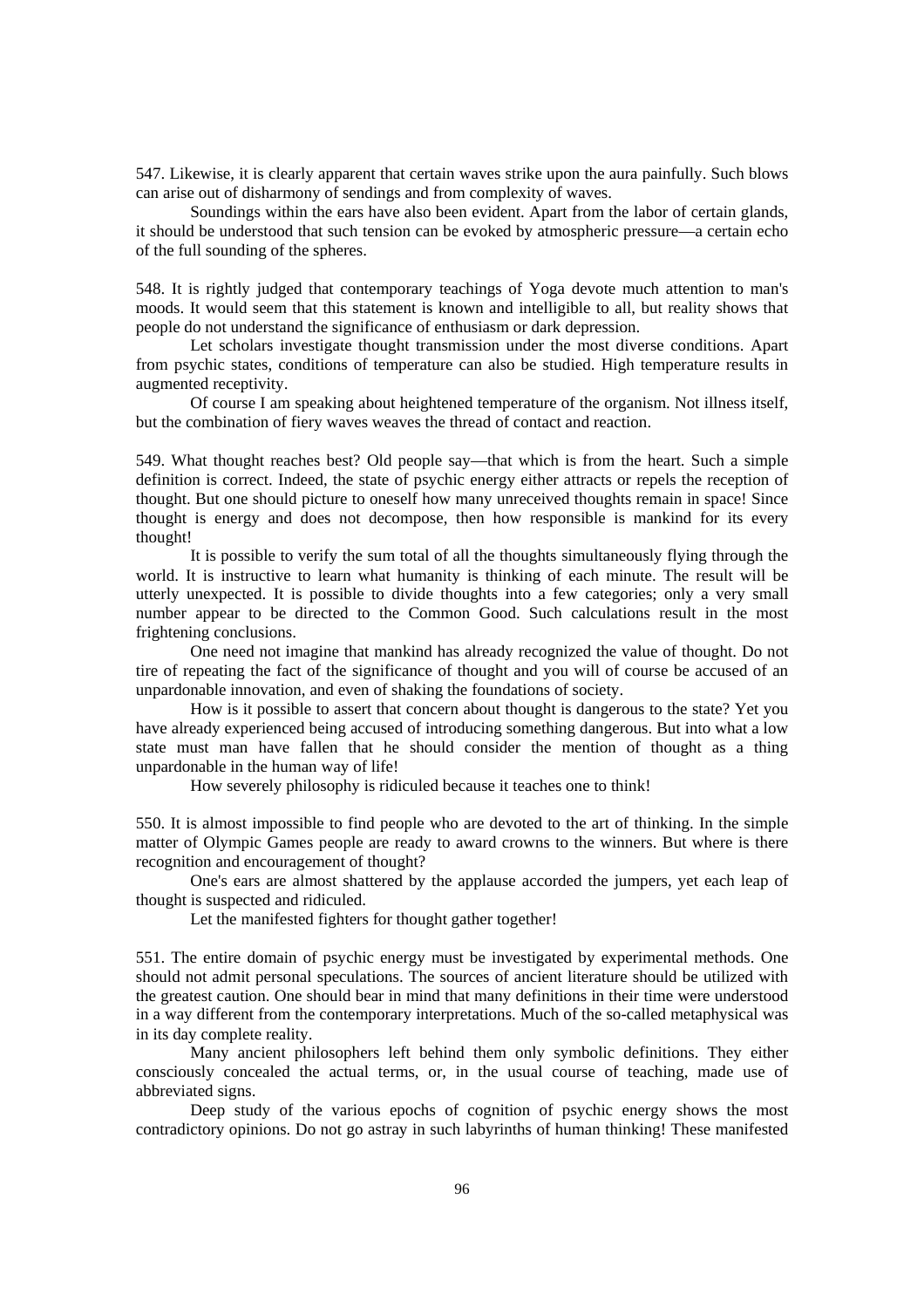errors resulted merely from insufficient scientific experiments. No tales about psychic energy are needed, but humanity will receive a forward impulse from strict experiments verified at different ends of the world. For such authentic verification unity is needed.

552. The mother can lay the first foundations for the investigation of psychic energy; even up to birth of the child, the mother will take note of the whole routine of life and of feeding. The character of the future man is already defined in the mother's womb. Certain peculiarities that predetermine character can already be observed in the desires expressed by the mother herself. However, in this case it is necessary to make honest observations. But the capacity of observation itself needs to be cultivated.

 Thus, again We direct attention, not to theories and dogmas, but to experiments and observations.

553. Fatigue is increased by external conditions. Such observations are also needed. The manifestation of depression or weariness can take on an epidemic character. Whole districts, even countries, can prove to be in a zone of tension.

554. Even in infants can be observed the manifestation of psychic energy. But one needs to know how to distinguish these signs in which there are so many echoes of the Subtle World. The manifestation of former lives is already revealed among the childish games and inclinations. It is not discriminating to say that all childish diversions are identical. Even in common games each child manifests his own individuality. Observing children, one can enrich one's own knowledge of psychic energy.

 It is a mistake to think that only adults with shaken nerves can serve as objects for observations. Actually, through the undisturbed force of their psychic energy, children will furnish the better experimental possibilities.

555. It happens that medical advices are much spoken about, but, excluding physicians, no one concerns himself with questions connected with the basic energy. Many say that it is not their affair to go deeply into medical problems, but each such remark is harmfully ignorant. Life is for all that lives, and each one must bring his own stone for the construction.

556. From the temple let us go into the cellar. Let us contrive to retain in ourselves not only soaring flight but also compassion. Each man has an open wound. Only psychic energy can point out this pain. Each study of the higher energies teaches open assistance. So, also, the wish to help must be cultivated.

557. Since each man has an open wound, he also has a ruby in his heart called the Holy of Holies. Such a magnet must be guarded. It has been called a precious stone. Long ago the precious stone was spoken of, but then some began to understand this as an abstraction. Now you already know that this is a twofold, not an abstract concept. The nodes of psychic energy can easily be termed a stone, because magnetism in the concept of people is connected with the idea of lodestone. A magnetic mountain is easily comprehensible, but the magnet of man is not understood. Whereas, if there are a multitude of magnetic manifestations in the Macrocosm, then too, in the microcosm of man the same quality is inalienable.

558. People know about the electric eel, but the same discharges in a man seem to them something phenomenal, so extremely difficult is it for the consciousness to absorb the fact that man contains within himself absolutely everything. Such qualities in man ought to stimulate especial cautiousness in him, but this universal containment in man has not been recognized. The words Macrocosm and microcosm are repeated senselessly, without any inner realization.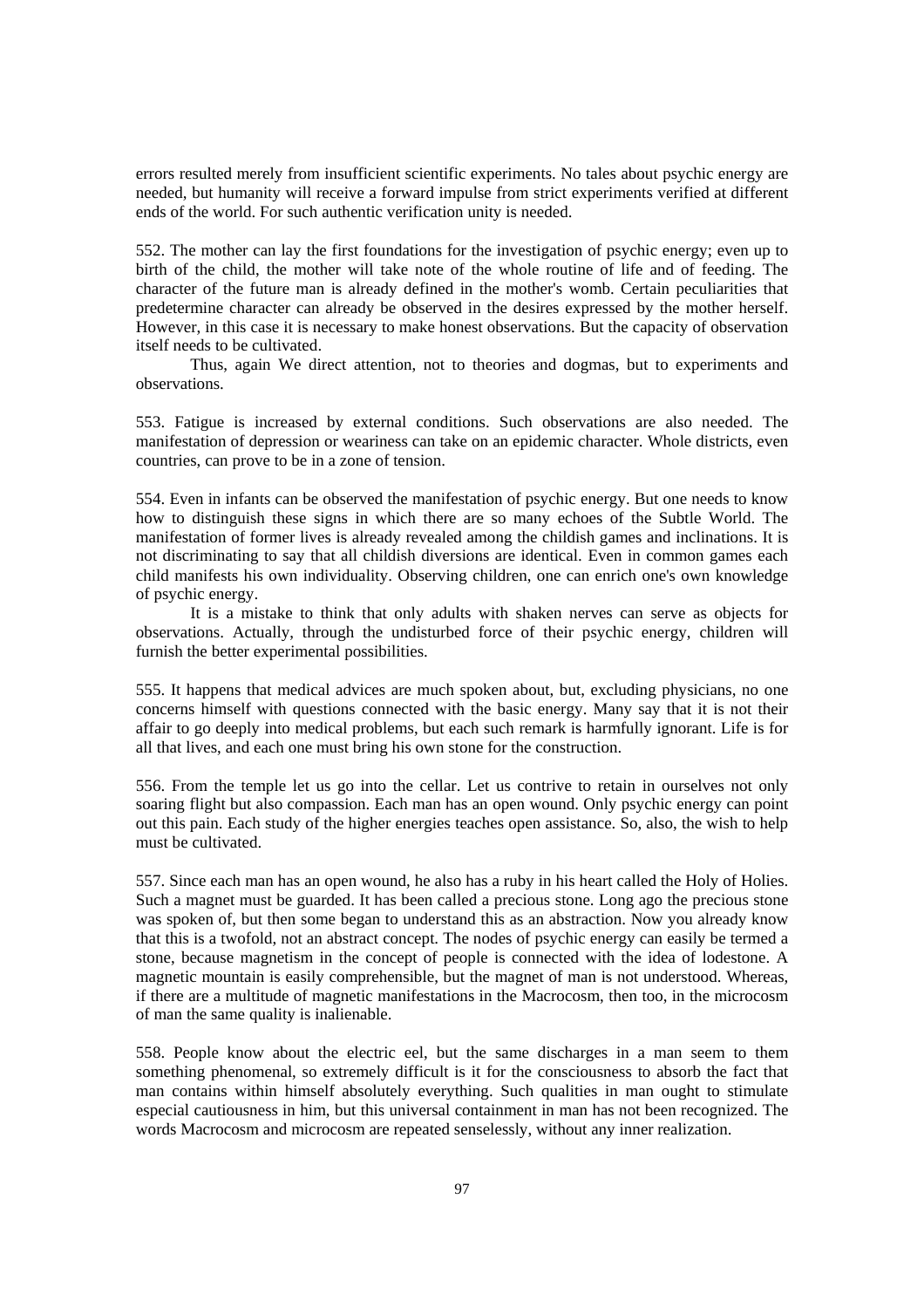559. Is it possible for the great concept of the Holy of Holies to be realized? Sometimes the subtle body returns from its flights with this exclamation, in order to incorporate it in earthly life. Many luminous truths can be brought back by the subtle body on its return. It succeeds in visiting the different spheres, and in conferring with living people in various countries—all this in infiniteness and timelessness.

Then cannot all such qualities in the microcosm make of it an altar of the Higher Might?

560. Certain people strive to obtain only the new, not caring about the assimilation of the preceding. There are many dangers in such leaps into unknown ground. It is not always possible to trust such people. It is doubtful if they can guard what is entrusted to them.

Impetuousness is valuable when it is the result of full consciousness.

561. Aum, as the higher vibration, can resound for the tuning of psychic energy. Each harp must be tuned; so, even more must psychic energy, which is exposed to all the cosmic vibrations, be brought into a tranquil state. In ancient discourses about thefundamental energy, often precisely Aum contained the epitome of such counsels.

 Highly multiform is psychic energy! One may find different vibrations of it that have special names. Let us turn our attention to one lofty aspect of the energy called "protectiveness." It should not be thought that this quality shields only the bearer of such energy. On the contrary, he protects others, liberally sharing his energy. Just as with the divisibility of spirit, psychic energy is apportioned where it can be useful. Such a physician does not know the sufferers who are being cured by him. It is a difficult, but a beneficent task!

562. Vibrational electric massage is useful if the vibrations are concordant. It is unwise to surround a patient with vibrations alien to him. One should first of all study his psychic energy, its quality and tension. Massage is based on rhythm, but rhythm is highly individual. It is possible to rub in completely unsuitable irritations.

Therefore, in medical schools rhythm and vibrations must be studied.

563. The Agni-Puranas, the Upanishads, and other ancient Covenants, in their basic portions, transmit with absolute exactness the laws of Being. One must not reject but harken very attentively to the sparks of Truth. Two metals cannot be forged together without fire; likewise, a current of the higher energy can only be received by a fiery heart.

 Let us not disregard any sources of good. Each one who stains the luminous garment of his neighbor already condemns himself.

564. In different religions there can be noticed a special harmonization of sacred hymns. If one compares the oldest of them, one may observe a striking similarity of tonal structures. Moreover, one can find remarkable common rhythms; all of which indicates that the composers of these psalms had the same understanding of the significance of harmonization. It is impossible to attribute such a basic similarity to simple succession. It may be understood that they have been influenced by One Source. It cannot be doubted that the one fundamental energy of Existence will produce similar rhythms for one form of inspiration. Verily, the keen of sight can discover confirmation of the great Unity in a broad way.

565. You have heard that a person suffering with defective speech suddenly was able to deliver a beautiful inspired address. The personal will alone could not achieve this, there was required the participation also of another energy. Someone has sent His Shielding Force. It may be that such a Force will cure the defect forever. It is possible that the nervous spasm may depart forever if the same degree of enthusiasm which filled the speaker when he rendered the beautiful speech can be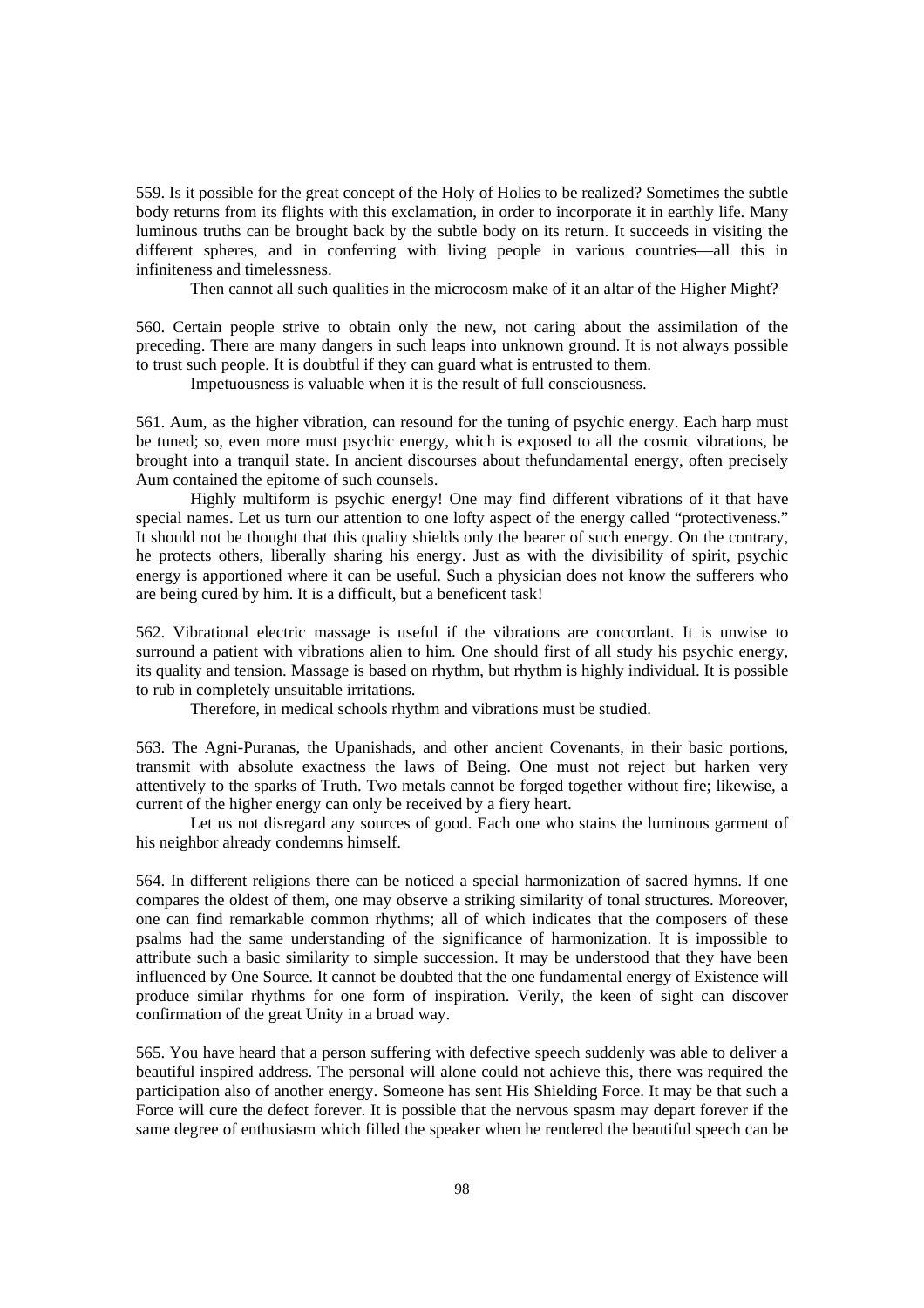retained. Let him observe the rhythm of his heart. Let him remember how his successful speech, which so inspired his listeners, was harmonized. To retain the manifested harmony will already be an achievement. Many examples may be cited when the rhythm of psychic energy uplifted a man and helped him surmount all nervous spasms. Many cases may be named when people, under the influence of higher energy, forgot forever their defects.

566. Each excessive strain would counteract harmony. It is necessary that the successful harmony remain in the memory without any compulsion. Anchorites have pointed out the very deep significance of wordless prayer; this was the judgment of those who realized the power of harmony.

567. The radioscope records one side of luminosity; but the same apparatus can confirm the influence of psychic energy upon the degree of light. It can be observed that a different nervous state of the observer will alter the radioactivity. Thus it can be said that the psychic energy of man and mineral cooperate, being one. The manifestation of joint action or of breakage of current depends upon the so-called mood of the man. Even recently such an affirmation would have been called madness, but now there are certain persons who already understand such collaboration of energy, while others fear to ridicule it—thus knowledge progresses. It is especially necessary to recognize that a good frame of mind is already the halfway mark to success.

568. Let people grow to love tension, for weakening is already dissolution. No one in a weakened state will truly cognize an object. Firmness of spirit has been called armor, but one needs to become accustomed to each suit of armor.

569. Is the fragmentary character of these notes accidental? May it not be that in this mosaic there is contained a rhythm and a special design? Let friends sometimes reflect upon why this system has been selected! Does there not lie in it the particular problem of reacting on different centers? Perfecting the ability of perception is a very important attainment.

570. The most significant dates may pass unsuspected. The 16th of September may have been sensed by only a few. It is thus when fire is already raging beyond the wall, and the people gather at the theater without realizing that the curtain conceals devastation. The date may be foretold by cosmic conditions, but people pay no attention to the inculcated signs. Similarly, an experienced physician wisely calculates the progression of an illness; but the indicated date arrives and the patient meets the day laughing at the physician; yet how many times has the reply come, "The evening has not yet arrived!

 If people are asked how they picture something of extreme importance, they propound the most ingenious hypotheses, and not one of them touches upon the essence of what is taking place. Such wanderings around the essential nature of things, merely show neglect of the fundamental energy, which can direct the imagination along the right path.

571. Inwardly man distinctly knows the energy inherent within himself. When he hurts himself, he massages the bruised spot with his hand. When he wishes to attract attention, he stamps his foot; he knows that precisely the extremities emit energy. In stories it is related that sparks flashed from a blow of the hand, and fire radiated on the ground from someone's footsteps. Yet it is difficult for man in his daily routine to recognize his own power.

572. Assimilation of rhythm is a step toward the distant worlds. No one can perceive subtle vibrations if he has not assimilated rhythm and does not understand the significance of harmony. To some it is empty sound, but there are those who have already harmonized their whole life. Not the rhythm of mediocre music but the fiery rhythm of the heart is what I have in mind.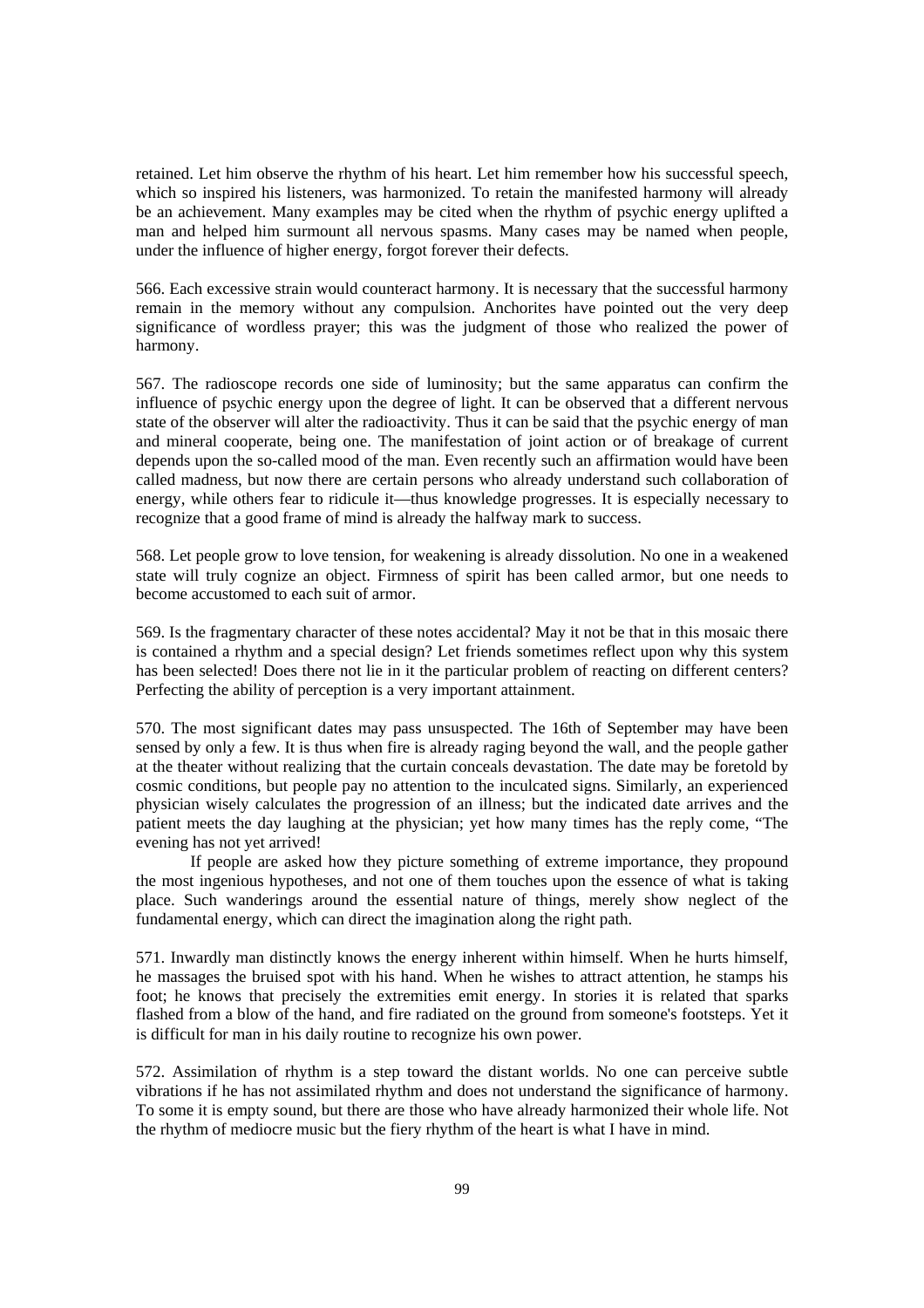Someone, hearing about the help of rhythm, engaged a drummer to beat into his ears the dullard merely became more stupid.

573. It is shocking to see the relativeness of people's judgments. Take as an example the definitions of the state of one who has passed into the Subtle World. Of the same person it will be said: he perished, he is annihilated, he suffers, he sleeps, he is resting, he is learning, he ascends, he rejoices—thus each one judges the Subtle World according to his own understanding. But inasmuch as no one has told people about the Subtle World, they have begun to form opinions in accordance with their own imagination; however the imagination is often uncultivated. In this way, the closest sphere still remain within the limits of a phantom world.

 When someone weeps at a funeral, there may be found one who deplores such ignorance. Likewise, if someone rejoices at such an occasion, people are indignant at a seeming madman. Thus, people cannot assimilate the relationship of earthly existence to the superearthly state of being. Many cases can be cited when people have seen their near ones of the Subtle World, but even such evidences merely remain listed as phenomena. It is impossible to convince people of the naturalness of the change of existence. They are forbidden to think about reincarnation, and they are agreed that they dwell on the edge of an unknown abyss. Yet each year brings the worlds closer together, and it is possible to increase the number of cases of evidence of memory of former lives. Already each one can cite many examples; all that is needed is an attitude of good will.

574. The same attitude of good will is also needed in experimenting with psychic energy. One should not question it as to the future; nevertheless one will be impressed by the way in which psychic energy itself foresees the most immediate paths. It has been called the "eye of the soul." Thus it has been compared with physical eyesight. If the eye naturally sees the object ahead, then the eye of the soul foresees the future.

575. Not only is each center a dynamo, but each atom is producing energy. Is it possible to consider the investigation of psychic energy unnatural and unscientific? I am speaking to those who have special opportunities for cognizing the energy, yet so often deny that which they already possess. People must learn, learn, and learn, Thus, science in all its magnitude will bestow the possibility of attainments.

576. Psychometry is regarded as the gift of exceptional people, but this common faculty unquestionably has been given to all. Every man in each contact with objects receives different sensations. The distinction lies in that one person directs his attention to them while another passes them indifferently. One should take account of each sensation.

What riches of life are opened up to those who vibrate to all sensations! It is not difficult to awaken oneself to a diversity of perceptions. Each book, each letter bears in itself a complete aura. Something indescribable, yet evident to the heart, is received from a contact. There is no reason to suppose that only certain fortunate persons possess this gift denied to others. The thought of possibilities is already an opened path.

577. The examiner of psychic energy finds himself in a situation completely different from that of most investigators. The latter can allot a definite time to their studies, whereas the investigator of psychic energy must devote all his time to observation. He never knows when a noteworthy manifestation is taking place. He cannot leave unattended the mental currents, which may start up at any moment. He must know how to awaken in full consciousness. He must pay attention to the auras of people and objects. He must possess patience and good will. He must not complain and yield to a state of depression. Thus, many qualities such as imagination and straight-knowledge are indispensable for the observer.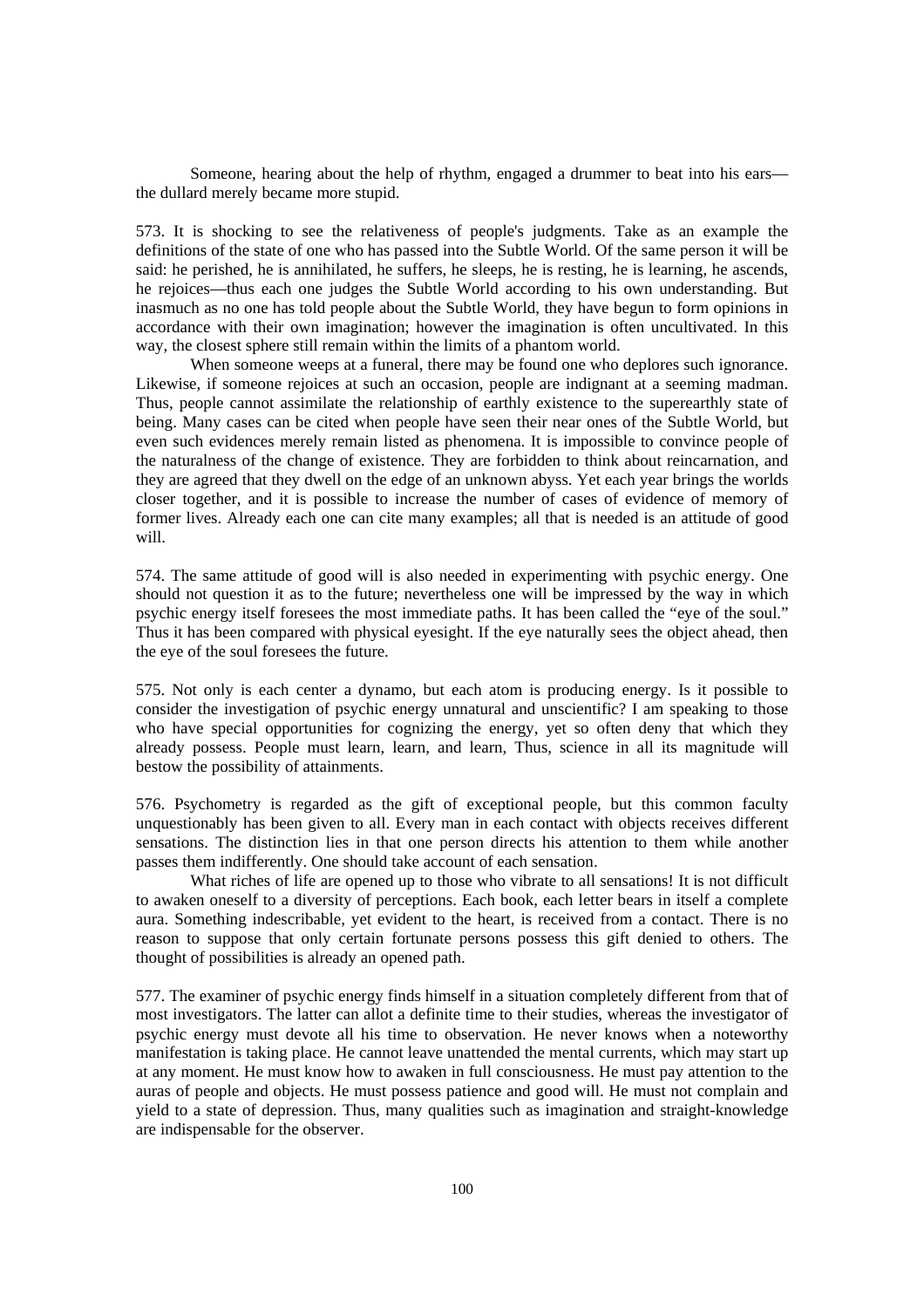578. Who can say that he lacks all the necessary conditions? Who can affirm that he will not discover tomorrow what he did not find today?

579. Before cosmic dates there may be the sense of pressure and even painful sensations, therefore We advise the developing in oneself the feeling of solemnity. We call this feeling "wings." The rays of achievement will not shine without solemnity. Affirmation also needs solemnity. Such an entry to the Temple will be most befitting. Let us fill the heart with solemnity.

580. Constant readiness is a quality which needs to be developed. Readiness is not a nervous transport, it is not transitory tension. Readiness is harmony of the centers, always open to perception and reaction. The man who is filled with harmony is always receiving and always giving. His being is always strengthened by an uninterrupted current. There is no giving without receiving. To break such a current is the death of advancement. The all-knowing one will also be all-giving. Let us understand this truth broadly, not setting limits by earthly conditions.

 A law exists according to which receiving must not be construed as an accrual of personal property. Realization of such a concept can take place in the heart. No false assurances will deceive the heart. Strengthening of psychic energy produces firmness.

Constant readiness is the product of a healthful psychic energy.

581. An ancient Patriarch called psychic energy a blessing. The contemporary physician calls it health of spirit. With great attention one needs to scrutinize ancient definitions. It would be conceited and ignorant to reject the accumulations of many thousands of years. The investigator must first of all free himself from conceit.

582. A disciple addressed his Teacher, quoting the long list of qualities required for advancement. Sadly he said, "Teacher, I can never possess these qualities." The Teacher asked, "Did you say all?" The disciple continued, "It seems to me that I have not assimilated a single one of these." The Teacher then encouraged him, saying, "There is no great harm in feeling that all the needed qualities have not been acquired by you. It would be far worse if you thought that you possessed them all."

583. A disciple importuned his Teacher with irritation, saying, "I read the Teaching at length, but for all that, I do not know how to begin." The Teacher replied, "It is evident that you must first of all free yourself from irritation. This most prevents you from seeing the path."

584. A disciple asked his Teacher, "Tell me, how shall I apply the Teaching in life?" The Teacher advised him, "To begin with, become kinder. Do not consider good as a supernatural gift. Let it be the foundation of your hearth; upon it build your fire, and on such a ground the flame will not be scorching." Thus asked the disciples, and the Teacher was amazed that after all the Teaching a question as to how to begin was necessary.

 No tales but life itself reveals these cases of incommensurateness. The disciple must feel in his heart which quality is nearer to him. "By whatever Paths ye come to Me, I shall meet ye."

585. It may be observed how greatly cosmic currents increase the reactions of different organs. One may perceive, as it were, fluctuations of hearing and sight, discomfort of the solar plexus, tension of ligaments, and ardent burning of the centers. The microcosm is responding to the tempest of the Macrocosm. How much steadfastness one must find within oneself! With what can man overcome the tension of space? Aum, as a sounding of harmony, will be a healing agent.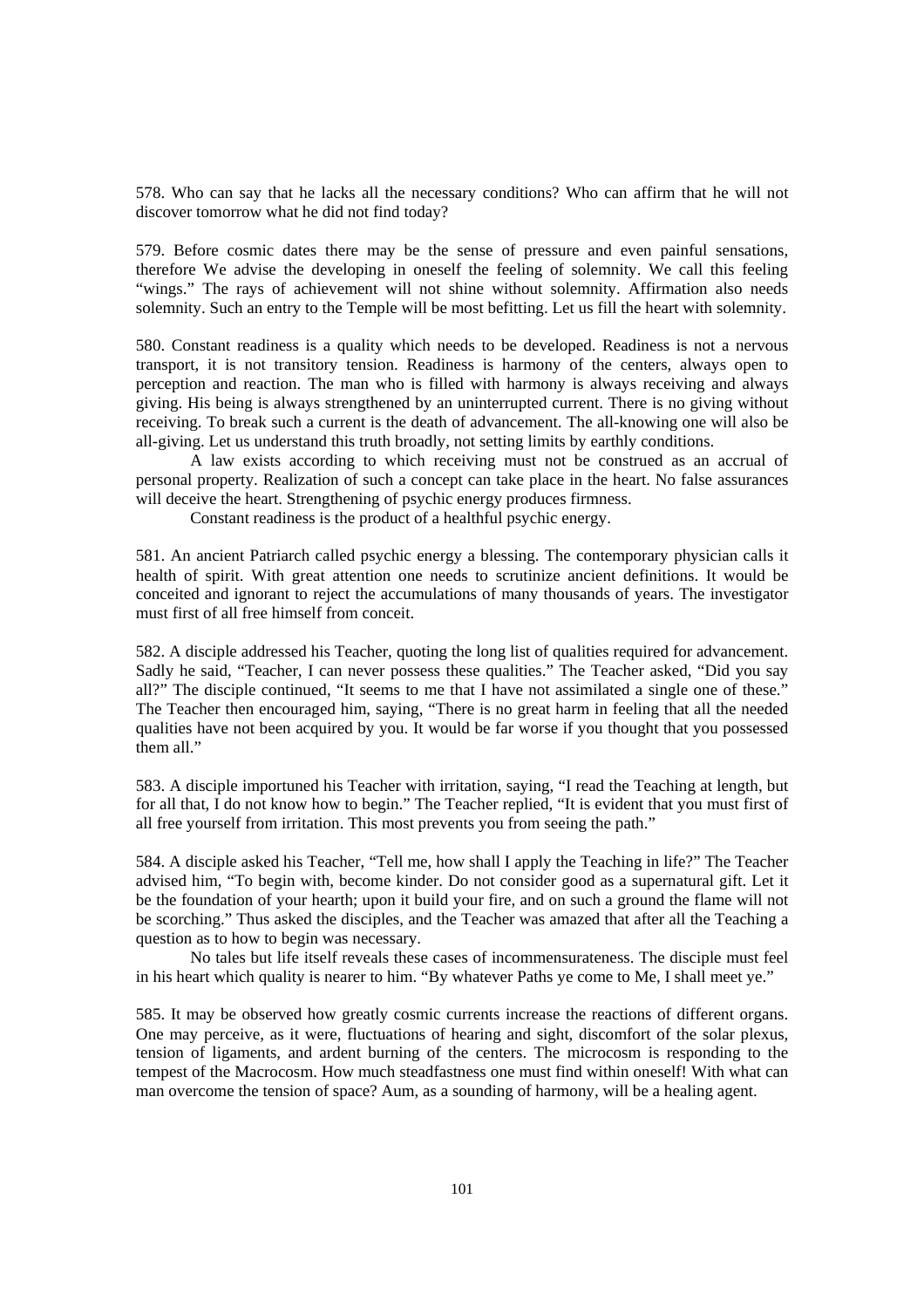586. Once again let us encourage all those who are distressed by their first failure in experimentation with psychic energy. Let them remember how many conditions can influence and impede an experiment. Surrounding people and objects, spatial currents, one's own state of health, and finally, thoughts being received from afar—all can either heighten or diminish the results. Many attempts have been cut short at their very inception, because an absurd remark or a hostile thought paralyzed their psychic energy.

 It is sad if a man despairs at his first failure. This merely shows that his own psychic energy is in full dissoluteness. Then the investigator must soberly reflect how to cultivate his psychic energy. Apart from experiments, man is not right in keeping the fundamental energy in a chaotic condition. Let each neophyte-investigator test himself in various circumstances. Only diverse testings can show precisely what properties predominate in the given psychic energy.

 Likewise, let the investigator be not worried by a peculiarity of his own energy, in comparing it with the experiments of others. Certain people are inclined to exaggerate, but others through modesty, underestimate; thereby they frequently lose sight of their most valuable qualities. One should be armed with patience and devotion for the observations. One should not yield to unsteadiness and impulsiveness, which so often lead to irritation.

Thus, with continual solicitude support the beginner in observation.

587. There are two kinds of people—the first prefer to exploit the labor of others, while the second like to attain by themselves. Pay attention to the second, among them you find investigators and co-workers. Help them for such people are especially reticent and impressionable.

 New methods of observation ought not to be condemned. Many initial researches have been savagely wrecked by the ignorant. Safeguard the manifested sensitive seekers against the attempts of the hangman. Each one, within his own horizon, can do so much that is useful and unselfish. Let us be selfless.

588. Even in the most primitive form of shamanism, during prayers, conjurations and ceremonials, the closed hands at the mouth, trumpets and various tubes were used to strengthen and condense sound. Such symbols of tension and concentration may be observed in all ages, in both little things and great, even to the very loftiest prayers. A trumpet sound, in a way, intensifies space, and percussion rhythms facilitate concentration. Indeed, such primitive efforts are not needed where a higher communion is established.

 I consider that just now it is necessary to remind one about heart striving. Thus, the ancient anchorites, during mental invocations, projected in imagination a straight endless pathway, along which their thought had to strive. There exist many images that assist concentration. But no one suggests that thought should wander in a labyrinth.

Directness and simplicity will be the most successful bridges.

589. Think not that people know how to imagine. Such creativeness is infrequent. It may seem strange, but an abundance of spectacles does not at all contribute to the development of the imagination, it is quite to the contrary—like impressions sliding along a polished surface.

 One is continuously convinced that without heart action nothing external has any significance.

590. Let us manifest solemnity. Let us not add confusion to the tension of space. Let us not exhibit restlessness when it is necessary to foresee actions. Let us not be covered by a cloud of dust when what is needed is a clear horizon. Let us speak a word of love as a strong shield.

591. Descending into a deep cavern, one prefers to have a bright and even-burning lamp, rather than a smoky sputtering torch. It is the same with the quality of psychic energy. The sparks of a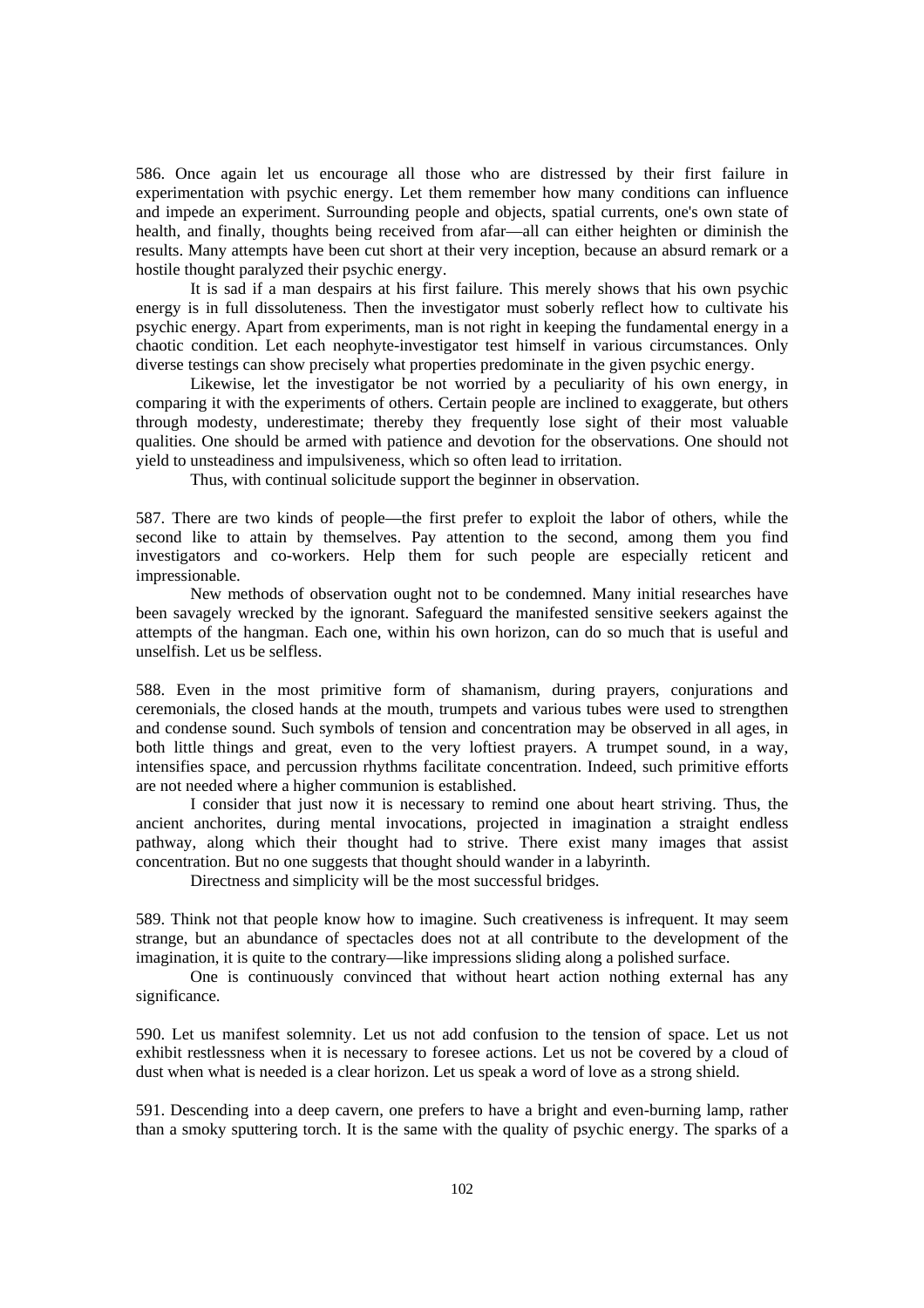smoky flare do not improve a situation. But how to attain an even light? Only by constant meditation about the basic energy. Like a wordless mental process, in the rhythm of the heart the inextinguishable Light is strengthened.

 Let hermits on the one hand and scholars on the other equally evaluate the light of the heart. Luminosity corresponds to an accepted degree of tension. Let us see how people often observe this luminosity, yet they find many excuses and denials and bashful silences. As if they were worse than a glowing stump! Frequently, people are capable of recognizing a special feature in a most ordinary object, but they deprive themselves of these possibilities.

 If, after reading these writings, people would more attentively observe the manifestations of their own psychic energy, one could call this a success.

592. One must courageously observe both positive and negative manifestations of psychic energy. Sometimes the energy becomes silent, and no one can call it forth. An unwise investigator might be disconcerted, but the experienced experimenter sees in this some special circumstance. He waits a while and again carefully continues the experiment. Each fluctuation of the energy also indicates a cosmic manifestation.

593. Think of yourselves not as inhabitants of Earth, but of the Universe. In this way you will assume a greater responsibility. Likewise, you will apprehend how strenuous is the battle for each victory in the realm of Infinity. Do not think that by placing upon yourselves a great responsibility you fall into arrogance. The quality of arrogance befits ignorance. Responsibility is a duty to oneself and to the Highest. Thought about duty will in itself be constructive striving, but for such a path one must cultivate oneself each hour.

 He cannot be called a man who does not know how to think about collaborating with the higher energies. How is lofty Communion possible for him if his heart is closed to inspiration!

 Learn to understand words in their full significance, otherwise such a lofty concept as inspiration is reduced to an empty sound. As I summon you for the journey, I am anxious that you do not forget, as a result of hustle and bustle, that which is most needed. Frequently, hurried travelers burden themselves with needless things and forget the key to the most necessary coffer.

594. One may ask how much of one's psychic energy can be given away in healing. This is not small question, for the loss of psychic energy is like disarming a warrior. One may give away half his supply, even two-thirds, but three-fourths already places the physician in a dangerous position. In such an exposed state the physician takes the sickness upon himself and may lose his life. Therefore it has been said so firmly about the Golden Path: Everything in proportion, all in harmony—let us remember.

595. Aum, unharmonized, turns into an instrument of destruction. The Highest Communion turns into blasphemy if it be not purified by fire of the heart. Often the concept of the fire of the heart will be called superstition, but let us ask scientists and we shall see that the best of them agree about radiant energies. By no sort of forbiddance can any one interrupt the path of evolution. The ignorant can create convulsions in cognition, rebellions, and destructions. Precisely by forbiddance the ignorant evoke waves of chaos, but the universal law will overcome all the dark stratagems. Ignorance must be eradicated.

596. The very same energy participates in the transmission of both earthly thoughts and those from the Subtle World. Coincidence of earthly and subtle communications has disturbed investigators exceedingly; they believed such a relation to be impossible. The principle reason for the misunderstandings is that no one has paid attention to the fact that both kinds of communication have been received under identical conditions and by means of the same energy.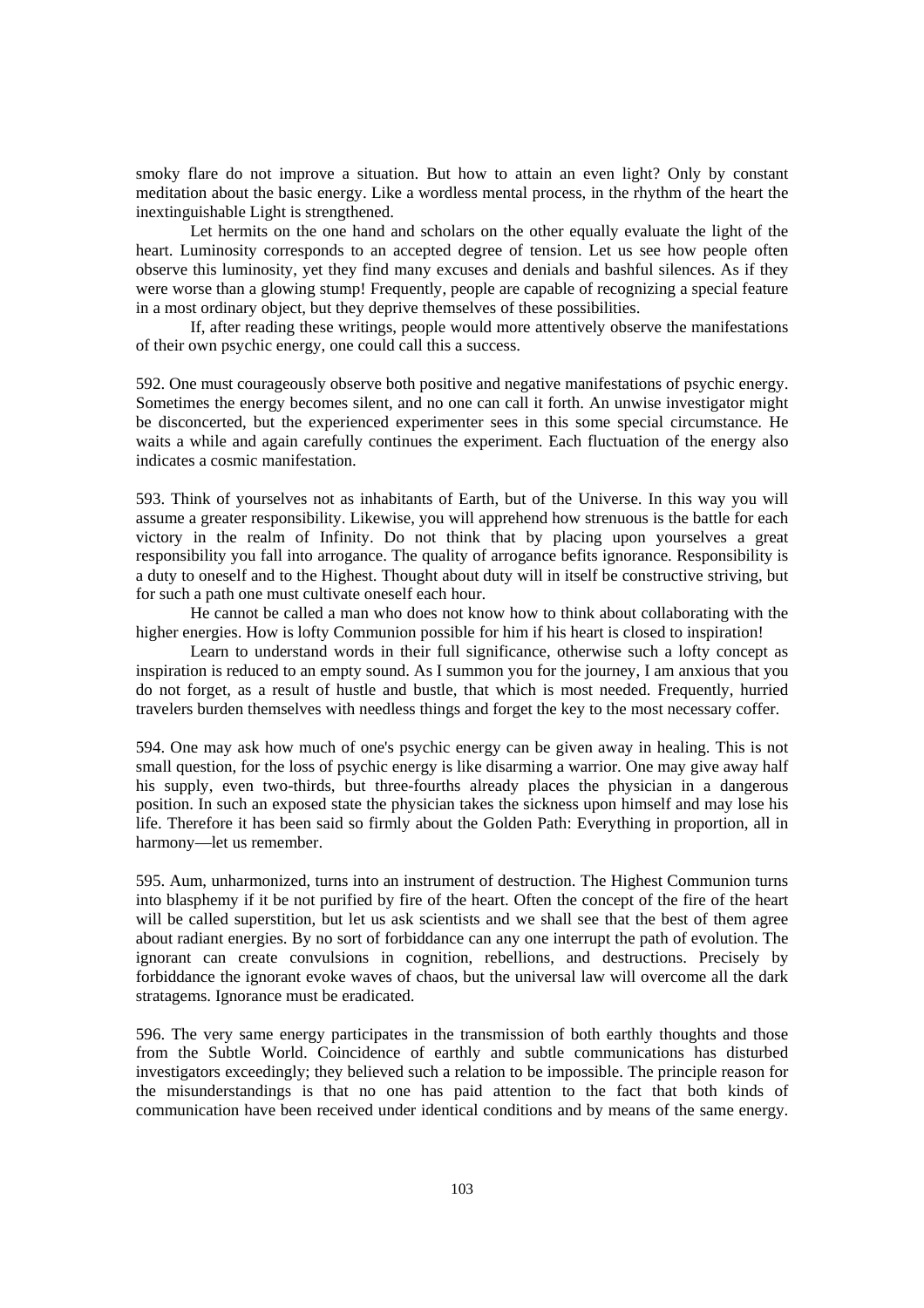Such experimentation must be especially observed, it means the erasure of the boundary line between the worlds.

 Should one not listen attentively to everything which can unite the worlds? It is necessary to discover in the midst of life all the tiny flashes that can lead beyond the limits of the carnate world. Foggy hypotheses are not needed when scientific experiments can be formulated, nor confused doubts where a keen eyesight can look directly upon the immutable laws.

 Not long ago you considered the logic of certain events. It is proper to observe both external and internal causes. Many do not understand why a thing happens not sooner nor later, for them the most important events remain accidental and are not ever analyzed. But the experienced observer notices the extent to which something is carried out not as a casual matter. Let us observe each manifestation of the law. The energy is one and the law is one.

597. Much is said about trials. It terrifies people that even the worlds are on trial. There is much self-pity about difficult tests. People are even suspicious as to the justice of the very concept of a test. It might help those who fail to understand, to replace the word test with the word verification . Before a bridge every man invariably assures himself of its stability—and by his own movements. For his own sake man tests all his surroundings. He does not like the concept of a test, because it is sent from somewhere else, but his own verification for the sake of his wellbeing is not repugnant to him. Let him realize that all tests are for his own good. One should repeat that the concept of the coordination of the worlds is a great test.

598. The individual expressions of psychic energy are innumerable. The energy itself is identical, its basic law is immutable, but at the same time there are no two living beings with an identical expression of it. From such diversity are born many errors. Pedants cannot tolerate multiformity, and therefore in place of a basic unity they substitute conventional divisions, giving them invented names. Through ages there have evolved the most harmful confusions, and few dare to turn again to the fundamentals. Amidst a mass of accumulations picayune thought feels itself even more secure, yet such scraps form nothing but piles of rubbish, and sometime they will have to be cleared away. Sometime the scattered members of Osiris will have to be gathered. Will not Isis collect them?

 Humanity already recognizes the subtle energy. People do not know how to study it and apply it to life, yet the concept itself is unquestionably manifested in different fields of science. A multitude of proofs are coming in from all sides. Already quite a few skeptics do not dare to object and ridicule. Not far distant is the time when the unity of the fundamental energy will be acknowledged. The individuality of the energy will be no obstacle to its study but will delight searching minds. Epidemics of obsession will be arrested by physicians. From fragmentary observations deductions will be drawn and life will receive many conscious ameliorations. Open to those who knock; give help to the sick; set aright the one in error; but be careful with the scratching ones. Especially when you are striving for unity, leave behind every trouble-making thing, for it is not suitable to higher communions.

 Protect the co-workers sailing in the same boat, some of them are unaccustomed to distant sailing. Of course, all have not passed the same dates. Whoever has succeeded better also knows magnanimity. He is already experienced in patience, without which no quest is successful.

 One who realizes the significance of psychic energy will forever be an investigator. He will always be perfecting himself, that is, he will be freeing himself from old age.

 I affirm that psychic energy will not only allow one to investigate it, but its current is strengthened whenever thought strives toward it.

 Thought is sometimes represented as an arrow. The impetuousness of the energy is the wings of humanity.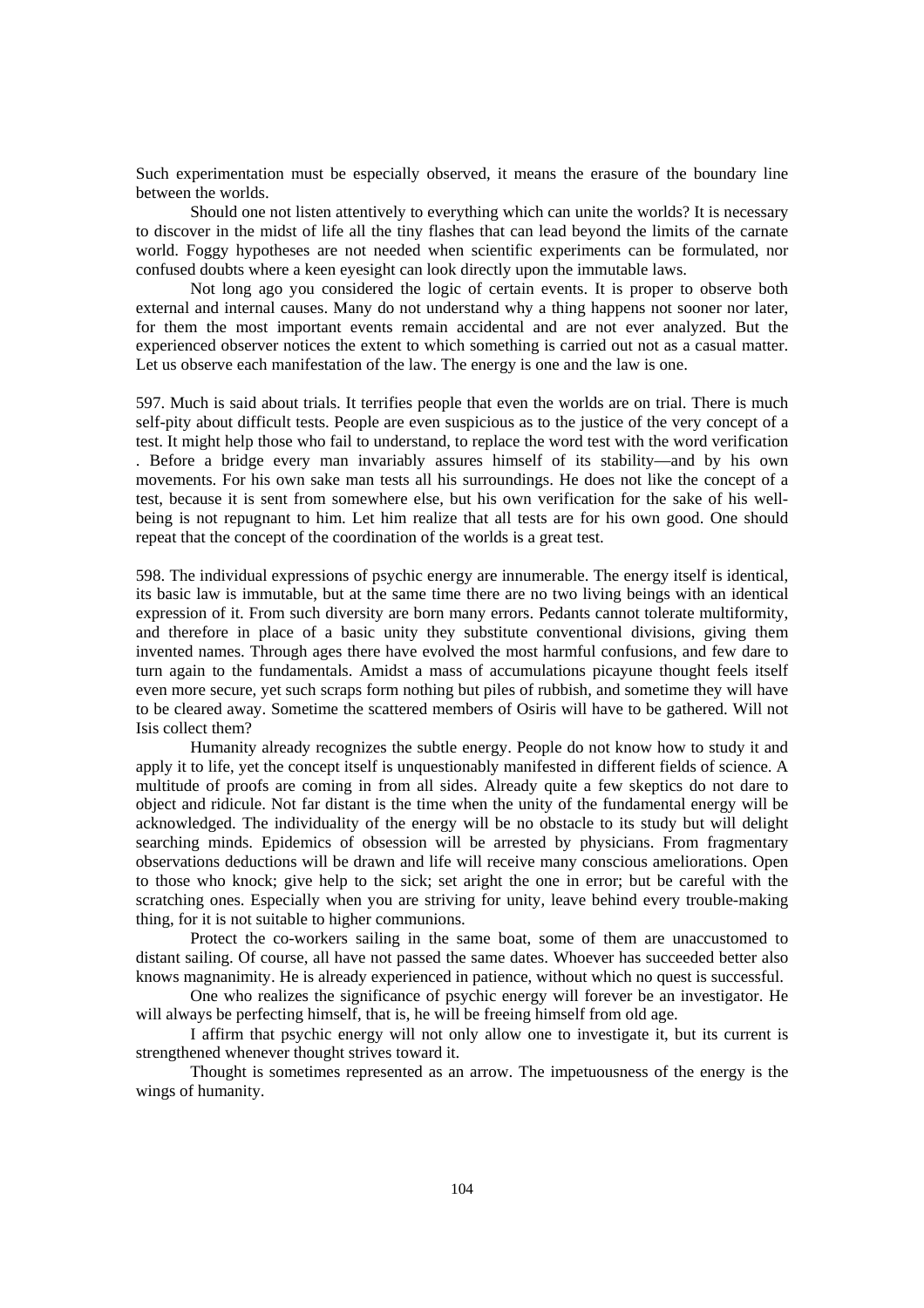599. Neglect of psychic energy is manifested as the source of many ailments. It can be said that not only bodily and psychic illnesses but obsessions depend entirely upon the state of psychic energy. A man who has lost immunity will also be the one to lose his store of psychic energy. The man who has violated moral equilibrium demonstrates thereby a dissoluteness of his psychic energy. Everyone knows that it is easier not to admit dissoluteness than afterwards to overcome its madness. Everyone understands that the disorder of psychic energy is the birth of many miseries, both for oneself and for others. Man rarely restrains himself, but let him learn by himself to recognize the significance of psychic energy. Let man not be afraid that on the path of cognition he will be left without further sources of knowledge. The magnet of striving will attract the best possibilities to the seeker. Many bear witness as to how they unexpectedly found assistance for further advancement. Only let doubt not overshadow the light of discoveries!

Thus the path has been opened and the traveler is welcome.

600. The symbol of the combination of the higher energies is

AUM